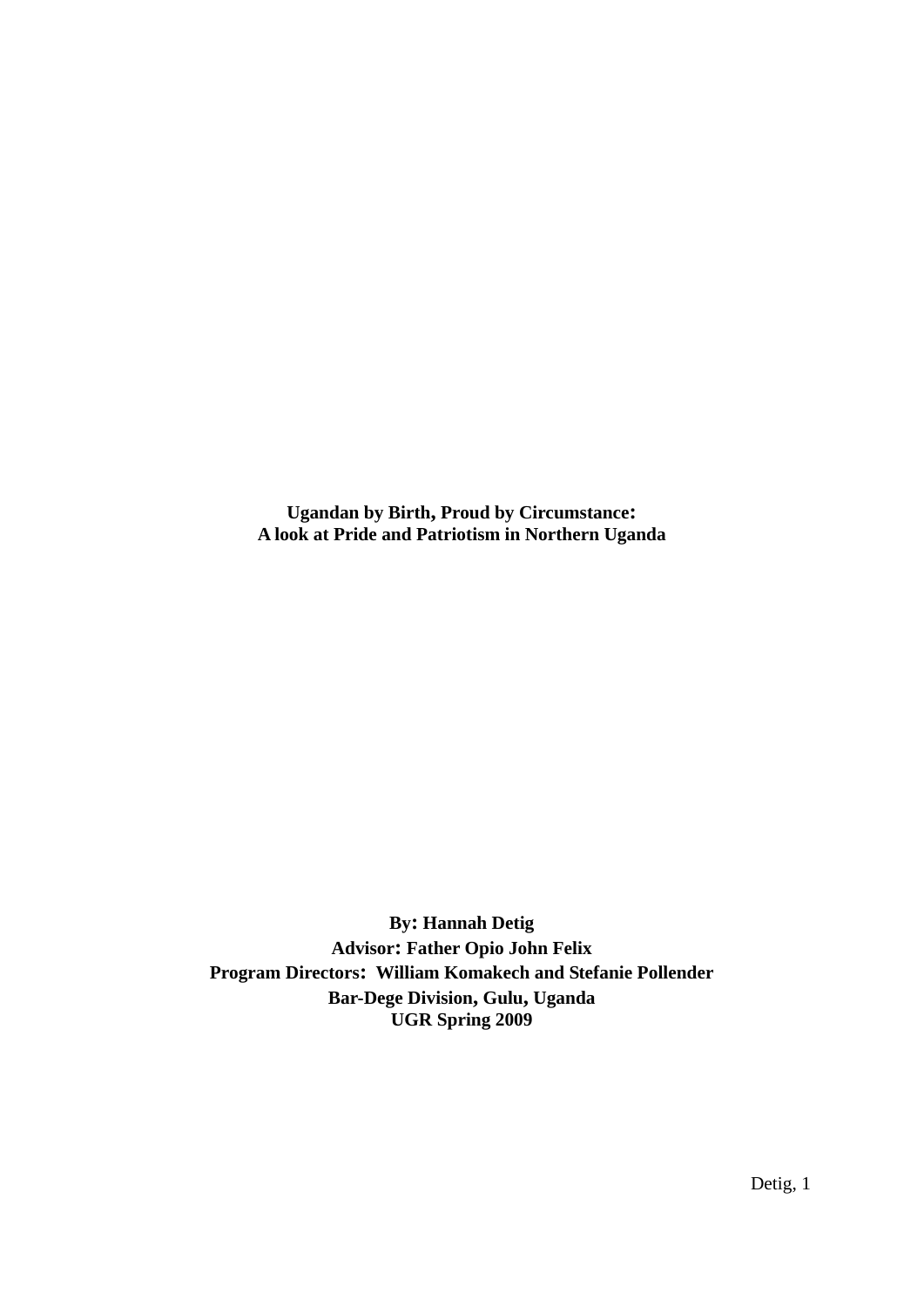To those who have supported me in the journey of life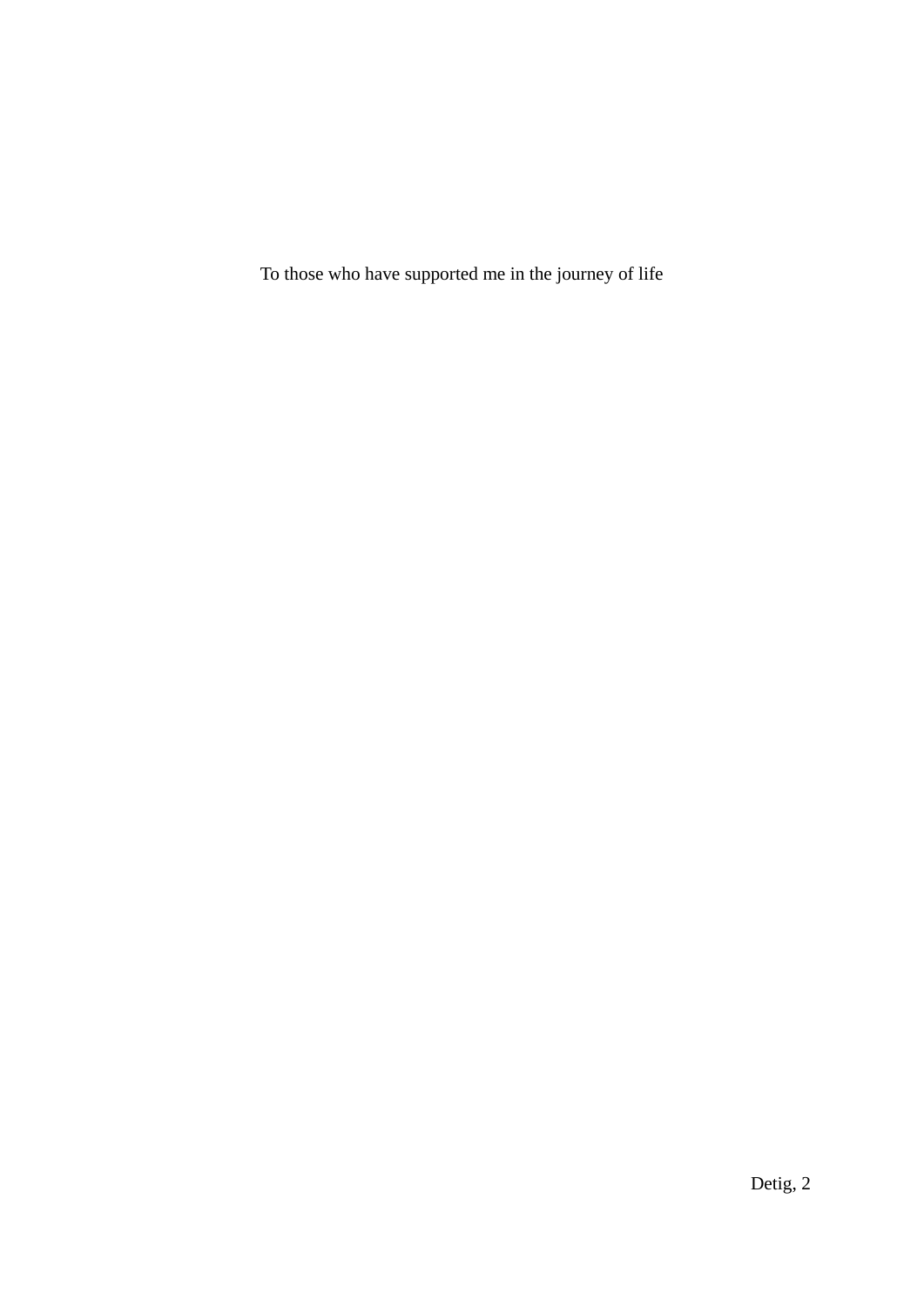## Acknowledgements

- Dr. William Komakech and Stefanie Pollender who worked tirelessly to facilitate our growth and education
- $\bullet$  My twelve colleagues who have encouraged me and shared their lives with me for the last three and a half months
- Father Opio John Felix, my ever vigilant advisor
- David and Doreen Luboyo
- Jose Jola Acire and family who really are my family
- $\bullet$  My family and friends back home who have continued to support me time zones away
- $\bullet$  My participants who gave their time to answer my questions
- Ron Atkinson who is always available to answer questions and is ever encouraging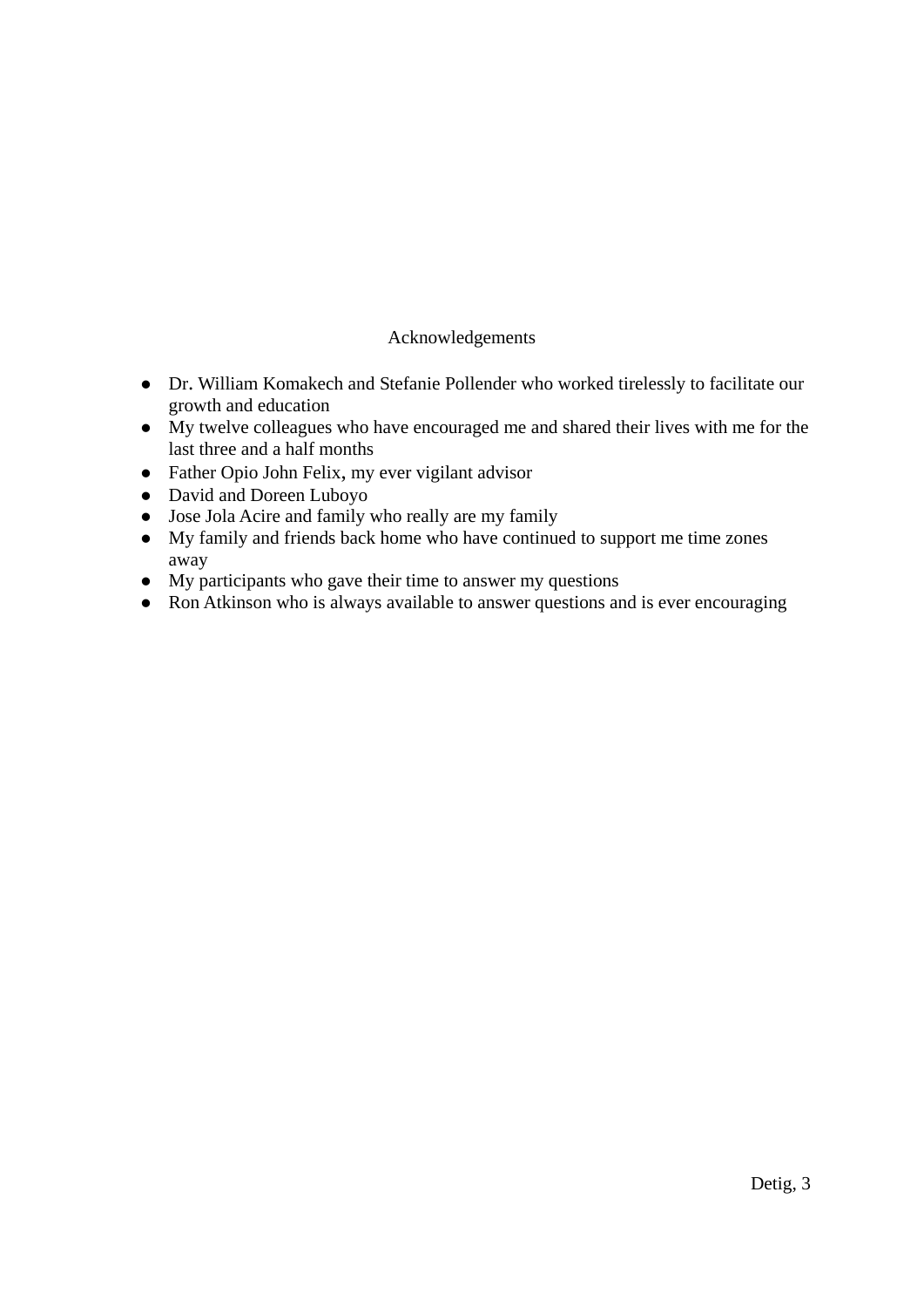#### **Abstract**

 *When the British left after many years of colonization, they left Uganda fragmented and unprepared for the democracy and unity. Each ruler of Uganda has continued to exploit the divisions propagated during colonization, and to this day Uganda remains very divided along political, ethnic, and religious lines. One of the most detrimental effects of this fragmentation has been the war that has been taking place in Northern Uganda for the last twenty-three years. As a result of many circumstances, Northern Uganda remains underdeveloped and generally disconnected from the rest of Uganda. With what seems like a very obvious divide between Northern Uganda and the rest of the country, it has to be wondered if the people wish to be united with a government that has for so long marginalized them; would the people prefer to cling to their Acholi identity of strive to feel proud of their Ugandan identity?* 

 *This study was conducted by interviewing participants of varying demographics in the Bar-Dege sub division of Gulu Town, Gulu, Uganda. The main focus of the interviews was to determine whether people felt proud to be Ugandan. To gage levels of pride I compared the levels of pride in being Ugandan to levels of pride found in being Acholi, asking people to describe why or why not they felt proud to be attached to the particular identity. I also asked what would need to happen to increase levels of pride in being Ugandan.* 

 *Although all participant described themselves as Ugandan, very few claimed to be truly proud of their Ugandan identity. This, however, was not true of their Acholi identity. Participants seemed very proud to be Acholi, citing language culture, and hospitality as just a few reasons that people felt so proud to be Acholi. When it came to being Ugandan, participants expressed that corruption and war, among other things, detracted from an overall sense of national pride. As a way of gaining more pride in their country, participants desired a more accountable and responsible government to bring balanced growth and development to the country.*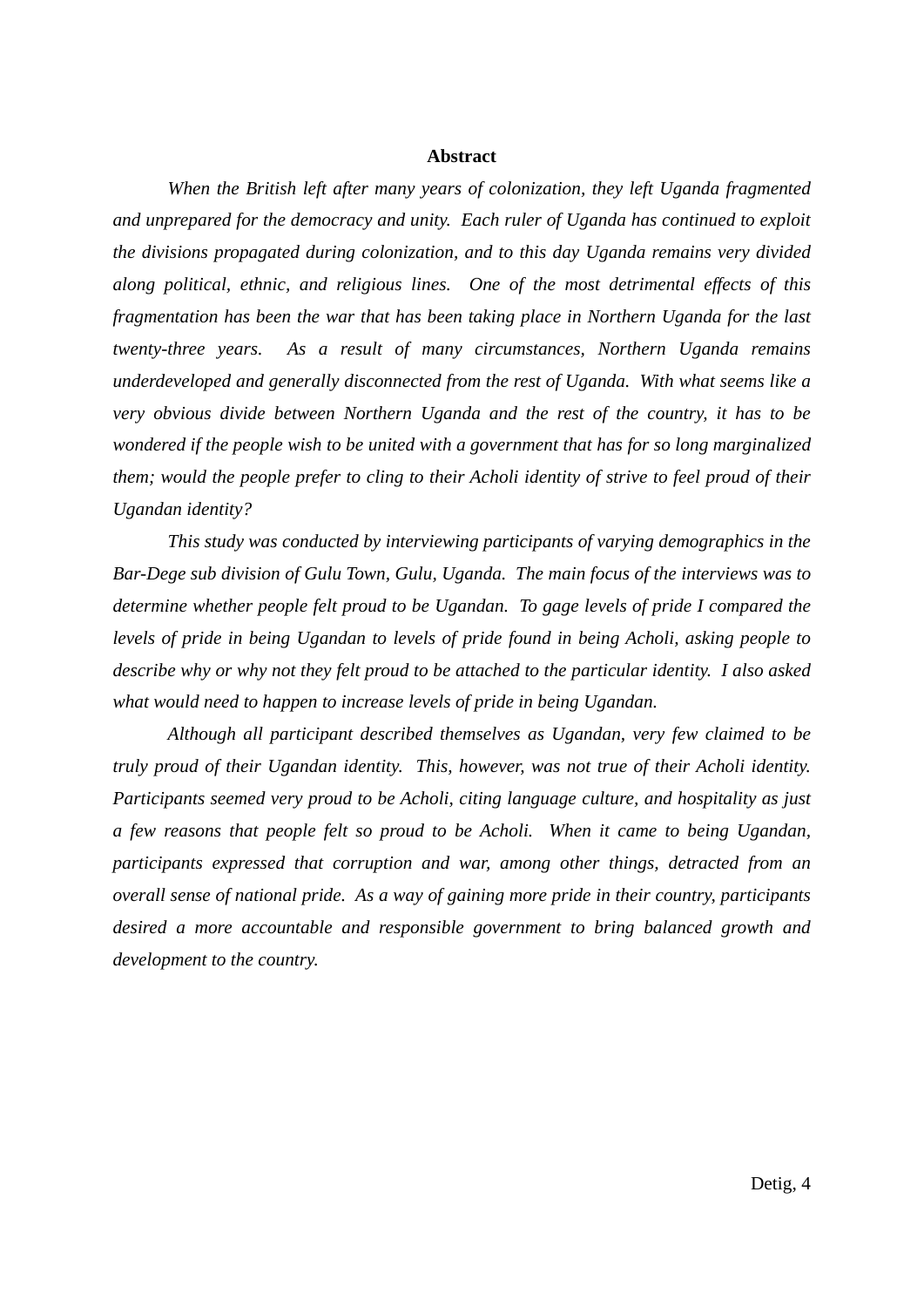| 3.3 Perceived Responsibilities of the Government to Citizens12 |
|----------------------------------------------------------------|
|                                                                |
|                                                                |
|                                                                |
|                                                                |
|                                                                |
|                                                                |
|                                                                |
| <b>Appendix</b>                                                |

## **Table of Contents**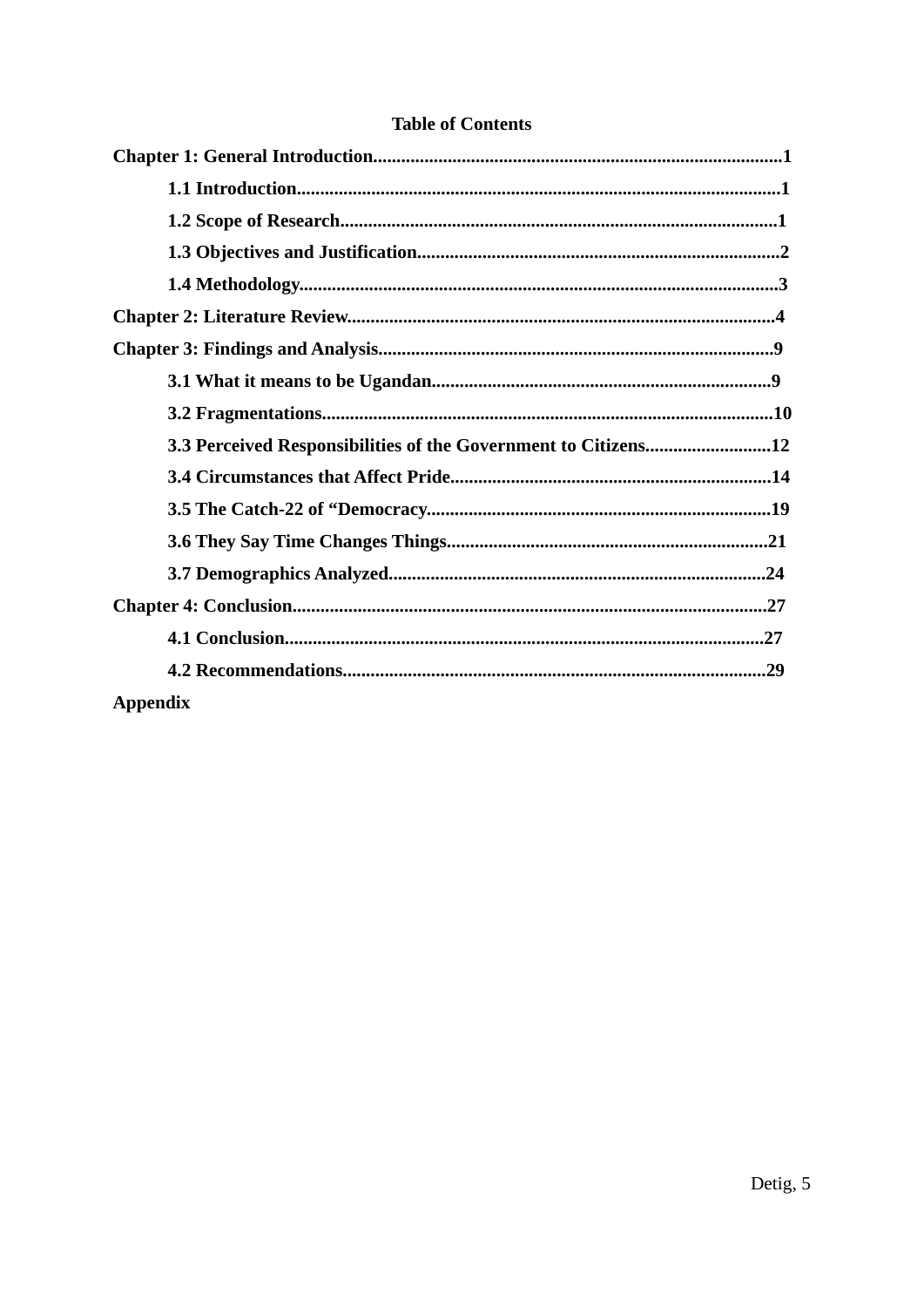## **CHAPTER ONE GENERAL INTRODUCTION**

#### **1.1 Introduction:**

 According to Maslow, the need to belong is one of the most basic needs of human beings (Kunc 1992). However, one can belong on a number of levels: family, community, school, and many more. So, how important is it for a person to feel included in their nation? In today's politics the concept of the nation-state is very near to becoming the status-quo of sovereign states, but is this the case in Uganda?

 Levels of patriotism and pride are both very telling in how a person feels about their sense of national unity. It seems unlikely that a person would feel proud of a nation that the person did not feel included in. But what circumstances make one feel included in a nation? Are those circumstances dependent on governance?

 Uganda has been championed by many as a success story of structural adjustment, African democracy, and peace but do all facets of Ugandan society feel equally a part of this success story? This study of the Bar-Dege Division of Gulu Town, Uganda, seeks to look at the levels of pride and patriotism of the residents in a region that seems to be excluded from the peace and development that defines the rest of the country.

 It was my original assumption that the people of northern Uganda would feel excluded from "success" story of Uganda. I believed that after twenty-three years of war that the participants would more strongly cling to the Acholi identity than to their Ugandan identity and would hold very strong anti-governmental and anti-Museveni view points. I also thought they would be very free with their criticisms of the government. Finally, I felt that it would be unlikely that people would want to belong to a country that I believed was not benefiting the north.

#### **1.2 Scope of Research:**

 This study was conducted within the confines of the Bar-Dege Division of Gulu Town. All of the participants either live or work in Bar-Dege, which is located just on the outskirts of Gulu Town center. The participants in this study ranged in age, gender,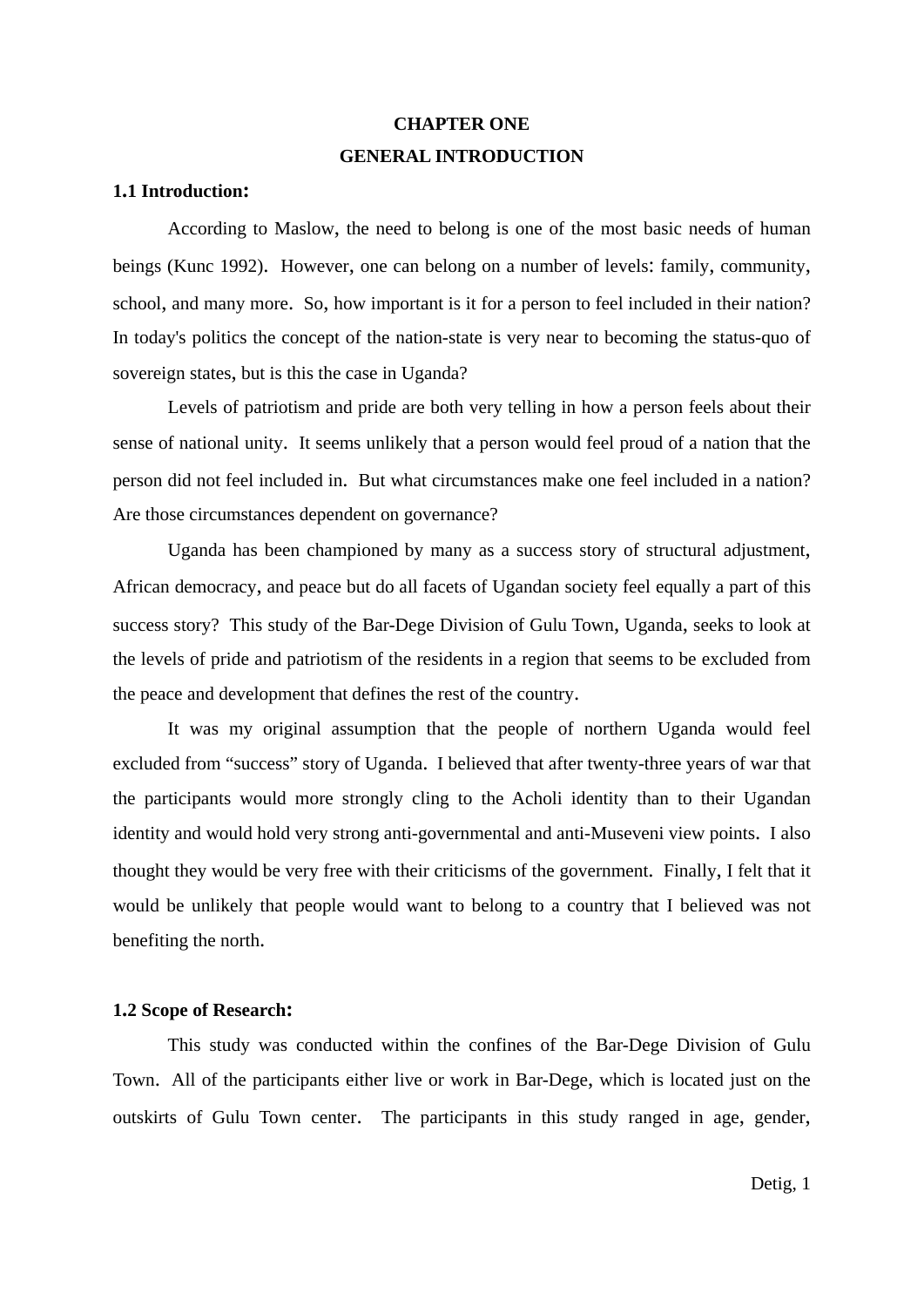profession, and socio-economic status. The participants professions and socio-economic statuses also led to a variety of languages spoken and the amount of time spent outside of the Gulu district. A larger portion of my research participants spoke mainly Acholi (with a very limited English vocabulary) and had spent little to no time outside of Acholiland (if they had ever left the Gulu region).

#### **1.3 Objectives and Justification:**

Uganda is a very diverse country full of culture, or better put full of cultures, languages, and ethnic affiliations. In a place where there are obviously strong ties to one's own culture and language, it is very interesting to see how a government uses that diversity, do they adopt a divide and conquer mentality or do they find ways to blend the diversity into a nation? From what I have experienced in my time in Uganda, it seems that the country is still very fractured. But instead of just assuming that these fractures are based solely on ethnicity this study seeks to understand, what Clifford Geertz discusses as, "the story people tell themselves about themselves" as citizens of Uganda and members of the Acholiland confined within the Gulu District (1973: 443).

 As I have done preliminary research for this project, I have found that there has been very little published on the people of Acholiland. There has been much done on the war and on the Lord's Resistance Army, but almost none beyond that. Ron Atkinson and Sverker Finnstrom seem to be the few people who have studied the Acholi outside of the context of victims of the LRA. Even though my research does tie into the bad governance and the LRA, I think it is necessary to look forward and to see the Acholi people as more than victims of the conflict in Northern Uganda. I think it is necessary to begin to understand what they want to see in a post-conflict armed conflict Uganda.

 The broad objective of this study was to identify what the Acholi community want to see in a post armed-conflict Uganda in regards to feelings of pride and patriotism tied to a national identity. I was instructed that it would be much better, given the time constraints placed on the study, to ask people if they considered themselves to be Ugandan and what it meant to be Ugandan. Did they feel that they were part of Uganda as a whole. Therefore,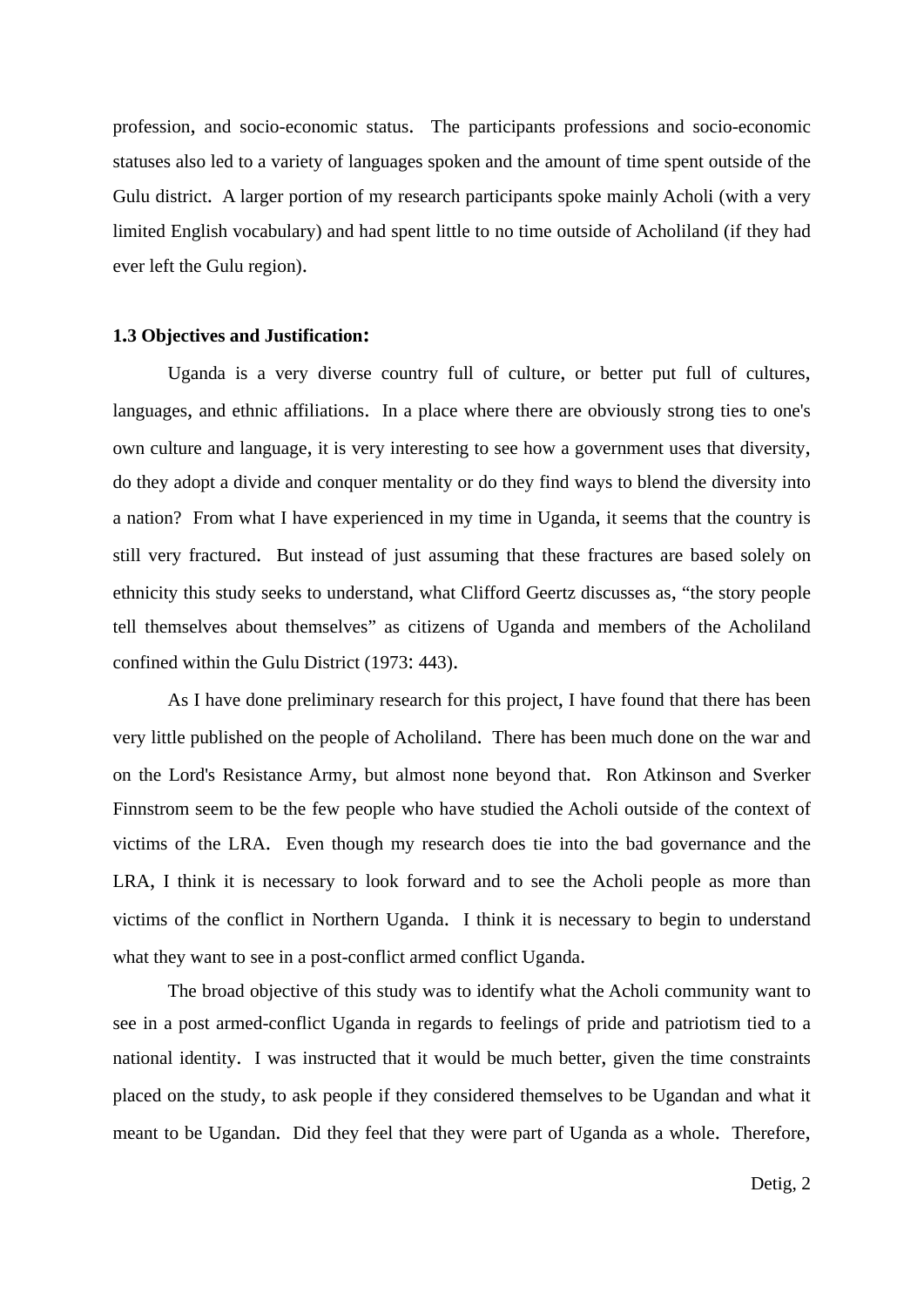the specific objectives of the study were as follows: to understand what it means to be Ugandan, to see if the participants felt that they were equally included in development in Uganda, what the government owes citizens of Uganda and whether or not they are fulfilling those obligations, whether or not governance is related to feelings of national pride, and if the war has affected participant's feeling of pride and inclusion. Beyond that I also tried to understand the major factors that keep people from feeling included in Uganda and what the participants would do to remedy any inequality that they saw. In other words, if they had the power, how would they create a unified Uganda.

#### **1.4 Methodology:**

 In order to compensate for the lack of English spoken by my participants, I used a translator, David Luboyo, who was very familiar with the community in which I did my field work. As the co-founder of the Family Life Support Organization, which works to build strong marriages and family relationships; he is well known and well respected in the community. David helped to select the participants who were willing to talk to me, selecting four women, three men, four female youth, and three male youth. Youth in this case referring to a person between the ages of eighteen and twenty-five. Of these interviews, all but three were translated. In the analysis and findings portion of the paper these interviews will be referred to as interviews with community members.

 Although I had originally intended to interview residents or Bar-Dege that lived in the nearer to my place of residence, which is populated by people of a seemingly higher socioeconomic status and with many small businesses. I ended up conducting my interviews in the neighborhood near St. Jude's children home, because that area is where my advisor and translator lived, and therefore already had connections with people who would be willing to talk to me.

 Before I began conducting interviews, I met with my advisor and with Professor Ron Atkinson to discuss my methodology and questions. Professor Atkinson instructed me that for most people, the concept of national unity was too abstract and that it would be better to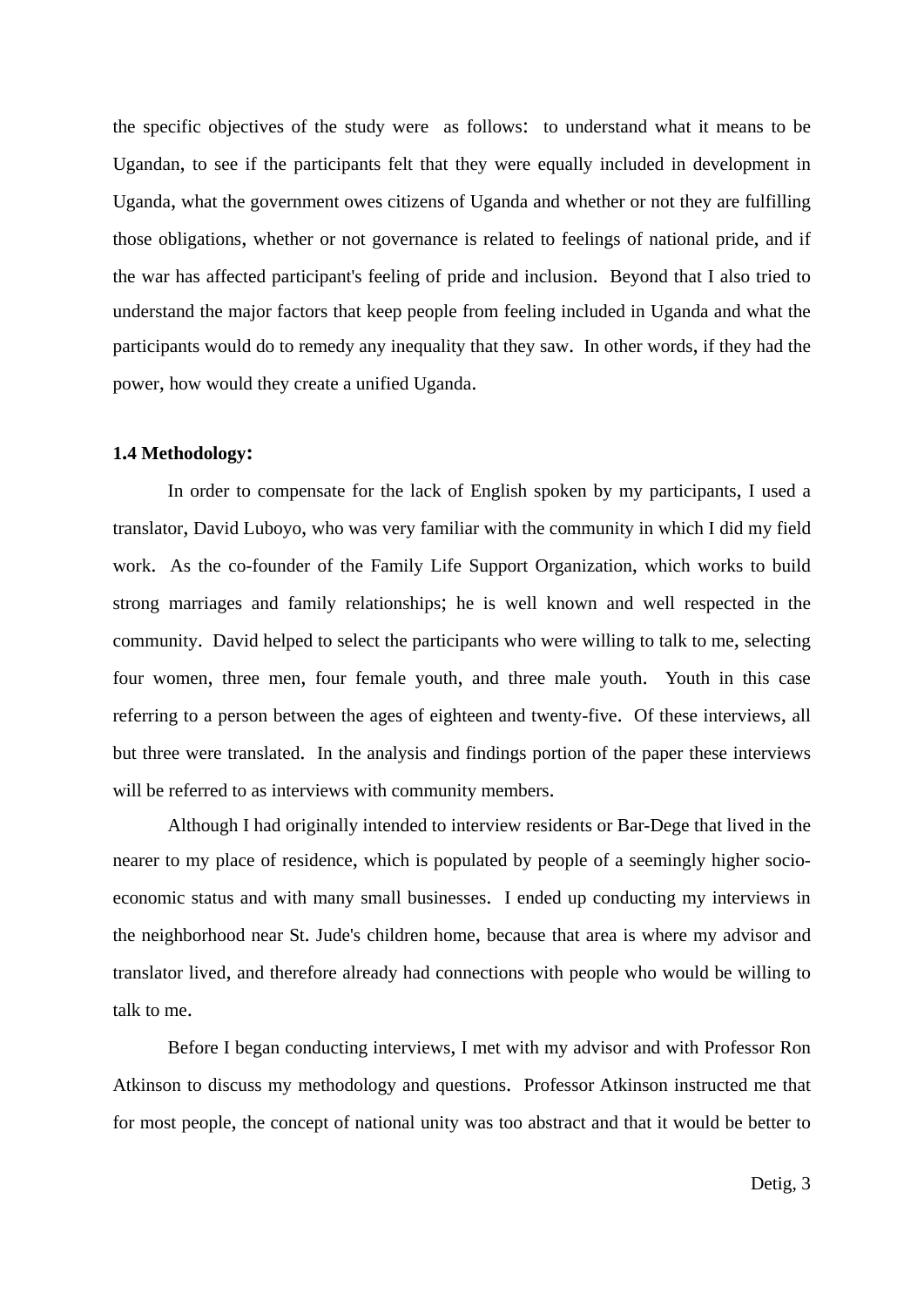ask people if they were Ugandan, and what it meant to be Ugandan. Assuming that my participants would be very proud to be Acholi and have a very solid understanding of what it meant to be Acholi, I decided to ask both about being Acholi and being Ugandan and then compare their responses to see if there were similar levels of pride and commitment to both identities.

When I originally began this study, I did not realize what a sensitive topic matter I was pursing. It is still hard for me to grasp that people are not as open to freely discussing and criticizing the government. Looking back, I cannot see why I had thought that people would be willing to talk candidly with a researcher whom they had never met. Had I had more time, I think my interviews would have been much more fruitful if I had had time to interact in the community and have some sort of presence there before I began asking them if they felt included in the Ugandan government.

 To get a more critical view of the government I found it necessary to conduct interviews with people, who within the paper, will be referred to as professionals. These are people who are all working with an organization in Bar-Dege that works directly with the community members. Most of the views expressed by these people were more controversial and straight forward answers that I had originally expected to get from community members.

 To me it seemed obvious that the participants would claim that the government was purposely under-developing the North and that there was obvious favoritism of other regions. Along with expecting participants to claim that there was obvious discrepancies in the treatment of different regions, I expected that they would not consider themselves to be Ugandan and that they would cling to their Acholi identity. I also expected that the fewer connections people had outside of Gulu, whether by language, travel, or friendship, the less that they would feel included in Uganda as a whole.

 In fact, most of my interview questions were written with the assumption that people would not feel Ugandan, and during my first interview I was surprised to find that most of my questions were completely irrelevant. I found myself unable to find questions to ask someone who felt Ugandan and felt that all regions in Uganda were treated equally. I believed that I had seen unequal development and I had seen Luwero Triangle, and had heard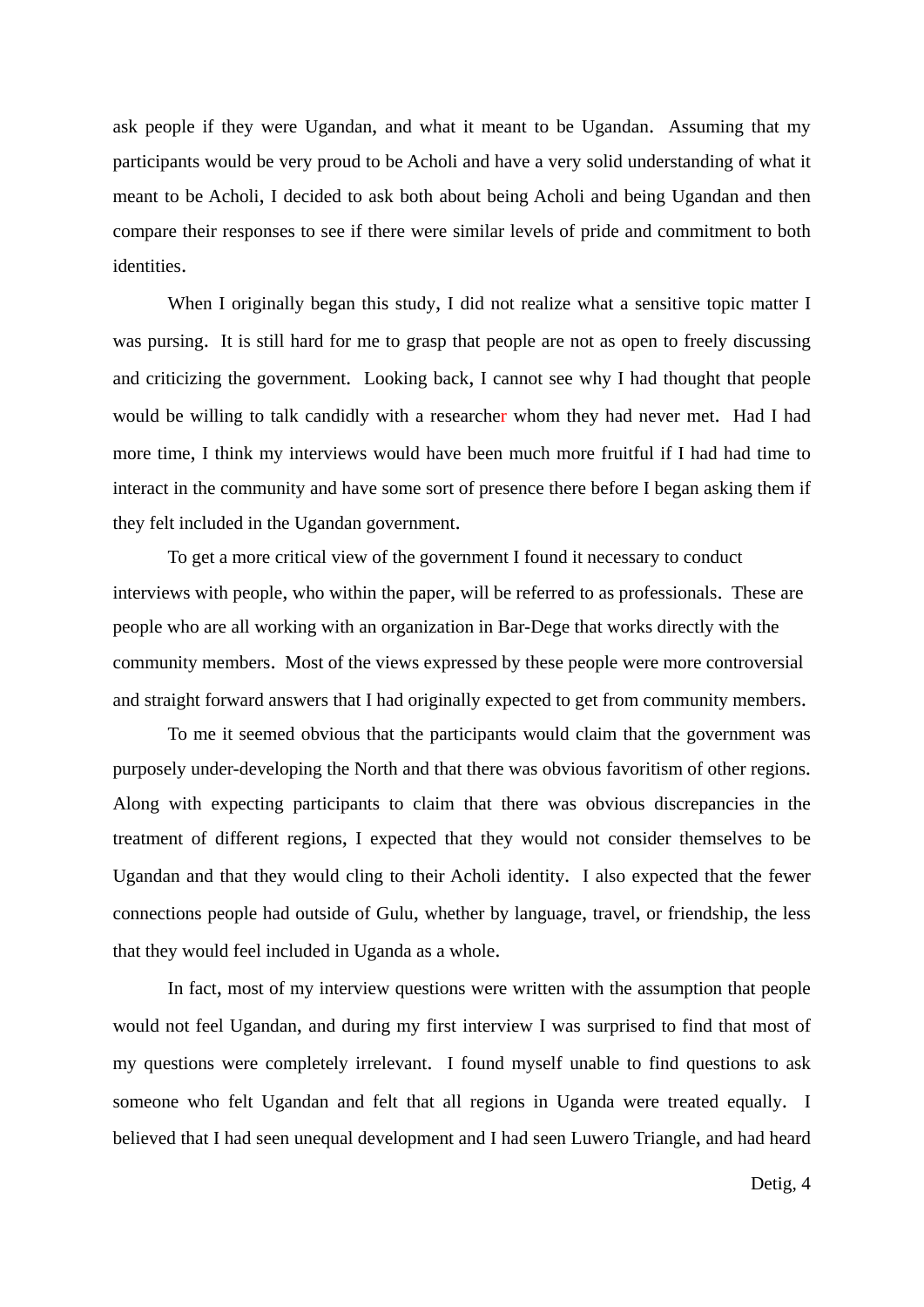stories of how Chairman Mao and other prominent Acholi were treated when they left the north. I assumed that everyone in Acholiland also saw that and would want to talk about it.

 Overall, I felt that conducting the interviews that David set-up for me was far more effective than trying to arrange my own interviews with the people that lived near me in Bar-Dege. It was also very helpful that he was so willing to help me, simply because Father Felix asked him to. I think that it was because of his help that people opened up to me as much as they did, although I am still unsure as to how transparent they were. I also think that it was very important to have slightly adjusted my topic and question before beginning interviews. I also think that with the amount of time that was allotted for the research period I did the best that I could to try and diversify the participants that I interviewed. Although the target set for interviews was between thirty and fifty, I find it unlikely that my findings would have been significantly impacted by having a larger research pool.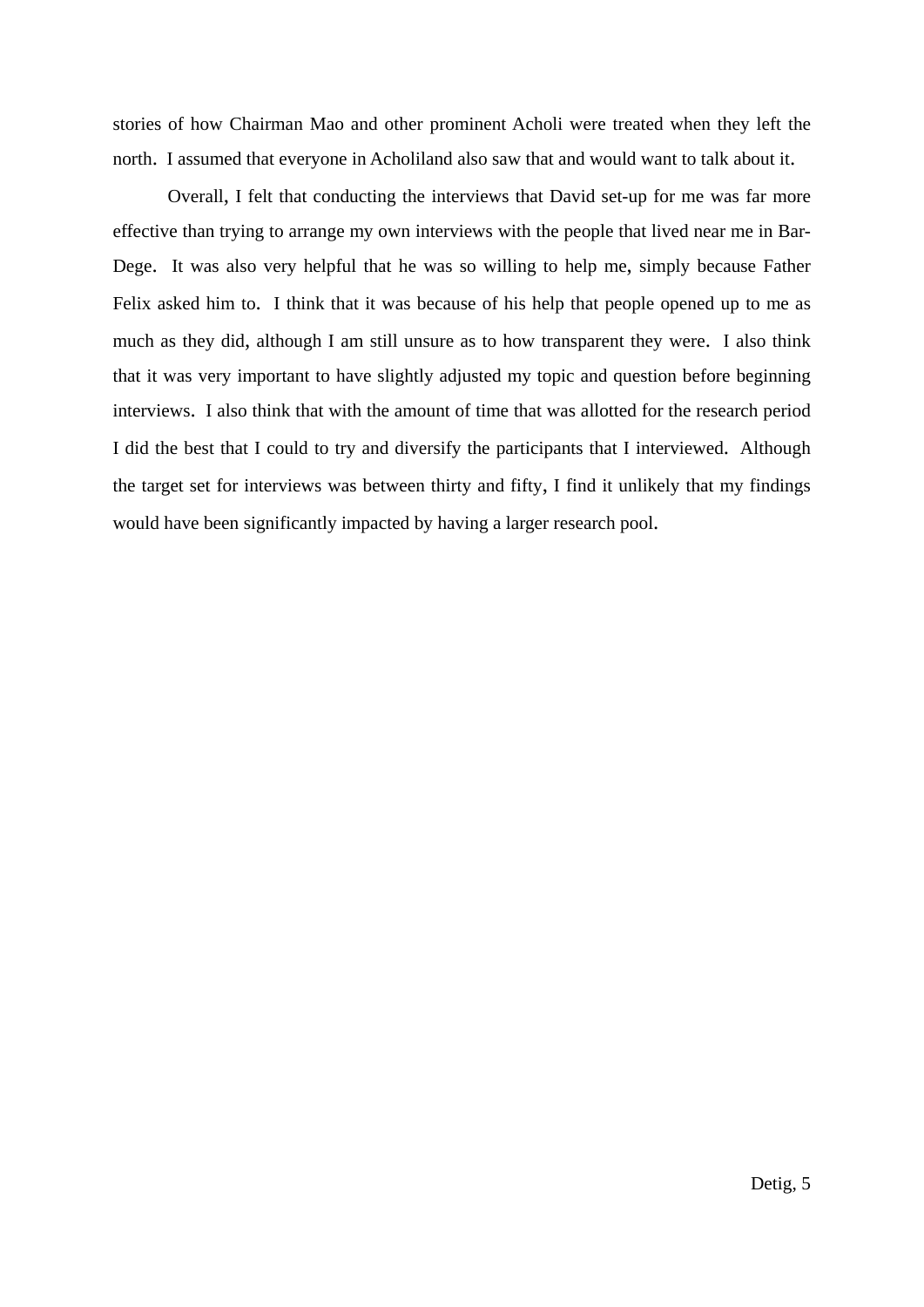# **CHAPTER TWO LITERATURE REVIEW**

### **2. Literature Review:**

Literature Review:

 The process of conducting research is in many ways a balancing act, and one of the most important aspects to balance is the previous research that has been done on a topic with the findings that the current research brings to light. Although previous research on the exact topic of study appears to relatively thin, I will work to incorporate different types of study that create a framework for the topic at hand. To understand to what extent there are feelings of unity in Uganda there are three aspects that need to be explored: national unity theory, the history of unity and ethnicity in Uganda, and how Uganda appears to fit into the aforementioned theories.

 In a paper on Basque national identity, Davis quotes bring into discussion three levels of national unity. Each type of identity varies in levels of commitment and inclusion on the national scale. First there is a symbolic commitment to the nation, this level of commitment carries with it a very strong collective identity in which there are shared symbols, customs, and values. It also indicates a very strong emotional attachment and people who fit in this category tend identify very strongly with a majority of the nation. In the second level of commitment, normative, is described as a "latent link to the nation that is subordinate to more primary roles" (Druckman as quoted in Davis 1999: 26). In this level people put their commitment to the nation after a seemingly more important role. This connotes that the highest level of commitment and inclusion would be with the primary group as opposed to the national group. The final level of commitment discussed was alienation in which the person did not at all identify with the national identity and member of the nation, therefore, reject the individual (Davis 1999).

 It seems unlikely that if someone had a choice that would choose alienation. As mentioned before, it is part of human nature to want to belong, but is it more desirable to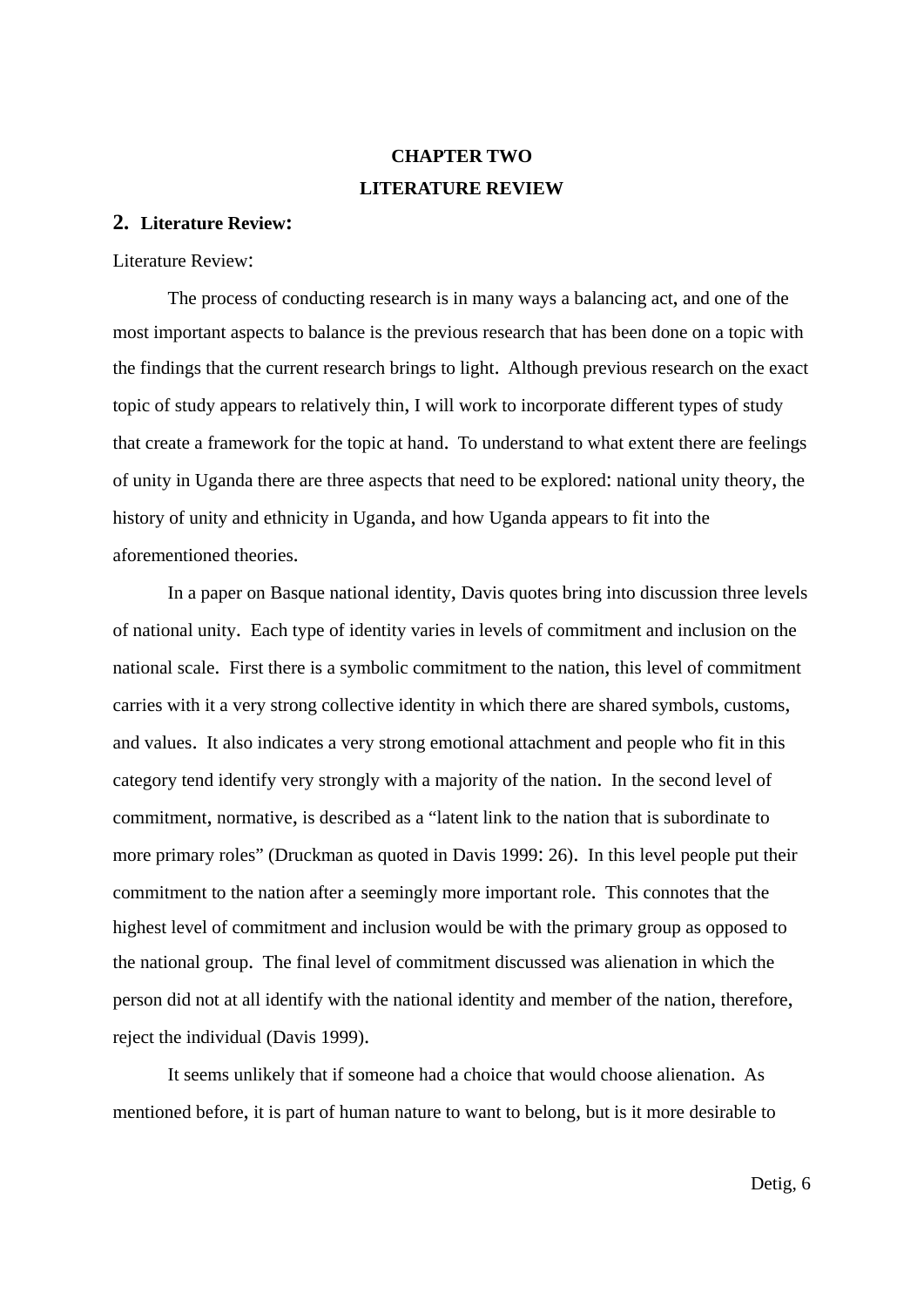have your highest level of commitment be to the nation of to the primary role. Beyond that, is it possible to have an equal attachment to both identities, or must one always be stronger? When the nation is strong it is believed that there is stronger sense of democracy which enables the population to better deal with conflict and fight against stereotypes. It seems though that these stereotypes are dealt with by removing any attachment to primary groups in a "drive for conformity" which may "destroy the civil, social, and economic right of minorities" (Muelder 1946: 13). Muelder seems to believe that it is impossible to give equal value to both a national and primary identity and that a national identity can only happen if primary groups are marginalized. This means that people must be willing to sacrifice their primary identity in order to attain national unity.

 As was the common practice in British protectorates, the British ruled through "Divide and Conquer" politics. In this system tribal and ethnic divisions were exacerbated as a way of making the indigenous populations easier to rule. The same is true in Uganda. From the onset of colonization the British did not treat the Northern and Southern regions of the country equally (See the Roots of Ethnicity 1994). The British government found the Buganda system of governing more structured and centralized and, therefore, more credible.

 While those of Southern Uganda were the rulers, the British found that the people of Northern Uganda, specifically the Acholi, fit the 'Myth of the Martial Tribe' (Lecture with Stephen Langole February 2, 2009). Because the Acholi fit into this warrior myth of the British the Acholi were heavily integrated into the military creating and continually reinforcing the stereotype of the Acholi people as vicious warriors (Lecture with Ron Atkinson February 23, 2009). As the British left in 1962, leaving Obote in power, and the Acholi still in military power; they also left the many stereotypes upon which they had built their colonial government.

 The current government, which took power from Okello (a northerner) has continued to exploit the North-South conflict and has used memorials like Luwero Triangle to support the claim that the Acholi are a violent people. In a 1996 political flyer trying to garner support for Museveni, there is a picture of skulls and bones, from Luwero Triangle. The captions on the fliers remind citizens that over one million Ugandans lost their lives, and that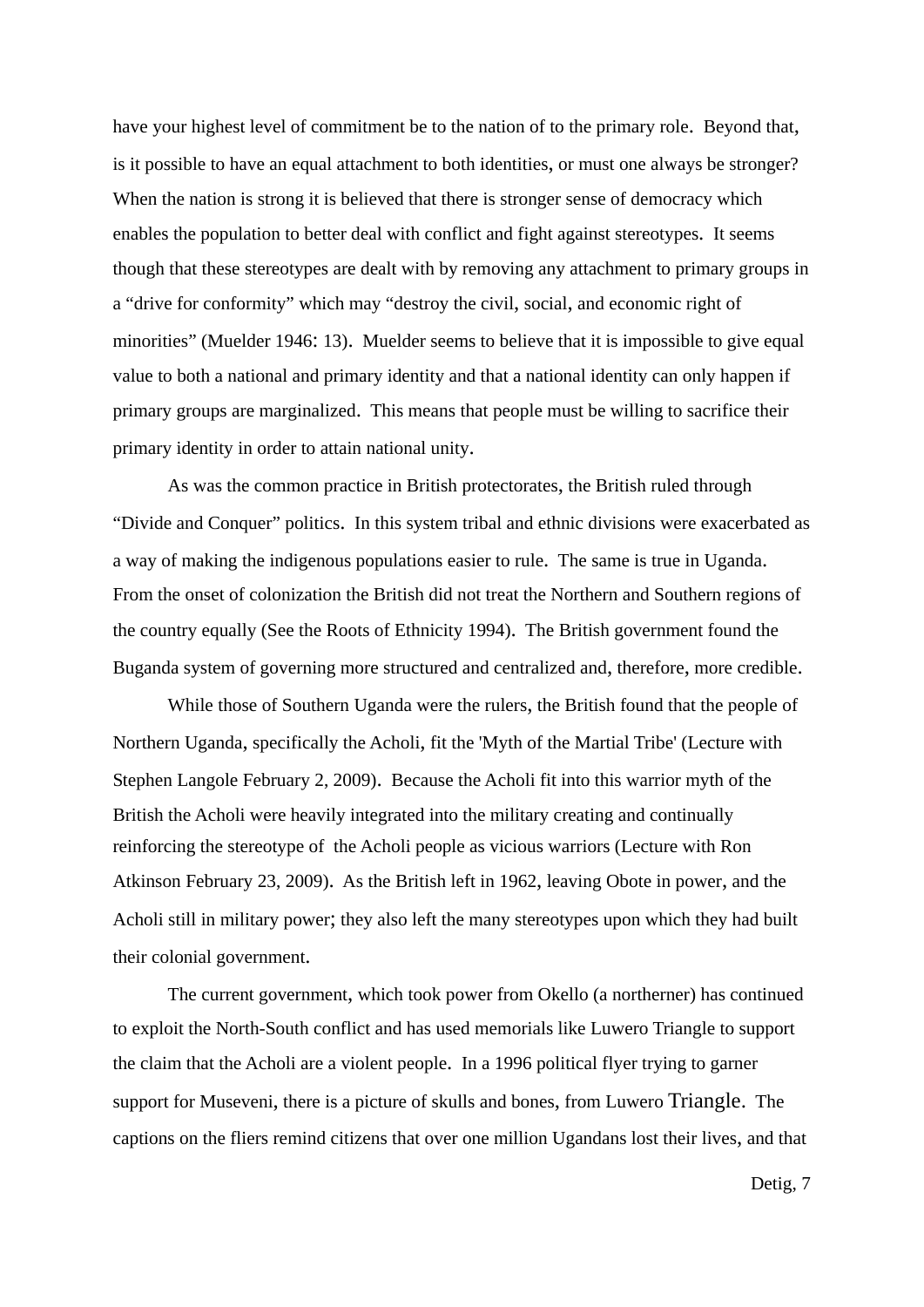Museveni has brought peace, unity, development, and democracy to Uganda. Only ten years after Luwero, many still saw northerners as perpetrators and southerners as victims. The poster was meant to remind people what would happen if they put a northerner back in power. But it did not just serve as a warning of how dangerous a northerner could be in power, but essentially told the North that they were not really a part of Uganda. For the last ten years, there had not been peace in Uganda and there is still much less development in Northern Uganda than elsewhere in the country (See the Roots of Ethnicity 1994). It is very obvious to anyone who has traveled throughout Uganda that the North is very underdeveloped in comparison the rest of the country. Any vehicle that crosses the Nile can feel the differences in the roads.

 According to Finnström, youth in the north continually feel as if they are not a part of the development of Uganda and that they are not able to take full advantage of their citizenship, both because of the war and because of the way that the governance has been in northern Uganda, "In their view they are denied many of the most mundane and everyday aspects of citizenship that we in the West take for granted" (2008: 116). The youth that Finnström spoke with did not believe that they had equal access to the country that so many international actors count as the "success story of reconstruction, structural adjustment, and economic liberalisation" (2008: 125).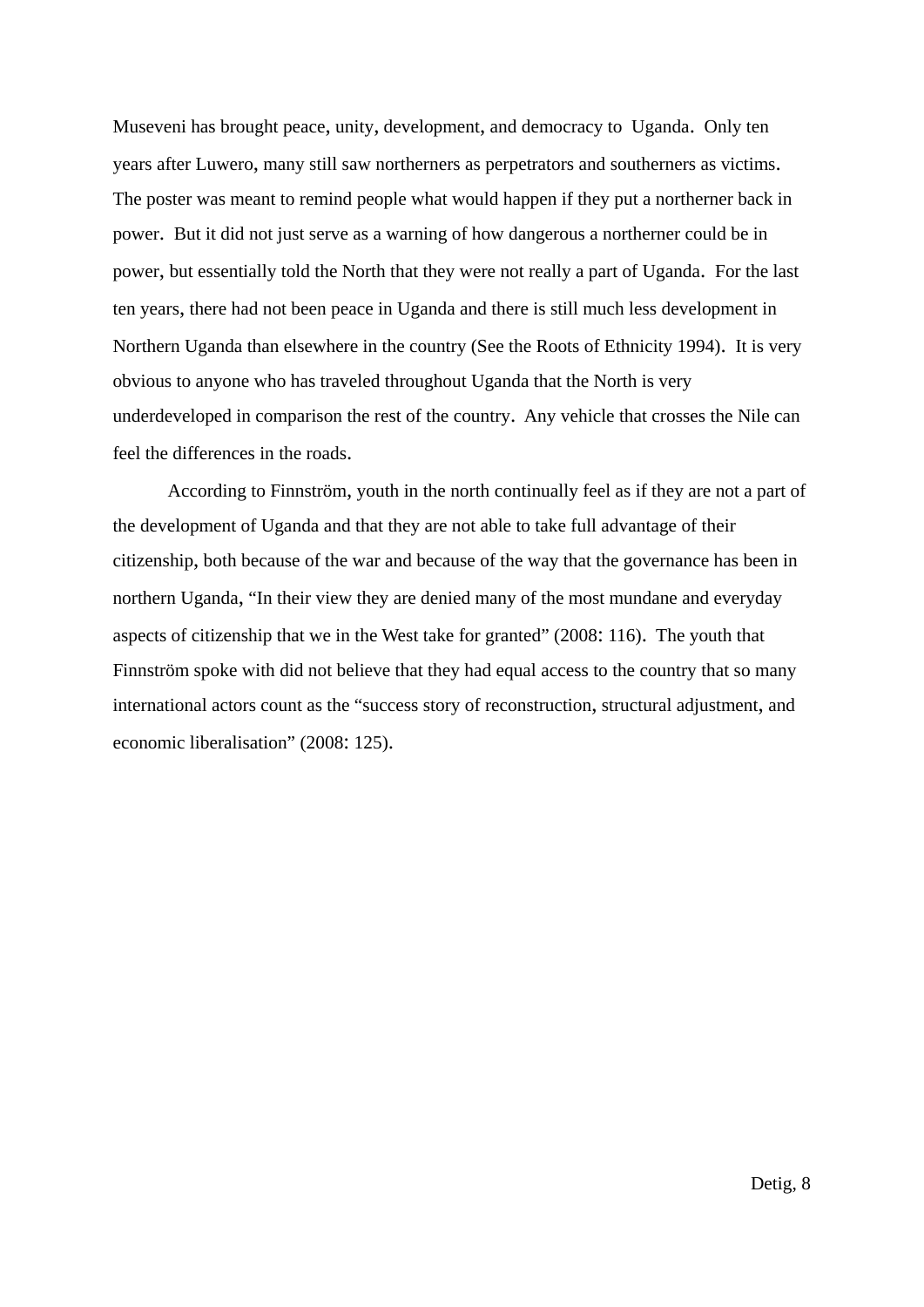## **CHAPTER THREE FINDINGS AND ANALYSIS**

#### **3.1 What it means to be Ugandan**

 When the participants in this study were asked if they were Ugandan, most laughed at the question and responded with an adamant 'yes.' This surprised me, because at the outset of the study I had assumed that those living in northern Uganda would not feel included in Uganda as a whole and would therefore be less likely to declare themselves Ugandan. I had originally thought that people would relate to the sentiments inspired by the 1996 election poster. However, it was only Patrick who thought in that way, and questioned what it meant to be Ugandan,

 For the last 20 years when we hear people talk, "O Uganda is a peaceful country. Uganda is developing!" And I have been moving around, I lived in western, central, and southern Uganda. When you see all of the things that would make you proud to be Ugandan and when they talk about Uganda as a developing country it is peaceful and yet for over 20 years here in the north the people have not been peaceful. So, it forces me to think that maybe I am not part of Uganda, because if they are talking about being peaceful when we are not peaceful. (Interview,

April 24, 2009).

Patrick was the only person that I interviewed who seemed to understand being Ugandan as being something more philosophical than a geographic expression.

 As Daniel mentioned, he believes that people see that Uganda is a beautiful place with good people and good weather (Interview, April 22, 2009), and Uganda is all of those things but it seems that the participants in the study have not really analyzed what it means beyond the context of birth into a geographical expression. This understanding of nationality was not what I had expected, but as I think about how I would respond to a question of why I was American my initial answer would most likely be birth and citizenship.

Governance did not at all seem to influence people's feelings of being Ugandan (with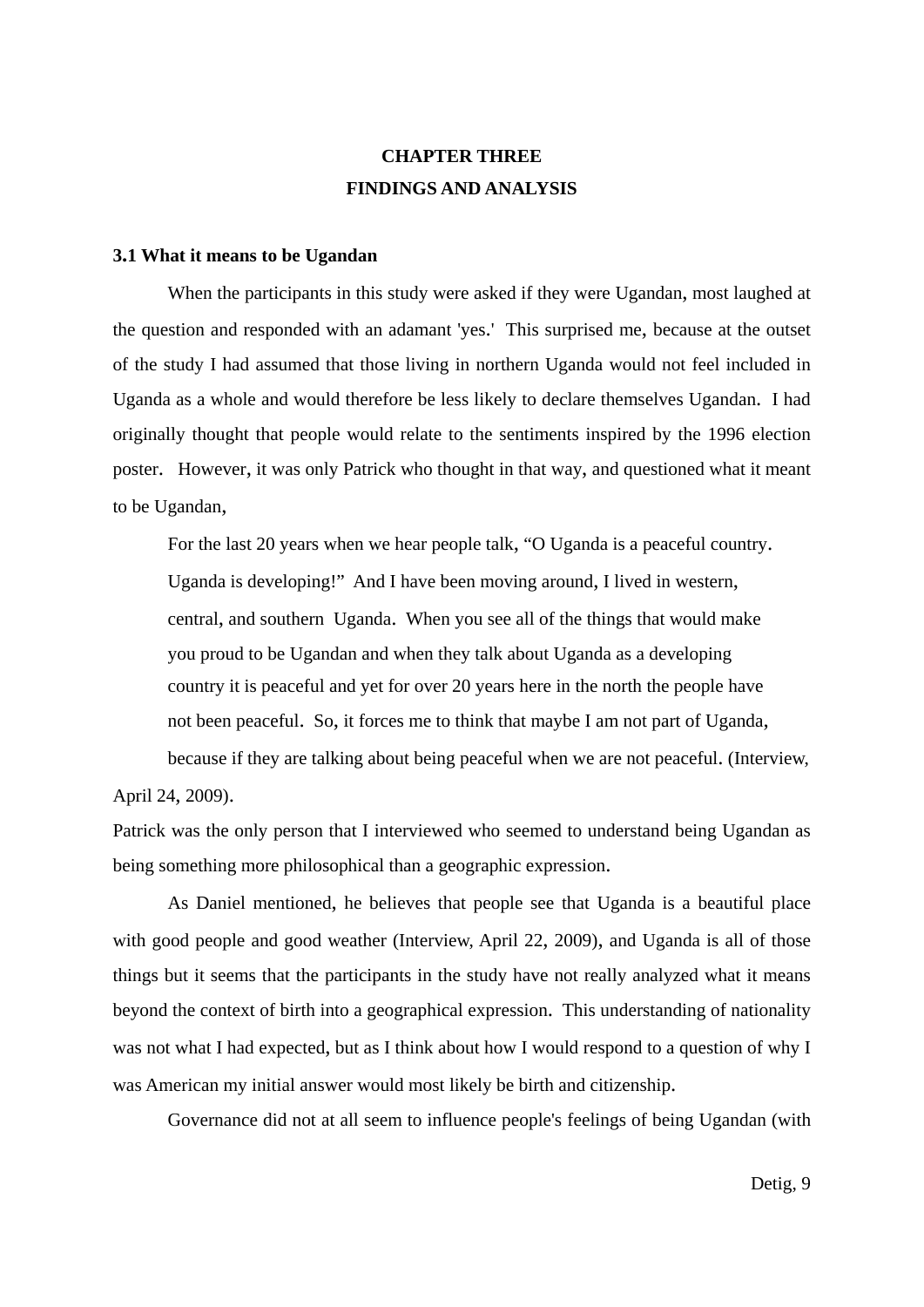the exception of Patrick), this led me to wonder if there was also a similar passivity to being Acholi. In most cases participants also associated being Acholi with being born there, but when questioned further participants, like Robert, shared stories of Acholi hospitality and discussed how after the deaths of his parents he was given housing by Acholi non-relatives simply because he was Acholi (Interview April 21, 2009). Still others mentioned the hospitality and friendliness of the Acholi (Interviews with Catherine, April 23, 2009, Josephine, April 20, 2009, Geoffrey, April 23, 2009). Along with this, when asked whether they would prefer to identify as Acholi or Ugandan the majority of participants stated that they would prefer to be Acholi.

 This leads me to believe that there is some sort of disconnect between the participants in this study and their levels of national pride and patriotism, and is agreement with the is consistent with the nominative level of commitment discussed in the literature review. When asked to talk about their levels of pride, all respondents in one way or another linked their levels of pride in being Uganda to the circumstances in their lives. While Marie said that she is proud to be Ugandan because she is "not missing anything," (Interview April 21, 2009), others like Robert and Julia cited their lack of pride as coming from the negative circumstances in their lives thus far (Interviews on April 21, 2009 and April 20, 2009 respectively). The next sections of findings seek to dig deeper into the circumstances that detract from pride and patriotism, therefore fragmenting Ugandan society.

#### **3.2 Fragmentations**

 Although, the original focus of the research was to look mainly at how ethnic divisions hamper ethnic unity, it became apparent that there are many other separations in Ugandan society that keep people from uniting as a nation, none of which were mentioned in any of the literature that I reviewed. The largest of these fragmentations being along political lines. The political divide is so large that Margaret stated that it caused just as many problems as ethnic divisions and that as political tensions grow so do ethnic tensions (Interview, April 21, 2009). In Gulu, the tensions were specifically mentioned pertaining to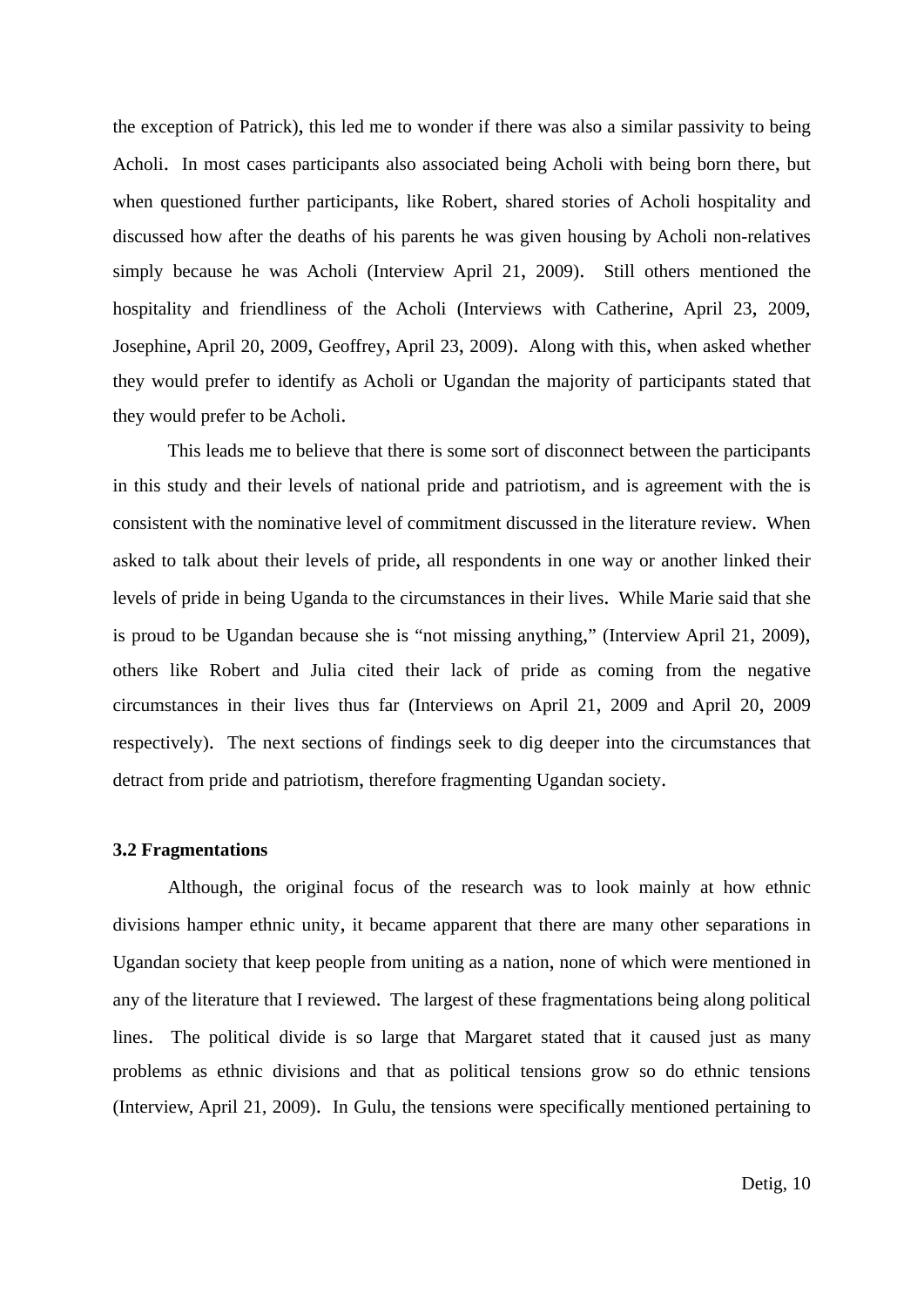the relationship between the mayors, Chairman Mao (the LC-5) and Ochara Walter (the Resident District Commissioner) (Ojara April 21, 2009). While the LC-5 is an elected position, the Resident District Commissioner (RDC) is a position appointed by the president. This leads some to believe that the RDC is more concerned with pleasing President Museveni, than actively working for the betterment of the region (Martin April 16, 2009).

 But this political division could also be understood along party lines. In his interview, Patrick told of how before the abolishment of political parties his father had friends coming from around the country to spend time together because they were bound together by being Democrats, but now instead of political parties bringing people together, most people are involved in politics for the sole purpose of advancing themselves. Now that political parties have been reinstated he sees it more as "using the person and then dumping them" (Interview April 24, 2009). This shows that instead of politicians being concerned with bringing Uganda together and working for the common good of the country, politicians are more concerned with themselves and with their own agendas. I think this also says something to an economic uncertainty. If someone has a source of income, especially if it is a hefty government income that person will most likely do everything in their power to keep the economic security and prestige that comes with a lucrative government job.

 The other divide that was mentioned only briefly was a divide based on religion. Andrew believes that the British were unwilling to have a Catholic lead the country and that is why Obote was chosen as the first post-independence leader. He also believes that the Democratic Party's association with the Catholic Church has prevented it from becoming a powerful force in the government (Interview April 29, 2009). Although this source of fragmentation was not frequently discussed or emphasized it is interesting to look at because a larger percentage of northerners tend to be Catholic, while people in other parts of the country tend to be born-again (US Department of State). It is also interesting to look world wide at the role that religion has played in identity politics of inclusion and exclusion. It is not. however, divisions alone that create feelings of inclusion and exclusion, but how these divisions are played into people's lived experience and effect levels of pride and patriotism.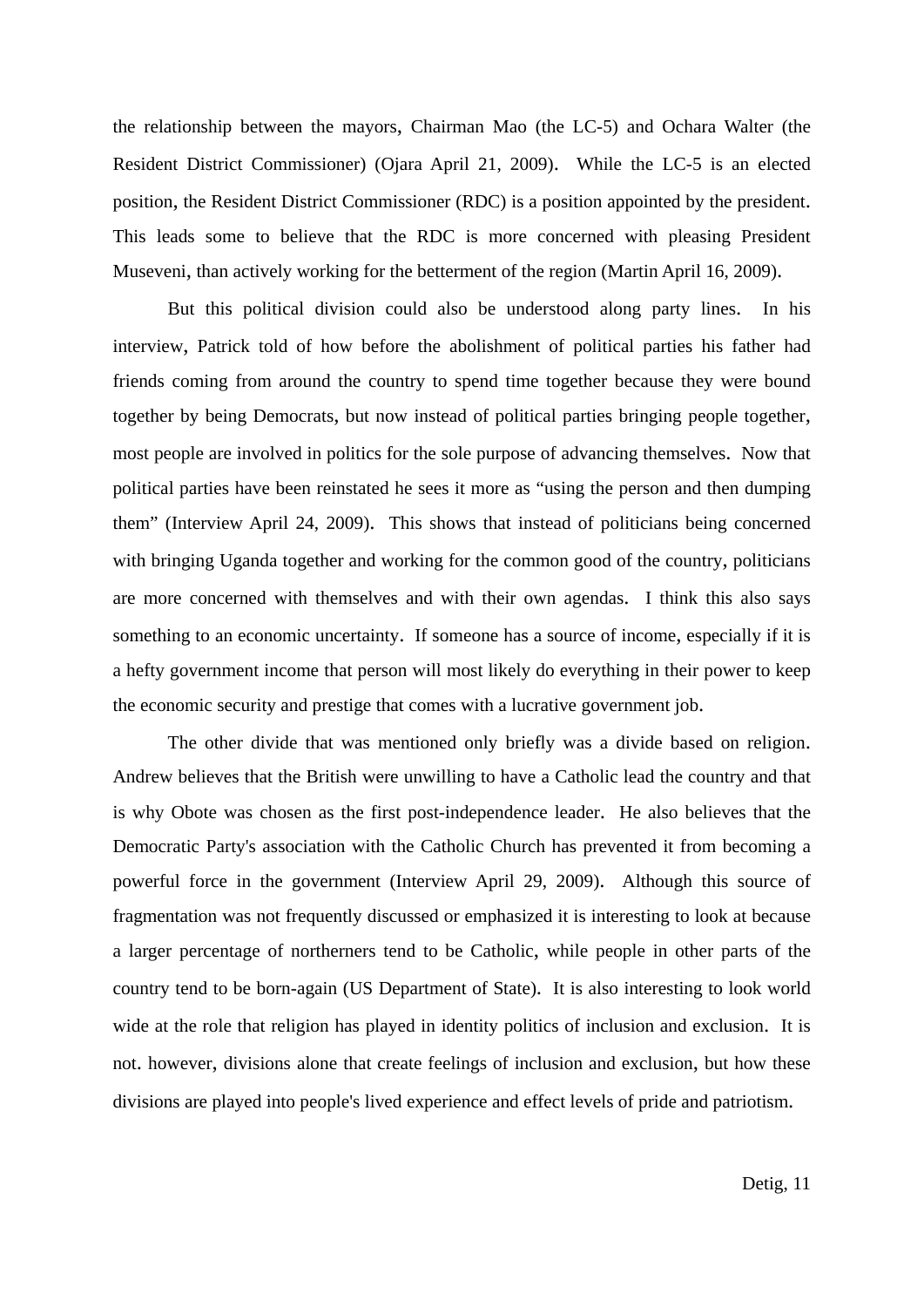#### **3.3. Perceived Responsibilities of the Government to Its Citizens**

 One of the biggest factors mediating feelings towards the government is what the participants believe the government owes them as citizens of Uganda and what they are actually receiving. As citizens of Uganda, almost all participants believed that the government of Uganda had the responsibility to provide certain services to the people of Uganda. The services most often mentioned were education and security.

 Almost all participants in the study who stated that the government owed them something as Ugandans, believed that education was the most important thing that the government should be providing them with. Although the Ugandan government does technically provide Universal Primary Education (UPE), it is not truly universal. With the cost of school uniforms and school supplies, not every child has the financial ability to complete primary school (Interview with Geoffrey April 23, 2009). The fact that many of the people of northern Uganda have been displaced into camps for the past twenty-three years has also added to the problem because most people living in the camps are not self-sufficient, while people in other parts of Uganda have access to wealth and jobs (Interview with Margaret April 21, 2009).

 But even if the participants did have the means to complete primary school, they still believed that the government should provide more. It was also believed that they should be entitled to finish secondary school as well (Interview with Robert, April 21, 2009). These claims all seem very legitimate, wouldn't a government want all of its citizens to be as educated as possible? It seems to me that the more that the government invests in the education of its young people, the more successful the future of that country would be. Yet with limited government sponsorship of continued education, most of the community members in the study failed to complete secondary, if they even had the opportunity to begin.

 So if the money is not spent on education, where does the budget go? According to Patrick, over half Uganda's national budget is spent on defense and security. Which seems to coincide with another expressed need of citizens, however, the budget is not believed to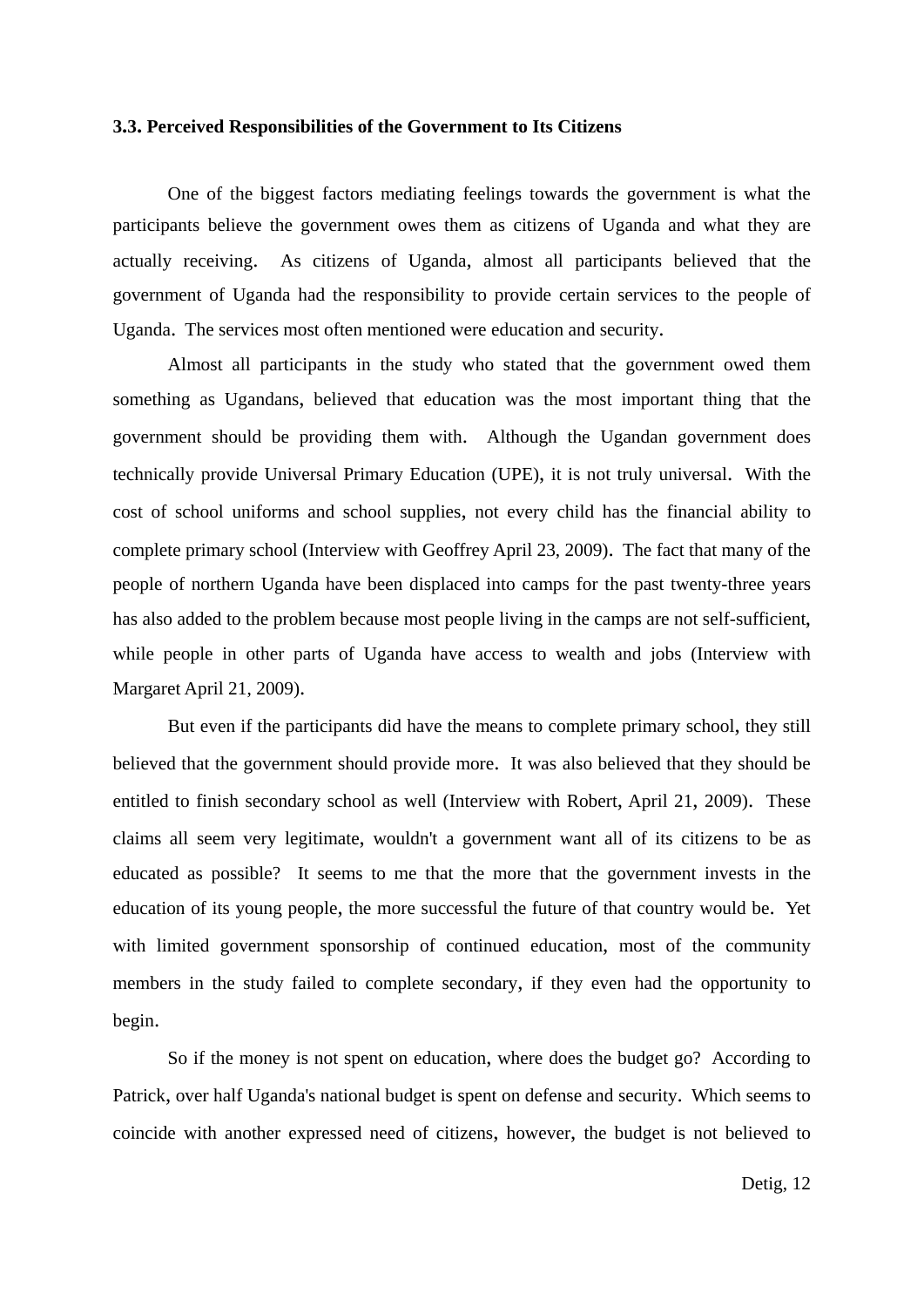actually be used for the defense and security desired. As Patrick sees it, "I know that we need security and it is not only Uganda, but probably the world over that half the budget goes to defense, but in other countries when it goes to defense it is not about corrupting the money. It is about what defense may be in term of their own research and in terms of their own inventions, in terms of their own undertaking which is pro-life and not so much protecting an individual like that." (Interview with Patrick, April 24, 2009). In fact, although security may be improving in Northern Uganda, some people do not feel that the government is providing enough (Interview with Roger, April 21, 2009). In other cases, people see the return to home from Internally Displaced Person's (IDP) as proof that the Ugandan government is taking accountability for the protection of its citizens.

 But when Margaret was asked how the government was helping to facilitate the return home of those in the camps, she mentioned how the Red Cross was helping the IDPs to return home (Interview, April, 21 2009). This leads me to believe that people may have a hard time distinguishing between what the government is providing for them and what is being provided by Non-Governmental Organizations (NGO) and the government of Uganda. This leads me to wonder if when people say that the government is providing for them, or if it is the actual Ugandan government or NGOs like Red Cross or World Food Programme who are supplying them with services that should come from the government.

 Also, as I have traveled through Uganda, I have seen that different parts of Uganda were obviously not equally developed. While there is only one paved road in Gulu and the road to Kitgum from Gulu is almost impassable, the road in Western and Central Uganda that I have traveled on have been significantly nicer. This made me believe that community members would be very quick to discuss that their area was not equally developed and that resources had not been allocated equally, however, most said that if there was any difference in development it was only because of the war. It was, however, only people who had never left Northern Uganda who felt that the country had been equally developed. Those who had travelled outside of Northern Uganda were very quick to point out that people in government seemed to develop their own regions.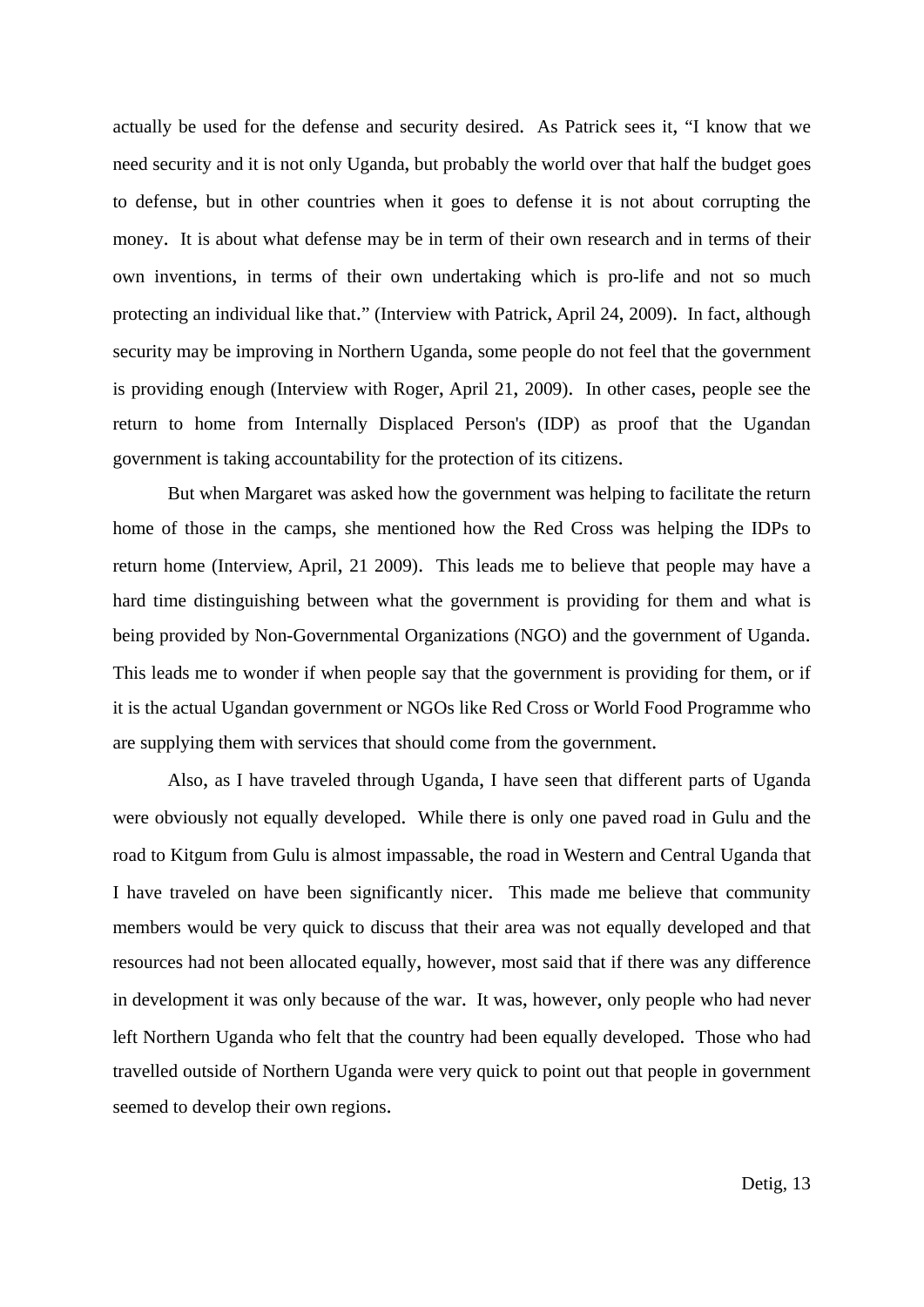#### **3.4 Circumstances that Affect Levels of Pride**

 If, when asked, participants expressed a lack of pride in being Ugandan, I would ask them why there was a lack of pride in their nationality, every answer was related to the circumstances in their lives. As Robert put it, "For me, the pride [in being Ugandan] is not there because all along I am living in problems." (Interview April 21, 2009). He was not the only one who mentioned his pride in relation to his circumstances; Geoffrey stated that, "If the person is being provided for by the government then he feels proud to be Ugandan." (Interview April 23, 2009). Although all of the answers varied slightly the recurring themes were: the mantle of predecessors, feelings of love, and the catch-22 of military dictatorships. This section of findings seek to understand why these three areas, all related to current governance patterns, either create or detract from feelings of pride and beyond that a sense of being Ugandan. Whether or not participants felt pride about certain issues normally fell along certain demographic lines whether that be gender, age, socio-economic status, or level of education.

 As discussed, in the literature review, the British began imposing leaders on Uganda society very early in the colonization process and have continued to do so up to today (Interviews with Andrew April 29, 2009, Daniel April 22, 2009). What is most interesting about this continued involvement of the British government in the post-colonial era is that it was never once mentioned by a community member. This leads me to wonder how aware the local population is of how directly the British government is involved in current politics and if they are unaware it could explain why so many of the community members called for a more active role of the international community in current politics (Interviews with Martin April 16, 2009, Ojara April 21, 2009).

 According to Patrick, one of the largest problems in the current government is the problem of decentralization. He discusses the problem using the example of Lacor; with the way that the current education system works, children complete schooling in Lacor, go to Gulu University (if they go to university), come back and work in Lacor. They spend their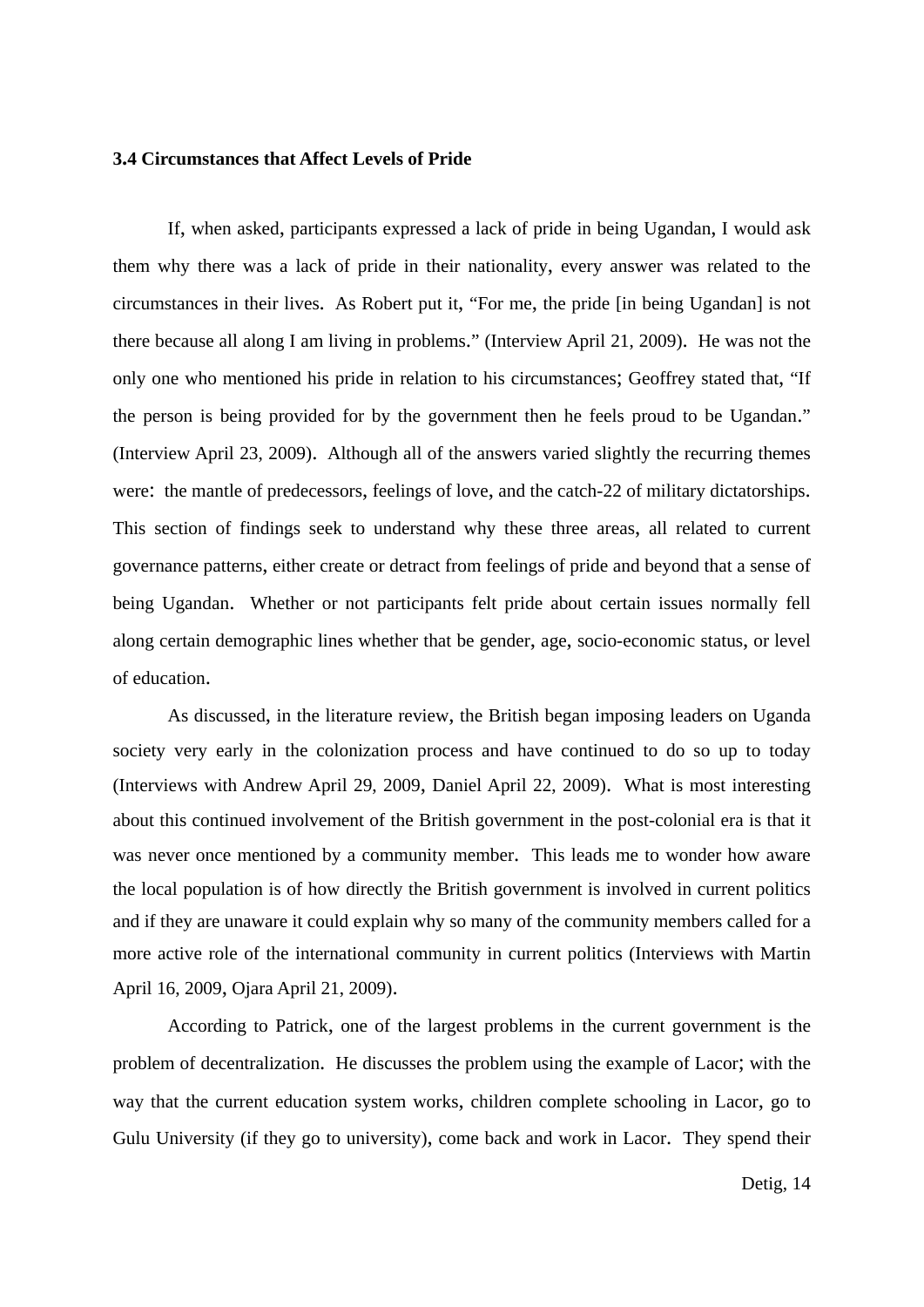whole life in Lacor and never see the rest of the country. Everyone and everything they know is in Lacor. He then compares this with the education system he experienced where children would go to school throughout the country and the bonds that he formed with children from his school. He believes that this has severely limited opportunities for children to socialize throughout the country (April 24, 2009).

 Daniel blames not only decentralization on the British, but also the north-south divide, "the British designed it that way and left it that way and I would blame all postcolonial governments who were there before Museveni and did little to address the divide. But it is not as clear for President Museveni not to do anything about it because it is second nature." (Interview, April 22, 2009). The north-south divide effected original infrastructure and job training in different parts of the country.

 The colonial government had its administrative headquarters in the south and groomed southerners for jobs in the civil service, while saving the high labor jobs for the people in the north. The only piece of infrastructure that the British added was the bridge that connected the north and south over the Nile River, and the infrastructure throughout Uganda can be said to still reflect this. For example, the only tarmaced road in Gulu is the one leading from Kampala, and the roads to other major cities in the north are not tarmaced at all (Kitgum road) (Interview with Patrick April 24, 2009).

 It was not just colonial leaders, however, who have left their legacy on the current government. Under the Obote II administration, the policy of appointing ten military officials to parliament began. This is seen as negative because they are the only branch of the civil service that is represented in parliament, and the military representatives never vote against the current government because their jobs are completely dependent on compliance with the government. This is seen as automatically giving the government ten votes on every matter (Daniel April 22, 2009). Most people however do not hold Museveni's government responsible for the way that his parliament is constructed. As Daniel said, Obote was a dictator and Museveni cannot be anything different" (Interview April 22, 2009).

The participants who discussed issues that had been passed on from previous regimes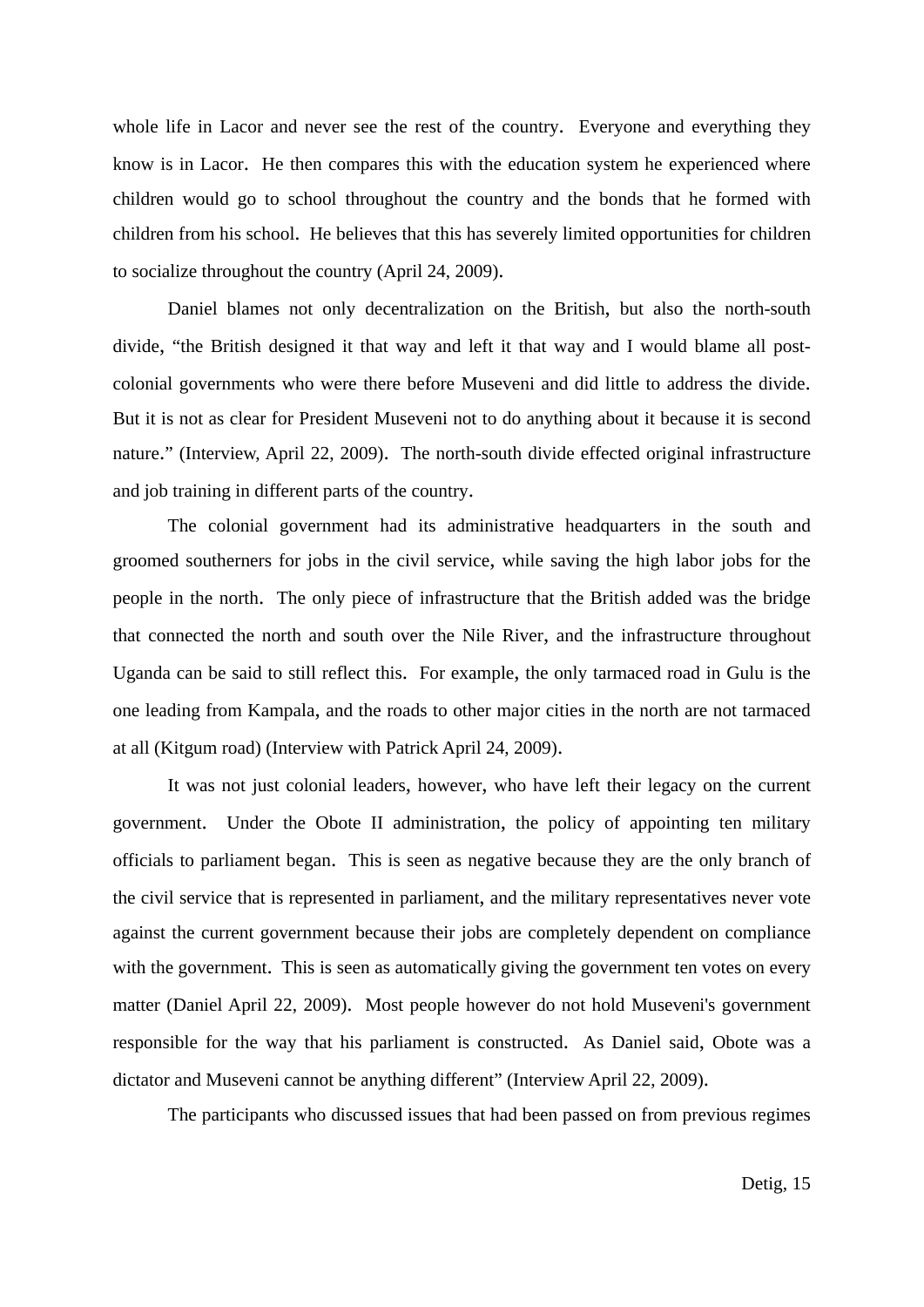did not seem to put blame on Museveni for the current state of the aforementioned issues, and other even remarked that Museveni had made many positive changes in issues that his predecessors lacked to address. They cited improvements in education and accessibility of resources. As Geoffrey said in his interview, "There are things that I need like salt. I can struggle and go and buy them. They are always there. The government makes those things to be available and for people to access them. There was a time during Amin, those salts they were not there. If they came you would make a long line to buy salt." (Interview with Geoffrey April 23, 2009). The fact that this government was not the worst that he had lived through had increased his levels of pride, even though he was still not happy with the current system of rule.

 It was generally people who were either of an older generation along with participants who had more education who were the ones to mention previous systems of rule governing how the current government carried out is policies. This most likely has to do with the fact that, the older generation has lived through colonization and all of the post-colonial regimes and have experienced the way in which certain aspects of previous rulers have become accepted in the current regime. Those with more education also seemed to be very involved with international politics and understand the way that donor countries can impact on the countries that they monetarily support.

 Although the participants seemed to be unhappy with the current position of the government in many areas, they seemed most likely to pass as much of the blame as possible onto previous rulers of the country. And even though these circumstances did still seem to detract from the pride that people felt about being Ugandan, they seemed to be the circumstances that detracted from pride the least because the participants seemed to recognize that often it is much easier to continue with the status quo, especially when there is no real motivation to reverse the circumstances. Participants expressed that the main motivator to change would be love.

 The love that participants discussed was used in relation to why the government treated different regions and ethnic groups in certain ways. Marie believes that the government loves the Acholi and that is because of that love that the government supports the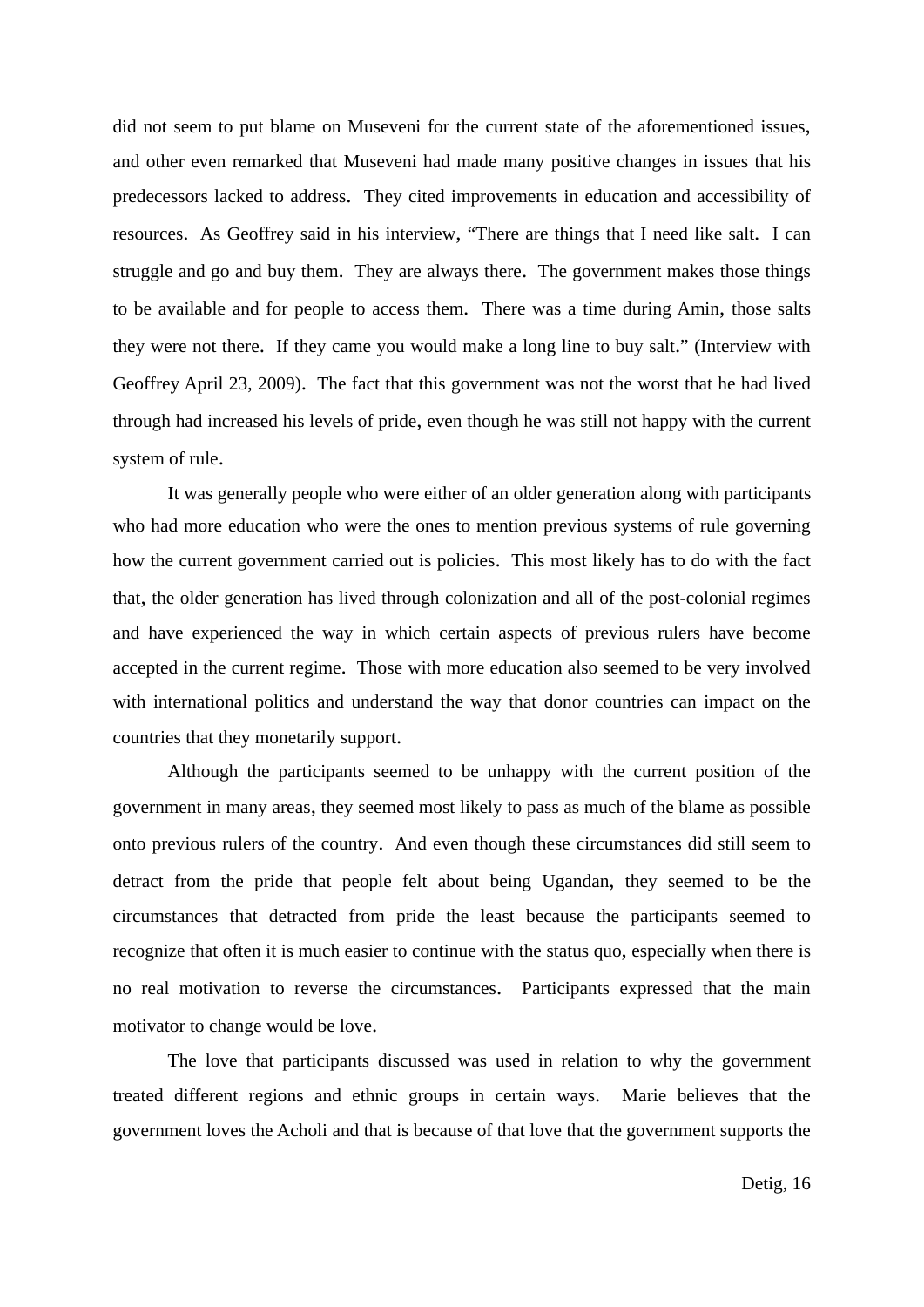Acholi (Interview, April 21, 2009). Many other participants, however, believed that the love of those in power was directed almost everywhere but towards people in the north. Although some participants directly stated that the government did not love the Acholi, it was more often noted that politicians loved themselves and their regions more than those outside of their immediate area.

 Only three participants stated that the government did not love the Acholi. Andrew discussed it as a mutual dislike saying, "At present it is safe to say that the government does not like [the Acholi] and even the Acholi people do not like the government" (Interview, April 29, 2009) and Roger blamed the war on a lack of the government loving the people stating, "because Museveni did not love the people of Acholi, that is why Kony came up" (Interview April 21, 2009). However, if Museveni was imposed on the people in the way that some participants believe that he was, it is not surprising that there is not love for all of the people, because he is always resisting some imaginary opposition. If he was not popularly chosen there is likely to be much disapproval of his regime, keeping him always on the defensive (Interview with Daniel, April 22, 2009. If Museveni is always on the defensive, it is also likely that the other leaders of the regime are also aware of how tenuous their hold on power is. With such a fragile hold on power, it is not surprising that politicians and people who hold positions power cling tightly to the patron-client networks that supply their power.

 Just as the military personnel who are represented in parliament would not vote against the government, it is unlikely that those who have been appointed to their positions by the president are unlikely to speak out against him. According to Andrew, "Museveni has been knocking some of his prominent people outside. Once you start saying something against him, he kicks you off." (Interview April 29, 2009). When your security in life is dependent of the support of the one who appointed you instead of those you are appointed to represent, it becomes far more important to please the former. In pleasing the former, one is only accountable to the one who is appointing, which is why some believe that corruption is so rampant in the Ugandan government.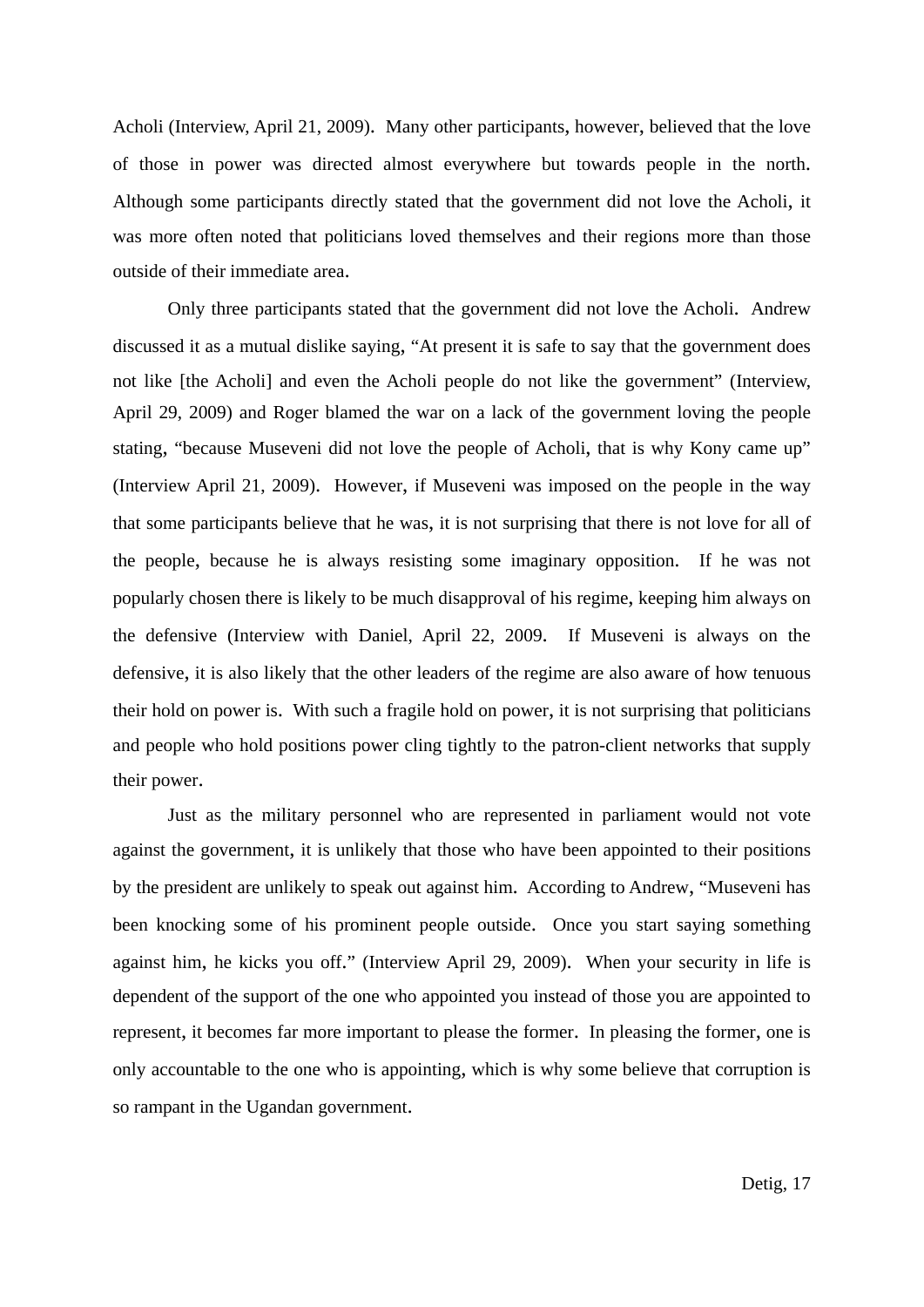According to Patrick, politicians in Uganda do not resign, "I have never seen, here in Uganda, someone resigning. You know, resignation is not part of anything to do with Uganda." He then goes onto to discuss the recent scandal with the Global Fund and how shocking it was that people would be so concerned with obtaining absurd amounts of money and were willing to let the people who they were responsible for suffer because of their greed (Interview April 24, 2009). But the people under their responsibility seem to understand why the politicians are corrupt. In one interview, when the electoral commission and the legitimacy of elections was being discussed, Ojara very confidently stated that if he paid my translator enough money then my translator would kill me without a second thought (Interview April 21, 2009). I was shocked that he assumed that for a price, he believed that a man who spends much of his time teaching on the importance of strong marriages and strong family relations would so quickly cave to the powers of money, and if this man was willing to do that for money, it is not surprising that people of a less sound moral character would also be willing to exploit and increase their financial situation whenever possible.

 Almost every man asked, can quickly call upon an instance of corruption that they have experienced. For example, Lacor Road, which is the main road near where the research was conducted. There had been money to make the road well, but those in charge of the project chose to use the money for their own ends. Now, most boda boda drivers take side roads because Lacor road is too bumpy and "[the funds] just end up in the hands of those who are supposed to deliver the services" (Interview with Robert April 21, 2009). What was most shocking, though, about the discussion of corruption was that the word was never translated into Acholi. In a casual conversation I had with a friend of mine, I asked if there was an Acholi word for corruption, since I never had heard it translated in my interviews. I was informed that it was only recently that there had been a phrase created to describe corruption in the Acholi language. This is not to suggest that there was never corruption in Acholiland before the introduction of English, but languages do not have words for things that are uncommon.

However, the traditional Acholi system of rule was based on clans and therefore kin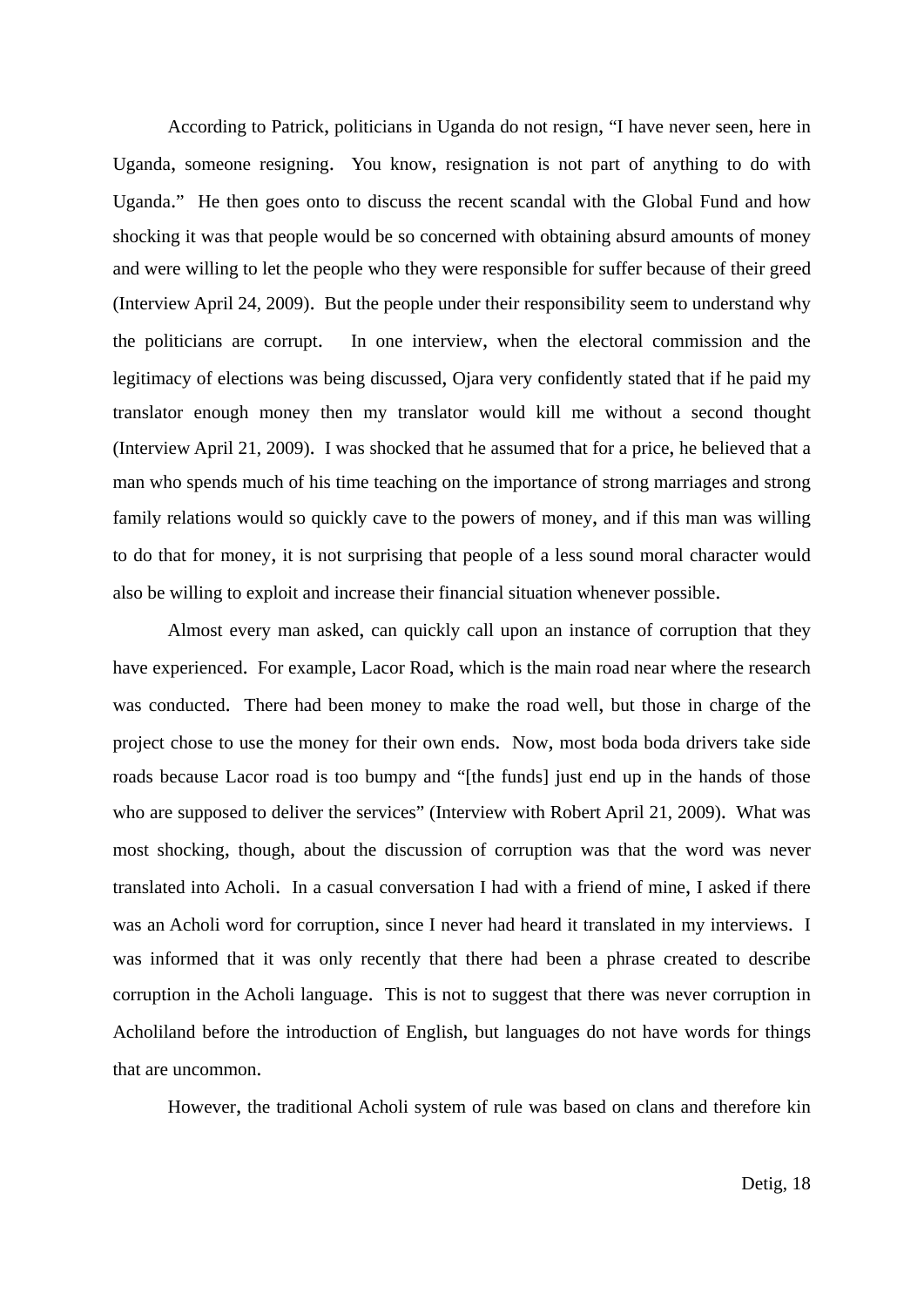relationships. I think it is generally safe to assume, that these familial bonds made it more likely for people to be concerned about the people they were responsible for, because they were in essence responsible for the well being of their clan mates. Power was also determined based on lineage so who was going to rule was pre-determined and it was less of a power struggle (Finnstrom 2008). But now that politics are supposedly determined through a democratic process, the next obvious question seems to be one about the selection of leaders.

#### **3.5 The Catch-22 of 'Democracy'**

 Although people may understand why those with the ability choose participate in corruption, will they reject of the idea of giving continued support to those who do not use their power correctly. In other words, would the participants be voting for President Museveni in the 2011 elections? To my surprise there were some participants who were planning on supporting the incumbent in the 2011 election, but not the majority. A lack of electoral support for President Museveni, however, is not a surprising trend in northern Uganda. He has never received more than twenty percent of the northern vote since Uganda began holding elections (Interview with Daniel, April 22, 2009). The questions that followed in relation to election, corruption, military takeover, and the involvement of the international community led to very complex cycle with no obvious break.

 Since the question of voting followed the questions about corruption, I then asked participants if they thought the 2011 elections would be fair and if their votes counted. Again, discussions of corruption arose. It seemed to be commonly believed that the electoral commission was bribed to fabricate a favorable outcome for President Museveni. It was also widely believed by participants that Besigye had won the last election. But if Besigye really did win the last election what hope was there to see Museveni removed from power? Most participants admitted that the only way that Museveni would be deposed was through military action, yet participants also recognized that military coups did not produce good governance. But now the problem becomes how to remove an undemocratic man from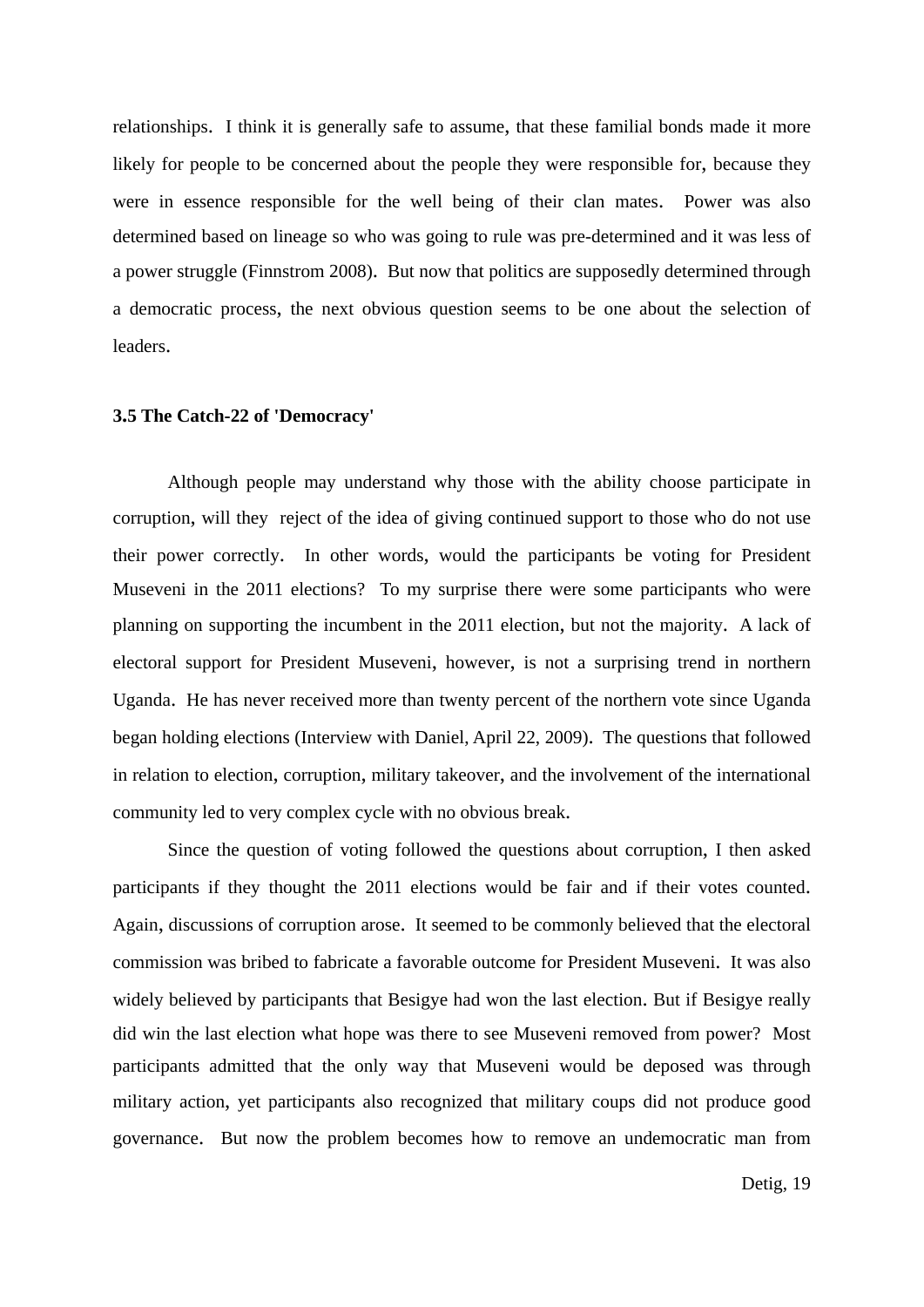power without using a military coup which will inevitably produce another military dictator? The only option suggested: the intervention of the international community.

When this alternative is first mentioned it seems like it could be a very viable option, until one looks at the ways in which the international community has been involved thus far in Ugandan history. Earlier findings discuss at length the ramifications of colonialism that are still very apparent in modern day Uganda and that it is believed by some that every post colonial leader has been imposed on Uganda by the British. If this is the international community, then it has not been at all helpful in setting up good governance in Uganda. The other major contribution of the international community also seems to be viewed quite negatively by the participants of the study.

 In 2005 the International Criminal Court (ICC) issued indictments for four of the top LRA commanders. The general consensus among participants is that the ICC is impeding on traditional methods of reconciliation in northern Uganda and that the ICC has completely disregarded the wishes and customs of those affected by the conflict. The indictments were also issued amidst the Juba Peace talks between the LRA and the Ugandan government. Although it will never be known what the outcome of the peace talks would have been without the involvement of the ICC, most participants believe that had the ICC not issued indictments the peace agreement in Juba would have been signed bringing a true peace to northern Uganda.

 It also seems that many of the current world power governments support President Museveni. The United States government was said to have supported the UPDF in armed combat in northern Uganda as a way of masking the aid that they were giving to the Sudanese People's Liberation Army (SPLA). The American government would send military supplies that appeared to be going to fight the LRA, but would actually be going to arm the SPLA to fight the Khartoum government (Interview with Daniel, April 22, 2009). The United States government also added the LRA to its terrorist watch list after the September 11, 2001 (Finnstrom 2008).

 President Museveni also began supporting multi-party politics as a way of appeasing the international community. President Museveni began supporting multi-party politics only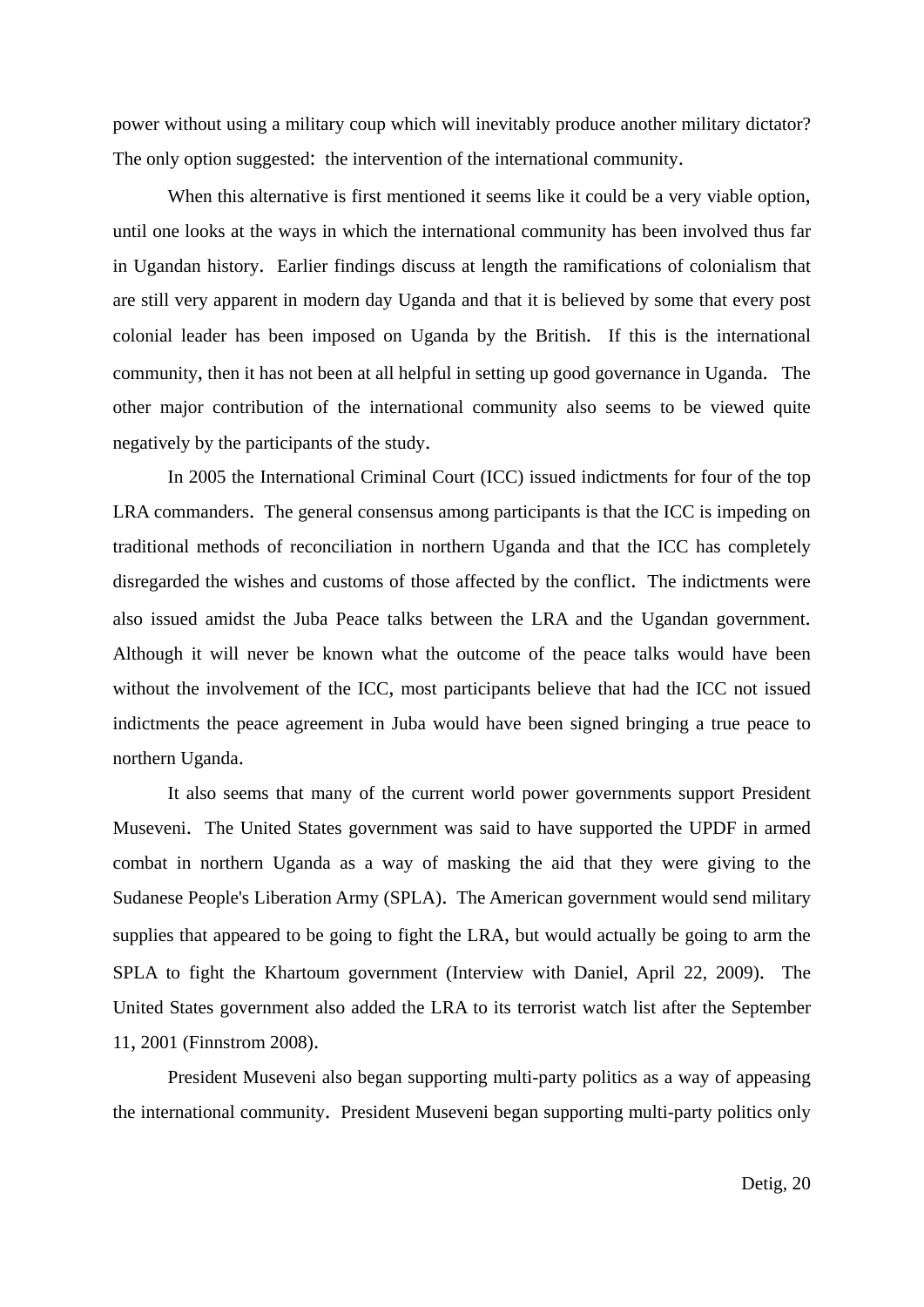because, "he wanted to be counted among leaders who embraced multi-party politics, when actually, internally he does not believe it" (Interview with Daniel, April 23, 2009). This makes it seem as if the international community does support the current government. This, in my opinion, is not helped by organizations like Invisible Children who claim to tell about what is really happening in northern Uganda, but in reality are creating a discourse without a history. They tell of these children who have been abducted, which are a terrible atrocity, but do not share with the viewer the very political and very important background of the conflict. What the world sees is Acholis killing other Acholis and the UPDF coming in to save the day. This view robs the LRA of any political legitimacy they may have and the reasons that they went to the bush are never addressed.

 Not that going to the bush is the correct way to handle politics; it is very clear to the participants of the study that democracy does not happen in the bush, and the participants seemed to really want democracy. But that brings us back to the catch-22. People want democracy, but they believe that the elections are unfair. If the elections are unfair it seems that the only way to depose a leader they see as undemocratic is to go to the bush, however, they realize that going to the bush will only bring another militaristic dictator. This leaves the only other option deposing the current President to be going to the international community, but it was the international community who put the leader in power in the first place and the international community still seems to support him. And when asked, the participants seemed to have no solution to break out of this cycle. But they did have suggestions as to what they would like to see changed in order create a stronger sense of pride, short of a completely new government.

## **3.6 They Say That Time Changes Things, but You Actually Have to Change Them Yourself**

 The title to this section, a quote by Andy Warhol, is very similar to the questions that I asked the participants in the study, "If you had the power, what would you do to make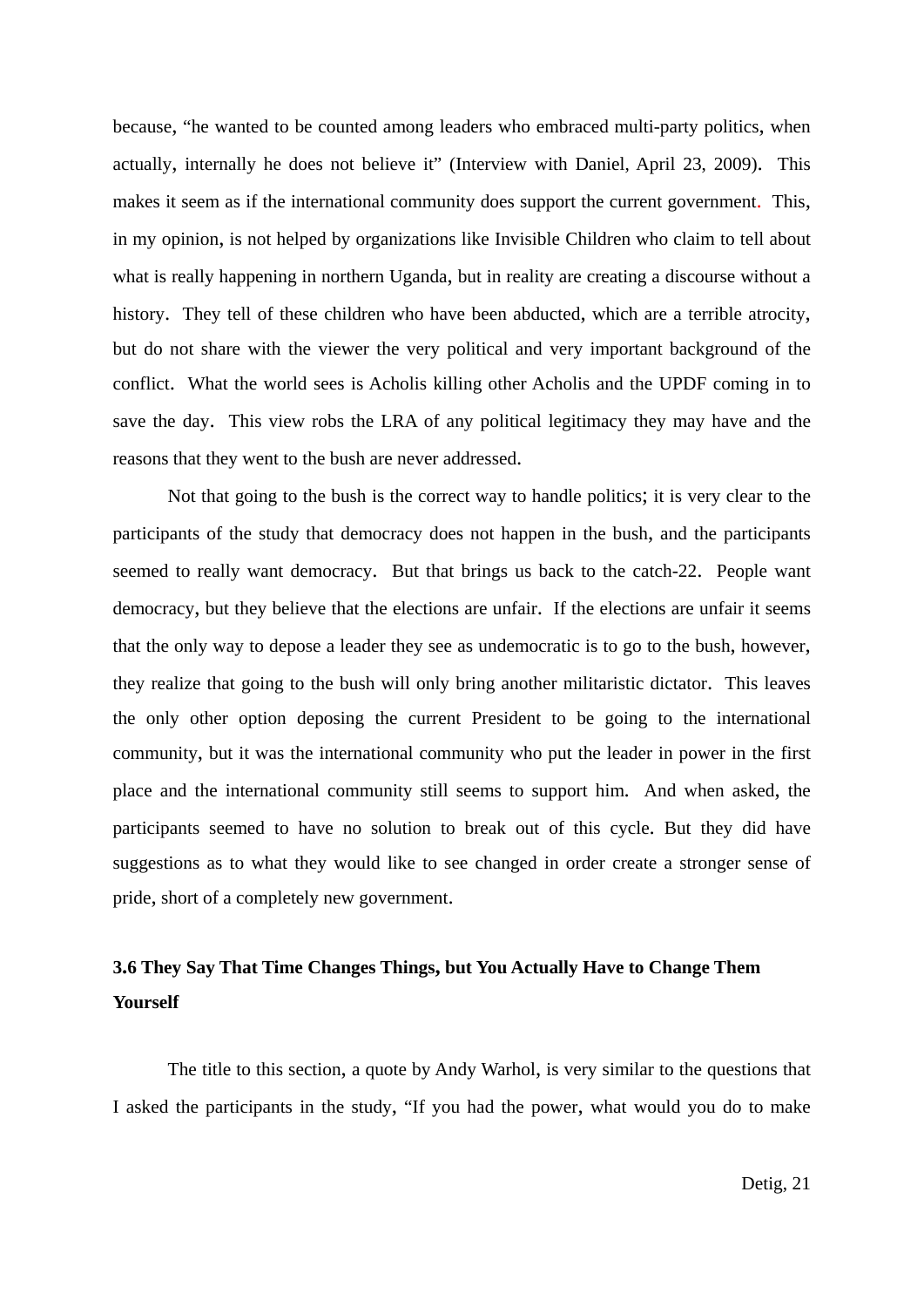Ugandans feel like one people. I had originally thought that after living with war for twentythree years and with what I perceived as very blatant underdevelopment of Northern Uganda and a government that was not really trying to bring improvement that people would not desire to feel included in Uganda. I was very mistaken in that assumption. If participants did feel excluded from the government at all, they seemed to have a very strong desire to be Ugandan and to feel included in what was happening in their country.

 Although some participants believed that their tribal identity was more important than a national identity (Interview with Julia, April 20, 2009), others believed that the people of Northern Uganda were craving for national unity. As Daniel said in his interview, "[The Acholi] are fighting for [national unity]. They have been fighting since Amin's time. Obote's first regime was very nice and the second regime they fought for national unity" (Interview April 22, 2009). Almost since Independence, people have desired to come together, though as has been shown, the country has continued to be divided along ethnic, political, and religious lines. The participants of this study, though, did have opinions on how to rectify the chasms between all of the groups and all of the solutions began with the government.

 As discussed previously, participants in the study did not support the system of decentralization that was a remnant of colonialism, so one of the first solutions that was called for was a centralization of government. People should be attending schools around the country; local leaders should be responsible for the people, but held accountable by a central government (Interview with Robert, April 21, 2009). Uganda has yet to be truly united by politics, "Uganda is not yet a nation, it is yet a tribal set-up. If it were to be a nation the driving force would be to have everything equal like that and not about the area that you came from." (Interview with Patrick, April 24, 2009). It is believed that if there was more focus towards the center may be things could be distributed equally from that place, but only if there is truly accountability and responsibility.

 Patrick called for political leaders to, "take responsibility and begin the value of being Ugandan. It must start with them...they must move outside of their own tribal domain and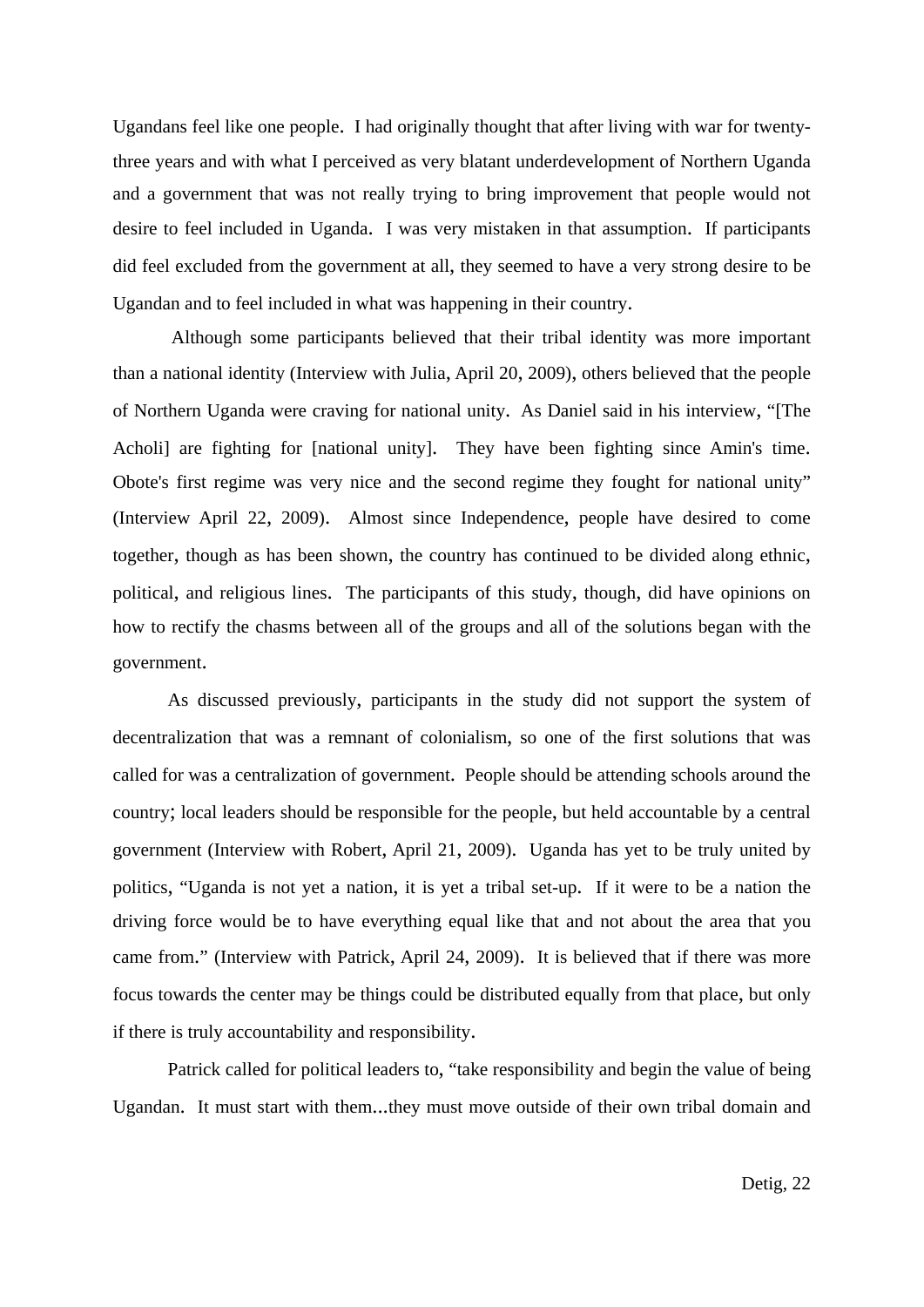tribal cells, prisons" (Interview, April 24, 2009). If political leaders continue to place more importance on retaining tribal identities, the people will also continue to operate under the mind set, especially the people who are benefiting from the tribalism. But beyond taking responsibly for their mindset, politicians must almost take responsibility for their actions. Like with the example of the Global Fund, if people in power were continually held responsible for properly exercising their power, they would be less likely to continue their corrupt practices (Interview with Patrick, April 24, 2009).

 The basis of this accountability and responsibility would need to be trust and transparency. Few participants in the study seemed to feel that they could trust the government. If one is not able to trust those around them there can be no unity (Interview with Robert, April 21, 2009). The trust, however, needs to be not just between the government and the people, but also between all Ugandans. But as Patrick, believe that responsibility began with the government; it also seems that the government should begin to set an example of trust. Which is how Martin would begin correcting the fragmentation: "What I would do if I was president, I would see that there was transparency in politics, then I would see that there was balanced growth and development, and try and fight corruption??" (Interview with Martin, April 16, 2009). If there is transparency with leaders, corruption becomes nearly impossible, because there is much less happening behind closed doors. It also seems that if there were more equal development across the country, people who were living in areas that were less developed would begin to see that they were an integral part of the country.

 Unfortunately, as explored in the previous section, people are very skeptical to believe that the current administration had the ability to employ these measures. They seemed to believe that the only way, for national unity to come was through new, young leaders. Leaders, who had not yet fallen quite so deeply into the traps of corruption that the current politicians were entrenched in. Patrick talked about this in reference to the recent American elections, he talked of the promise of the young and seemingly untainted leadership that Barack Obama would hopefully bring to America during his term. He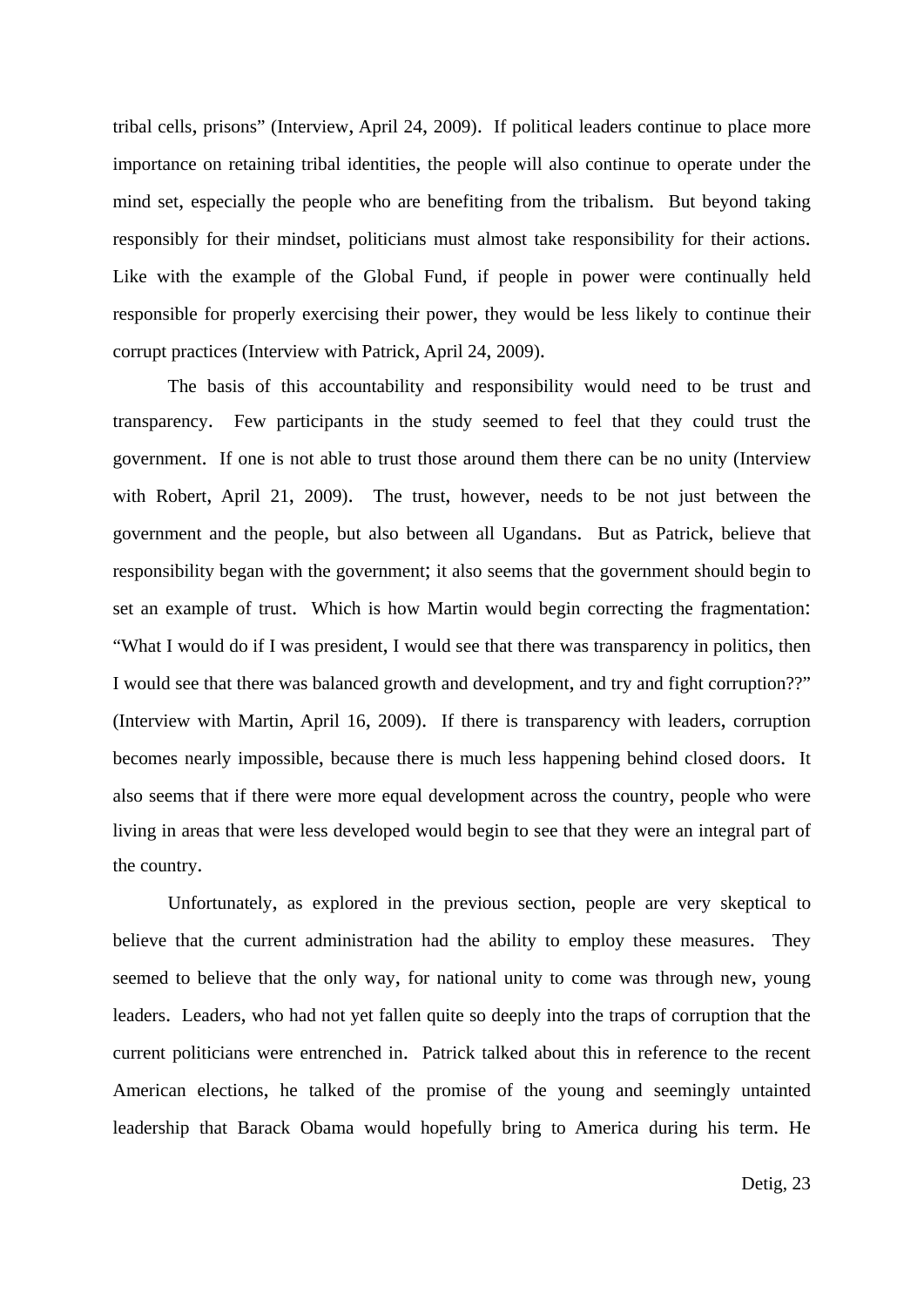believed that young leaders like, Norbert Mao, would be able to accomplish things that the incumbent government will never work to change, like building a nation. Not wanting to be tribalistic, he also said that there were leaders like Mao all over the country who had the best interests of Uganda at heart, and until one of those people was given power outside of a patron-client network, there would be no nation in Uganda (Interview, April 24, 2009).

#### **3.7 Demographics Analyzed**

When the demographics of the findings were analyzed it was interesting to see the trends that emerged. The results were split most significantly along lines of gender, travel, and age. These splits each represent a significant finding in the findings of this research and although some may have been mentioned in passing, previously, this section seeks to delve into the reasons that participants were split along these lines.

 The study showed that women were far less likely than men to speak out against the government and even if they were to discuss corruption they were less likely to link corruption to President Museveni, claiming that he was good, but it was people around him who were misusing their power (Interview with Julia, April 23, 2009). And that was only if they admitted to corruption in the government. Women were far more likely to see the government as benevolent and really working to improve the circumstances of their lives, even if they did not distinguish between the government and non-governmental organizations (Interview with Margaret, April 21, 2009).

 To me it was very interesting to see how women responded to criticizing the government. It was almost as if they had given very little critical thought to the questions that were raised. Although they tended to give very firm responses to yes/no questions it seemed very difficult for them to back up their answers, with the most common response to open-ended questions being, "it is difficult to answer." This led me to wonder if the women were unwilling or unable to answer the questions that were presented to them. I find it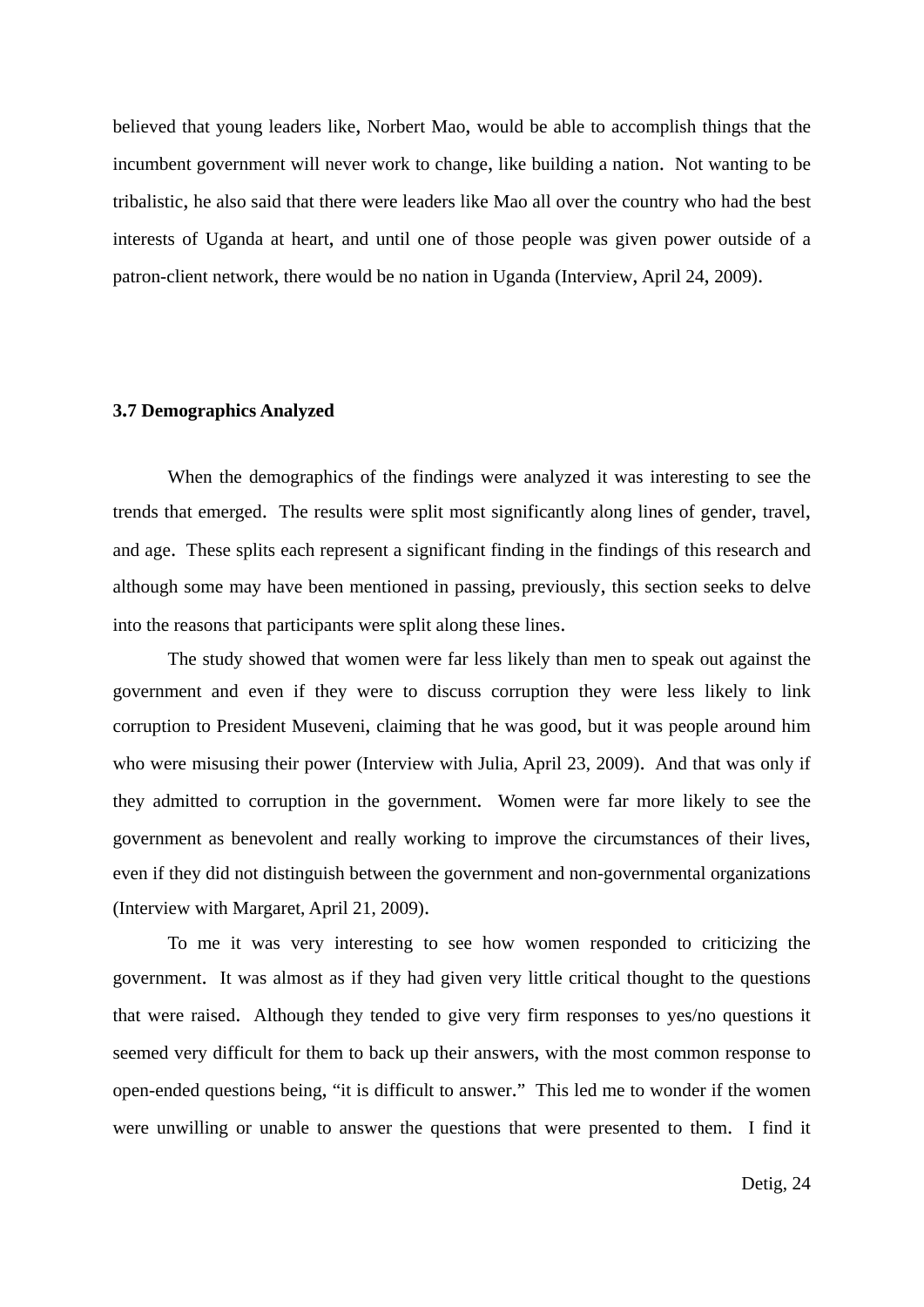highly unlikely that the women I spoke with lack formal reasoning skills.

 One explanation that has been mentioned for their lack of direct and concrete answers is that the women may not ask why, simply because if they began asking why when it came to politics that may begin asking why when it came to other areas of their lives. Such as, why they do so much of the work in the home. Which is a very interesting opinion, because what was more surprising was that the women who were least likely to stand up for their opinions were the youngest and most educated of the women that I spoke to. These are the women who in western society would be the most likely to stand firm in what they believe and to make their voices heard, but at the same time most of the young women that I spoke to kneeled when shaking my hand and seemed very tied to traditional, cultural norms.

 Another explanation for the silence was that people were afraid to speak to me because I was an outsider. Although I had told every participant in the study that there identities would be kept a secret and that everything they shared would be in confidence it seems highly possible, when people who speak out against the government disappear, that people may be hesitant to come out and talk critically about the government (Interview with Andrew, April 29, 2009). However, it really is more than the fact that they support the government that makes me question their responses, it is much more the fact that they seemed unable to support their claims.

 Another split in results could be discussed in terms of travel opportunities. While most of the community members had never left Northern Uganda, the professionals I interviewed had seen not only other parts of Uganda, but other countries and continents. It seemed that the further people got outside of Northern Uganda, the more their discontent seemed to grow. They not only saw the unbalanced development in Uganda, but also the more balanced development of countries like Italy (Interview with Patrick, April 24, 2009). If one has not left Northern Uganda, they have no reason to believe that anyone outside of Northern Uganda is living any different from them. They do not know how many paved roads are in other parts of the country, the levels of education received throughout the country, or the percentage of English speakers in other districts. People who have never left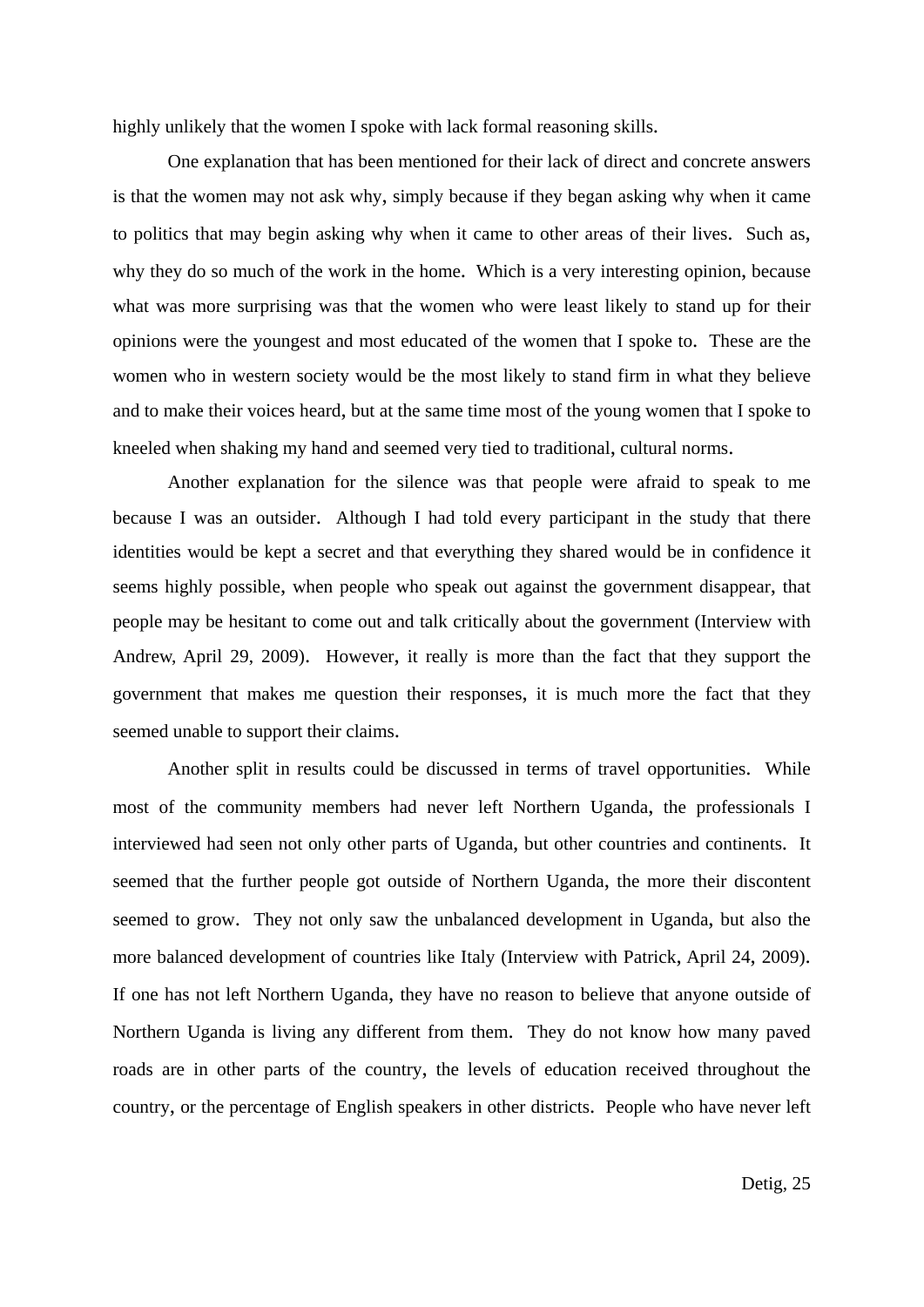Northern Uganda are left without anything to compare their lived experience to.

 The final demographic split was along the lines of age. This split as really only apparent among the community members, but this could also have to do with the fact that the professionals fell within a very similar age bracket and because of their professions were generally more informed and relied less on their own memories to draw conclusions about what was happening around them.

 The most interesting age split was in reference to IDP camps. While older participants claimed that it was the government who had put the people into camps, the younger generation saw the government as liberating people from the camps. While Ojara, recalls being forced into camps by being told that if they did not go they would be seen as rebels (Interview, April 21, 2009); Margaret saw that the government was supplying people with and pangas and other supplies necessary to return home (Interview April 21, 2009). To me it seems very likely that both people are telling the truth, Museveni may have forced people into camps twenty-three years ago and now be encouraging a return home.

 What was shocking is that no one seemed to accept that the government could do both. They saw the government as either oppressor or liberator. Both of these views have been formed because of a lived experience, it seems likely that Ojara formed an opinion about the government at the time that people were being forced from their homes, and Jackie, too young to recall people being forced out of their homes, only knows what she sees now. This may also be why the younger generation was more likely to view the government as being equal and more unified. For the younger generation has a better memory of the war ending than the war beginning. The government of today also claims to support multi-party politics and goes on Patriotism tours (Interview with Daniel, April 22, 2009). The government of twenty-three years ago sent soldiers to terrorize innocent citizens (Interview with Andrew, April 29, 2009). The different generations seem to have a very contrasting memory of how the government has been involved in the conflict.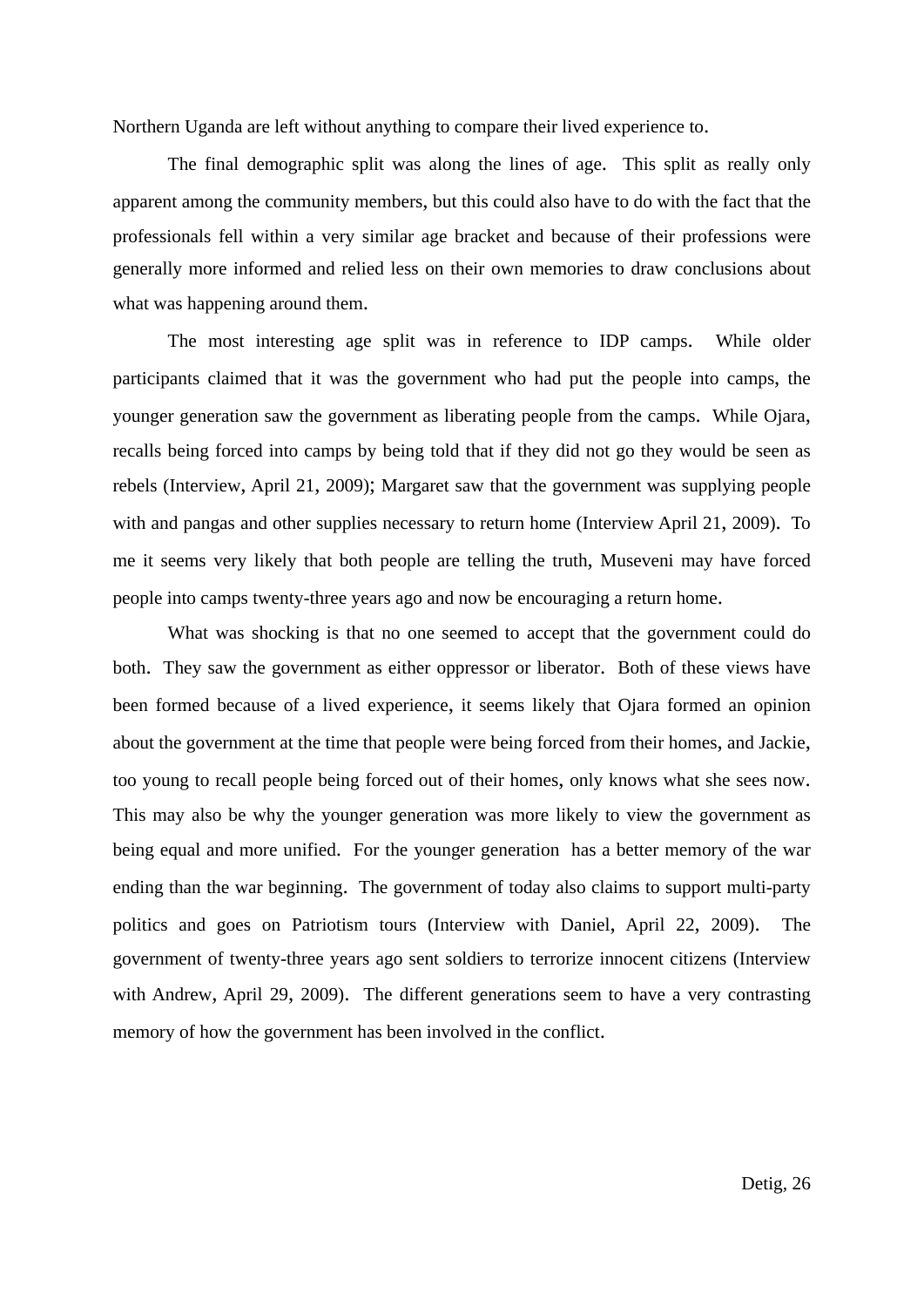# **CHAPTER FOUR CONCLUSION**

#### **4.1 Conclusion:**

While the original intent of this study was to define "national unity" and determine its presence and relevance in northern Uganda, the lack of an Acholi word or phrase for national unity made the study impossible with the original methodology. After adapting the study slightly to make it more applicable with the local population the results were intriguing.

 It has been stated before that I believe that the participants in the study would adamantly decry the current government and the way that governance has taken place in Uganda for the last twenty-three years, and some did. But even if the participants did disapprove of the government they still championed themselves as Ugandan. I had thought that after twenty-three years of marginalization that the people of northern Uganda would be ready to secede and create their own nation, yet it was not so.

 This is not to say that the participants in this study found the government admirable, but they had hope for change. Although being Ugandan is based on little more than an accident of birth, participants desired to feel a pride about their country. The people interviewed saw many reasons to not feel proud about their nation, but they wanted to see a better, more united Uganda.

 Participants realized that the country was fragmented along lines that were not just ethnic; people were split over politics and religion as well. But these fragmentations were just the beginning of the problems, because it was upon these fragmentations that these problems were built and exploited. Ethnicity was one of the first fragmentations to be exploited during the colonial era. When the British took power of the country they adopted a system of divide and rule politics where they set regions against one another. They also began the thinking that those in the South with their kingdoms were the administrators, while those in the North were better for labor and military service.

 When the British left they did not prepare the country for unity, instead they left a leader of their choosing, unwanted by the majority of Uganda, and with their systems of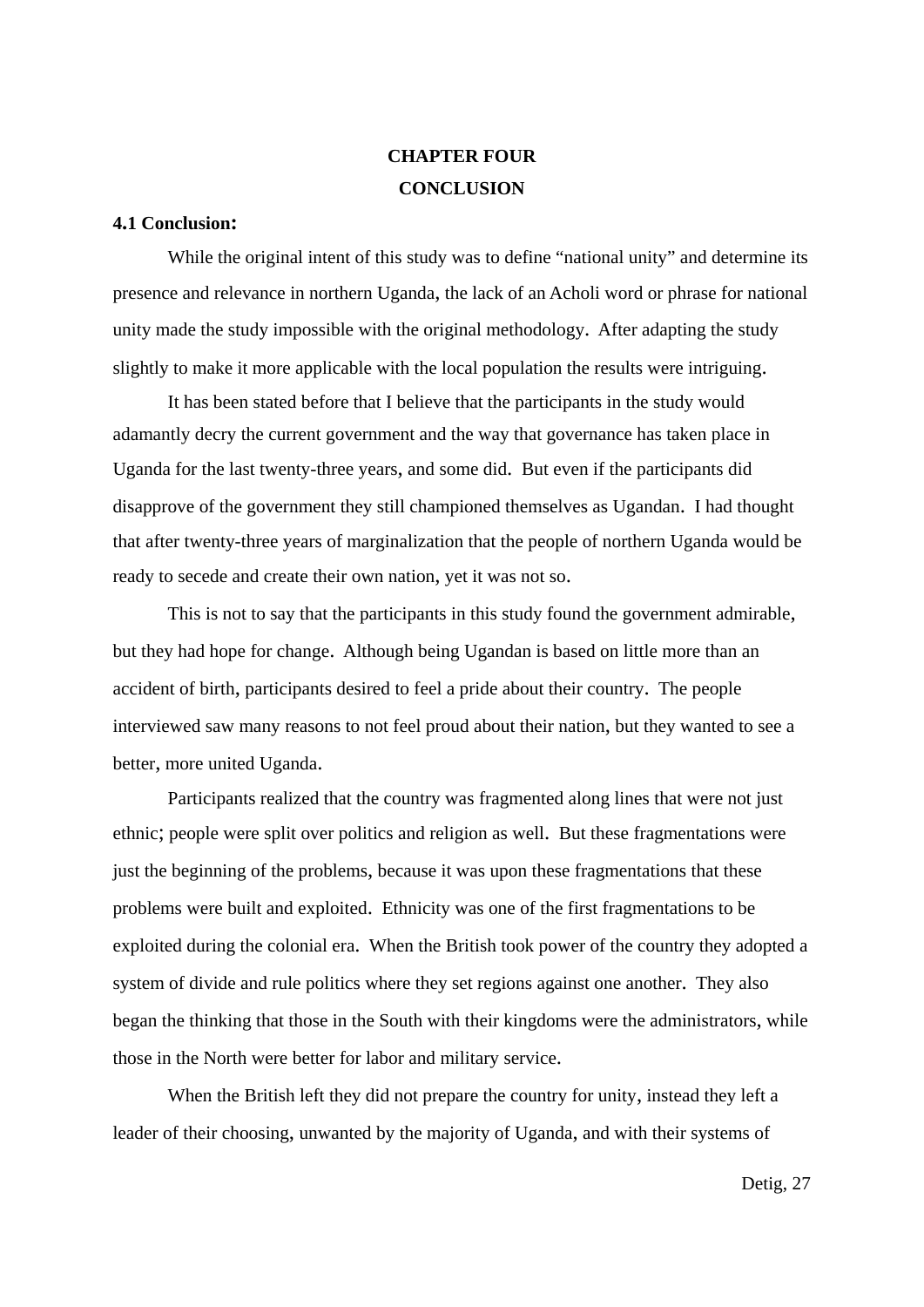decentralization in place. But the British were not the only ones to leave negative sentiments after their rule. Many participants blamed previous rulers for beginning biased and unfair systems of rule during their reign, with the next government simply following the status quo. Although the status quo did detract from pride, the participants were hesitant to place full blame on the government for anything that they saw as a remnant of a previous regime.

What did detract from a sense of pride, however, was the fact that so many of the participants felt that the government did not love the people of Acholi and were not working to make Acholiland a better place. It is because of this lack of love that politicians and people in power are more concerned with keeping their posistions of power and using that power to make life better for people closet to them. It is very obvious when one travels through Uganda to see which areas have politicians in areas of power, they have nicer roads and generally a better economy.

 The fact that the participants in the study did not feel that the government did not love all regions equally stirred within them a desire to see a new government. Almost no one who I interviewed said that they would be voting for President Museveni in the 2011 elections, yet they also acknowledged that elections in Uganda were never fair. The only solution they saw to get Museveni out of power was for their to be a coup, however, they did not want to see another military man take power because they believed that all military men would be dictators. With no other option, participants called for the assistance of the international community, however, the international community supports Museveni and has yet to do anything for Uganda that is line with the needs of Ugandans (continued imposition of dictators and the ICC as two examples). This has created a negative cycle in which their seems to be no outlet.

 Finally, the demographics of the study can be broken down by gender, age, socioeconomic status, and amount of travel. Women interviewed in this study were less likely to criticize the government and give examples for why they held the opinions that the held. Age became a factor in that the way that people viewed themselves as a part of Uganda was based on lived experience, and those who had lived through the previous regimes and forced

Detig, 28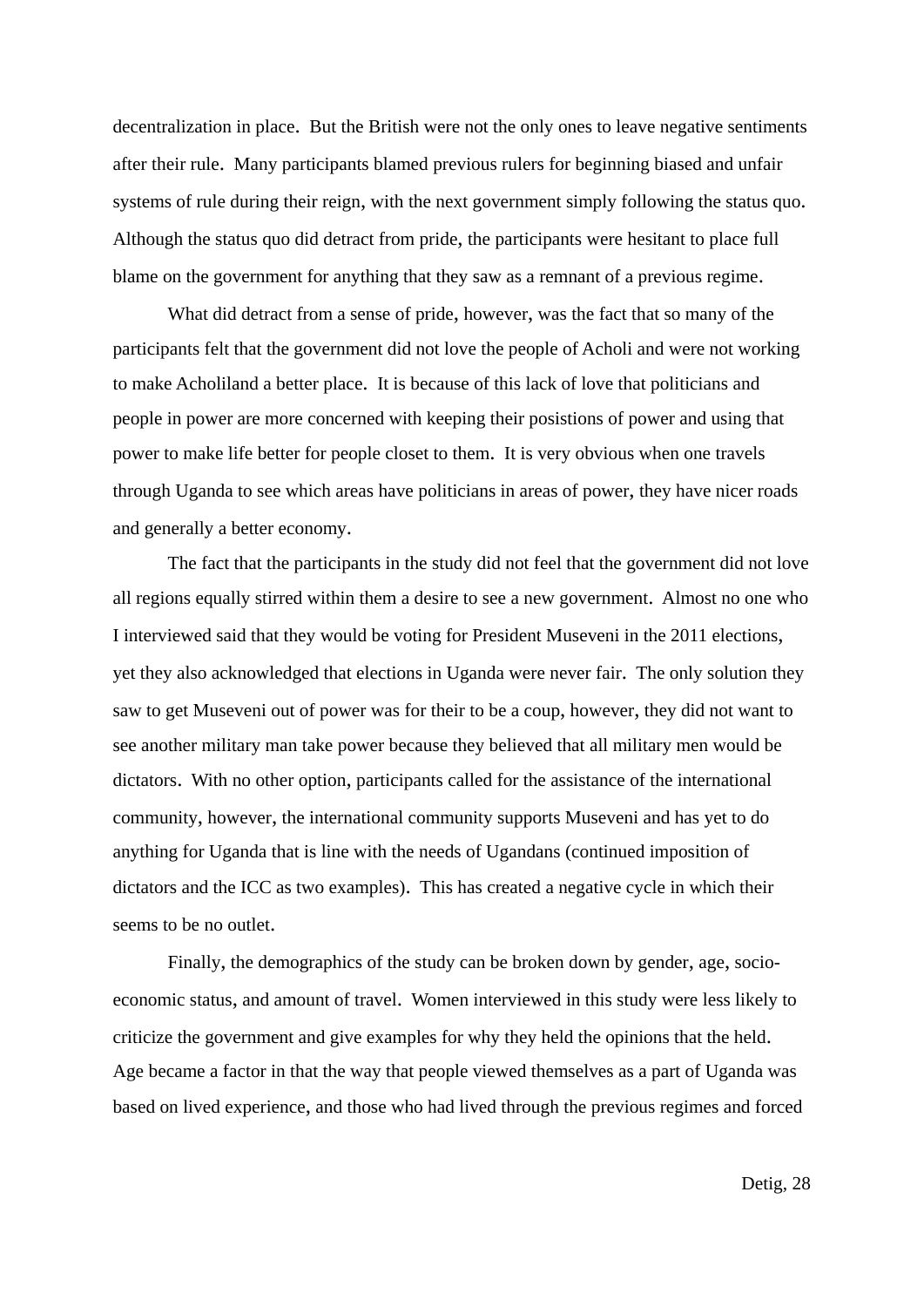migrations into camps were more likely to negatively remember the Museveni regime. Youth on the other hand saw people returning from the camps and credited Museveni with ending the war and making it safe for people to go home. Socio-economic status and amount of travel seemed to go together in that, when people had the money and resources to travel they also had higher levels of education. Any participant who said that the government treated all areas equally had never left northern Uganda. As soon as participants were able to see the way that people lived in different parts of Uganda and beyond, they became much more skeptical of the government.

 Overall, the more negative a persons life experience was, the less likely they were to have pride in being Ugandan.

 Most of the participants of this study fell into the nominative level of commitment, yet wished to find a balance between loving their culture and their surroundings and also loving Uganda. They seemed to believe that it was possible to have equal pride in being Ugandan and in being Acholi. They saw the importance of sustaining their culture, but also understood the importance of belonging to the nation.

### **4. Recommendations:**

 I would hypothesize that the participants in this study would have lower levels of pride seeing as they have been living in a period of war for the last twenty-three years, however, I think it would be very important to conduct a similar study in other parts of Uganda to see if other Ugandans find it easy to have pride in being Ugandan. It is my assumption that people in northern Uganda feel less proud to be Ugandan than people located in other areas that have been more developed and are more tied into the patron-client networks of the government.

 I have spent a lot of time thinking about how the issues brought to light in the research and what could be done to improve peoples level of pride in being Ugandan. When it comes to the involvement of the international community it seems as if at some point it would be necessary to have their involvement. As of right now there seems to be strong international support of Museveni and especially the fight against the LRA. Unfortunately,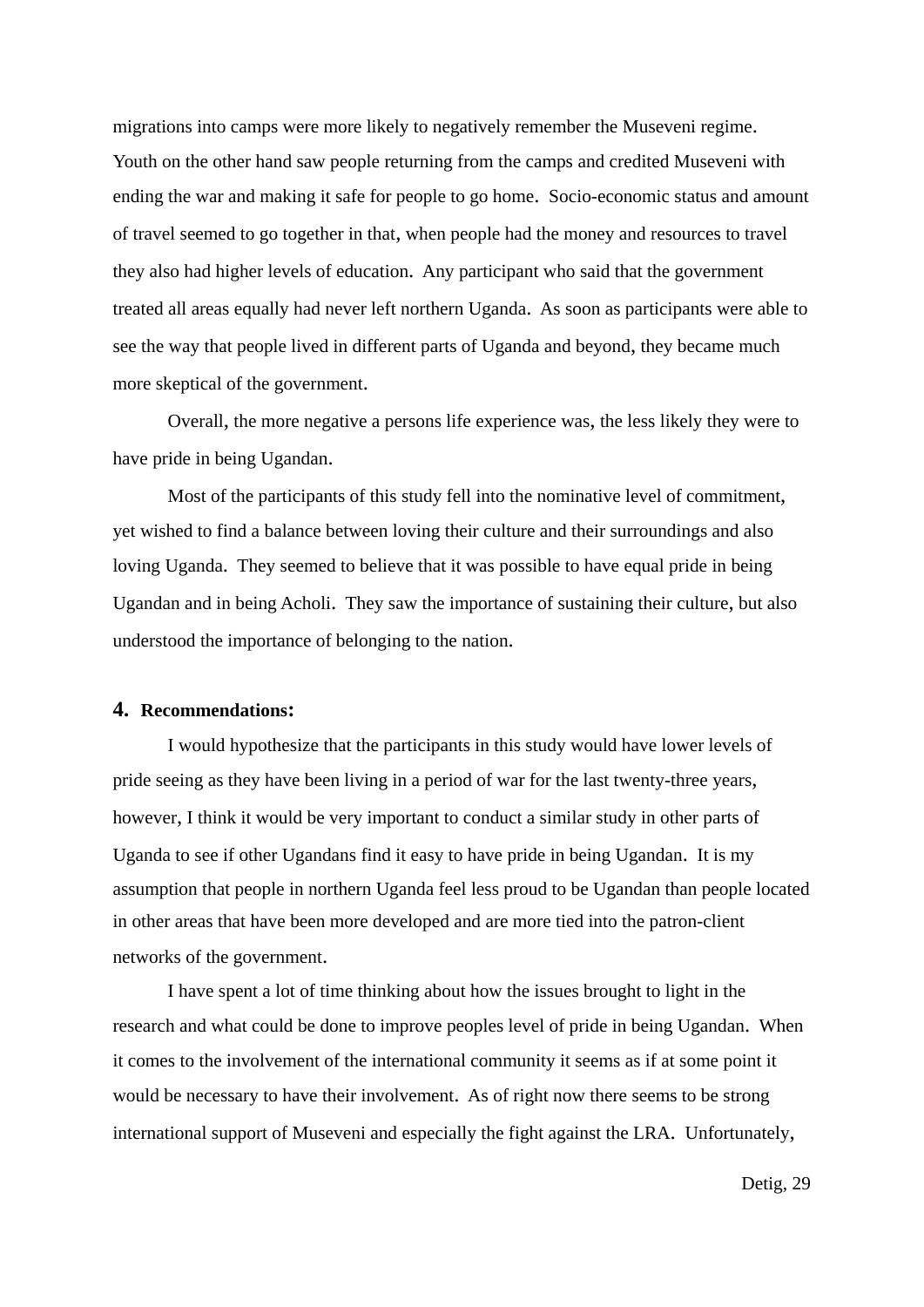the Western world very rarely seems to take into account the wishes of the people on the ground.

 The way in which the war in the North is seen by the outside world, the Acholi killing the Acholi, tends to negate any sort of political platform raised by the LRA. So the first step to ending the war, and thereby finally including Northern Uganda in the peace that of the rest of Uganda would be to look at the concerns raised by the LRA and to try and understand why Museveni has never received more than twenty percent of the vote in northern Uganda. The international community should convince Museveni to deal with these issues.

 Although it seems that one of the biggest issues is the fact that Museveni has been in power for twenty-three years, so I would recommend that Museveni resign and open the platform for a fair election. However, I have little hope of that ever happening, unless maybe the international community decides that he is actually a dictator and convince him that in true democracies people do not stay in power for over two decades.

 If the international community were ever able to actually convince Museveni to step down, they would then need to leave room for the people to decide on the next leader. At most they could oversee the electoral commission to make sure that all votes were registered fairly, but they would need to be completely removed from the campaigning process in which candidates would all be given equal liberty to share their platform.

 But as much speculation as can be done as to how governance could be changed, the truth of the matter is that it would require a complete change of heart and motives of almost all of the current players: politicians, government, general population. Even if a new leader were to be elected, it would be very easy for that that person to continue in the trend of dictators who has run the country since independence. The participants in this study seemed to accept that Museveni had just fallen into the pattern created by those who came before him, which mean whoever comes after him is going to have a very steep uphill battle to reverse over forty years of divisive politics.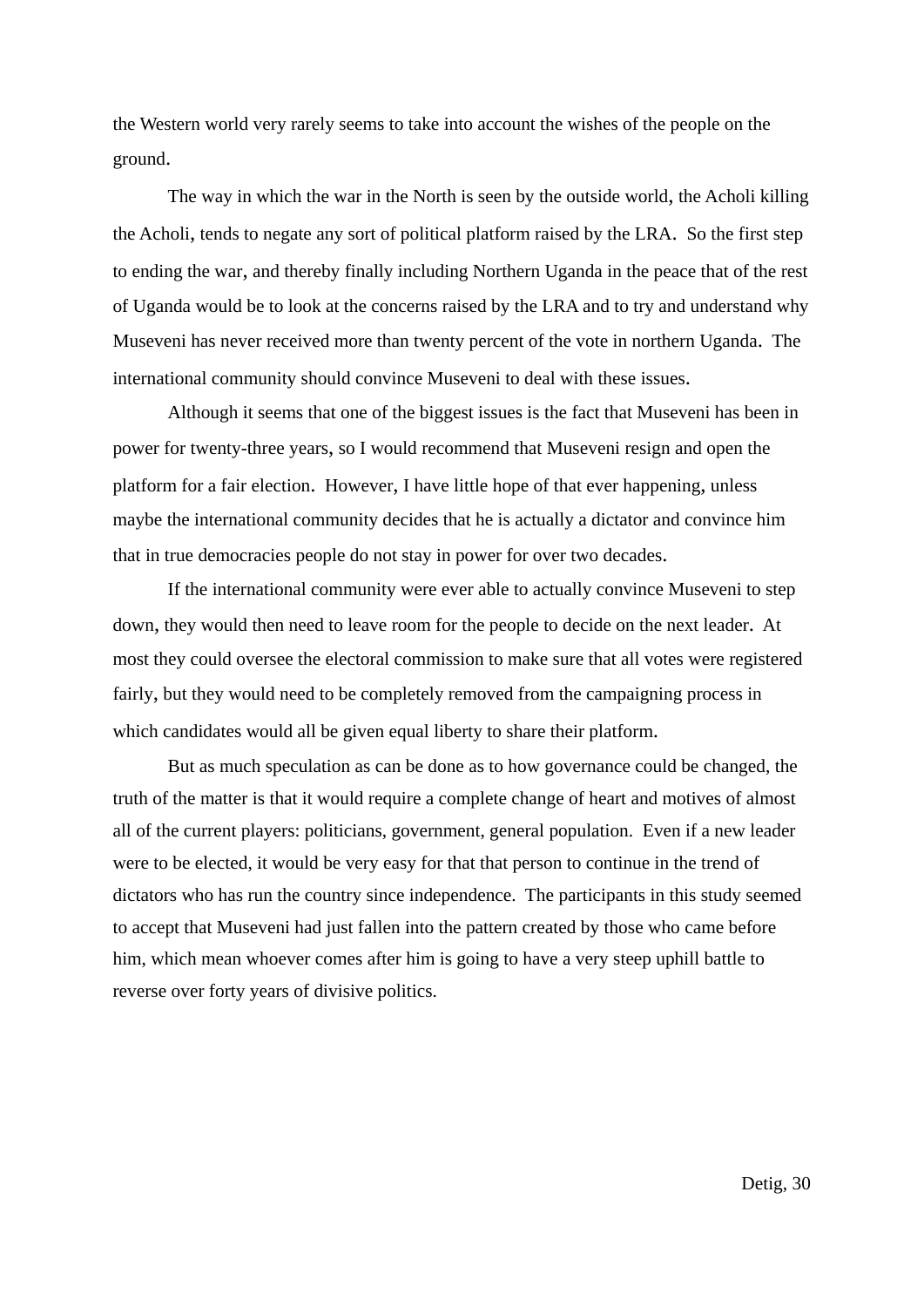### Works Cited

Atkinson, Ronald

 1994 The Roots of Ethnicity: The Origins of Acholi of Uganda before 1800. Philadelphia: Philadelphia University Press

Davis, Thomas C.

 1999 Revising Group Attachment: Ethnic and National Identity. Political Psychology. 20(1):25-47

Finnstrom, Sverker

 2008 Living with Bad Surroundings: War, History, and Everyday Moments in Northern Uganda. Duke University Press

Kunc, Norman

 1992 The Need to Belong: Rediscovering Maslow's Hierarchy of Needs. Electronic document. [http://www.normemma.com/armaslow.htm,](http://www.normemma.com/armaslow.htm) accessed April 5.

### Muelder, Walter, G

 1946 National Unity and National Ethics. Annals of American Academy of Political Science, 244:10-18

### U.S. Department of State

 2008 Uganda. Electronic Document. <http://www.state.gov/g/drl/rls/irf/2008/108397.htm>, accessed April 5.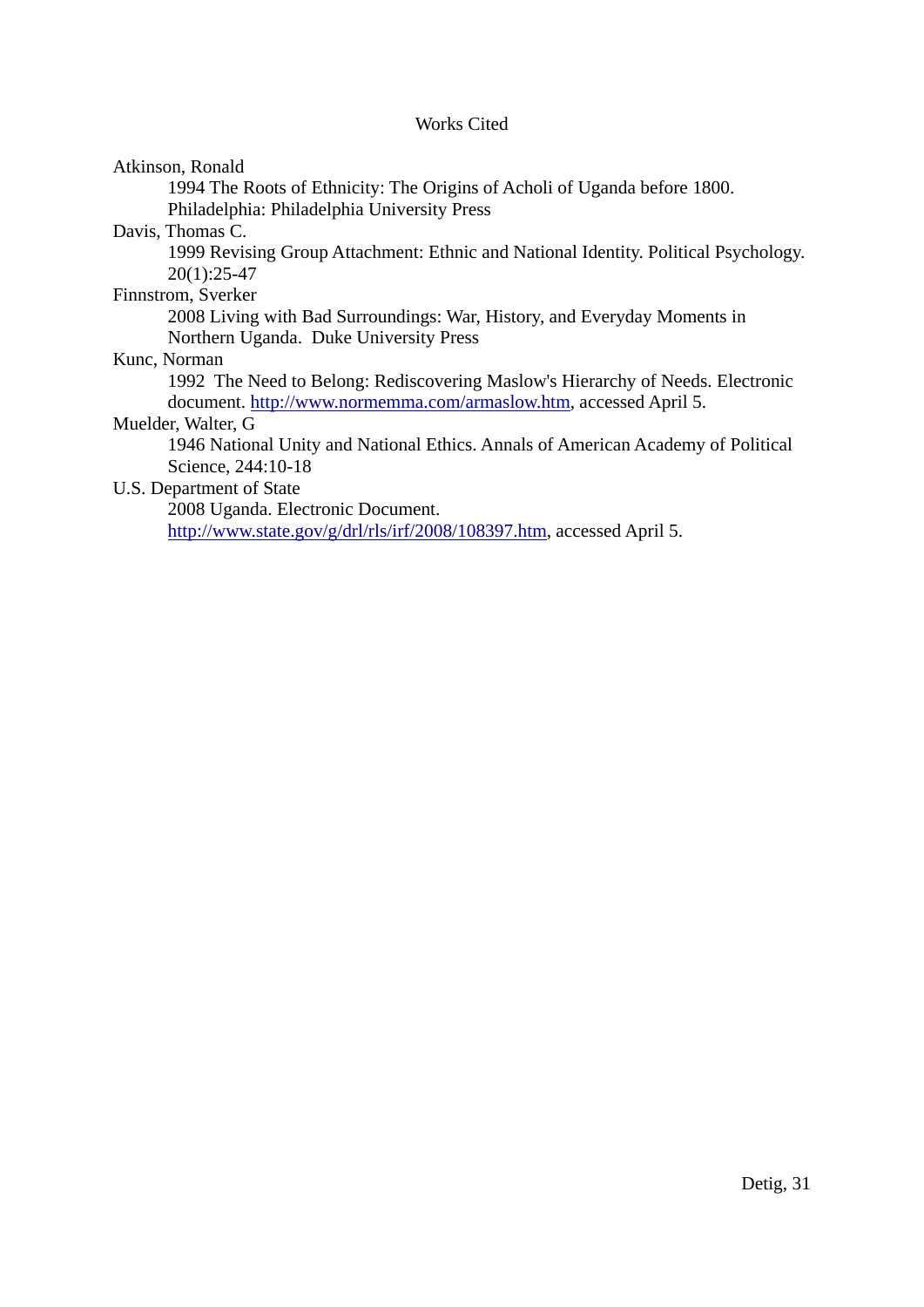### Appendix A: Interviews Cited

A.1 Andrew, Educator Age: 54 Date: April 29, 2009

| $D^{\mu\nu}$ . 1 ipin 27, 2007<br>The majority of the army was Acholi. Now I<br>think he does not like the Acholi, because of the<br>Luwero Triangle. They thought the Acholi killed<br>their people. I remember when his troop took<br>over Kampala there was singing in Luganda that<br>we should follow them up to their home and we<br>should kill them, putting them in papers. When<br>they (UPDF) came here, they came with the idea<br>that they would target the youth. Many were<br>killed. Where I come from, one day there was 19<br>young people, tied up and they were moving<br>towards Anaka where their camp was. Before<br>crossing a river they took a hoe, from my place,<br>from my home, used for digging like that. And<br>made the people dig their own grave next to the<br>river and killed those people. They just beat their<br>arms with the hoe one by one, then broke their<br>legs one by one all around and then they started<br>crushing the heads all around and they dumped<br>them in the graves. The parents of these people<br>went out to Anaka to find out where there<br>children went, where their sons were. They said<br>they don't know. After three days two men went<br>to catch some fish and they started smelling and<br>they started following the wind and found the<br>graves of these people and they came and they<br>led us to the area and we reported the case. In<br>fact, in several places such atrocities were<br>committed. All the people were arrested and<br>during the night they set the place on fire.<br>(Talking about the atrocities committed by the<br>UPDF the recorder did not pick up all of the<br>stories but they seemed violent and unwarranted)<br>That is why our sons said we cannot be killed<br>like this like during Amin. The Acholi suffered<br>much under Amin. So this time the government<br>was not going to do it, it was better to fight.<br>Gradually it expanded up to now. So actually<br>now at present it is safe to say that the<br>government does not like us and even the Acholi<br>people do not like the government. | *After NRM/A and Luwero, many southerners<br>saw the Acholi as the ones responsible for killing<br>their people<br>*UPDF targeted the youth<br>*Story of UPDF violence (counter-insurgency<br>before their was an insurgency)<br>*People took up arms b/c they remembered the<br>way that the Acholi had been treated by Amin<br>*mutual dislike between gov. and Acholi |
|---------------------------------------------------------------------------------------------------------------------------------------------------------------------------------------------------------------------------------------------------------------------------------------------------------------------------------------------------------------------------------------------------------------------------------------------------------------------------------------------------------------------------------------------------------------------------------------------------------------------------------------------------------------------------------------------------------------------------------------------------------------------------------------------------------------------------------------------------------------------------------------------------------------------------------------------------------------------------------------------------------------------------------------------------------------------------------------------------------------------------------------------------------------------------------------------------------------------------------------------------------------------------------------------------------------------------------------------------------------------------------------------------------------------------------------------------------------------------------------------------------------------------------------------------------------------------------------------------------------------------------------------------------------------------------------------------------------------------------------------------------------------------------------------------------------------------------------------------------------------------------------------------------------------------------------------------------------------------------------------------------------------------------------------------------------------------------------------------------------------------------|--------------------------------------------------------------------------------------------------------------------------------------------------------------------------------------------------------------------------------------------------------------------------------------------------------------------------------------------------------------------------|
| They were told if you want to overpower the<br>Acholi you take all of their animals because their<br>strength relies on the number of cattle that they                                                                                                                                                                                                                                                                                                                                                                                                                                                                                                                                                                                                                                                                                                                                                                                                                                                                                                                                                                                                                                                                                                                                                                                                                                                                                                                                                                                                                                                                                                                                                                                                                                                                                                                                                                                                                                                                                                                                                                          | *the government strategy was to take cows from<br>the people---cows had been used to pay school<br>fees                                                                                                                                                                                                                                                                  |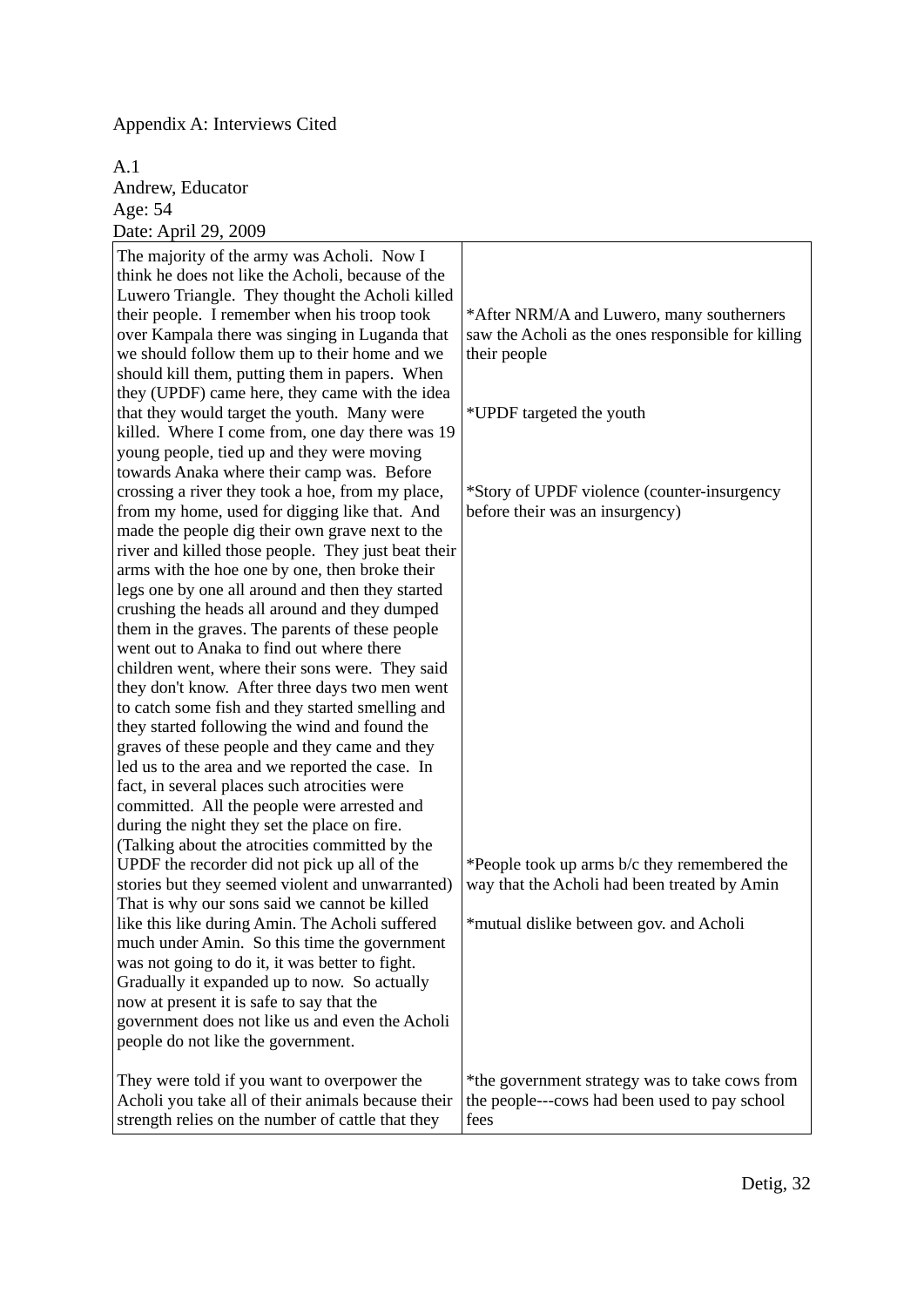| have so they looted all of our animals. Now the<br>issue of land. So for me I went to Masaka. It is<br>where the DP originated, the first man was a<br>judge. He was elected but the British did not<br>want to leave a Catholic where they had<br>colonized. So they called the Kabaka and Obote<br>to go to London and they made the coalition<br>government. The UPC and the Kabaka joined<br>together and they became the majority and<br>overpowered. That is how Kabaka became<br>president of Uganda. And since then there has<br>been fighting about power sharing. When Obote<br>went to exile, Yoweri Museveni and Obote joined<br>hands to fight the government of Amin, to<br>overpower and they did. And immediately<br>Museveni secretly started recruiting his private<br>army. Eventually he overpowered.<br>The British government did not support a<br>Catholic. So the British government did not want<br>a catholic to be in power because they did not<br>want a catholic to rule the country. I think a | *leaders imposed on Uganda by the british<br>*Also religious divides—British did not want to<br>support a Catholic to run the country |
|-------------------------------------------------------------------------------------------------------------------------------------------------------------------------------------------------------------------------------------------------------------------------------------------------------------------------------------------------------------------------------------------------------------------------------------------------------------------------------------------------------------------------------------------------------------------------------------------------------------------------------------------------------------------------------------------------------------------------------------------------------------------------------------------------------------------------------------------------------------------------------------------------------------------------------------------------------------------------------------------------------------------------------|---------------------------------------------------------------------------------------------------------------------------------------|
| struggle has been going on since independence,<br>especially because people used to say that the DP<br>was catholic because the man who founded it was<br>a Catholic. And the Catholics supported the idea<br>because democracy is important to them. So up<br>to now there are still many catholics.                                                                                                                                                                                                                                                                                                                                                                                                                                                                                                                                                                                                                                                                                                                         |                                                                                                                                       |
| Q: From the people I have been talking to, many<br>of them have said that there is national unity and<br>they do support Museveni.<br>Those are all people who must have power.<br>Me: They are just people who live right over<br>here, people who have almost never left Northern<br>Uganda. Do you think that everyone is treated<br>equally, or they just didn't open up to me?<br>A: I think that it is not true, people are not being<br>treated equally, because now we have been in a<br>war for some twenty years and the government<br>did not want people to know that the war was<br>going on here. And when people came from<br>outside he [Museveni] did not want them to come                                                                                                                                                                                                                                                                                                                                  | *there is not equality<br>*government tried to hide the war from the<br>outside world                                                 |
| here. This effects. So I think that there was<br>something.<br>Q:Do you think people tell me that they support<br>Museveni because I am an outsider? Or do                                                                                                                                                                                                                                                                                                                                                                                                                                                                                                                                                                                                                                                                                                                                                                                                                                                                    | *people may be hesitant to be honest with me b/c<br>I am an outsider                                                                  |
| people really support Museveni<br>A: Of course, I think that it is because you are an<br>outsider. You may get something about the<br>government and put it in papers.                                                                                                                                                                                                                                                                                                                                                                                                                                                                                                                                                                                                                                                                                                                                                                                                                                                        | *history of military regimes makes people afraid<br>to criticize the government—people did and still                                  |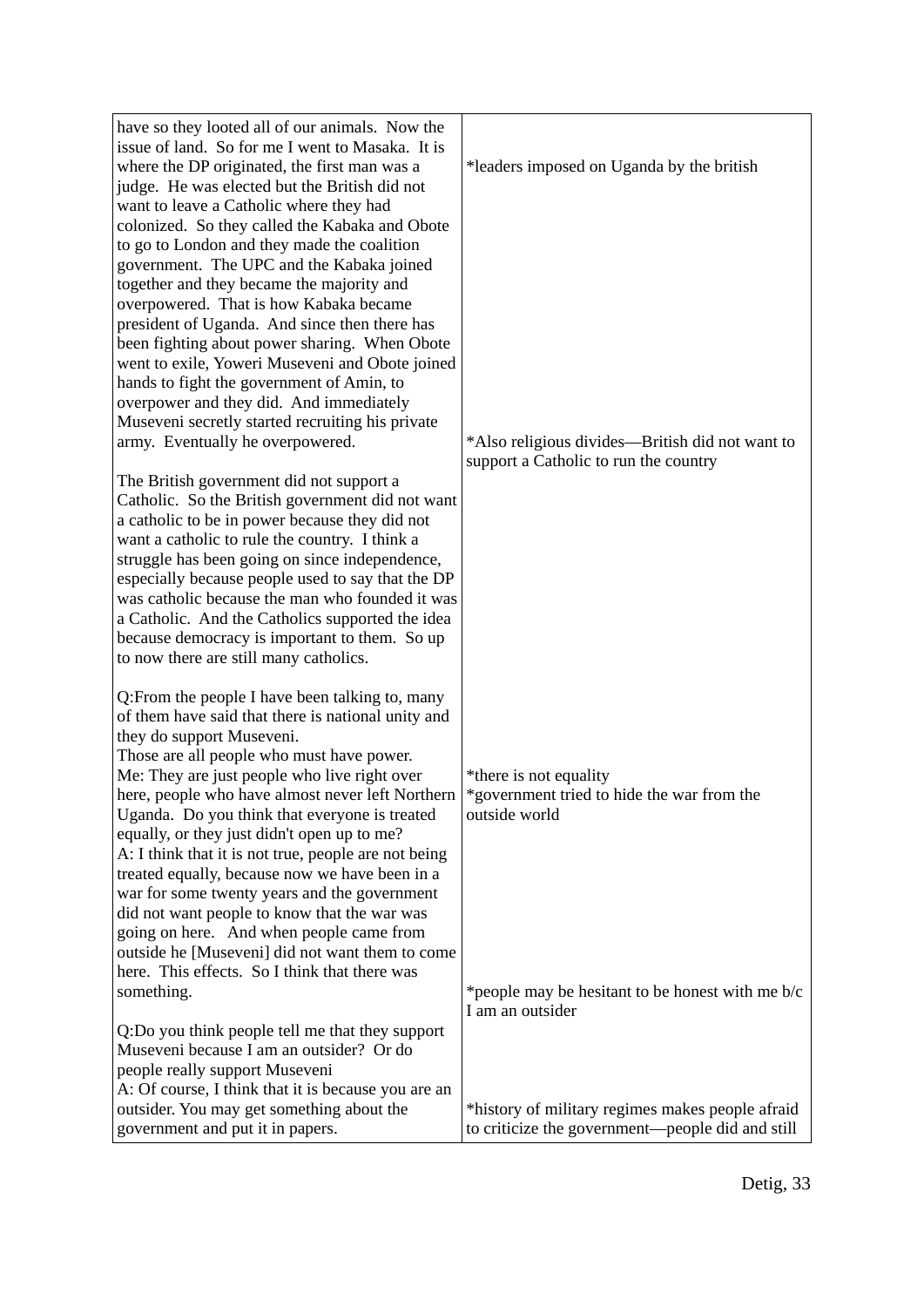|                                                                                                                                                                                                                                                                                                                                                                                                                                                                                                              | do 'disappear'                                                             |
|--------------------------------------------------------------------------------------------------------------------------------------------------------------------------------------------------------------------------------------------------------------------------------------------------------------------------------------------------------------------------------------------------------------------------------------------------------------------------------------------------------------|----------------------------------------------------------------------------|
| Do you think that people are afraid to openly<br>criticize the government?<br>In fact, they are afraid because with the military<br>government here history really talks. During<br>Amin's time when you said anything wrong, that<br>night you would disappear. So many people<br>disappear secretly. Even under Museveni's<br>government, people happen to disappear secretly.<br>there was a time when they arrested outstanding<br>people in the North and threw them in the river.<br>Yes, it happened. | *most critical person I have talked to—is some of<br>it conspiracy theory? |
| If you go to the West, you can see the<br>development there is much higher than here. So<br>different.<br>Q:Do you think there is any chance of that<br>changing under the Museveni Regime?<br>A: When the Acholi refuse you, they refuse you.<br>So I think that no matter how best he may try he<br>will never change their minds. The situation may<br>cool down, but the inside.                                                                                                                         | *Acholi will never like Museveni                                           |
| Q: I have also heard many people say that<br>Museveni and the UPDF actively tried to stop the<br>war, do you think that is true?<br>A: Yea they tried to fight Kony, to overpower<br>Kony for many years and they dropped in<br>different tactics, but I think they failed. The<br>failed at the peace talks.                                                                                                                                                                                                |                                                                            |
| Q: So you think there is peace in N. Uganda?<br>A: There is a bit of peace now because any<br>atrocities being done are by thieves or the<br>government soldiers who have this attitude of<br>revenge.                                                                                                                                                                                                                                                                                                       |                                                                            |
| Q: Do you think there any chance that you will<br>have a new president in 2011?<br>A: It is difficult to know because this man wants<br>to be in power forever. He had a 50 year master<br>plan, but now it has been changed to 100 years.<br>They are afraid to give power to the Northerners<br>again because they are afraid that they will suffer.<br>They had a meeting about how they want to<br>develop the West. They put it in writing.                                                             |                                                                            |
| Q: Do you know someone with a copy? O, you<br>have a copy<br>A: This could put me into danger. I went one day<br>in the office of someone and I saw it laying out.<br>So I got a photocopy for myself so that I could                                                                                                                                                                                                                                                                                        |                                                                            |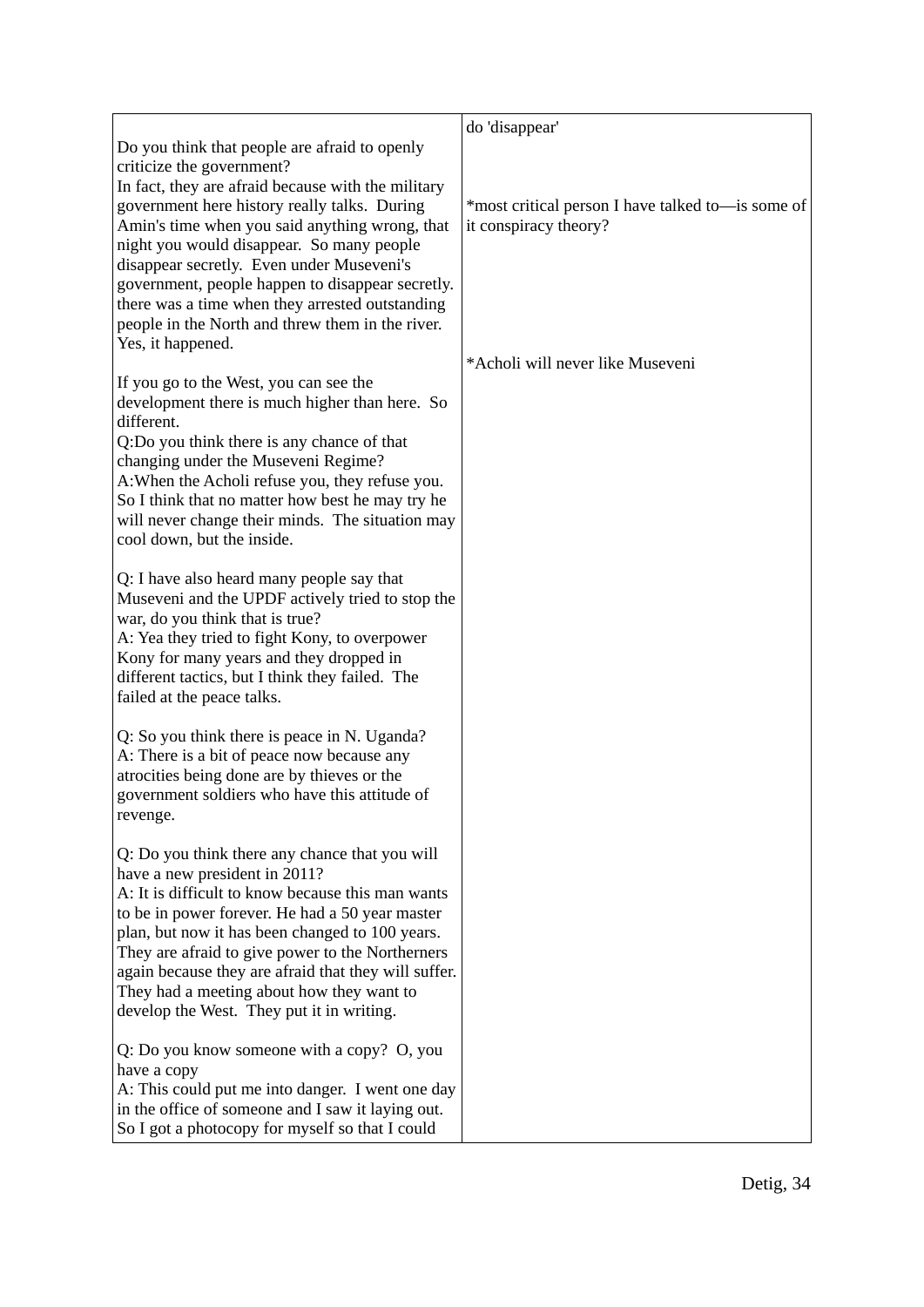| keep it. This is the sign that I don't believe that<br>the man is about National Unity.                                                                                                                                                                                                                                             |                                                                            |
|-------------------------------------------------------------------------------------------------------------------------------------------------------------------------------------------------------------------------------------------------------------------------------------------------------------------------------------|----------------------------------------------------------------------------|
| Q: Is it dangerous to have a copy this?<br>A: Yes it is very dangerous. It must be within. If<br>the government knew it could be very bad. Many<br>Mps have copies.                                                                                                                                                                 | *people want national unity and have been<br>fighting for it               |
| Do they have it from the government or secretly?<br>They have it secretly. People just pass it to one<br>another.<br>Do you think that people want national unity?                                                                                                                                                                  | *No one in the government will criticize<br>Museveni b/c he will drop them |
| Very much. They are fighting for this. They<br>have been fighting since Amin's time. Obote's<br>first regime was very nice and the second regime<br>they fought for national unity.                                                                                                                                                 |                                                                            |
| So even though the country has been so<br>fragmented a lot of people would still hope?<br>Museveni has been knocking some of his<br>prominent people outside. Once you start saying<br>something against him he kicks you off. They<br>were with him in the bush and now they have<br>been kicked off. His game is simple. Keep the | *need a leader who actually wants national unity                           |
| Bahima strong. So what about the rest of the<br>nation? Are you there for Bahima only or are<br>you here for the rest of the nation? That is the<br>question<br>How would someone bring unity to Uganda?<br>I think what will really give us a leader who has<br>this mentality of National Unity then we can<br>reach.             | *Mao will have a hard time being elected b/c he<br>is from the North       |
| Do you know of any candidates who national                                                                                                                                                                                                                                                                                          | *corruption                                                                |
| unity as their mindset?<br>For me, it is difficult to tell. I think Mao wants to<br>stand as a leader but he is from the north so it<br>will be hard for him. He stood as the guild<br>president at Makerere and the students really<br>liked him. The president even invited him. I                                                | *violence will be needed to get Museveni out of<br>power                   |
| went to Oima one time and met one of his<br>colleagues and said my friend you people in the<br>North have a very good leader in Mao. It has<br>been very tough for him so far.                                                                                                                                                      | *a military coup cannot change anything                                    |
| Do you think there can be a fair election?<br>The electoral commission can be bribed                                                                                                                                                                                                                                                |                                                                            |
| Q: If he keeps being elected do you think that<br>there will be a strong violent presence to<br>overthrow him?                                                                                                                                                                                                                      | *blames a lot of violence on the UPDF                                      |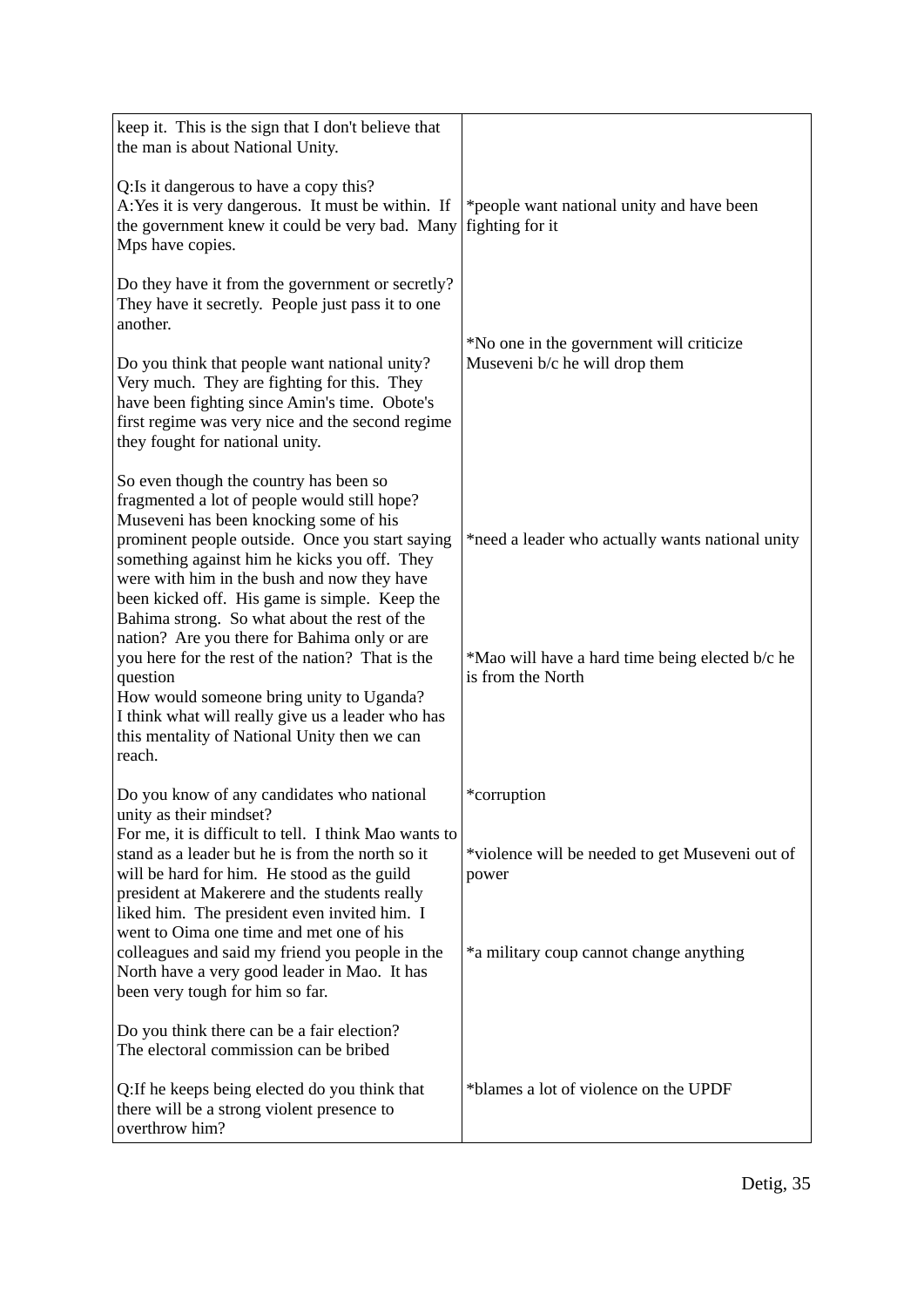| A:I think so. I think so.                                                                                                                                                                                                                                                                                                                                                                                                                                                                                                                                                                                                                                                                                                                                                                                                                                                                                                                                                                                                                                                                                                                           |                                                                          |
|-----------------------------------------------------------------------------------------------------------------------------------------------------------------------------------------------------------------------------------------------------------------------------------------------------------------------------------------------------------------------------------------------------------------------------------------------------------------------------------------------------------------------------------------------------------------------------------------------------------------------------------------------------------------------------------------------------------------------------------------------------------------------------------------------------------------------------------------------------------------------------------------------------------------------------------------------------------------------------------------------------------------------------------------------------------------------------------------------------------------------------------------------------|--------------------------------------------------------------------------|
| Q:Do you think it is coming soon?<br>A: This is a man who took power through war. I<br>do not think that war can make things change.                                                                                                                                                                                                                                                                                                                                                                                                                                                                                                                                                                                                                                                                                                                                                                                                                                                                                                                                                                                                                |                                                                          |
| Political goals of the LRA overshadowed by the<br>atrocities committed. Do you think the LRA has<br>a legitimate political platform in which they are<br>advocating for change?<br>There are reasons behind it. Now there is<br>actually the government military operation that<br>was killing so many people, now when this rebels<br>formed there group. After the military had<br>attacked the rebels would go to the homes of<br>those Acholi who were favoring Yoweri<br>Museveni and thats how things had been going<br>on. Now the government is accusing Kony of<br>killing when he has done the same thing. There<br>are so many evidence of this thing. There is a<br>saying in Acholi that when two elephants are<br>fighting the only thing that is going to suffer is<br>the grass, the trees, and the rest. We are the<br>grass and the trees because Kony and Yoweri<br>are fighting, so the people will suffer.                                                                                                                                                                                                                     |                                                                          |
| What do you think of the ICC indictments?<br>We have written to Kony about reconciliation.<br>Once you have committed a crime in Acholi<br>against another clan and you want to go for<br>reconciliation. Once the peace has already<br>started the begin negotiations and a ceremony for<br>reconciliation is begun and you forget and begin<br>a new life. They call it bending of the spear.<br>Now that the spear is bent we cannot make it<br>straight again to start fighting one another. We<br>should now stop fighting. You go now in peace.<br>I go now in peace. In our traditional way<br>everything should be forgiven and this is what is<br>making things difficult for Kony and making him<br>not sign the peace agreement.<br>So would you say that the international<br>community is also contributing to the break down<br>of national unity in Uganda?<br>of course this one is a road block to sign the<br>peace talk. If they were not there or they were<br>saying now you solve the problem according to<br>your traditional ways we are going to accept. I<br>think Kony would have already signed the peace<br>agreement. | *all of the wars in Uganda's history have affected<br>the North the most |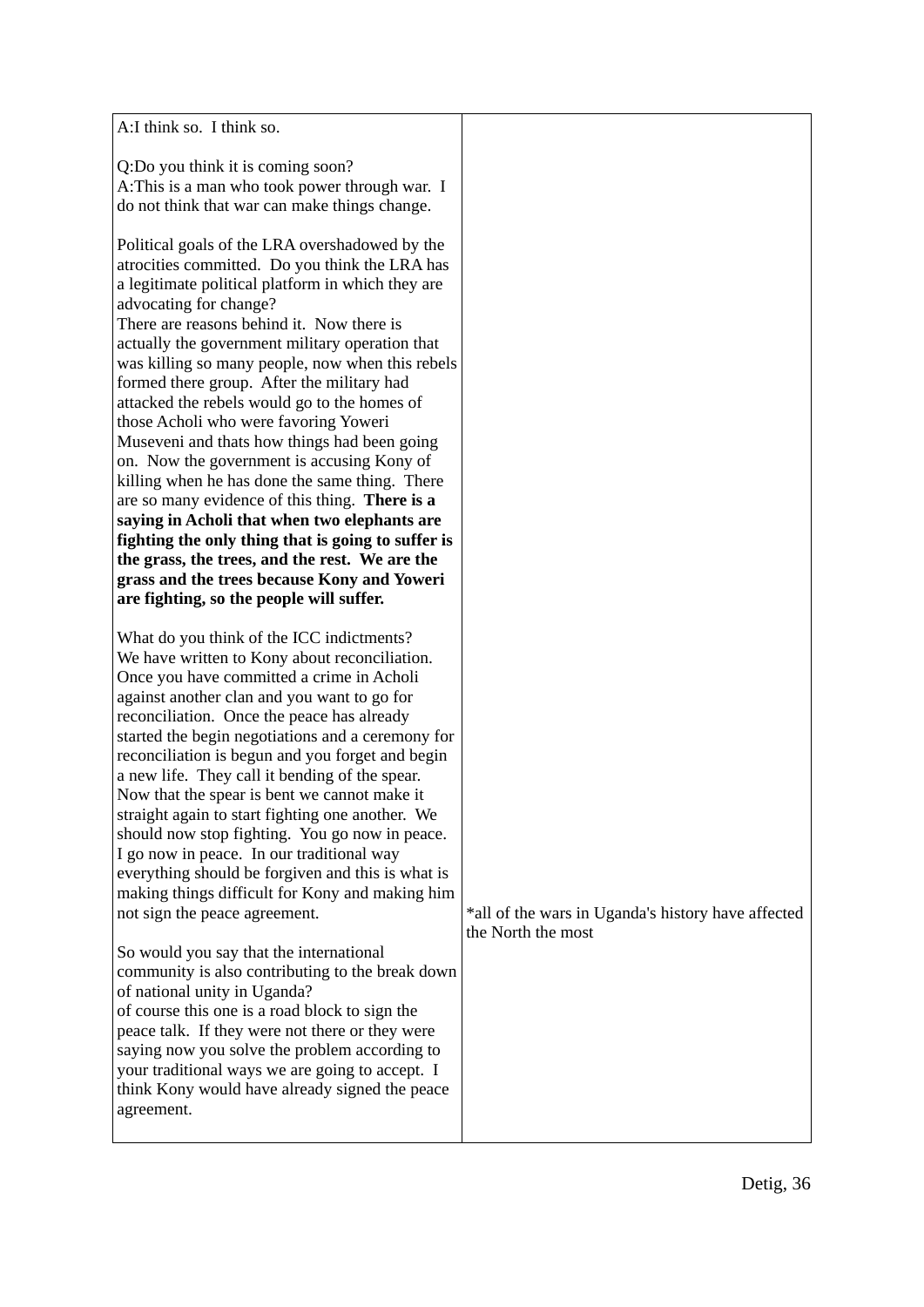| Do you think that most of the people in N.<br>Uganda would actually accept Kony back into |  |
|-------------------------------------------------------------------------------------------|--|
| the community?                                                                            |  |
| Yes. They are willing. In fact, they are tired of                                         |  |
| war. Most of the war here affected the                                                    |  |
| northerners. Obote's regime effected the north,                                           |  |
| Amin's regime effected the North, Yoweri and                                              |  |
| Luweero triangle many lives were lost and now                                             |  |
| this one here. It is the longest war ever in                                              |  |
| Uganda. There have been so many lives lost.                                               |  |

#### $A<sub>2</sub>$

Daniel Age: 50 Date: 22/4 Director of Research Organization Before I decided to Record: To be Ugandan means to be born here, be a citizen or to be naturalized. -Uganda is a beautiful country endowed by god -weather is good, people are good -Love Uganda, love to be Ugandan -Patriotic to a certain extent -patriotism premised on the love for one's country -country=land, space, people, governance -Governance demotivates Ugandans from having patriotism -governance has not been good -Leaders have been imposed on Uganda -physical fight for independence—agitation -Colonialists did not prepare unity on purpose -British did not allow federal systems -unitary method was that each district with own government -uganda became fragmented along those lines -Obote not accepted by Central simply because he was northern -They thought those without a kingdom are inferior to those with a kingdom -N. Uganda is the seat of Multi-party politics -Obote criminalized opposition parties -No Love=resistance -Opposition is an enemy (opposition is LRA) Tape Recorder started: People fought for independence..physical fight. In the case of Uganda there was agitation for independence. And that means that the colonialists did not prepare Uganda around unity and this was supposed to affect Uganda for a long time. The British never allowed federal system of government to operate throughout \*birth \*Discussing how most people see being Ugandan \*corruption \*purposely not prepared for unity \*imposition of leaders has always caused ethnic tension \*violent history \*British were opposed to federalism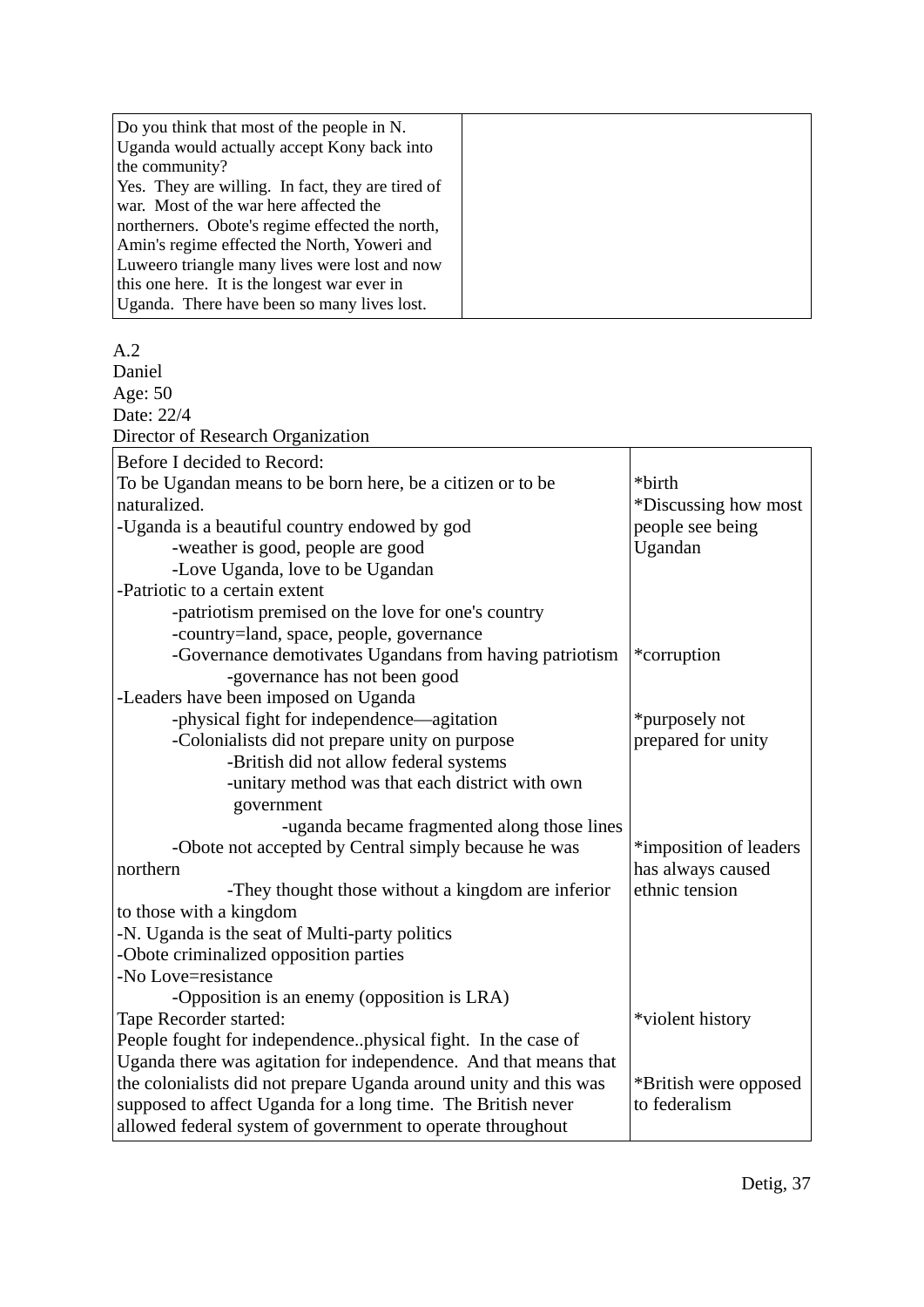| Uganda. It was given where there were no kingdoms, the British                                                                    |                                              |
|-----------------------------------------------------------------------------------------------------------------------------------|----------------------------------------------|
| used methods where each district has its own government and this                                                                  |                                              |
| fragmented uganda along those lines. Now as Ugandans were not                                                                     |                                              |
| prepared by the colonialists around unity to manage the post-                                                                     |                                              |
| colonial government the British continued to give a leader to                                                                     |                                              |
| Uganda. That this is your leader, whether you like it or not, the                                                                 |                                              |
| Crown likes him. This is where our problem began. The first                                                                       |                                              |
| independence president or prime minister was Milton Obote, he                                                                     | Kingdom v. Non-                              |
| was not accept by the Central. The Buganda kingdom did not like                                                                   | Kingdom bias                                 |
| Obote on the grounds that he is a Northern. The people who had a                                                                  |                                              |
| kingdom like in Buganda did not want to be led by people who                                                                      |                                              |
| come from no kingdom. They look at people who had no kingdom                                                                      |                                              |
| as inferior to those who had kingdom so they did not accept Obote.                                                                |                                              |
| During the constitutional making conference in 1961, delegation                                                                   |                                              |
| went from districts and also from kingdoms, they brought the                                                                      |                                              |
| southerners and the northerners around Obote's leadership. The                                                                    |                                              |
| leader of the Buganda delegation, Apollo Kironde, I am not sure                                                                   |                                              |
| whether he is still alive but he was the leader of Buganda                                                                        |                                              |
| delegation. And then a British minister, Lord Carington, went to                                                                  |                                              |
| Apollo Kironde and said we understand you Buganda don't like                                                                      |                                              |
| Obote. But for us, the Crown likes him. We have no way, we have                                                                   |                                              |
| to go with Obote. The result of that was that there was an alliance,                                                              |                                              |
| a political alliance called Uganda People's Congress, which was                                                                   |                                              |
| Obote's party, alling with the Kabaka, giving Obote leadership on a                                                               | *interest of Uganda                          |
| silver platter because the British wanted it that way. This was the                                                               | never mattered to the                        |
| beginning of Uganda's problem which we are still battling with up                                                                 | <b>British</b>                               |
| to today, because Obote was imposed on Uganda because the                                                                         |                                              |
| British liked him so the interest of Uganda seemed not to have                                                                    |                                              |
| mattered to the British. Now that alliance broke in 1966, Where                                                                   |                                              |
| Obote overthrew the constitution, dismissed the President who was                                                                 |                                              |
| Kabaka and assumed the position of President and sent the Kabaka                                                                  |                                              |
| into exile. Now, during that time there were opposition political                                                                 |                                              |
| groups. Inside parliament there were 50 members of parliament                                                                     |                                              |
| who belonged to the opposition, they were intimidated and bought                                                                  | *northerners refused to                      |
| to cross over to the government side. All crossed except five. The                                                                | sell out                                     |
| five that stayed on the straight was only one person came from                                                                    |                                              |
| Western Uganda, the other four were from the North. By the way                                                                    |                                              |
| they spread is indicative of the strength of multi-party, Northern                                                                |                                              |
| Uganda is the seat of multi-party politics. Now when the five                                                                     |                                              |
| would cross, nor could they be intimidated to cross, Obote                                                                        |                                              |
| criminalized the existence of multi-partyism and these people                                                                     | *imposed leaders do<br>not have love for the |
| walked out of parliament with their hands up. That was then, but                                                                  |                                              |
| then he went into exile and the military took over. Now if a leader                                                               | peoplealways                                 |
| who is imposed on the citizens, naturally he would not have love                                                                  | resisting an imaginary                       |
| for the people. He must always resist an imaginary enemy, every<br>opposition in Uganda is seen as an enemy. Not literally, it is | enemy                                        |
| virtually seen as an enemy. Even to the present government                                                                        |                                              |
| opposition and LRA are the same and we find this very strange                                                                     | *opposistion parties                         |
|                                                                                                                                   |                                              |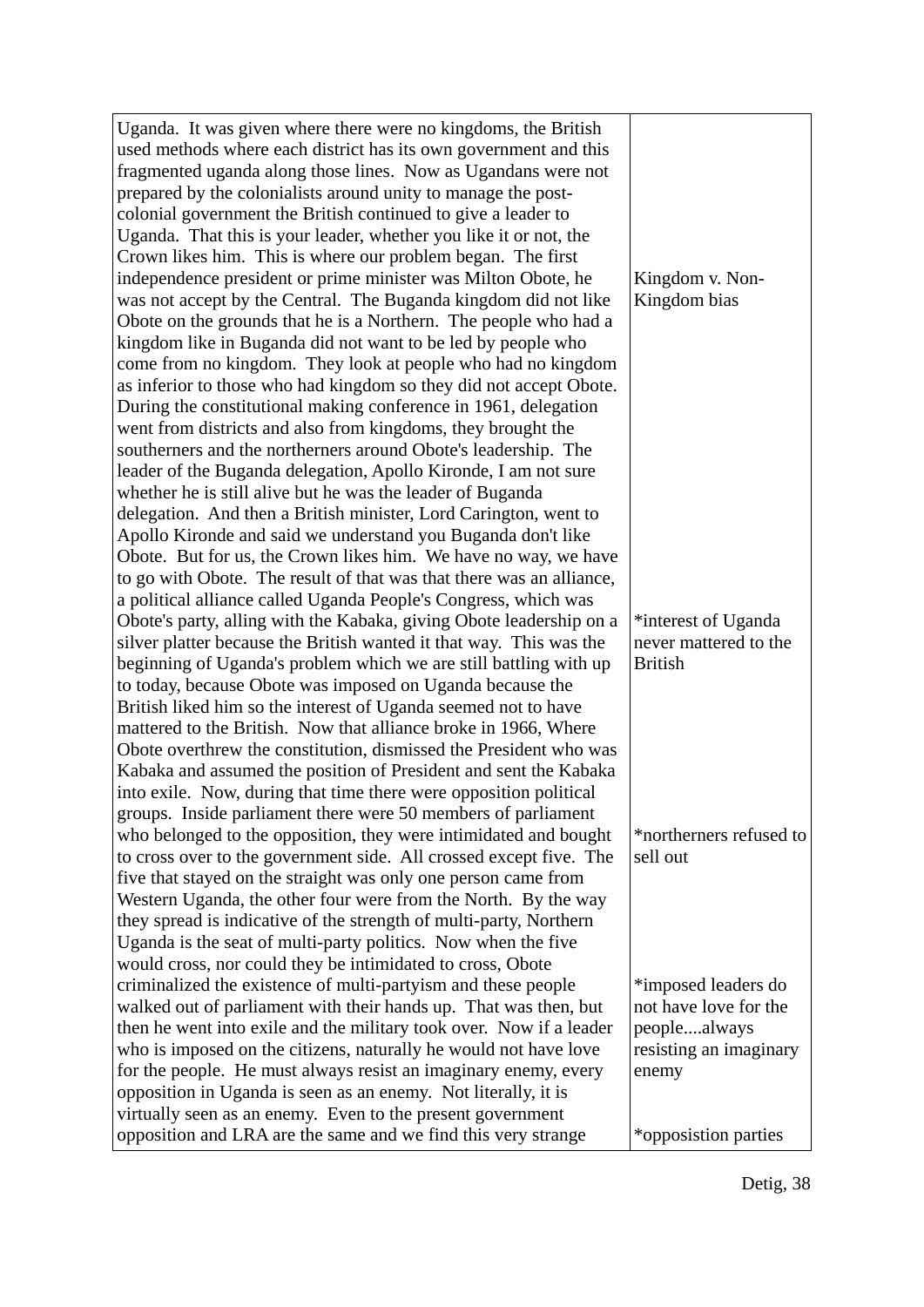| because political parties who are in opposition are existing legally.                                                                  | should not be seen as   |
|----------------------------------------------------------------------------------------------------------------------------------------|-------------------------|
| LRA does not exist legally so to equate them is the same, is a                                                                         | an enemy                |
| problem. LRA should be outlawed. For people to look at                                                                                 |                         |
| opposition who in our books of law as an enemy it is a very big                                                                        |                         |
| problem for this country. So when Amin went, Obote came back                                                                           |                         |
| again and went back again into exile. Now this government of                                                                           |                         |
| President Museveni stood in the 1980 election and the political                                                                        |                         |
| party known as UPM (Uganda Patriotic Movement), so you can see                                                                         |                         |
| how fellows are very good at coining names. The name is also                                                                           |                         |
| supposed to help appeal an idea. So all of the parties participated in                                                                 |                         |
| the 1980, and President Museveni threatened that if election was                                                                       |                         |
| rigged he was going into the bush. And is <b>President Museveni</b>                                                                    |                         |
| was a patriot he would have said, "If the election is rigged I am                                                                      |                         |
| going to court." But instead he just went to the bush. While in the                                                                    |                         |
| bush he purported to be fighting for democracy and that Uganda                                                                         |                         |
| has never had democracy. As long as you continue to impose                                                                             |                         |
| leaders on a people there is no democracy, so he had a very                                                                            | *M. claimed that        |
| strong point. So he succeeded, came out and we still do not                                                                            | political parties were  |
| have democracy. He started an invention, an experiment of no                                                                           | divisive and            |
| party. For him his party was no partyeveryone is in a movement.                                                                        | unprogressive           |
| He tried to establish what he called a movement, which is for all.                                                                     |                         |
| He campaigned that political parties were divisive and                                                                                 |                         |
| unprogressive, bankrupt and all these years he has been                                                                                |                         |
| campaigning in favor of no party which is movement. Now                                                                                |                         |
| pressure started growing from within and without and by the way,                                                                       |                         |
| he responds very positively to pressures from bilateral donors. At                                                                     |                         |
| one time the British told him that it was time to open up political                                                                    |                         |
| space, let the people who want to engage in active politics be free to                                                                 |                         |
| do so because in less you do that people will think of always going                                                                    |                         |
| to the bush. So he opened up political space and by the way, in                                                                        |                         |
| 2000 a referendum was carried out in this country to decide which<br>political system the country should adopt. The choice was between |                         |
| movement and multi-parties. Now the framing of the referendum                                                                          |                         |
| was so biased that people had no choice but to choose movement.                                                                        |                         |
| Now we had 56 districts at that time. Gulu was the only district                                                                       |                         |
| that voted for immediate return of Multi-party politics and this is on                                                                 |                         |
| the record of the Electoral commission. The rest of the districts                                                                      |                         |
| said that political parties will divide us again. This is before                                                                       |                         |
| pressure was exerted on President Museveni from external. Now                                                                          |                         |
| the pressure in 2005 was so much, there was no need for us to go                                                                       |                         |
| for referendum; there was consensus that we had to go multi-party.                                                                     |                         |
| Not minding the cost we went for another referendum and this time                                                                      |                         |
| President Museveni was on the "yes" side for immediate return to                                                                       |                         |
| multi=party politics and Gulu was telling him you have not decided                                                                     | *Museveni is multi-     |
| anything new. We decided five years ago. You are following in our                                                                      | party b/c the           |
| footsteps. So we now have multi party politics. Now the question                                                                       | international           |
| that we have which also effects patriotism is if President Museveni                                                                    | community has           |
| is into multi-party politics because of conviction or by convenience.                                                                  | pressured him to be so. |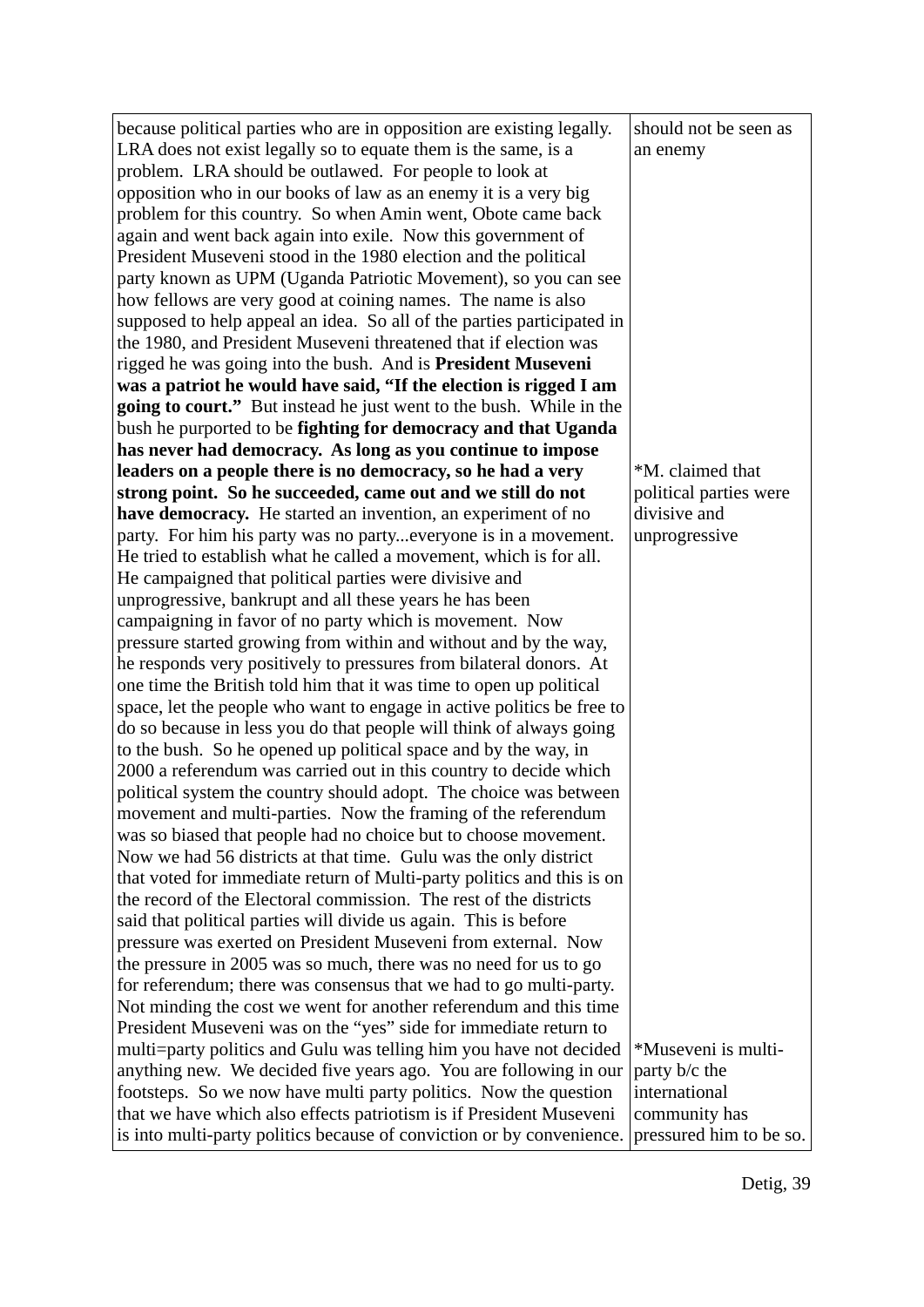| I think he is by convenience. He wanted to be counted among<br>leaders who embraced multi-party politics, when actually internally<br>he does not believe in it. Why do I say so? Because the acts, the<br>practices are strongly suggesting so. So all these when you put<br>together it undermines the feeling, the spirit of patriotism. We need<br>to do something about correction defeats in our politics. These<br>corrections are not about to be done soon. Personally, I would do in<br>for a coalition where no one single party is strong alone to form a<br>government. You need to talk to some other parties and then you<br>go together and form a coalition. Then you can form a government.<br>Now in that coalition, there are checks and balances. If a party<br>which is a member of the coalition thinks that things are not<br>moving the way they want, they pull out and then you cannot have<br>the number which will allow you to remain in government. I think<br>this is the way most African governments, including Uganda,<br>should be looking. | He does not actually<br>believe in multi-party<br>*coalition would bring<br>unity |
|---------------------------------------------------------------------------------------------------------------------------------------------------------------------------------------------------------------------------------------------------------------------------------------------------------------------------------------------------------------------------------------------------------------------------------------------------------------------------------------------------------------------------------------------------------------------------------------------------------------------------------------------------------------------------------------------------------------------------------------------------------------------------------------------------------------------------------------------------------------------------------------------------------------------------------------------------------------------------------------------------------------------------------------------------------------------------------|-----------------------------------------------------------------------------------|
| I heard that the FDC, the DP, and some other parties were going to<br>form a coalition for the next election, have you heard that.<br>That is what I heard. They have ever done that before. It is not the<br>first time. That wold be a cause of worry for the sitting<br>government.                                                                                                                                                                                                                                                                                                                                                                                                                                                                                                                                                                                                                                                                                                                                                                                          | *next election will be<br>violent                                                 |
| Do you think the election would be fair?<br>The next election will be very very very violent. It will be very<br>very violent, because it will be a make or die. That is our fear<br>because all the indicators are there. Right now the President has<br>been touring the country, mobilizing people around economic issues<br>like improvement of household income; he did that for a few years.<br>People are poorer than before he took that trip. Then he embarked<br>on patriotism mobilization. For someone moving around and<br>talking about patriotism, how patriotic is he? I think he has 24 hour<br>access to the population which the opposition is waiting for the day<br>when the electoral commission will say that the campaign can start<br>now and he has been campaigning all these years in office. So the<br>playing field remains un-level.                                                                                                                                                                                                             | *now doing patriotism<br>mobilization                                             |
| Do you think that unequal development is a problem for people in<br>the North, because the North seems to be less developed than other<br>parts of the country?<br>Well I think even in those developed parts of Uganda, like in<br>Kampala and Mbara. Patriotism as a feeling is still a problem. You<br>know patriotism can manifest itself in a number of ways: the ways<br>a citizens pays their taxes and contributes to issues of development<br>whether at micro or macro levels, the way citizens treat each other<br>and other people who may not be Ugandan. But what do we see<br>here? We see investors are being favored when they come in,<br>sometimes without even money. They get tax holidays for five                                                                                                                                                                                                                                                                                                                                                        | *investors detract from<br>national unity<br>*N/S is a colonial<br>remnant        |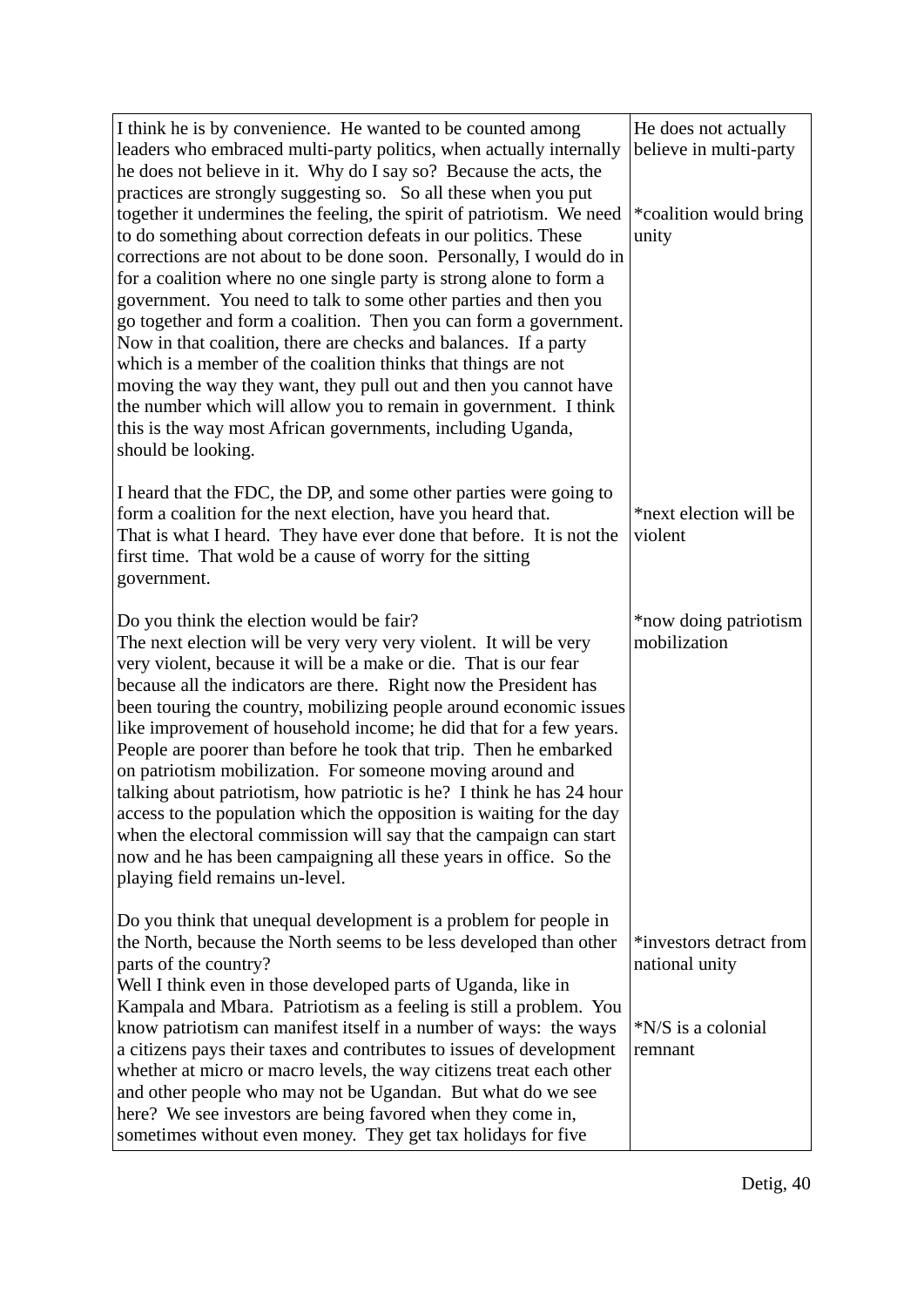| years, now the indigenous who are struggling to make ends meet            |                     |
|---------------------------------------------------------------------------|---------------------|
| are over burdened to make ends meets. So now that undermines the          |                     |
| experience of patriotism. Now, the North/South divide along               |                     |
| development is a historical problem; the British designed it that         |                     |
| way and left it that way and I would blame all post-colonial              |                     |
| governments who were there before Museveni and did little to              |                     |
| address the divide. But the it is not as clear for President Museveni     |                     |
| not to do anything about it because it is second nature. It has           |                     |
| manifested itself in the voting trend of the North. In 1996 when          |                     |
| President Museveni contested election with someone from the               |                     |
| center he only got 4% of he vote, which means that 96% of the             |                     |
| people liked the other guy. In 2001 Besigye, who is also from             |                     |
| Western Uganda, contested and in the North President Museveni             |                     |
| got 14%. Now 2006, Museveni is still in the teens. He has never           |                     |
| made 20%, now what does this mean? It means that there is                 |                     |
| unaddressed that the Northerner wants addressed before they               |                     |
| can come to terms with the current government. If I were                  |                     |
| President Museveni, I would want to know what are those issues so         |                     |
| that I could address it. I think many people think that the people        |                     |
| here are being tribalistic, I disagree with that and I do strongly        |                     |
| disagree with that. I think the people here do mature politics.           |                     |
| They have never offered any presidential candidate, Western have          |                     |
| been the ones offering presidential candidates. Now this means            |                     |
| that the people here desire a political change they cannot have           |                     |
| by ballots. They are desperate for a political change they cannot         |                     |
| have by ballots and that is where the bigger problem is. Another          |                     |
| mistake has also happened in our politics that the military should        |                     |
| be seen to be impartial, are entrenched in politics. There are 10         |                     |
| of them in parliament. Now what we are seeing is the                      |                     |
| constituencies where these 10 men are coming from are already             |                     |
| represented in parliament so it looks like a double representation. If    |                     |
| he were to bring in the forces, then police should also be given a        |                     |
| slot, but if there are ten of them in the house they are not free to talk |                     |
| independently and they vote with the government and that is               |                     |
| already a problem. But it is a problem that President Museveni            |                     |
| picked up from the Obote II administration. Obote brought ten             |                     |
| army men into parliament and left them there and Museveni simply          |                     |
| followed. You know when you deal with dictators, they behave              |                     |
| alike. President Museveni was cooled by Obote, Obote was                  |                     |
| dictator and Museveni cannot be anything different.                       |                     |
|                                                                           |                     |
| Do you think the next president will have to be a dictator as well?       | *US used the war to |
| It depends, if Ugandans were allowed to elect their own president,        | benefit their       |
| they would rather not elect a dictator. But if the leaders keep being     | involvement with    |
| imposed on us as it were, then it looks like we shall not have any        | Sudan               |
| choice.                                                                   |                     |
|                                                                           |                     |
| I've also noticed in the research that I have done, that a lot of         |                     |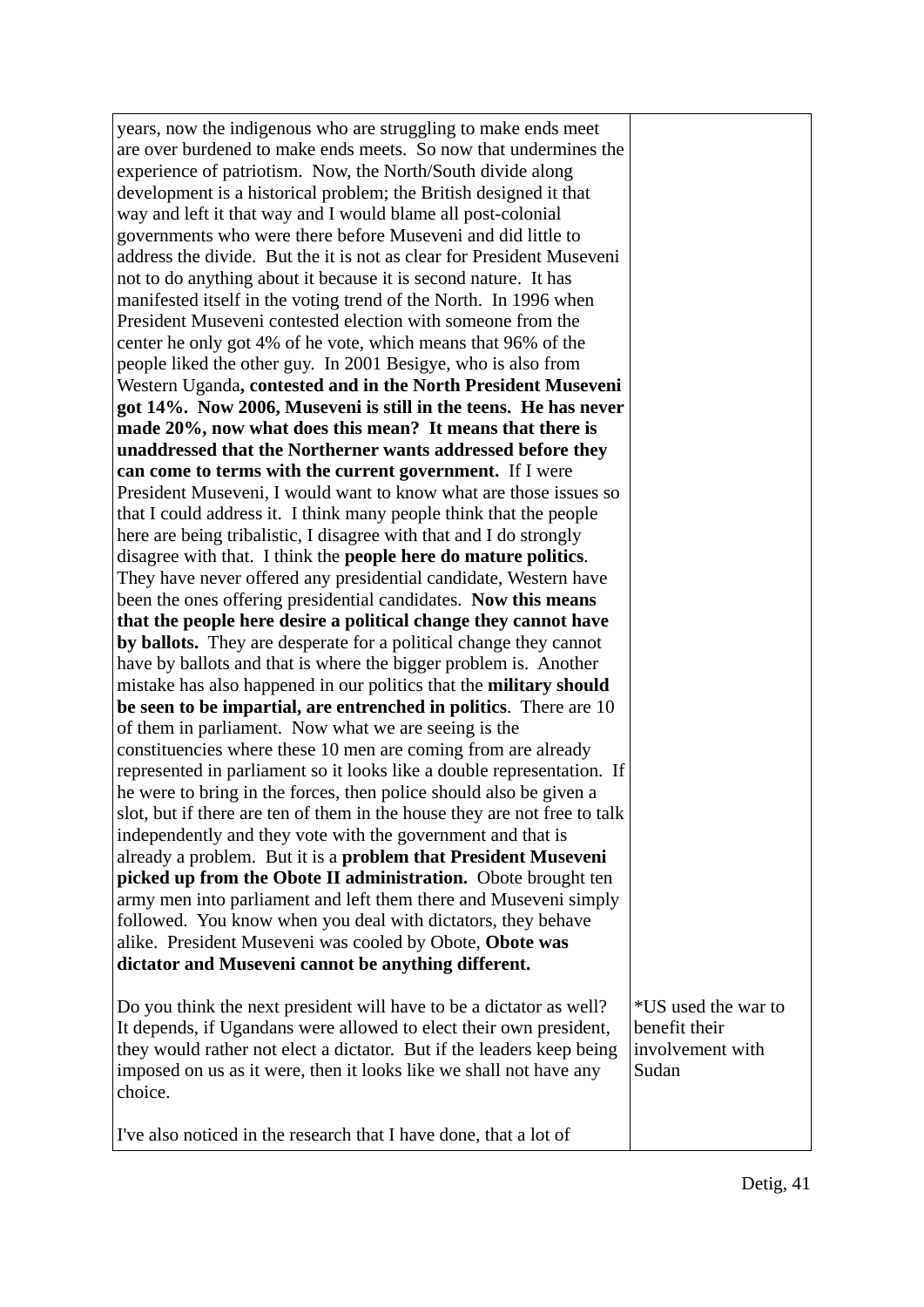| people's feelings about the government are tied to the government's  |  |
|----------------------------------------------------------------------|--|
| involvement in the war, what do you think of that?                   |  |
| I think this war was used by the government to advance an issue      |  |
| from within the country as well as without the country. The US       |  |
| government used this war in North to reach to the SPLA when they     |  |
| were still in the bush. Most of those men were armed using roads     |  |
| from Kampala an ordinary person on the streets would assume it is    |  |
| coming to fight Kony when it is actually on the way to Sudan. If he  |  |
| wanted to end the war his hands were tied because they wanted to     |  |
| camouflage their support to SPLA. At one time I put it to an         |  |
| embassy staff like that and she frowned and said leave us out, we    |  |
| are not in this. Now when Madeline Albright came to Gulu, she        |  |
| went public and said we are going to to fight side by side with      |  |
| Uganda government. So for President Museveni if this northern        |  |
| conflict was not there he would not be in government, he is seen in  |  |
| the south as the sole person who can contain the conflict. If he is  |  |
| not there the LRA will come to Kampala, so he tell this people if I  |  |
| am not here they will come and kill you again and those people       |  |
| cannot believe it. So he still is seen as having business to do. The |  |
| LRA would not be a problem without Museveni. If Besigye had          |  |
| won the election they would just come back without any peace         |  |
| agreement.                                                           |  |
|                                                                      |  |

| A.3                                                 |                                              |
|-----------------------------------------------------|----------------------------------------------|
| Geoffrey                                            |                                              |
| Age 47                                              |                                              |
| Date 23/4/09                                        |                                              |
| How long have you lived here?                       |                                              |
| over 30 years                                       |                                              |
| Before that were you still living in Gulu District? | *Always lived in Gulu                        |
| Yea                                                 |                                              |
| How many years of schooling did you have?           |                                              |
| I finished p7. During Amin money was not there      | *For those who can remember the more brutal  |
| to finish school.                                   | regime of Amin, maybe Museveni seems more ok |
|                                                     |                                              |
| What languages do you speak?                        |                                              |
| Luo and a bit of English                            |                                              |
|                                                     |                                              |
| Are you Ugandan?                                    |                                              |
| Yea                                                 |                                              |
| Why?                                                |                                              |
| Because I am not Kenyan or Tanzanian. I am          | *Birth only                                  |
| Ugandan.                                            |                                              |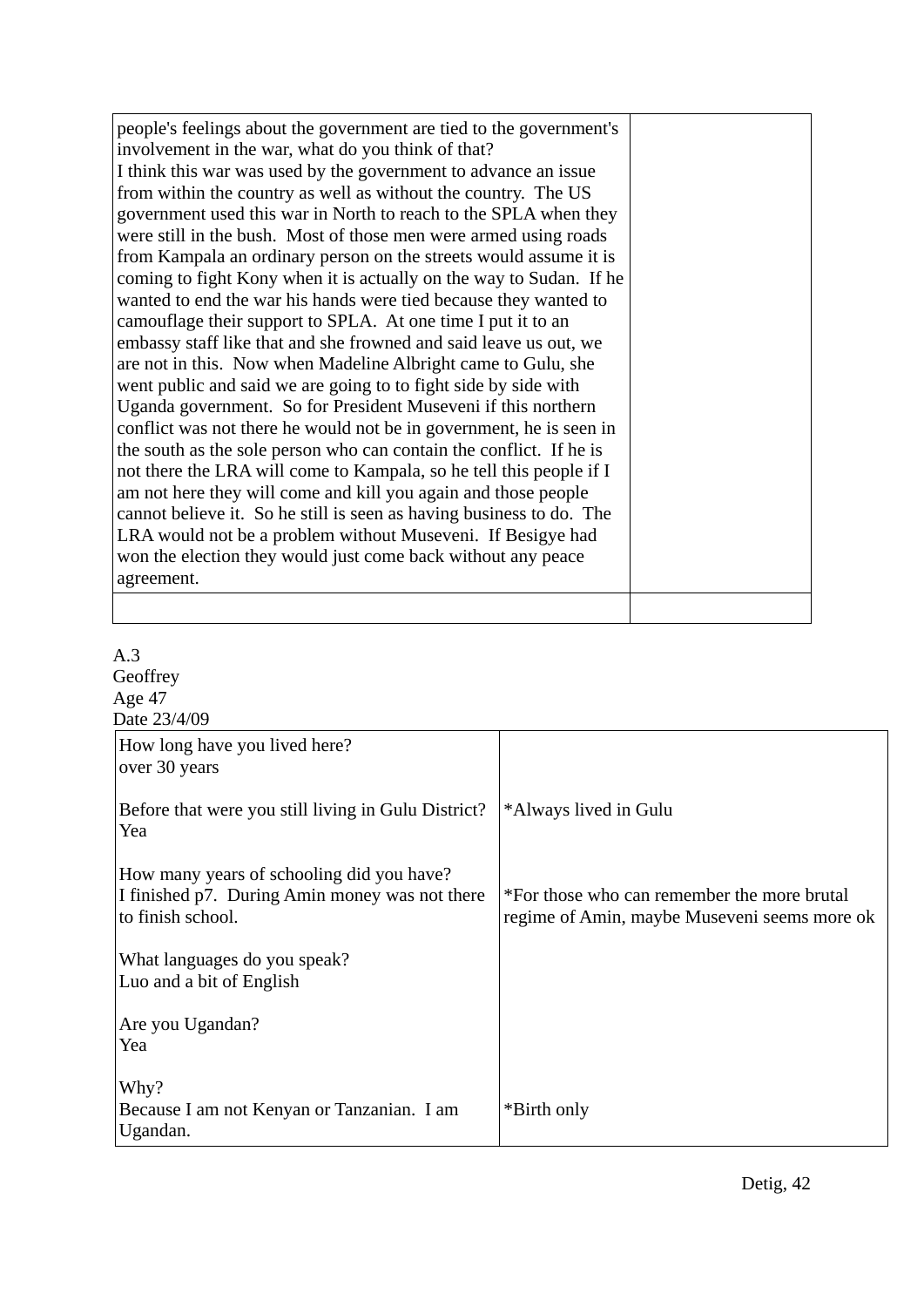| Is there anything besides being born here that<br>makes you Ugandan?<br>It is not there                                                                                                                                                                                                                                |                                     |
|------------------------------------------------------------------------------------------------------------------------------------------------------------------------------------------------------------------------------------------------------------------------------------------------------------------------|-------------------------------------|
| Does the government owe you anything because<br>you are Ugandan?<br>The government owes                                                                                                                                                                                                                                |                                     |
| What does the government owe you?<br>I have children at home and there is no one to pay<br>them to school. The government should provide<br>assistance for education.                                                                                                                                                  | *Government owes education          |
| So did your children finish primary?<br>P6, P5, P4, P3. They are not in school anymore.                                                                                                                                                                                                                                | *UPE is not universal               |
| Are you Acholi?<br>I am Acholi.                                                                                                                                                                                                                                                                                        |                                     |
| Why are you Acholi?<br>I was born an Acholi.                                                                                                                                                                                                                                                                           |                                     |
| Is there anything more than being born here that<br>makes you Acholi?<br>That is all that I do.<br>Are you proud to be a Ugandan?<br>Yea                                                                                                                                                                               |                                     |
| Why?<br>Because there is nothing I can do now to go to<br>another country. I enjoy being in Uganda.                                                                                                                                                                                                                    | *No other choice but to be Ugandan. |
| Why do you enjoy being in Uganda?<br>Because in order to go to another country you<br>need money and education to support you outside.<br>But now since there is no money and no such<br>education. I am a poor person. I just came from<br>the garden. But if I were to have money, I could<br>have left the country. |                                     |
| Are you proud to be Acholi?<br>Yes                                                                                                                                                                                                                                                                                     |                                     |
| Why?<br>I found myself born Acholi and Acholi is a good<br>tribe in Uganda.                                                                                                                                                                                                                                            |                                     |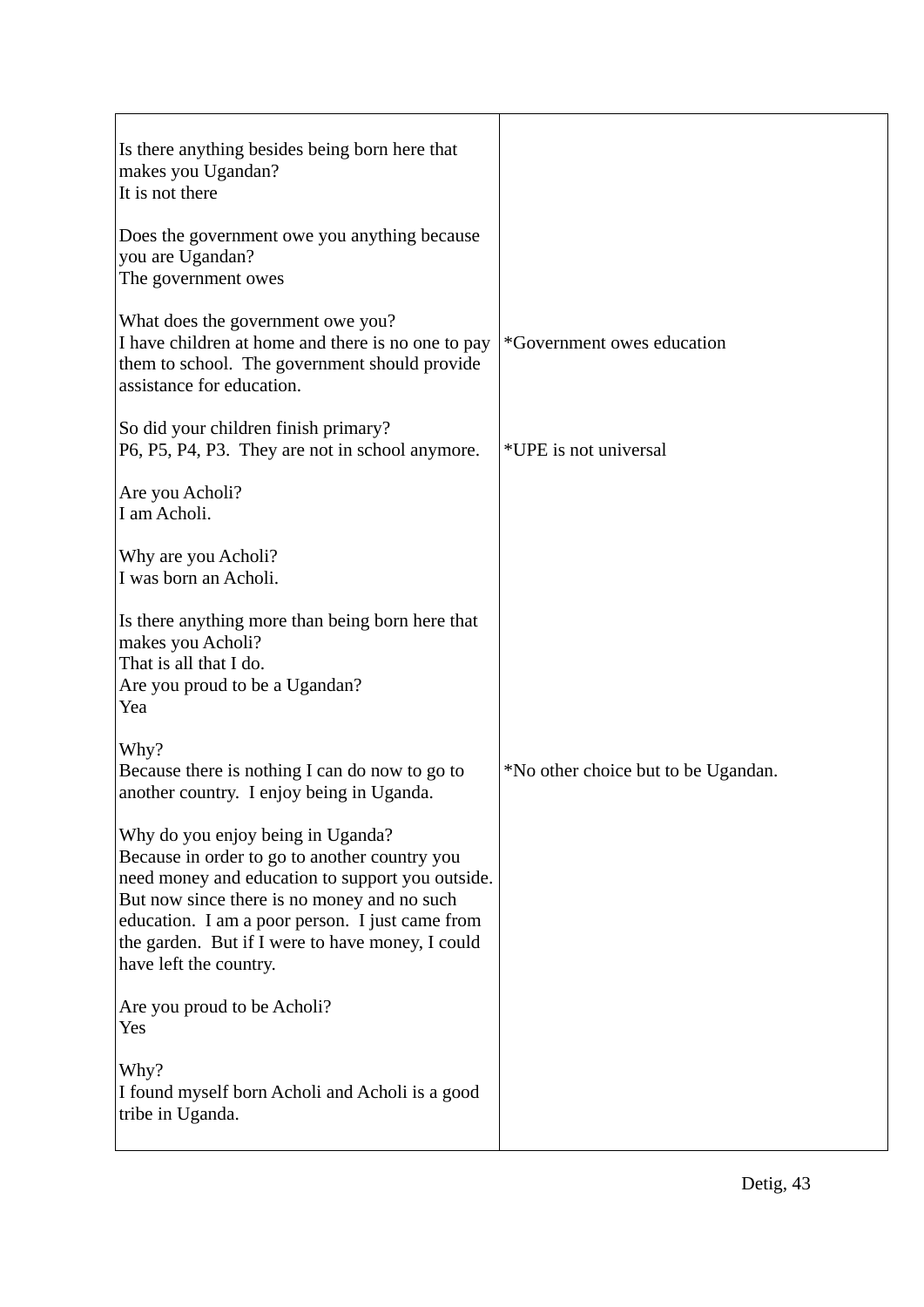| Why is Acholi a good tribe?<br>The lifestyle of the Acholi is good.                                                                                                                                                                                                                                                                                             |                                                                                                                                                        |
|-----------------------------------------------------------------------------------------------------------------------------------------------------------------------------------------------------------------------------------------------------------------------------------------------------------------------------------------------------------------|--------------------------------------------------------------------------------------------------------------------------------------------------------|
| What about it is good?<br>The first good thing is that the Acholi are people<br>who have a high respect for people and they are<br>concerned for one another. If there is<br>development they consider the whole people<br>around not just one person.                                                                                                          | *Acholi people are again cited as more friendly<br>and more openpride seems to come from<br>relationships and circumstances and less from<br>necessity |
| Do you think that everyone in Uganda cares for<br>one another?<br>There are some who also think the same like the<br>Acholi, but not all.                                                                                                                                                                                                                       |                                                                                                                                                        |
| If you could identify yourself as either Ugandan<br>or Acholi which would you choose?<br>I would be Acholi.                                                                                                                                                                                                                                                     | *Choose to be Acholi                                                                                                                                   |
| Why?<br>Because I was born an Acholi and all of my grand<br>grand parents are Acholi so I cannot now change.                                                                                                                                                                                                                                                    |                                                                                                                                                        |
| Do you think that throughout Uganda all of the<br>tribes are treated equally?<br>They are not treated equally.<br>What is the difference?<br>They are not treated equally because for us we are<br>not living a good lifestyle like people in Buganda.<br>It is not just because of the war, even if there was<br>no war our standard of living is still lower. | *war makes life hard<br>*lower standard of living                                                                                                      |
| Why do you think that is?<br>From history, whenever the person who is in<br>power comes from your place you are bound to<br>have a better life than other parts of the country.                                                                                                                                                                                 | *leaders favor own areas                                                                                                                               |
| Do you think that all Ugandans should be treated<br>equally?<br>yes.                                                                                                                                                                                                                                                                                            |                                                                                                                                                        |
| What should be changed so that everyone is<br>equal?<br>Education should be changed such that everyone<br>receives the same education. There the level of<br>education is higher and here it is lower. The level<br>of education should be equal                                                                                                                | *Education needs to be improved to be equal                                                                                                            |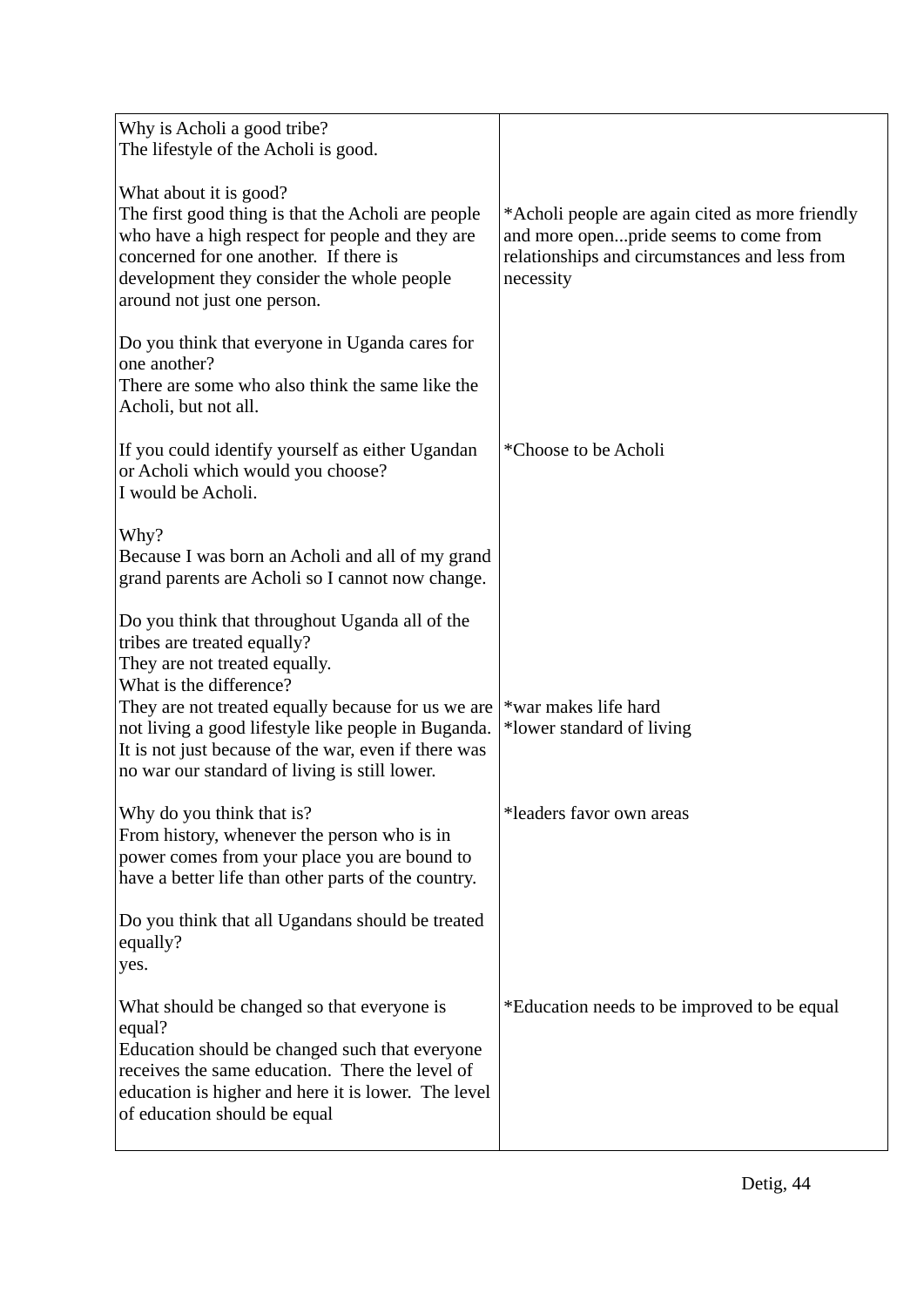| Why do you think that people here get a lower<br>education?<br>Like here when a child studies up to p7, you find<br>that there is no money for parents to pay for<br>education to continue. The child just stops there<br>and even be the child is supposed to go to<br>university and the parents cannot afford. You find<br>that the child is to stop either in p7 or maybe in<br>senior 4. Well even them there they can get the<br>money to continue. |                                                                 |
|-----------------------------------------------------------------------------------------------------------------------------------------------------------------------------------------------------------------------------------------------------------------------------------------------------------------------------------------------------------------------------------------------------------------------------------------------------------|-----------------------------------------------------------------|
| Do you think that it is on purpose cannot afford<br>schoolingthat the government is doing<br>something to keep the people here from getting<br>education?<br>I don't hink that is on purpose.                                                                                                                                                                                                                                                             | *government is not purposely lowering education<br>in the North |
| Do you think that the government is trying to<br>make things more equal?<br>For me, I don't know but maybe there is<br>something happening in Kampala. But for me I<br>have never reached there so I cannot know.                                                                                                                                                                                                                                         | *Has never even been to Kampala                                 |
| Do you think that it would be easy for you to live<br>in other parts of the country?<br>It can be easy provided that he has all of the<br>facilities that he needs. If he has the same setting<br>that he has here than it can be easy.                                                                                                                                                                                                                   |                                                                 |
| Are all Ugandans the same?<br>They are different.                                                                                                                                                                                                                                                                                                                                                                                                         |                                                                 |
| Why are they different?<br>The difference are some of them are the natural<br>resources. For the people in the West Nile they<br>get their resources from the water like going<br>fishing. While for us here, we have to dig. In the<br>past we used to have cows, but now the cows<br>have been taken. In the center they also have<br>their own way of living. So those differences are<br>there.                                                       |                                                                 |
| But when it comes to being Ugandan and feeling<br>proud to be Uganda, do you think everyone feels<br>equally proud to be Ugandan?<br>The level of pride differs. Those who are feeling<br>ok can be proud, but those who are not feeling ok<br>cannot have that pride.                                                                                                                                                                                    | *levels of pride based on circumstance                          |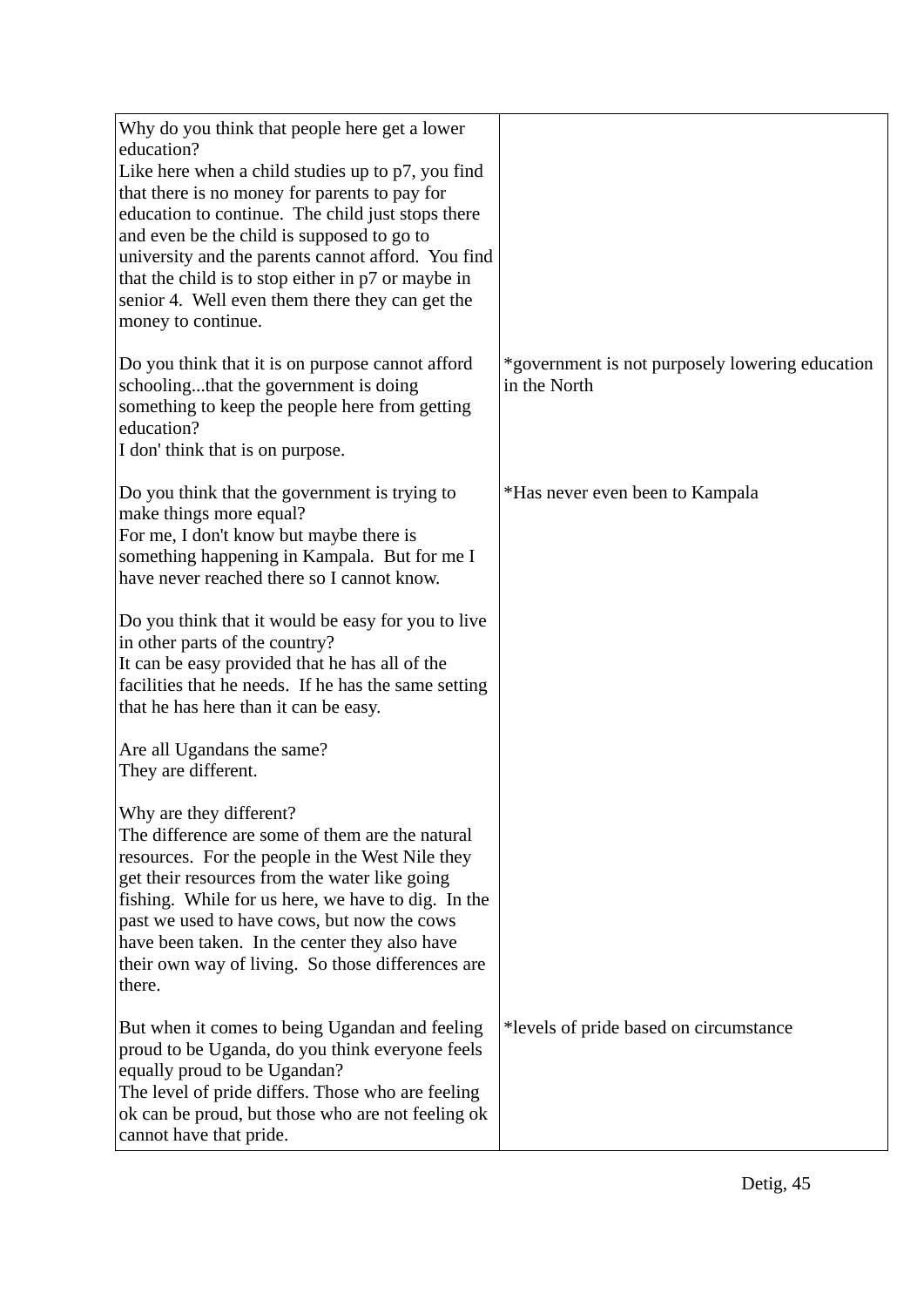| Do you think a person's level of pride is based<br>completely on their circumstances.<br>For me I believe that the level of pride for the<br>country depends on what that person owns. But if<br>there is nothing that he is getting out of the<br>country that can make him proud than definitely<br>he cannot be proud.                                                                                                                                       | *pride depends on what a person owns                                                                                    |
|-----------------------------------------------------------------------------------------------------------------------------------------------------------------------------------------------------------------------------------------------------------------------------------------------------------------------------------------------------------------------------------------------------------------------------------------------------------------|-------------------------------------------------------------------------------------------------------------------------|
| Does the government or the country provide the<br>things that would make you proud?<br>According to me it is not there. To be proud that I<br>am ugandan depends on how well you are feeling<br>because of what the government is providing. But<br>if you are not feeling ok, then that pride is not<br>there. Even if you are Ugandan it is not there. If<br>the person is being provided for well by the<br>government than he feels proud to be<br>Ugandan. |                                                                                                                         |
| Do your circumstances right now make you proud<br>to be Ugandan?<br>Despite my circumstances I still feel proud to live<br>in Uganda                                                                                                                                                                                                                                                                                                                            |                                                                                                                         |
| What has given you that pride?<br>Even if I have that problem, my pride is because<br>there are things that I need like salt. I can<br>struggle an go and buy them. They are always<br>there. The government makes those things to be<br>available and for people to access them. There<br>was a time during Amin, those salt they were not<br>there. If they came you would make a long line to<br>buy salt.                                                   | *things may not be great, but they have been<br>worse                                                                   |
| Of all of the rulers that have been in power since<br>you have been born, who is the best?<br>It is difficult because what I know is that even if<br>they appear to be good and do secret things which<br>people do not know. With Museveni somehow he<br>is trying to do it better.                                                                                                                                                                            |                                                                                                                         |
| Would you vote for Museveni in 2011?<br>I will not vote for him.<br>Do you know who you would vote for?<br>When these people come out to stand I will                                                                                                                                                                                                                                                                                                           | *will not vote for Museveni<br>*shows a desire for change<br>*the government is not fulfilling its role in N.<br>Uganda |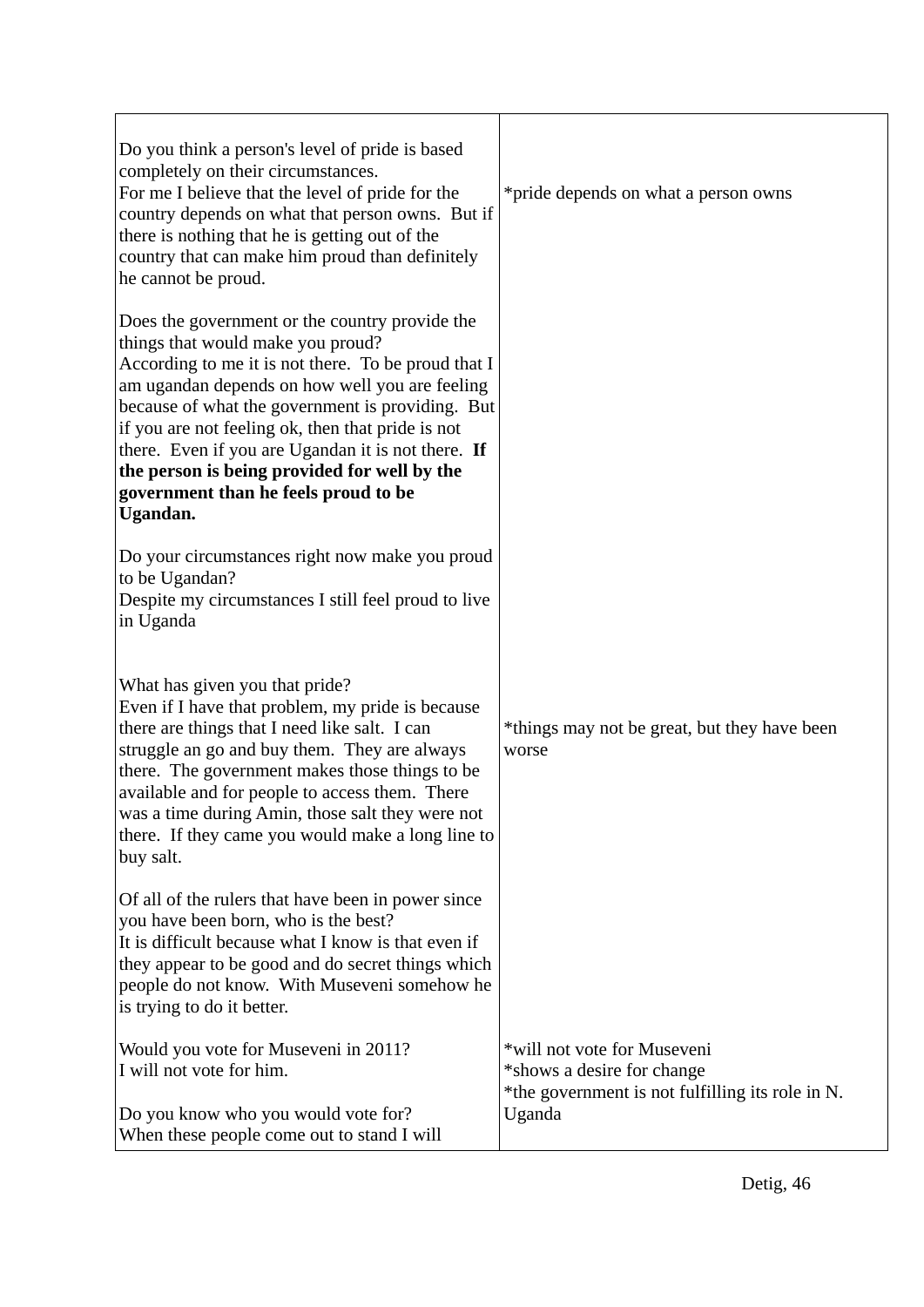| identify from my heart which one to vote for. |  |
|-----------------------------------------------|--|
|                                               |  |

Julia

| Age $51$                                                                   |                                           |
|----------------------------------------------------------------------------|-------------------------------------------|
| Q:How long have you lived in Bar-Dege?                                     | Date: 20-4-2009                           |
| A:Over 30 years                                                            | Translator: David Luboyo                  |
|                                                                            | <b>Transcribed: 21-4-2009</b>             |
| Q: Where did you live before you moved to                                  | Total Duration with Translation: 16:31    |
| Bar-Dege?                                                                  |                                           |
| A:I had a husband who was working in town                                  |                                           |
| but when I lost my husband I came to live in                               |                                           |
| Bar-Dege.                                                                  |                                           |
|                                                                            |                                           |
| Q:Do you speak any languages other than                                    |                                           |
| Acholi?                                                                    |                                           |
| A: I can speak a little Kiswahili                                          |                                           |
|                                                                            |                                           |
| Q:Are you Ugandan?                                                         |                                           |
| A:Yes.                                                                     |                                           |
|                                                                            |                                           |
| Q: Why are you Ugandan?                                                    |                                           |
| A:My parents gave birth to me in Uganda                                    |                                           |
|                                                                            |                                           |
| Q:Is there more to being Ugandan than<br>simply being born in the country? | *Very Common—everyone's answer so far     |
| A:I do not find any pleasure or joy in being                               |                                           |
| Ugandan because most of my life I spent in                                 |                                           |
| problems only. When I got married I lost my                                |                                           |
| husband. When I lost my husband this war                                   |                                           |
| again came and it has been on for a long                                   | *First not to mention that the government |
| time. And the worst part is of recent I have                               | should bring good things to her           |
| developed problems with the legs. I cannot                                 | *Pride is tied to circumstances           |
| work. I use crutches for moving. I do not                                  |                                           |
| find any joy living in Uganda.                                             |                                           |
|                                                                            |                                           |
| Q:Do you think that the government owes                                    |                                           |
| you something because you are Ugandan?                                     |                                           |
| A: The government might have the good will                                 |                                           |
| to do something for them but the agents of                                 |                                           |
| these services are always not performing                                   | *Corruption                               |
| their duties well. There can be this service                               |                                           |
| but this kind of people but when you go to                                 |                                           |
| receive it you end up being frustrated you                                 |                                           |
| don't get the kind of service that the                                     |                                           |
| government might have out of good will                                     |                                           |
| intended to deliver to us.                                                 |                                           |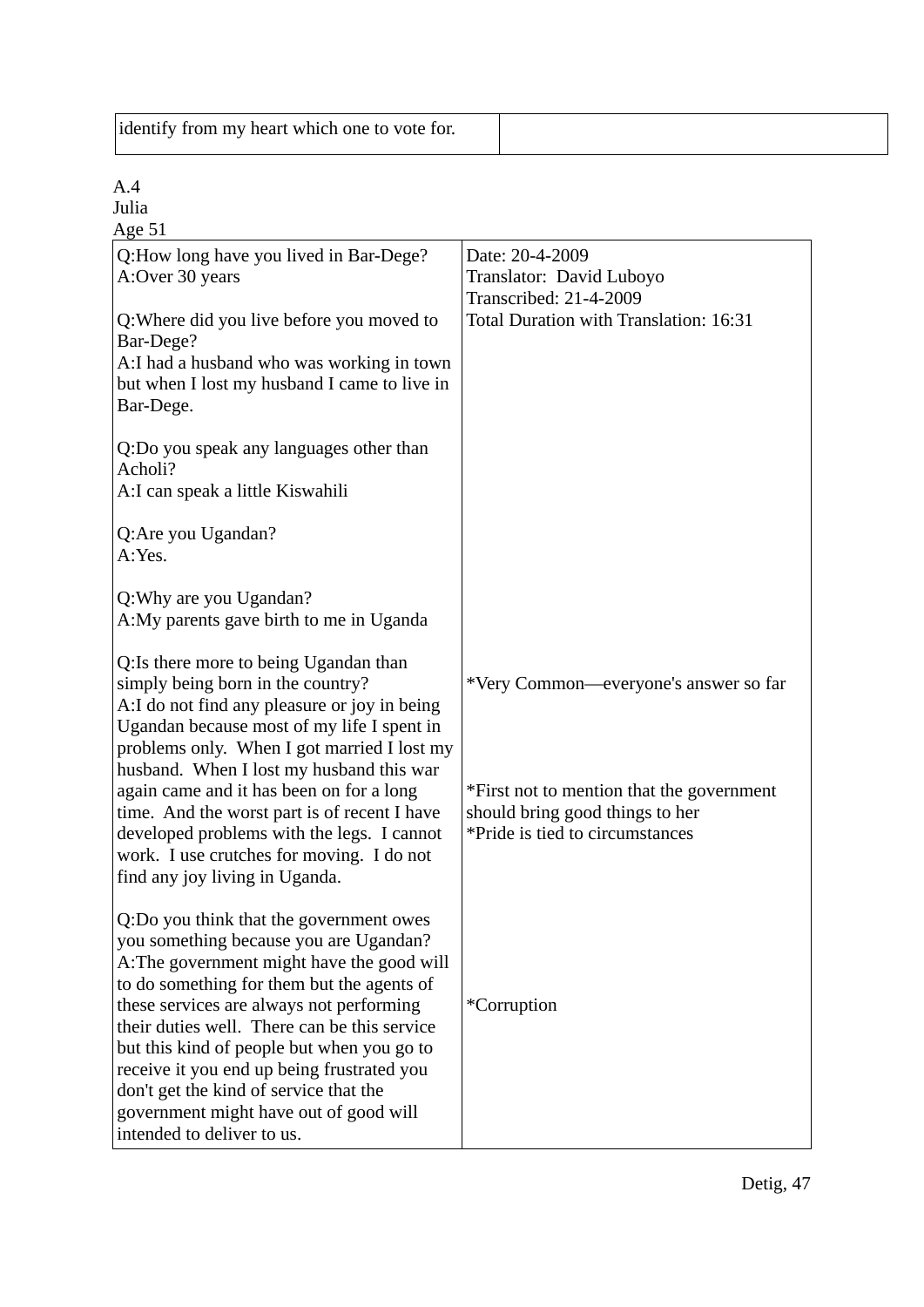| Q: When you said you did not feel pleasure<br>from being Ugandan, you mentioned the war.<br>What role do you think the government has<br>played in the war?<br>A: According to me, the government is good.                                                                                                                                                                                                                                                                                                                                        |                                                                                                                                                                     |
|---------------------------------------------------------------------------------------------------------------------------------------------------------------------------------------------------------------------------------------------------------------------------------------------------------------------------------------------------------------------------------------------------------------------------------------------------------------------------------------------------------------------------------------------------|---------------------------------------------------------------------------------------------------------------------------------------------------------------------|
| Museveni is good. That is why he was able<br>to serve for third term but the only problem<br>is that the people who are handling his good<br>will to give services to the poor people are<br>the one's mishandling whatever resources<br>that they give the poor. Such that like now<br>there is an adult literacy. Even if you are an<br>old woman there is a possibility that you can<br>go and study maybe even if you conceive<br>you can go back and study. This is very good<br>intentions which the government is doing for<br>the people. | ******I was shocked that an Acholi think<br>that Museveni is overall good! I am pretty<br>sure that she is the first person I have ever<br>heard with this opinion! |
| Q:Are you Acholi?<br>A:I am Acholi                                                                                                                                                                                                                                                                                                                                                                                                                                                                                                                |                                                                                                                                                                     |
| Q: Why are you Acholi?<br>A: That is the clan of my parents.                                                                                                                                                                                                                                                                                                                                                                                                                                                                                      |                                                                                                                                                                     |
| Q: Is there anything more than being born<br>Acholi that makes you Acholi?<br>A: I like being Acholi because that is where I<br>was born. I cannot change to be another<br>tribe. Another benefit is that the Acholi are<br>strong people.                                                                                                                                                                                                                                                                                                        | <i>*Stereotypes</i>                                                                                                                                                 |
| Q: If you could only choose Ugandan or<br>Acholi which one would you choose?<br>A:I would die to be an Acholi                                                                                                                                                                                                                                                                                                                                                                                                                                     |                                                                                                                                                                     |
| Q: Why?<br>A: I was born in it and I am used to the<br>lifestyle of being Acholi                                                                                                                                                                                                                                                                                                                                                                                                                                                                  |                                                                                                                                                                     |
| Q:Do you think that all of the different tribes<br>are equal in Uganda? The Buganda,<br>Banyankole, Acholi?<br>A: They are not the same                                                                                                                                                                                                                                                                                                                                                                                                           | *stereotypes                                                                                                                                                        |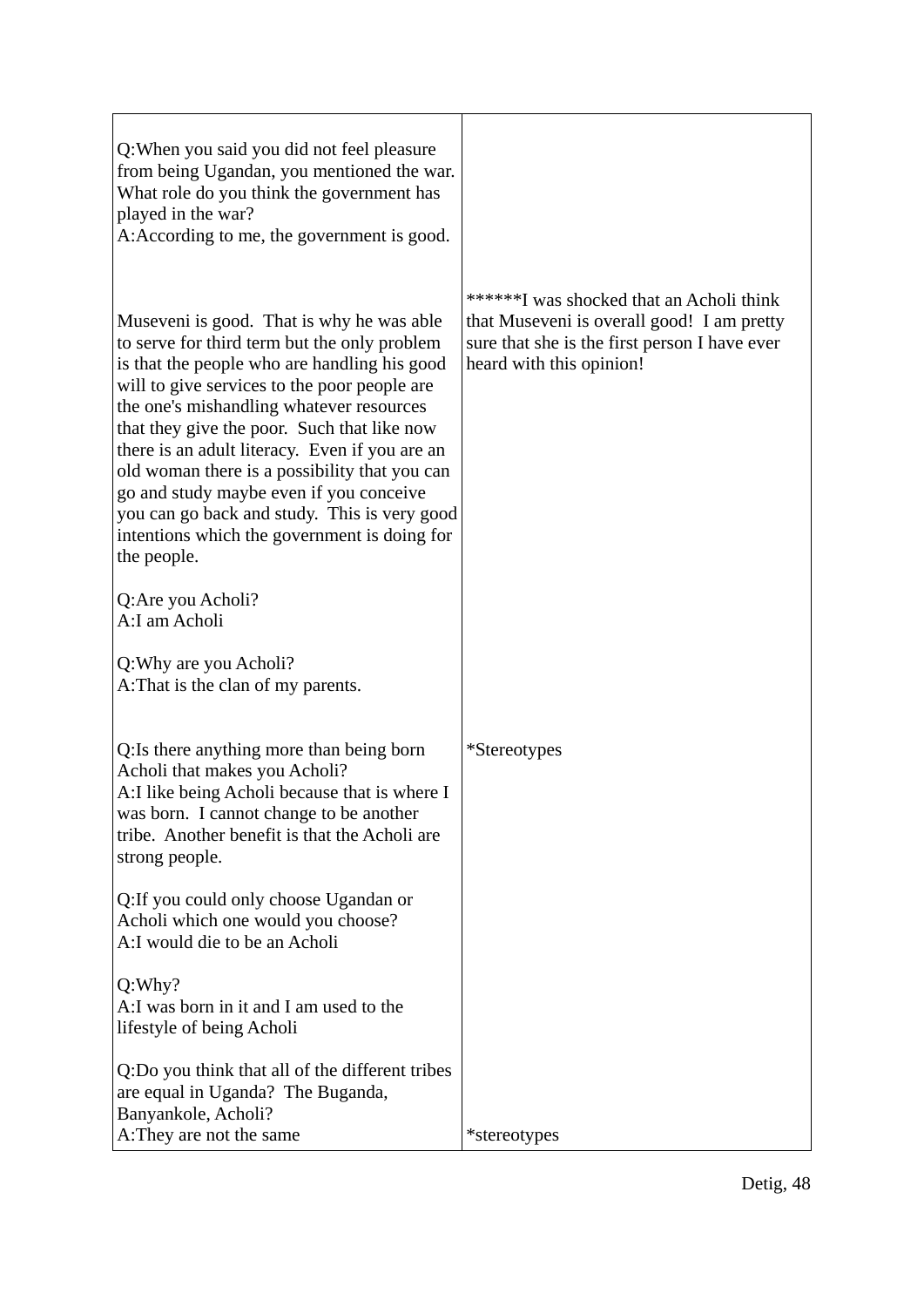| Q: Why?<br>A: The difference is that the Buganda and the<br>Banyankole they are intelligent but they are<br>not as strong as the Acholi. They also have<br>small land but they know how to use it. the<br>acholi they have plenty of land and they are<br>very strong.                                                                                                                                                                              |                                                                                                                                                                                                                                                                                                                                 |
|-----------------------------------------------------------------------------------------------------------------------------------------------------------------------------------------------------------------------------------------------------------------------------------------------------------------------------------------------------------------------------------------------------------------------------------------------------|---------------------------------------------------------------------------------------------------------------------------------------------------------------------------------------------------------------------------------------------------------------------------------------------------------------------------------|
| Q:Does the government treat all tribes<br>equally?<br>A: The government is treating them equally                                                                                                                                                                                                                                                                                                                                                    |                                                                                                                                                                                                                                                                                                                                 |
| Q:So you think that all people feel equally<br>Ugandan?<br>A: According to me I feel that everyone feels<br>the same that everyone is Ugandan, but here<br>in Acholi it is not allowed to segregate<br>against any tribe. Maybe if someone has<br>come from West Nile or from South. When<br>now someone has lived here for some time<br>you are not supposed to segregate against.<br>You are supposed to treat the person equally<br>as Ugandans. |                                                                                                                                                                                                                                                                                                                                 |
| Q: Is it difficult to be Ugandan if not all<br>Ugandans can speak to one another?<br>A: It is difficult because you cannot pick what<br>that person is saying.                                                                                                                                                                                                                                                                                      |                                                                                                                                                                                                                                                                                                                                 |
| Q:So do you think that Ugandans would feel<br>more a part of Uganda if everyone spoke the<br>same language?<br>A: It will not be good if people have to speak<br>the same language because each person<br>belongs to their own tribe and they have their<br>identity. So for a long time there are people<br>who have to maintain who they are.                                                                                                     | *Tribal Identity is more important than<br><b>National Identity!!!</b>                                                                                                                                                                                                                                                          |
| Q:So do you think that having a tribal<br>identity is more important than having a<br>national identity?<br>A: It is good to have a national identity as<br>Ugandans. What I meant is being Acholi is<br>more imporant. We are all Ugandans but to<br>be Acholi is more important.                                                                                                                                                                  | After I turned off the tape recorder she told<br>David that she had a question for me. She<br>asked what I was going to do with my<br>research and how I was going to help. I told<br>her that I was a student, but that I hoped to<br>come back and that all I could do right now<br>was to share her story and other people's |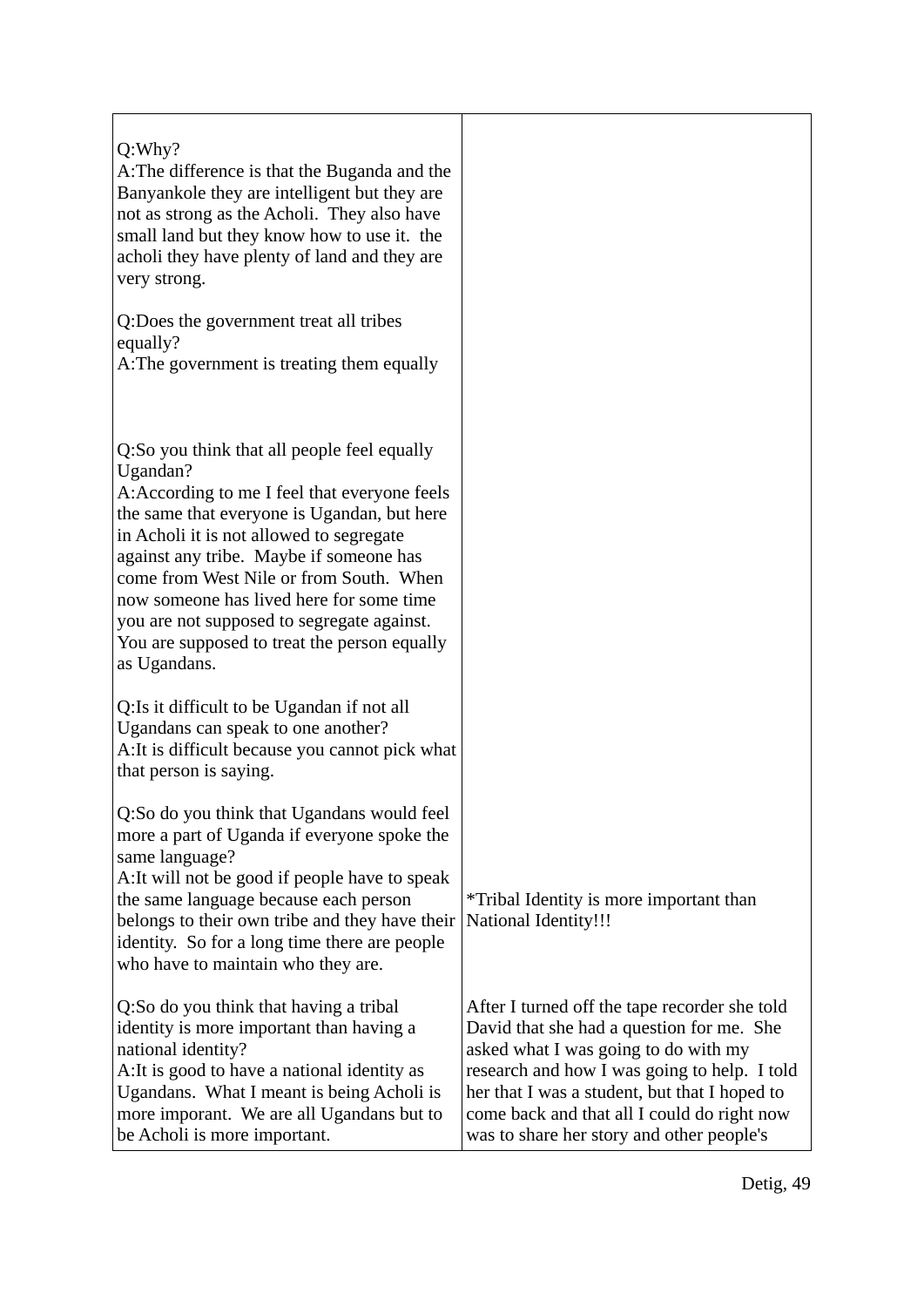| Q:Why?<br>A: It is important to call you by your tribe<br>because even if you say we are ugandans but<br>each person feels that I am Acholi. It is<br>important to mention the identity of the tribe. | stories. I was a little nervous about how that<br>would go over because she is obviously very<br>much in need. She is disabled and has no<br>income. However, she seemed genuinely<br>happy with my response. She was very<br>happy that I wanted to share her story and all<br>she wanted for her and those surrounding her<br>was education. |
|-------------------------------------------------------------------------------------------------------------------------------------------------------------------------------------------------------|------------------------------------------------------------------------------------------------------------------------------------------------------------------------------------------------------------------------------------------------------------------------------------------------------------------------------------------------|
| *Acholi Hospitality                                                                                                                                                                                   |                                                                                                                                                                                                                                                                                                                                                |

| Margaret<br>Age: 23<br>Date 21/4                                              |                      |
|-------------------------------------------------------------------------------|----------------------|
| How long have you lived here?<br>2 years                                      |                      |
| Where did you live before?<br>In Pece                                         | *Has never left Gulu |
| Where did you live before that?<br>We were in Cherry Leno (also in Gulu Town) |                      |
| Have you always lived near Gulutown?<br>Yes. I was born in Alero village.     |                      |
| What languages do you speak?<br>Luo and English                               |                      |
| How much schooling did you complete<br>Senior Three                           |                      |
| How old are you?<br>Twenty-three now                                          |                      |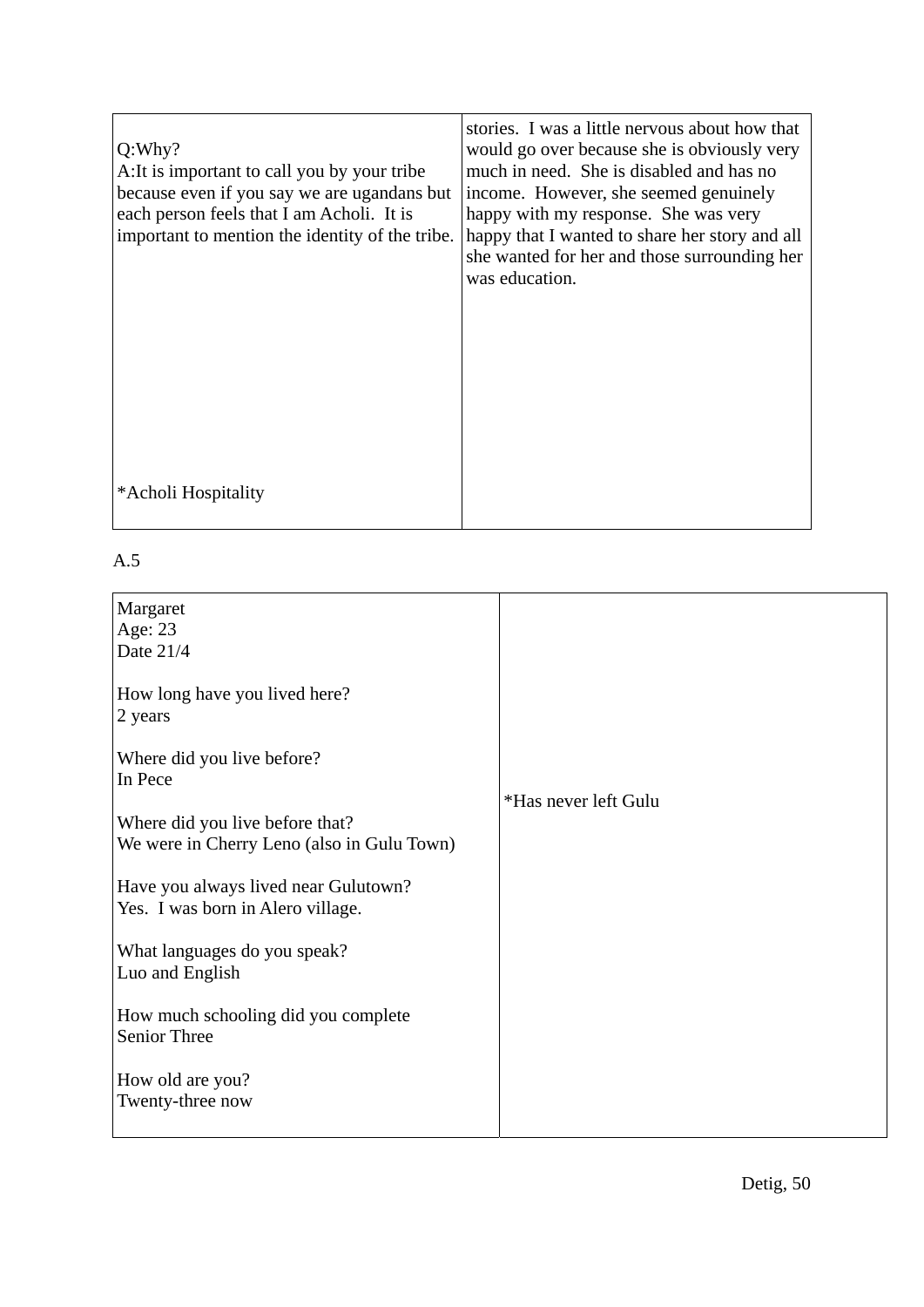| Do you plan yo continue your education?<br>No there is no money                                                                                                                                                                                             |                            |
|-------------------------------------------------------------------------------------------------------------------------------------------------------------------------------------------------------------------------------------------------------------|----------------------------|
| Do you have a job?<br>N <sub>o</sub>                                                                                                                                                                                                                        |                            |
| Are you Ugandan?<br>Yes                                                                                                                                                                                                                                     |                            |
| Why?<br>Because my nationality. I am just Ugandan now.                                                                                                                                                                                                      |                            |
| How did you become Ugandan?<br>Just because of my mom and also my dad they are<br>Ugandans.                                                                                                                                                                 | *Ugandan by birth          |
| So is it because you were born here?<br>Yea                                                                                                                                                                                                                 |                            |
| Is there anything else that makes you Ugandan?<br>No, nothing                                                                                                                                                                                               |                            |
| Are you Acholi?<br>I am Acholi                                                                                                                                                                                                                              |                            |
| Why are you Acholi?<br>That's God's made. God has made me to be an<br>Acholi                                                                                                                                                                                | *God made her Acholi       |
| So is it because you were born here?<br>Yea.                                                                                                                                                                                                                |                            |
| Is there anything else that makes you feel Acholi?<br>There is I feel an Acholi because of this black skin<br>of mine. And because I am Acholi born in Alero<br>village not in other districts. Alero is even made<br>of this Acholi not in other districts |                            |
| IF you could be Ugandan or Acholi which would<br>you pick?<br>I pick just to be an Acholi.                                                                                                                                                                  | *would choose to be Acholi |
| Why?<br>In fact, I should have picked both because I'm<br>Acholi by nationality and even I am Ugandan<br>now. Ugandan people.                                                                                                                               |                            |
| But if you could only be one, which would you                                                                                                                                                                                                               |                            |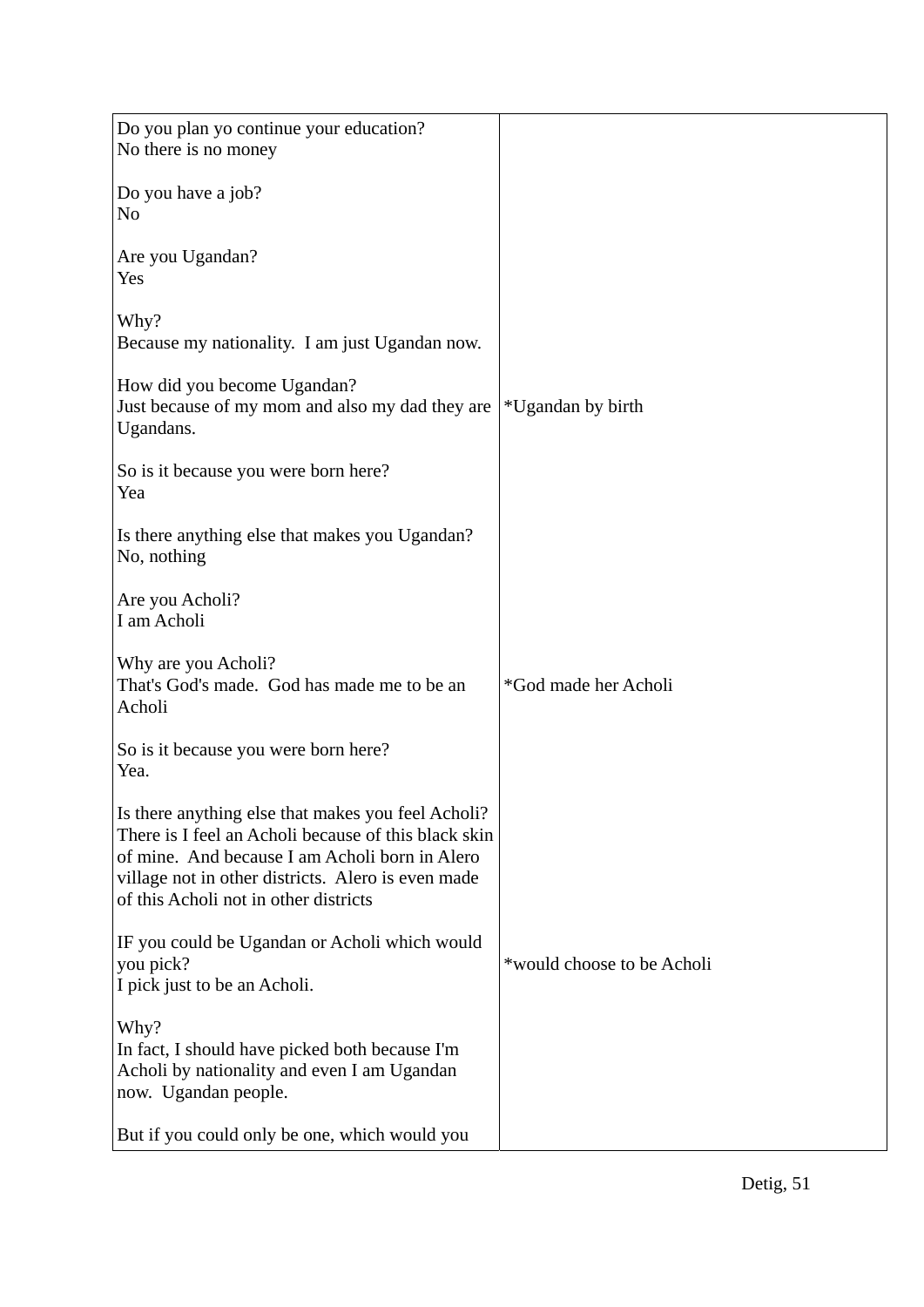| be?<br>Acholi                                                                                                                                                                                                                                                                                                                                                                                                                           |                                                                                           |
|-----------------------------------------------------------------------------------------------------------------------------------------------------------------------------------------------------------------------------------------------------------------------------------------------------------------------------------------------------------------------------------------------------------------------------------------|-------------------------------------------------------------------------------------------|
| Why?<br>No, let me pick Ugandan                                                                                                                                                                                                                                                                                                                                                                                                         | *changed to Uganda                                                                        |
| Why are you Ugandan?<br>Because I am born in Uganda                                                                                                                                                                                                                                                                                                                                                                                     |                                                                                           |
| But, you are also born in Acholi?<br>No, it can't even be like that.                                                                                                                                                                                                                                                                                                                                                                    |                                                                                           |
| It can't be like that?<br>It can't be like that because I am born in Uganda.                                                                                                                                                                                                                                                                                                                                                            |                                                                                           |
| Is it more important to be Ugandan or more<br>important to be Acholi?<br>To be an Acholi.                                                                                                                                                                                                                                                                                                                                               | *more important to be Acholi                                                              |
| Why?<br>It's just because I like to be Acholi.                                                                                                                                                                                                                                                                                                                                                                                          |                                                                                           |
| Why do you like to be Acholi?<br>Maybe these Acholi people they are even strong.                                                                                                                                                                                                                                                                                                                                                        |                                                                                           |
| Are the Ugandans not strong?<br>Some of them are not strong, these Acholi people<br>are so strong.                                                                                                                                                                                                                                                                                                                                      |                                                                                           |
| Do you think that the government treats all of the<br>different peoples equally?<br>They are all equal.                                                                                                                                                                                                                                                                                                                                 |                                                                                           |
| So the government treats them all the same?<br>Maybe they don't take them equally b/c these<br>Acholi people have been facing so many things<br>like war in N. Uganda here now. Whereby they<br>cant even take them to be equal because those<br>Western and the rest they have jobs and money.<br>They are not so much here like they have there.<br>Because here, people were running this war.<br>Whereby they were being displaced. | *war has created in inequality<br>*those in the west have jobs and money<br>*displacement |
| What part does the government have in the war?<br>To provide those their foods. To give people food.<br>For example, those of Red Cross they are<br>providing clothes, jerry cans, those needs.                                                                                                                                                                                                                                         | *connects NGOs to government                                                              |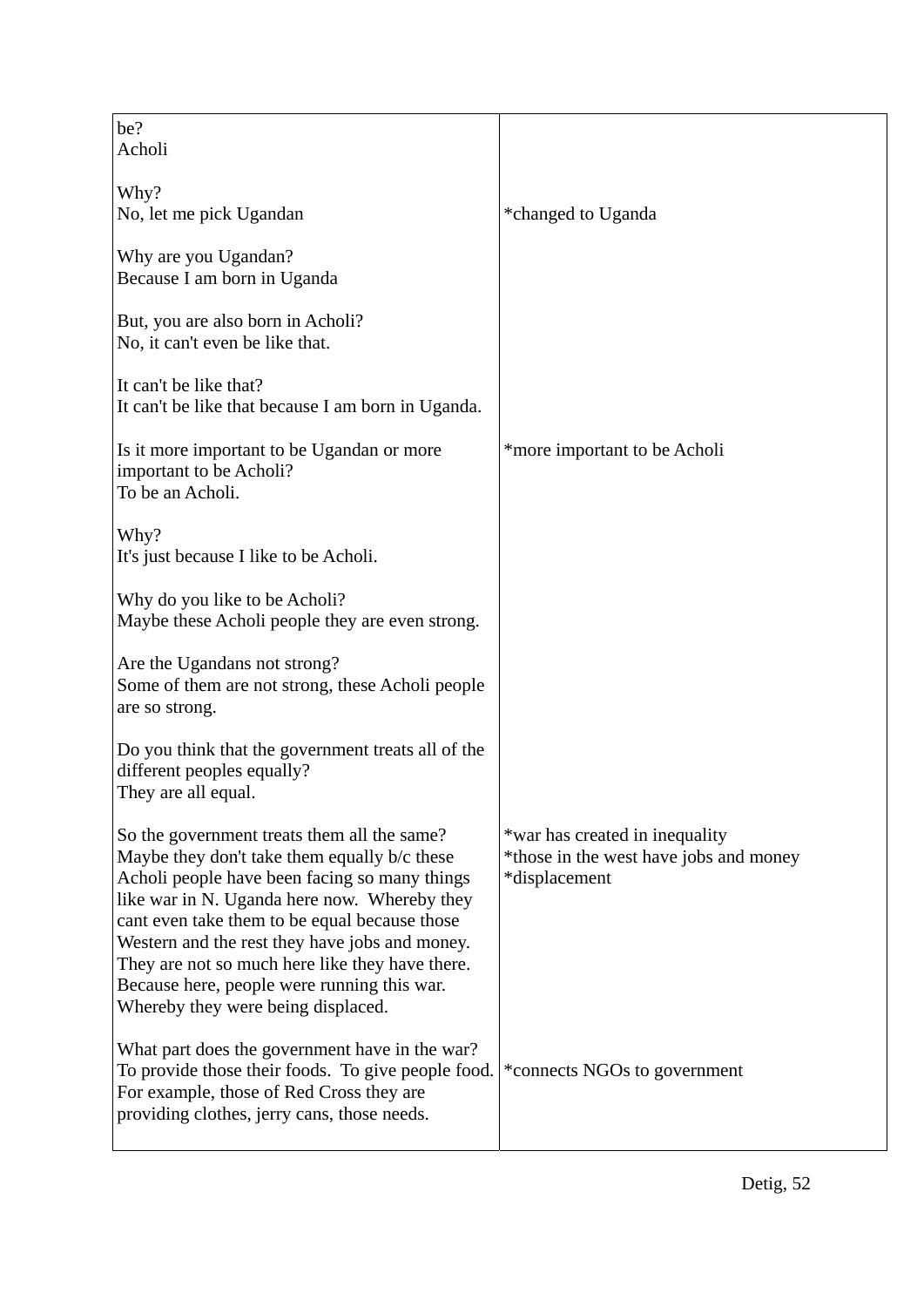| Has Museveni done anything to help?<br>In fact maybe I don't know but he did it.                                                                                                                                        |                                                                                                                                                                                |
|-------------------------------------------------------------------------------------------------------------------------------------------------------------------------------------------------------------------------|--------------------------------------------------------------------------------------------------------------------------------------------------------------------------------|
| Do you support Museveni?<br>I support him.                                                                                                                                                                              |                                                                                                                                                                                |
| Will you vote for him 2011?<br>Yea. Because I still don't have my card.                                                                                                                                                 | *would vote for Museveni again                                                                                                                                                 |
| Are you going to get your card?<br>I'll just get him and then vote for them.                                                                                                                                            |                                                                                                                                                                                |
| Why?<br>Because he did a lot now for people. For<br>example, we youths we are getting these needs<br>from him. And he even he helps those refugees.<br>He was helping even them whereby we like him<br>for what he did. | *helps refugees? Younger people seem to be<br>giving a lot of credit to Museveni about helping<br>IDPs without mentioning that it is $b/c$ of him that<br>the people are there |
| So you like him because he is helping the people<br>in the camps?<br>Yea                                                                                                                                                |                                                                                                                                                                                |
| But didn't he put the people in the camps?<br>N <sub>o</sub>                                                                                                                                                            |                                                                                                                                                                                |
| Why are people in camps?<br>Because of war                                                                                                                                                                              |                                                                                                                                                                                |
| So Museveni didn't do anything to get the people<br>in camps?<br>He didn't                                                                                                                                              |                                                                                                                                                                                |
| Do you think that the government is trying to<br>make the Acholi feel Ugandan?<br>He is just trying, eh, to stop this war and to make<br>peace.                                                                         |                                                                                                                                                                                |
| Is there peace here now?<br>There is a final peace now.                                                                                                                                                                 |                                                                                                                                                                                |
| What is final peace?<br>People are going back to their original homelands                                                                                                                                               |                                                                                                                                                                                |
| Do you think that the war is over.<br>As am I am seeing by now if it is not over, but<br>those bad things it was happening those days it<br>has been stopped by now.                                                    |                                                                                                                                                                                |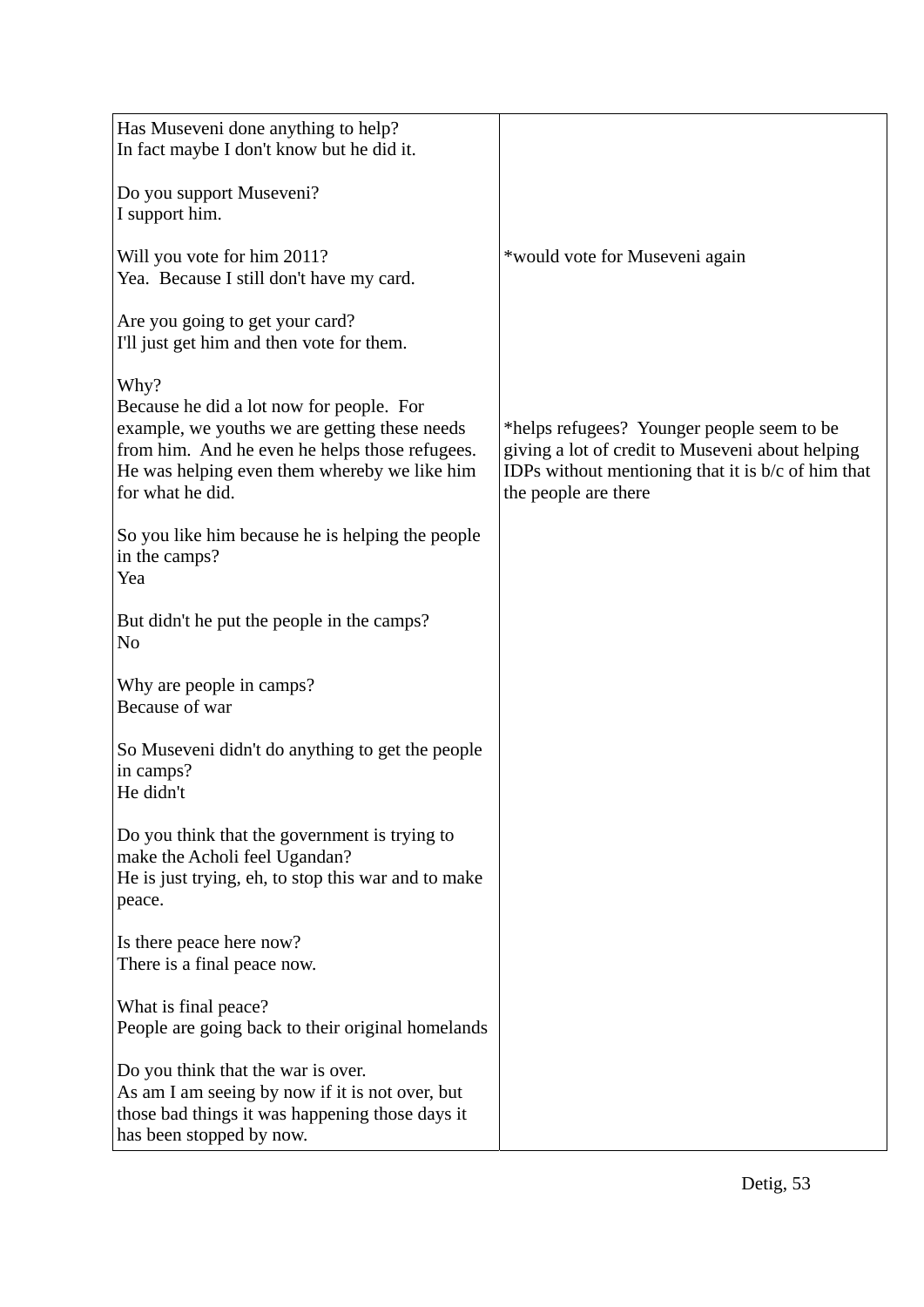| Did the government stop it?<br>Yea                                                                                                                                                                      | *Government ended the war                                        |
|---------------------------------------------------------------------------------------------------------------------------------------------------------------------------------------------------------|------------------------------------------------------------------|
| Are you proud to be Ugandan?<br>Yea                                                                                                                                                                     |                                                                  |
| Why?<br>Because I liked itI don't know                                                                                                                                                                  |                                                                  |
| Are you proud to be Acholi?<br>Yes                                                                                                                                                                      |                                                                  |
| Why?<br>I am proud to be an Acholi because no where even<br>I can go. I am born here, nowhere to go. Nothing<br>to be changed.                                                                          | *cannot change being Acholi or Ugandan so it<br>must be accepted |
| Do you think that it would be easy for you to live<br>in other parts of the country.<br>It would be easy even.                                                                                          |                                                                  |
| Why?<br>Because, for example. When I go there then<br>seeing that I am Acholi. Because they knew here<br>in Acholi there was war, leave this Acholi girl to<br>go and enjoy even out there.             |                                                                  |
| So you could live in Mbara and you would be ok?<br>Yea                                                                                                                                                  |                                                                  |
| The people there would accept you as Ugandan?<br>No, they would not disturb me.                                                                                                                         |                                                                  |
| Do you think that many Ugandans value tribe over<br>being Ugandan?<br>They will be proud to be even an Acholi because<br>some people like Acholi and they wish to be<br>Acholi instead of their tribes. |                                                                  |
| Why?<br>If they came here they would find the weather it<br>would be fine to them, whereby they even could<br>live.                                                                                     |                                                                  |
| Do you think that the government trying to make<br>everyone feel more unified?<br>I don't know                                                                                                          |                                                                  |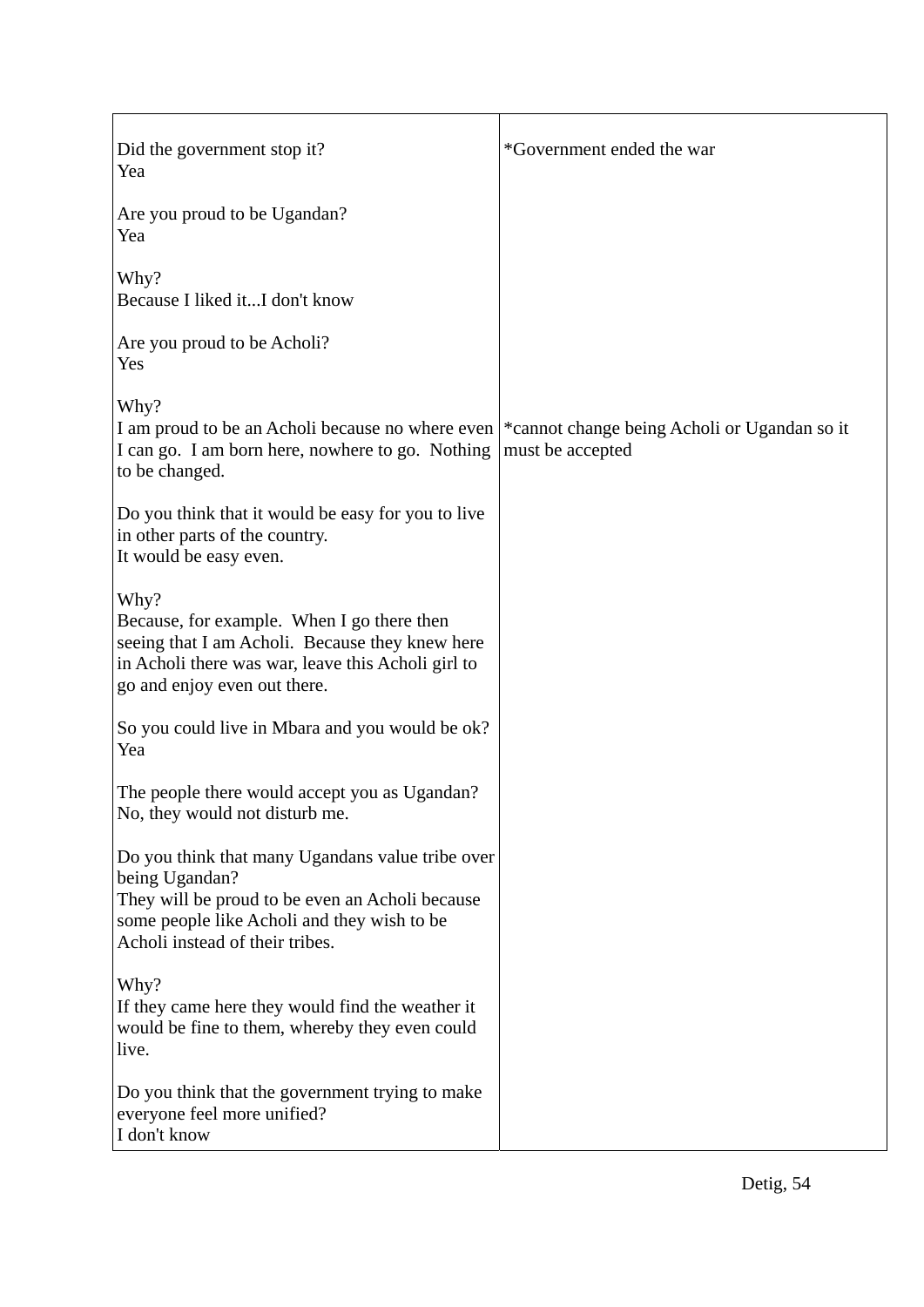| Do you think the government should help people<br>feel proud to be Ugandan.<br>Maybe they are trying to make people be proud to<br>be Ugandan. Let me just say that it seems to<br>make people be equal.<br>You think that everyone in Uganda is equal?<br>They are not equal. Because other country, other<br>district. If you go there some will just start to<br>discriminate you. Maybe this is an Acholi and<br>this is not an Acholi. Because those people<br>discriminate people against their color. Whereby<br>they just say this is not Acholi. There was this girl<br>when I went to Kampala. She said, "For you, you<br>are Kony." She was telling me I was Kony. I was<br>telling her I was not Kony. For her she<br>discriminate me. | *One of the few people I talked to who has left<br>Acholiland and talks about discrimination based<br>on being Acholi |
|----------------------------------------------------------------------------------------------------------------------------------------------------------------------------------------------------------------------------------------------------------------------------------------------------------------------------------------------------------------------------------------------------------------------------------------------------------------------------------------------------------------------------------------------------------------------------------------------------------------------------------------------------------------------------------------------------------------------------------------------------|-----------------------------------------------------------------------------------------------------------------------|
| Have you had other experiences like that when<br>you have left Gulu<br>Just only Kampala.                                                                                                                                                                                                                                                                                                                                                                                                                                                                                                                                                                                                                                                          |                                                                                                                       |
| Have you been to other places besides Kampala?<br>N <sub>o</sub>                                                                                                                                                                                                                                                                                                                                                                                                                                                                                                                                                                                                                                                                                   | *has never been anywhere but Kampala                                                                                  |
| Do you like going to Kampala.<br>Yea I went several times now.                                                                                                                                                                                                                                                                                                                                                                                                                                                                                                                                                                                                                                                                                     |                                                                                                                       |
| Why do you think that the woman called you<br>Kony?<br>Whatever you did even a single mistake, they say<br>oh you act like Kony. Then I told her even there<br>is no Kony whereby you cannot even see him. He<br>is now in the bush. Even if you do a slight<br>mistake like for me I was having a baby and the<br>baby was very stubborn. The baby would just go<br>inside then destroy something. Then even he<br>throw parafin down there. That girl came to me<br>and said to me you people you act like Kony.<br>Then I said what brought into your mind to say<br>that stupid thing. Even me I never saw him, why<br>are you calling me to be Kony?                                                                                          |                                                                                                                       |
| Why do you think that people in Kampala think of<br>all people are all like Kony?<br>Because we people here are having war and that I<br>was Kony                                                                                                                                                                                                                                                                                                                                                                                                                                                                                                                                                                                                  |                                                                                                                       |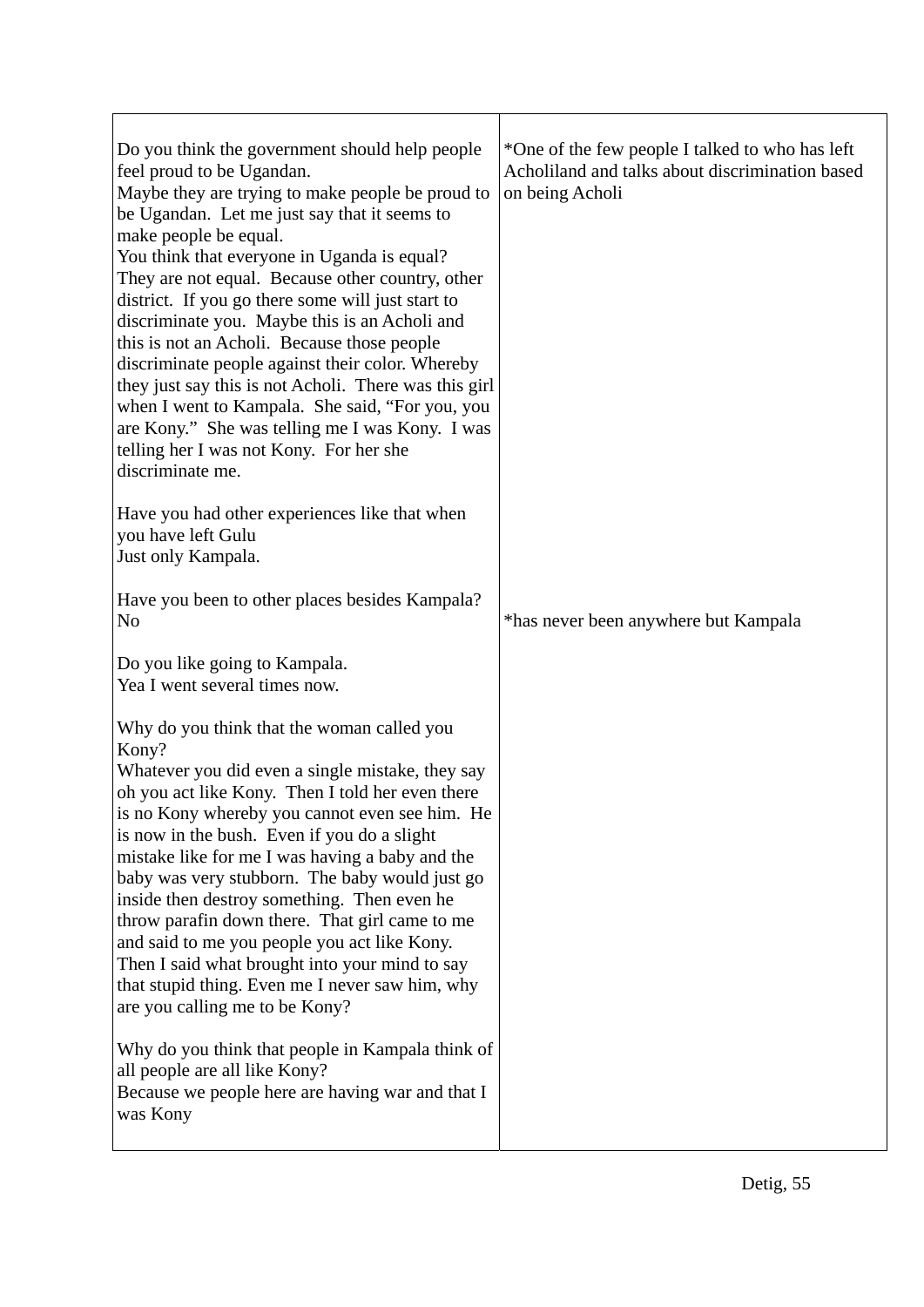| Do you think that the government should do<br>something to change their impression of the<br>North?<br>I don't know anything, but I think the government<br>Let me just say that I first thank the government<br>because they are stopping this war. They did a lot<br>for the people here in N. Uganda. the government<br>should now, there is nothing I know. The<br>government should say that the people of N.<br>Uganda are Kony. Not all were actors and<br>actresses. Kony is in the bush. Some these<br>Acholi they didn't saw him. | *She seems so happy that the war is over that she<br>is not concerned about post conflict problem |
|---------------------------------------------------------------------------------------------------------------------------------------------------------------------------------------------------------------------------------------------------------------------------------------------------------------------------------------------------------------------------------------------------------------------------------------------------------------------------------------------------------------------------------------------|---------------------------------------------------------------------------------------------------|
| How would you know that the people of Uganda<br>felt proud to be Ugandan?<br>Because it is 'For God and My Country'<br>So you are all united for God and your country<br>For God and My Country<br>Have you ever thought that N. Uganda should be<br>its own country?                                                                                                                                                                                                                                                                       |                                                                                                   |
| No.                                                                                                                                                                                                                                                                                                                                                                                                                                                                                                                                         |                                                                                                   |

| A.6                                                     |                                       |
|---------------------------------------------------------|---------------------------------------|
| Martin                                                  |                                       |
| Age $20$                                                |                                       |
| Date 16/4                                               |                                       |
| What is National Unity?                                 |                                       |
| According to me, national unity is just a situation of  |                                       |
| peace and togetherness of the nationals in a country    |                                       |
|                                                         |                                       |
| What do you think Ugandan National Unity is like?       |                                       |
| Do you think Uganda has national unity?                 |                                       |
| I think national unity in Uganda is to me is not to the |                                       |
| expected level.                                         |                                       |
|                                                         |                                       |
| Why?                                                    |                                       |
| Because for me there are many factors interfering       |                                       |
| with national unity in Uganda.                          |                                       |
|                                                         |                                       |
| What are those factors?                                 |                                       |
| One of these factors is the war in northern Uganda.     |                                       |
|                                                         |                                       |
| Do you think that a lack of unity is the cause of the   | *Lack of unity is a factor in the war |
| war in n. Uganda?                                       |                                       |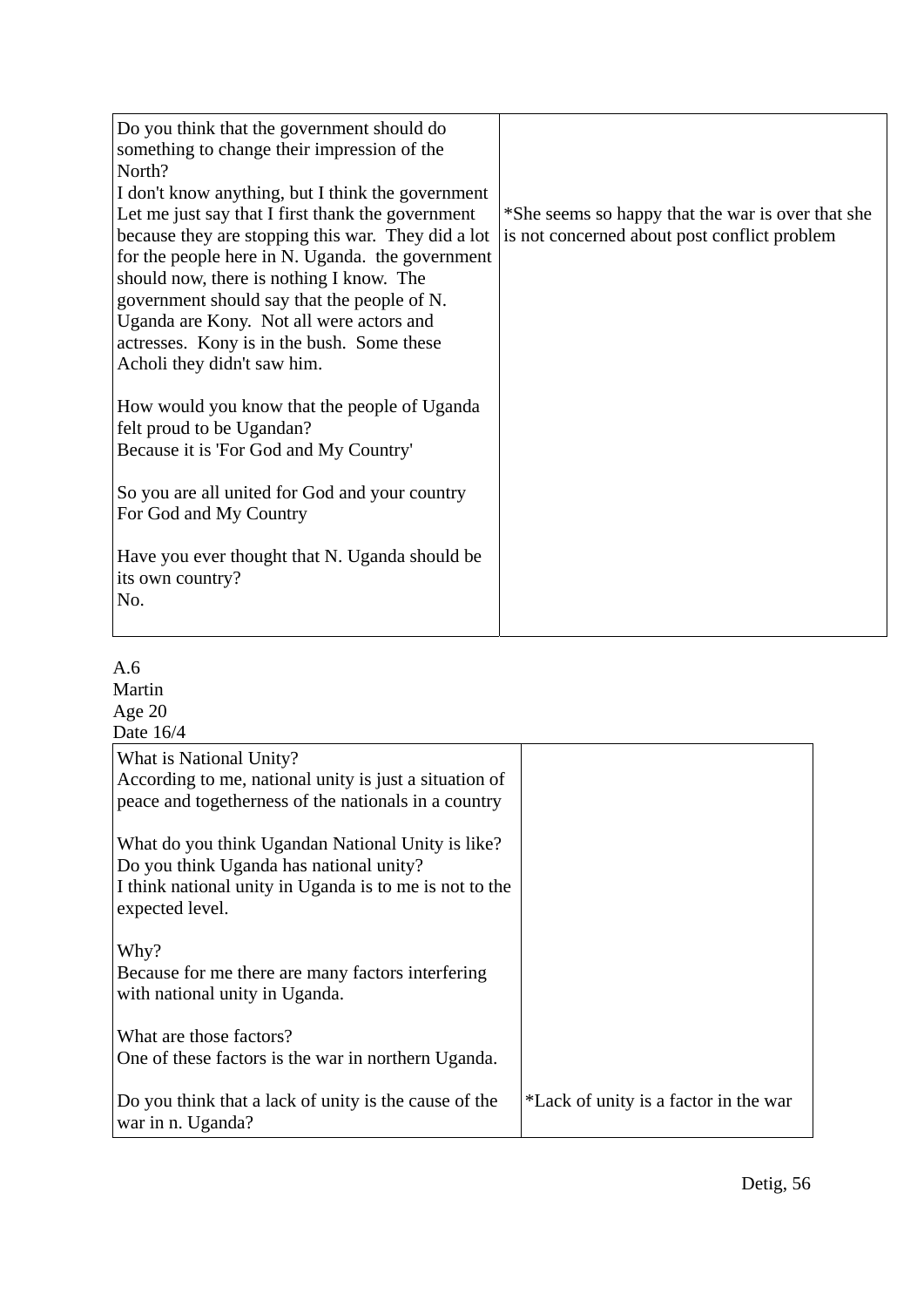| yes.                                                                                                                                                                                                                                                                                                                                        |                                          |
|---------------------------------------------------------------------------------------------------------------------------------------------------------------------------------------------------------------------------------------------------------------------------------------------------------------------------------------------|------------------------------------------|
| How so?<br>Another thing is unequal growth and development in<br>the country.                                                                                                                                                                                                                                                               | *unequal development                     |
| So what do you mean by that?<br>What I mean by that is there are some areas in<br>Uganda that are more developed than others. Like in<br>terms of infrastructure like roads, railways, airports,<br>and such.                                                                                                                               | *unequal infrastructure                  |
| If you were president of Uganda how would you<br>improve national unity?<br>What I would do if I was the president. I would see<br>that there was transparency in politics then I would<br>see that there was balanced growth and development<br>and try to fight corruption.                                                               | <i>*transparency to fight corruption</i> |
| Do you think that ethnicity has anything to do with<br>the lack of national unity?<br>I am not very sure                                                                                                                                                                                                                                    |                                          |
| Do you think that the lack of a national language is a<br>problem?<br>Yea, that is also a problem it is a barrier that people<br>find hard to understand other tribes.                                                                                                                                                                      |                                          |
| Have you ever found that people have certain<br>reactions to you because you are Acholi?<br>Yea, I have experienced that.                                                                                                                                                                                                                   |                                          |
| In what ways?<br>One of the ways was in school. I was not treated fair<br>as other students.                                                                                                                                                                                                                                                |                                          |
| By teachers or by other students?<br>By teachers.                                                                                                                                                                                                                                                                                           |                                          |
| Could you give me an example?<br>I think I have to give you two examples. There was a<br>time I had a cut on my toe and I was not wearing my<br>shoes properly, so, my teachers came and removed<br>my shoes but there were also students who were not<br>wearing socks so their shoes were also confiscated.<br>But mine was not returned. |                                          |
| So they stole your shoes?                                                                                                                                                                                                                                                                                                                   |                                          |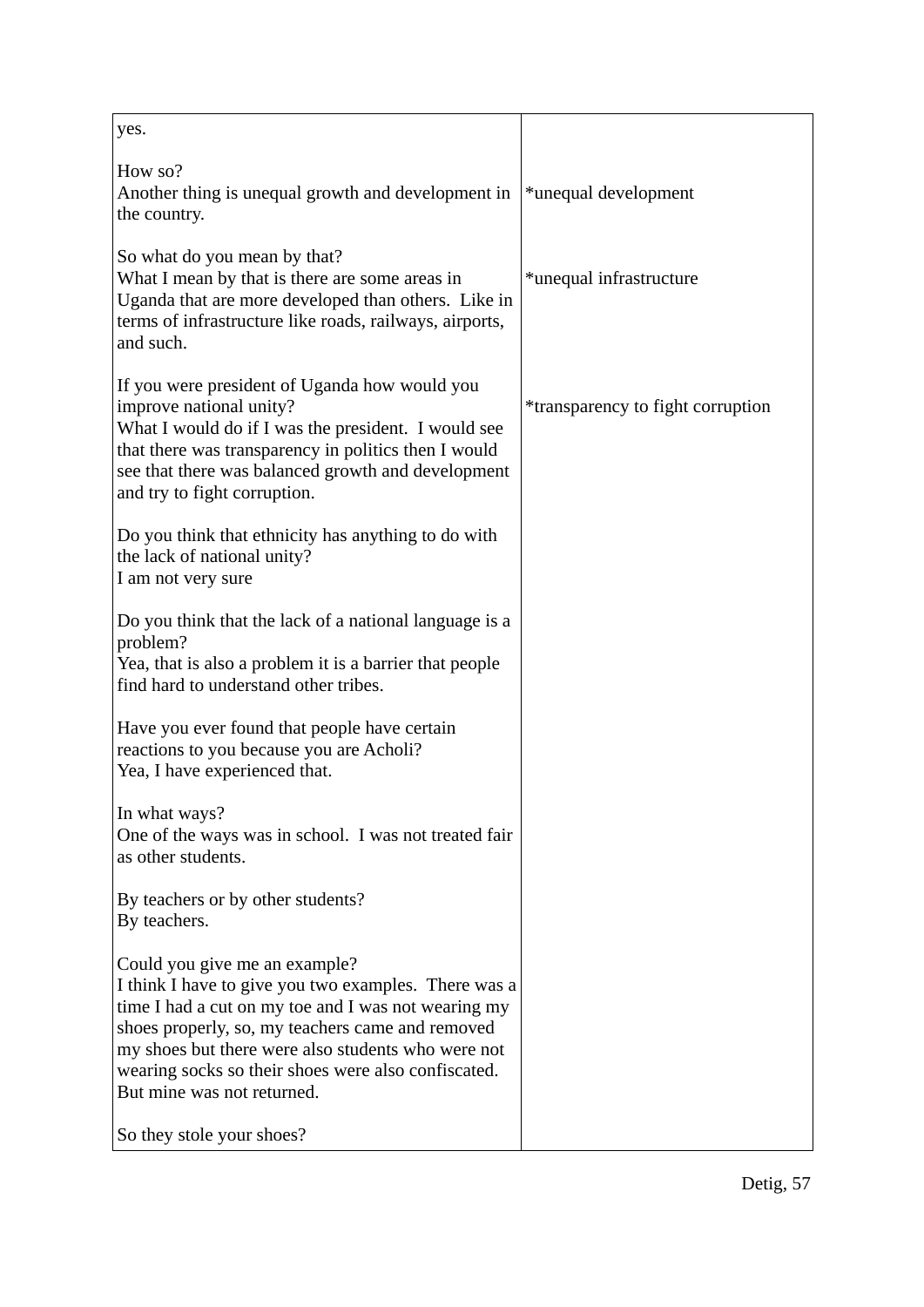| Yea, they never return my shoes                                                                                                                                                                                                                                                                                                                                                                                 |                                                                                                                                           |
|-----------------------------------------------------------------------------------------------------------------------------------------------------------------------------------------------------------------------------------------------------------------------------------------------------------------------------------------------------------------------------------------------------------------|-------------------------------------------------------------------------------------------------------------------------------------------|
| Because you were Acholi?<br>I think so.                                                                                                                                                                                                                                                                                                                                                                         |                                                                                                                                           |
| Then there was also a time when our examinations<br>supervisor was giving us our examination cards,<br>then, he was reading our names one by one at a time.<br>Then he called me and then he said if I am to remove<br>the first two letters of my name how will I call<br>myself. So I was feeling pissed. I just walk out of<br>the class.                                                                    | *Use of language to segregate                                                                                                             |
| How did you interact with the students?<br>It was also somehow common that make fun of your<br>name like when you are not around. Or maybe when<br>you are there but if you do not understand their<br>language. Like this guy is from Northern Uganda.<br>He is crazy like those ones. So they isolate you and<br>they tend to not like being your friend.                                                     | *Southerners are very biased against<br>all northerners                                                                                   |
| Because you are Acholi?<br>Not only Acholi. But as long as you come from<br>Northern Uganda. Because they know it is not only<br>Acholi in Northern Uganda.<br>What parts of Uganda are North?<br>Lira, Gulu, Amuru, Kitgum, Pader. Those areas.<br>Those areas of Lira are not very common<br>Do you know what the government is doing to<br>enhance National Unity?                                           | *government is not doing anything to<br>advance national unity<br>*Are national unity and<br>regional/ethnic pride mutually<br>exclusive? |
| I think the government is doing nothing.<br>In something I read there was the government's<br>policy that there could be unity through diversity, as<br>in, accepting all of the ethnic groups keeping their<br>ethnic identity and coming together for national<br>unityDo you think that is possible retain ethnic<br>identity and have national unity?<br>I think it can be possible. But I am not very sure |                                                                                                                                           |
| Do you have any ideas as to how that could happen?<br>At the moment I don't have any idea.<br>What do you think of Thematic Curriculum and how<br>it teachers vernacular languages as well as English?<br>Do you think that that's a good way to do it?                                                                                                                                                         | *Keeping traditional culture is<br>important                                                                                              |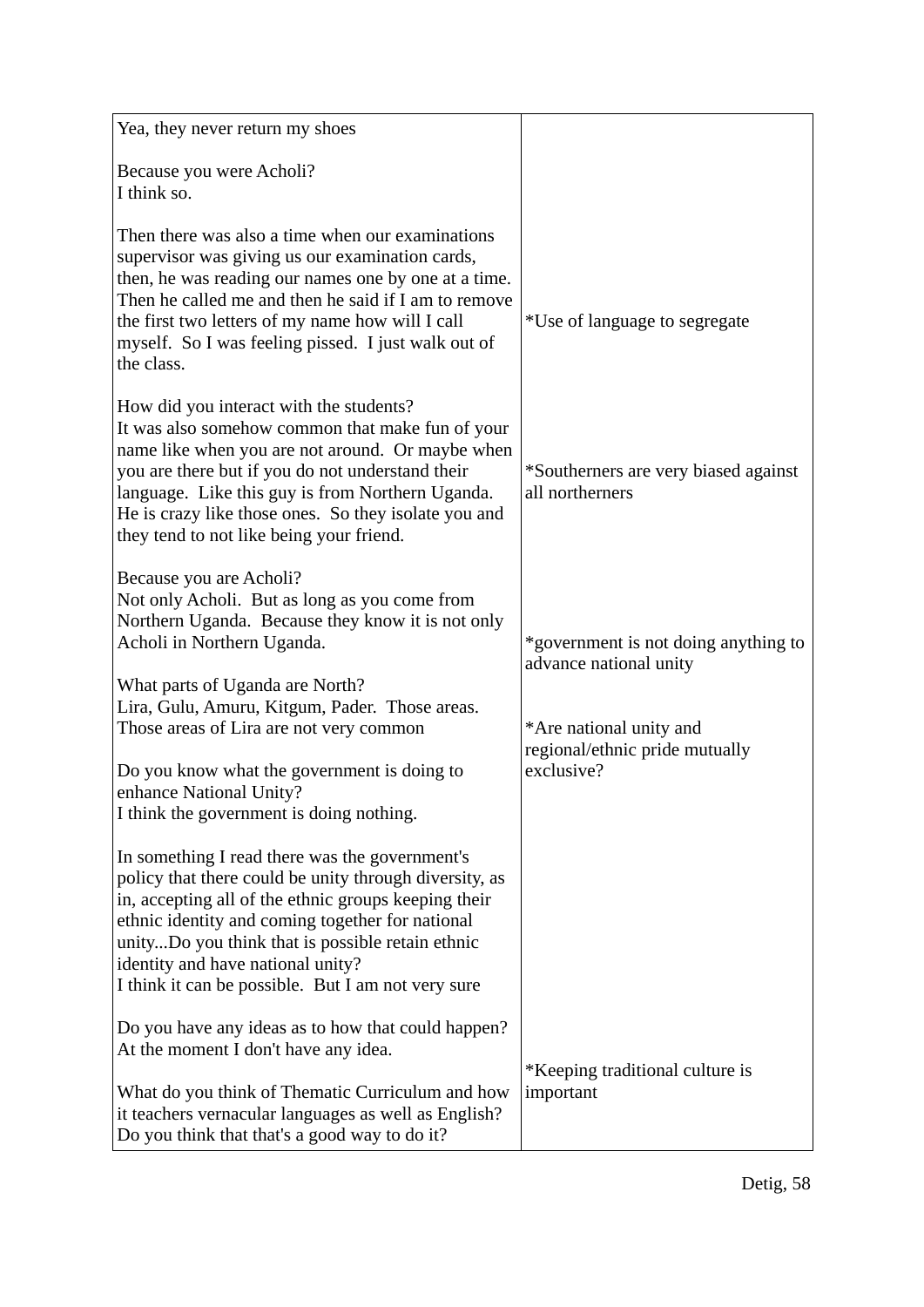| I think it could be good because as a student or a<br>child starts growing he starts with his own language<br>then after he goes to school and starts learning<br>English. So that duration of childhood and entering<br>school is very little for a child to learn his own<br>language and get acquainted with it so he has more<br>of a chance of knowing his background and<br>traditional culture. I think it is more important to give<br>him more chance. | <i>*Traditional culture is more</i><br>important than national unity<br>*more acholi than Ugandan |
|-----------------------------------------------------------------------------------------------------------------------------------------------------------------------------------------------------------------------------------------------------------------------------------------------------------------------------------------------------------------------------------------------------------------------------------------------------------------|---------------------------------------------------------------------------------------------------|
| Is it more important than having national unity?<br>It is not more important than having national unity.<br>But I think it helps to create national unity also.<br>So is you could only be Acholi or Ugandan which<br>would you say you are?<br>I think I am more Acholi than a Ugandan.                                                                                                                                                                        | *governance detracts from love of<br>country                                                      |
| Why?<br>I think there are many small reasons about it.<br>Can you tell me any?<br>First of all, I haveI think because of the government                                                                                                                                                                                                                                                                                                                         |                                                                                                   |
| system of rule. That makes me not love my country.<br>What is it about the government's system of rule that<br>makes you not love your country?<br>One main one is about the war in our area. I think<br>the government has not done enough.                                                                                                                                                                                                                    | *corruption—leaders are all from the<br>same area                                                 |
| Do you think the government wants to end the war?<br>The government wants to end the war but he has very<br>little interest in ending the war.                                                                                                                                                                                                                                                                                                                  |                                                                                                   |
| Why does he have little interest in ending the war?<br>Because I think that goes back to the leadership<br>problem in Uganda. Because of I think corruption<br>such that leaders in Uganda are always from the<br>same area.                                                                                                                                                                                                                                    |                                                                                                   |
| Is that why you don't support Bessigye? Because he<br>is Banyankole?<br>No, I don't support a military man to lead my<br>country.                                                                                                                                                                                                                                                                                                                               |                                                                                                   |
| So if you don't support a military man to lead the<br>countryDo you think there is a way besides the<br>military to get Museveni out of power?                                                                                                                                                                                                                                                                                                                  | *intervention of international                                                                    |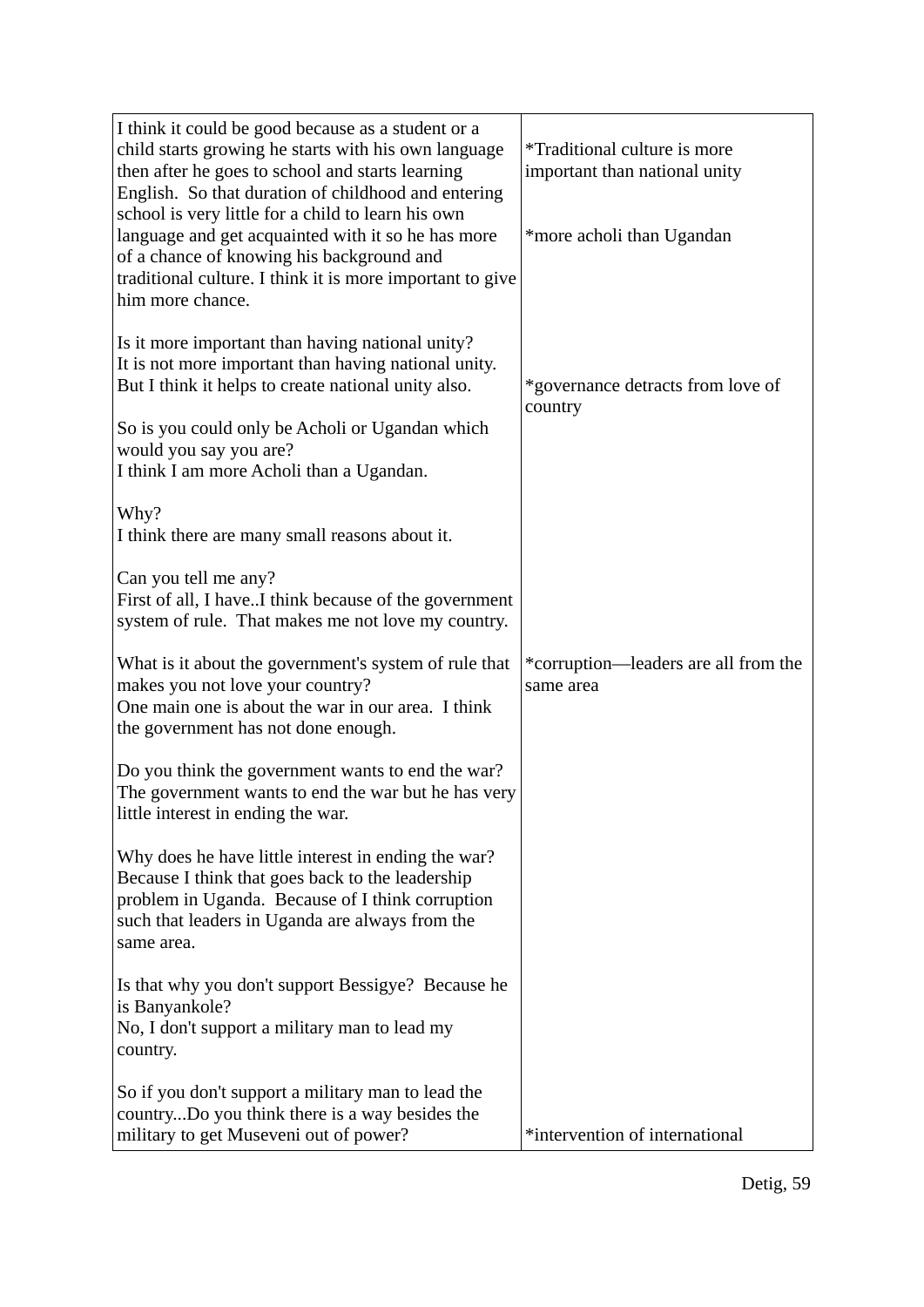| I think that is a tough question because there are<br>various ways but we have to try them out. I think we<br>have failed in some ways to get him out of power?                                                                                                                                                                                                                                          | community is needed to get<br>Museveni out of power |
|----------------------------------------------------------------------------------------------------------------------------------------------------------------------------------------------------------------------------------------------------------------------------------------------------------------------------------------------------------------------------------------------------------|-----------------------------------------------------|
| Which ways have failed?<br>We have failed through election.                                                                                                                                                                                                                                                                                                                                              |                                                     |
| So if you can't elect him out of power and you don't<br>want a military man to lead the country which would<br>probably be the outcome if a military coup took<br>placeWhat would you do to get Museveni out of<br>power? How do you suggest getting Museveni out<br>of power or is that necessary?<br>I think the best solution can be the role of the<br>international organizations. Who have to act? | *Patron-Client networks                             |
| International organizations have to get Museveni out<br>of power?<br>Yea.                                                                                                                                                                                                                                                                                                                                |                                                     |
| Do you think there can be national unity while<br>Museveni is in power?<br>If Museveni is in power I think there can be no<br>national unity. Because he has to support his allies<br>and its a must for him.                                                                                                                                                                                            |                                                     |
| His allies?<br>Yea.                                                                                                                                                                                                                                                                                                                                                                                      |                                                     |
| What do you mean when you say allies?<br>Those who help him to take power.                                                                                                                                                                                                                                                                                                                               |                                                     |
| Are they all from one ethnic group or are they all<br>from many ethnic groups?<br>Like an example could be like in Gulu herebecause<br>Ochara Walter is his ally.                                                                                                                                                                                                                                        |                                                     |
| Who is Ochara Walter?<br>Our RDC                                                                                                                                                                                                                                                                                                                                                                         |                                                     |
| Is he Acholi?<br>He is an Acholi. But he was the LC-5 before Mao<br>came. So he also stood for the LC-5 chairman<br>position. But he was voted out so Mao came in as<br>the LC-5 and Museveni again appointed him as the<br>RDC. I think there was some reason for that.                                                                                                                                 |                                                     |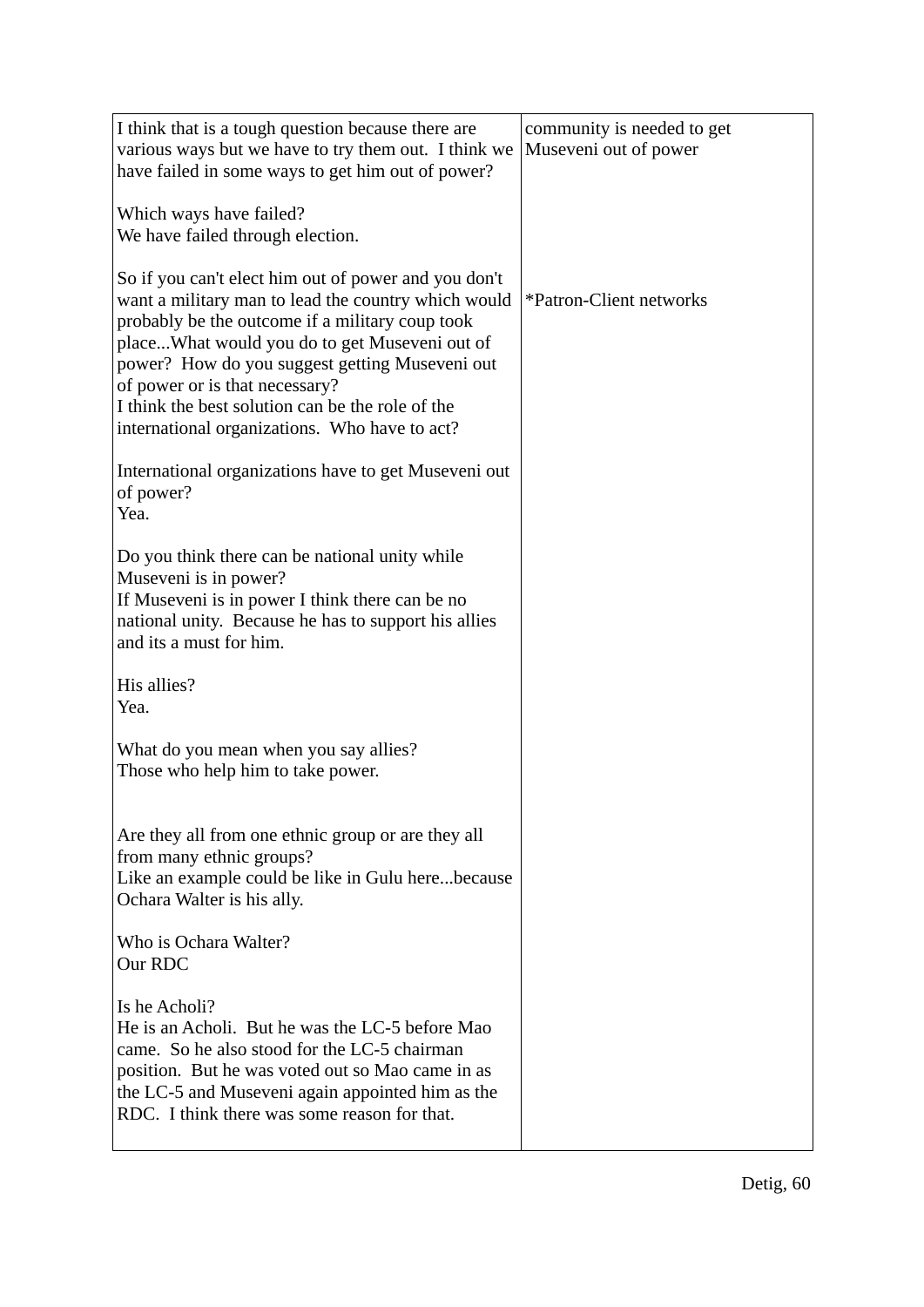| Is the RDC part of the NRM?<br>Yea. He is the presidential representative in the<br>district                                                                                                                |  |
|-------------------------------------------------------------------------------------------------------------------------------------------------------------------------------------------------------------|--|
| Was he in the UPDF<br>Yea. He was in the UPDF.                                                                                                                                                              |  |
| Does Museveni have many allies who are Acholi?<br>No. There are very few. But I think he is using the<br>Acholi to help him conquer the Northern region.                                                    |  |
| How so?<br>Like what I have just said, after Ochara failed to<br>become the LC-5 [Museveni] appointed [Ochara] to<br>become the RDC so that there is a barrier for other<br>leaders to attack him directly. |  |
| Do you think it is necessary to have national unity?<br>It is very necessary.                                                                                                                               |  |
| For what?<br>Because it brings peace. Which is more important                                                                                                                                               |  |
| So without a national unity there will be no peace?<br>Yea.                                                                                                                                                 |  |
| So what you have said is that National unity means<br>peace?<br>No I have not said national unity means peace. I said<br>that National Unity leads to peace.                                                |  |
| National Unity leads to peace? What then does<br>national unity mean?<br>National Unity means a situation of peace. But is not<br>exactly the peace.                                                        |  |
| So a situation where there can be peace?<br>Yes if there is peace that means that there is national<br>unity.                                                                                               |  |
| So what components make up national unity?<br>Components that make up national unity is when<br>the people are free to live together without any<br>conflict or hatred among them.                          |  |
| Do you think it is possible to have a society without<br>hatred or conflict?<br>It is very possible.                                                                                                        |  |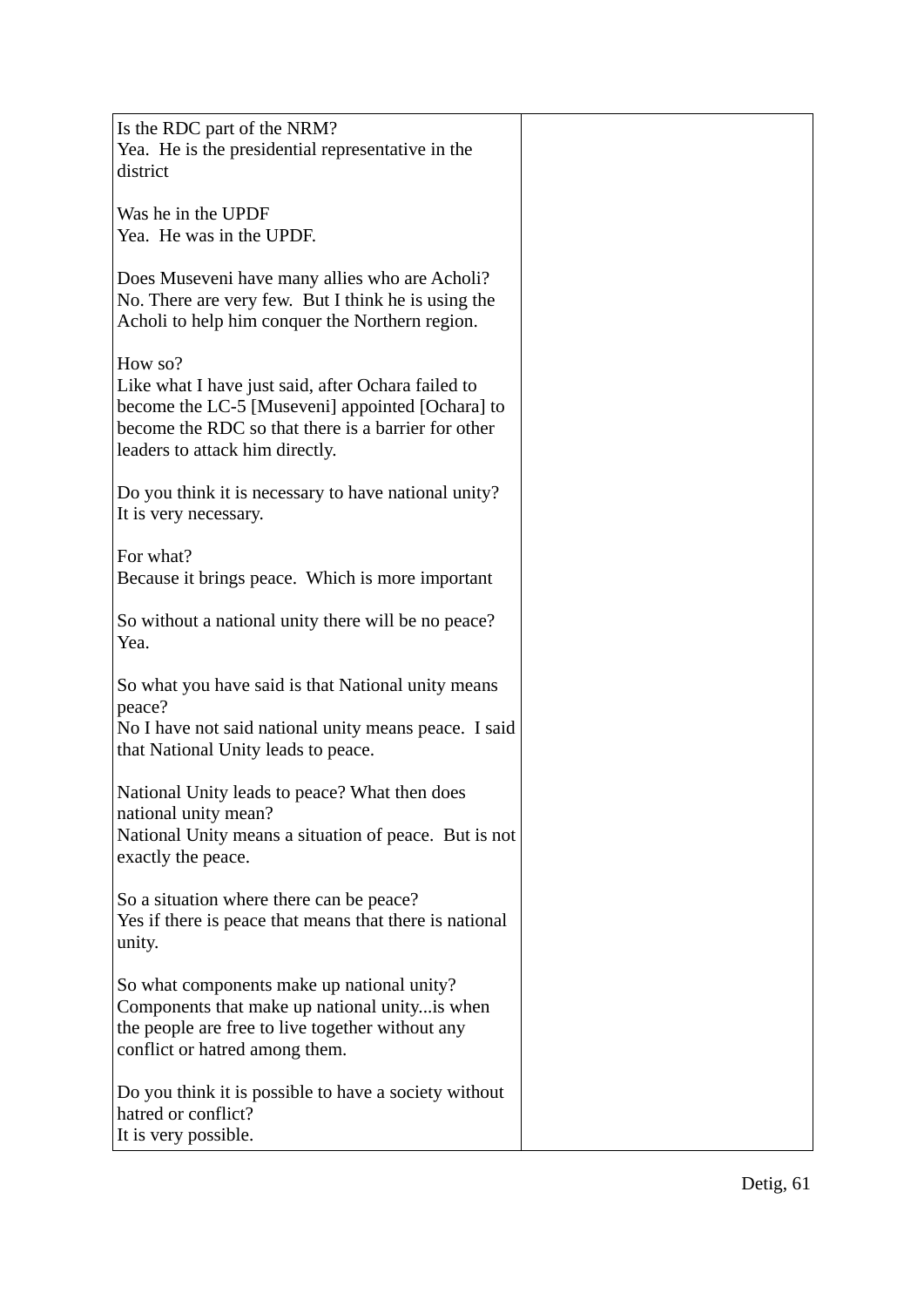| Do you know of any societies that live without<br>hatred or conflict?<br>I think I need to think awhileBut there is no<br>society in Africa living without peace or conflict                                              | *hatred=war                                             |
|---------------------------------------------------------------------------------------------------------------------------------------------------------------------------------------------------------------------------|---------------------------------------------------------|
| Is it just in Africa that societies don't have peace?<br>Yea.                                                                                                                                                             |                                                         |
| You think that other countries outside of Africa have<br>peace?<br>There are some with peace.                                                                                                                             | tribalism=war                                           |
| Like what?<br>I think Switzerland.                                                                                                                                                                                        |                                                         |
| Why do you think that Switzerland has peace?<br>Because they have never had war in their country.                                                                                                                         | *division between politicians makes<br>unity impossible |
| Do you think that war is the only sign of their not<br>being peace?<br>I think war is not a friend to peace.                                                                                                              |                                                         |
| Well right now there is no active war in N. Uganda,<br>does that mean that there is peace here?<br>No.                                                                                                                    |                                                         |
| How is there war?<br>To me war is not the fire of guns or the end of war<br>does not mean the stopping of the firing of guns. I<br>think war is hatred among the people                                                   |                                                         |
| What hatred is there here in N. Uganda?<br>Just as I have said before, there is tribalism in<br>Uganda. there is too much. That is war.                                                                                   |                                                         |
| What hatred is here in Gulu that is making the war or<br>do you think the war is more to do with other things<br>than just hatred?<br>Hatred in Gulu. Hatred among the politicians and<br>between the government leaders. |                                                         |
| So between Mao and the RDC?<br>Yea.                                                                                                                                                                                       |                                                         |
| Do you think represents anything?<br>Yea.                                                                                                                                                                                 |                                                         |
| What does it represent?                                                                                                                                                                                                   |                                                         |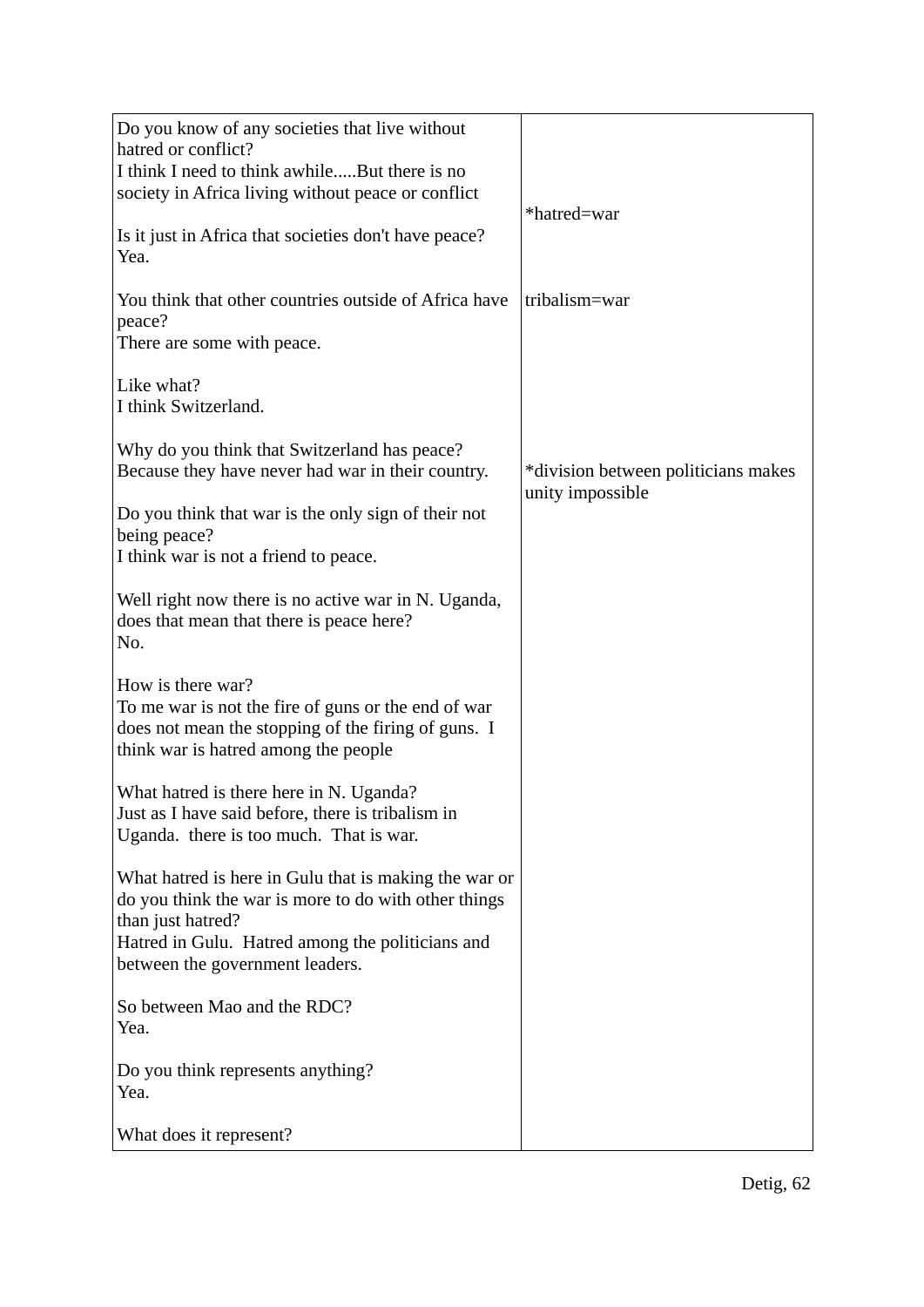| It shows that there is a war.                                                                                                                                                                                                        |                                           |
|--------------------------------------------------------------------------------------------------------------------------------------------------------------------------------------------------------------------------------------|-------------------------------------------|
| Do you think there is a possibility of peace in N.<br>Uganda?                                                                                                                                                                        |                                           |
| There could be after a very long time.                                                                                                                                                                                               |                                           |
| What would need to happen first?<br>Because according to me war only ends after those<br>who were involved have already died.                                                                                                        |                                           |
| So does that mean that everyone in LRA has to die<br>before there can be peace?<br>Yea.                                                                                                                                              |                                           |
| Do you think that it is just the LRA that represents<br>that hatred?<br>No.                                                                                                                                                          |                                           |
| So even if everyone in the LRA dies will there be                                                                                                                                                                                    | *different sides need to come<br>together |
| peace?                                                                                                                                                                                                                               |                                           |
| Not only the LRAall of those involved in the war.<br>I have been involved in the war.                                                                                                                                                |                                           |
| How are you involved in the war?<br>In many ways. I have been a civilian casualty                                                                                                                                                    |                                           |
| What do mean by that?<br>It has effected me in some way, maybe not directly<br>but my relatives were involved in the war. Some<br>died. So I have been involved in the war.                                                          |                                           |
| What do you think the prospects are for Uganda?<br>What do you think that the future of Uganda looks<br>like?                                                                                                                        |                                           |
| I think that the situation is now cooling down a bit<br>but I am not very sure, but I think in 20 years to<br>come there is going to be another war.                                                                                 |                                           |
| Do you think that Uganda's future is going to be<br>constant war or do you think there is a chance for<br>peace in Uganda? A chance to get rid of the hatred?<br>Yea there could be a chance, but I think after a very<br>long time. | *it always seems to come back to the      |
| In order for the hatred to go away, what do you think<br>needs to happen?<br>What has to be done? I think all those who have                                                                                                         | international community                   |
| been involved in the war are supposed to come                                                                                                                                                                                        |                                           |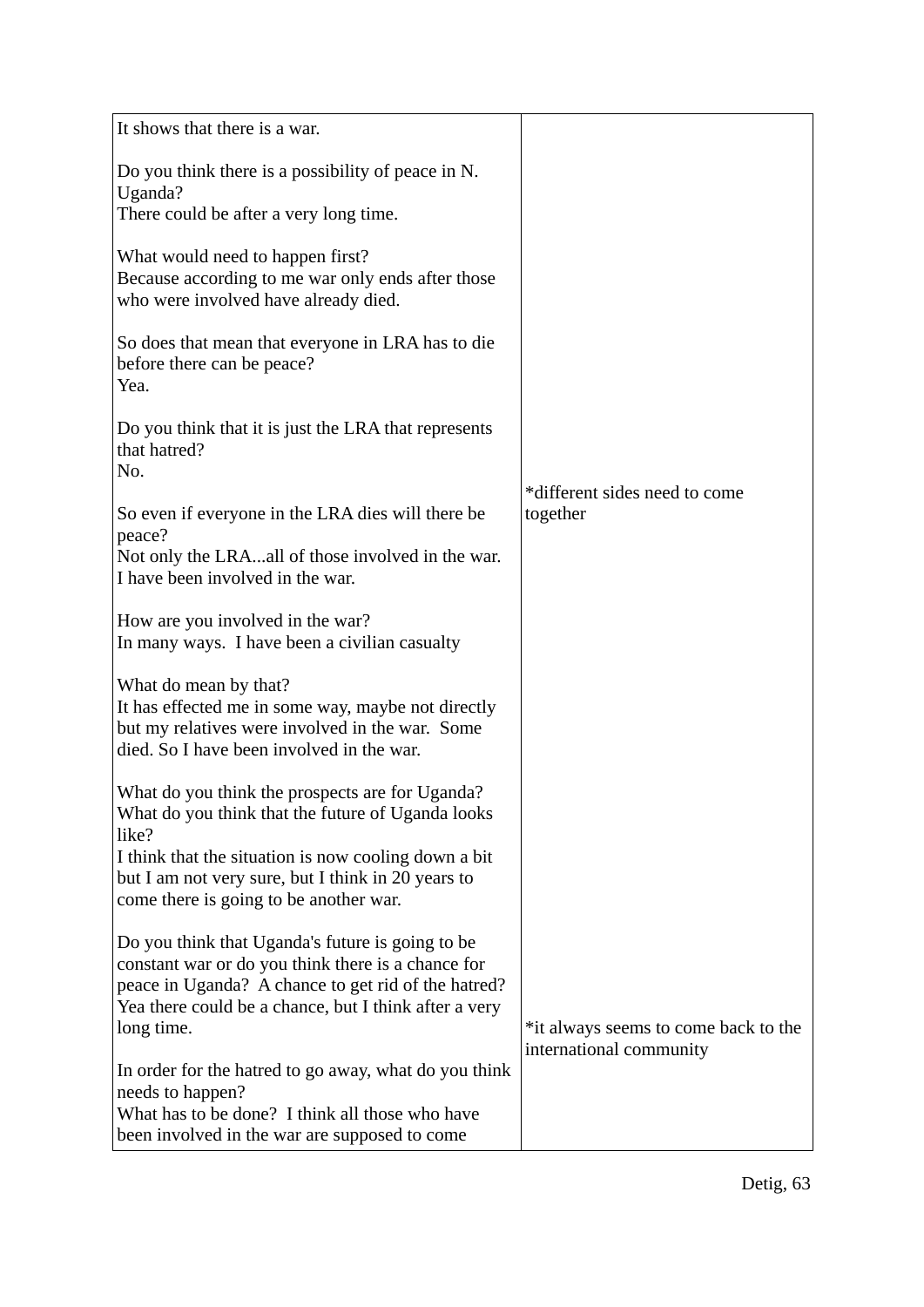| together and accept what wrong they have done and<br>apologize. Then we can come to the road to peace.                                                                                                                                                                                                                                                                   |                                                                          |
|--------------------------------------------------------------------------------------------------------------------------------------------------------------------------------------------------------------------------------------------------------------------------------------------------------------------------------------------------------------------------|--------------------------------------------------------------------------|
| Do you think that without the involvement or without<br>the ICC involvement that the Juba Peace talks would<br>have brought peace?<br>I think peace would have been brought if the ICC<br>would have not been involved                                                                                                                                                   | *government is not trusted by the                                        |
| So you think the Juba peace talks would have been<br>successful?<br>Yea                                                                                                                                                                                                                                                                                                  | rebels<br>*transparency in government is<br>needed                       |
| If the way that peace will come is through coming<br>together and apologizing do you think there is any<br>chance of peace with the ICC indictments?<br>No.                                                                                                                                                                                                              |                                                                          |
| SO without peace in N. Uganda will there ever be<br>national unity?<br>There will be no national unity.                                                                                                                                                                                                                                                                  |                                                                          |
| Do you have anything else you would like to add that<br>I did not ask about?<br>I think for a country to have a national unity like in<br>Uganda here, I think international organizations like<br>the ICC should have a stronger capacity than they<br>have at the moment. To control our governments so<br>that they can enforce some rules against our<br>government. | *Support of the government makes<br>one more ugandan                     |
| What kind of rules should be enforced against the<br>government?<br>Like according to this war in N. Uganda they should<br>have forced our government to do something on this<br>war because the gov. was not willing to have the<br>peace talks with the LRA rebels.                                                                                                    |                                                                          |
| The government wasn't willing to have peace talks?<br>yea. because they interfered with the first peace talk<br>and it was that peace that I think has removed the<br>trust from the rebels.                                                                                                                                                                             | *favoritism                                                              |
| The failed Juba peace talks removed trust?<br>Yea. so to build the trust needs a lot of transparency<br>which the gov. was not able to give.                                                                                                                                                                                                                             | *those who are treated better by the<br>government feel more included in |
| Do you think this government will ever be.                                                                                                                                                                                                                                                                                                                               | Uganda                                                                   |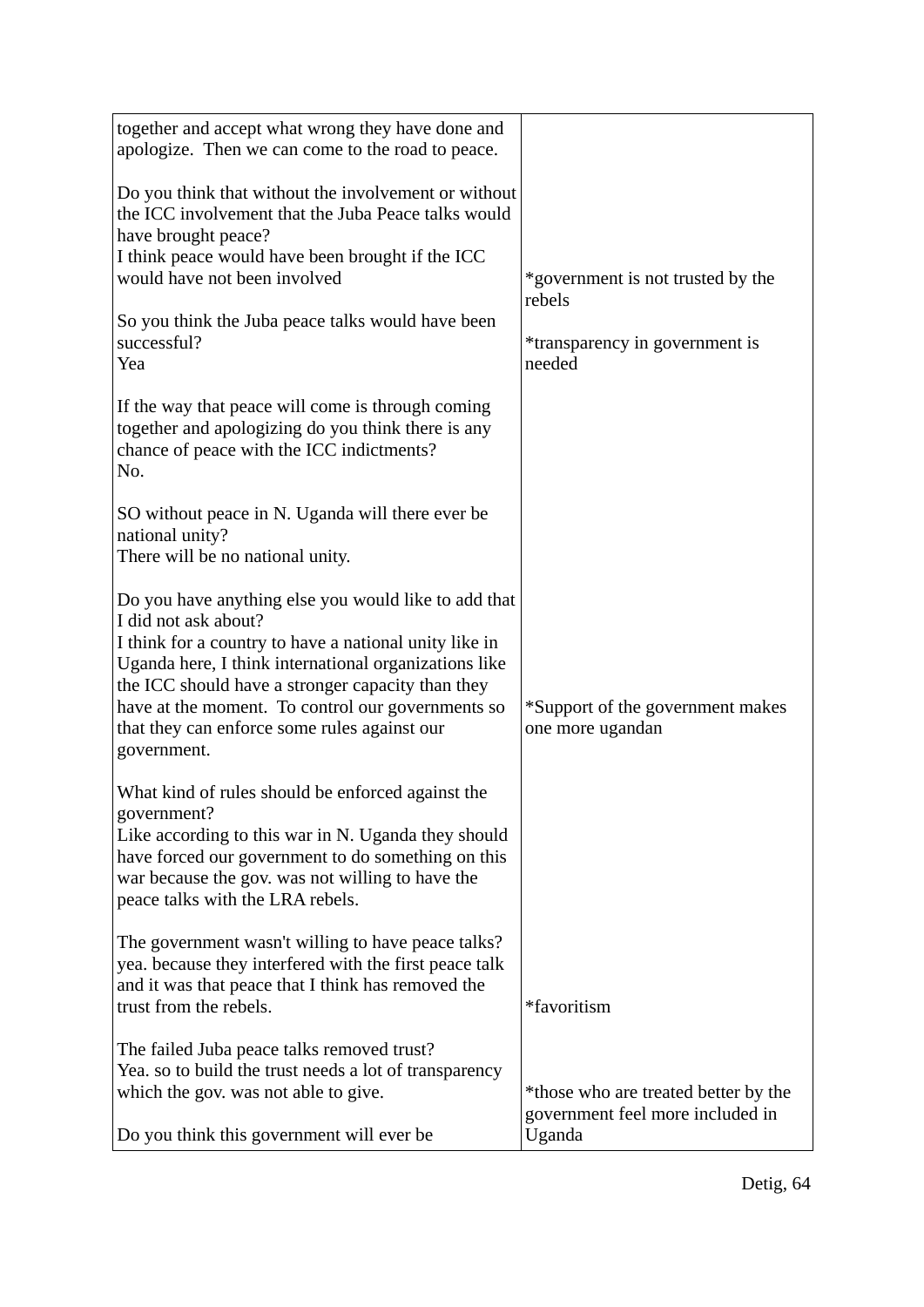| transparent?<br>The Gov't will not $b/c$ it is a military government                                                                                                                                                   |  |
|------------------------------------------------------------------------------------------------------------------------------------------------------------------------------------------------------------------------|--|
| Do you for see a time when you would say you were<br>Ugandan before you said you were Acholi?<br>No.                                                                                                                   |  |
| Do you know many Acholi who would say that they<br>are Ugandan before saying they were Acholi?<br>No.                                                                                                                  |  |
| What about Banyankole?<br>they are ugandans                                                                                                                                                                            |  |
| Why?<br>Because they support the government.                                                                                                                                                                           |  |
| So if you support the government you are Ugandan?<br>Yea.                                                                                                                                                              |  |
| Do you think that everyone from the South supports<br>the government?<br>N <sub>o</sub>                                                                                                                                |  |
| Do you think most southerners support the<br>government?                                                                                                                                                               |  |
| Most of them supports the government                                                                                                                                                                                   |  |
| Why do you think they support the government?<br>Yea because I think the government favors them<br>more than other parts of the country                                                                                |  |
| What about the Banyankole?<br>They are the people who comes from the President's<br>ok. the president comes from their area. so I think<br>that they have to support the government and the<br>government is for them. |  |
| What about the people in Karamajong? What do you<br>think they think about the government?<br>I think the Karamajong they have their own problems<br>but the government is not caring about them.                      |  |
| But the government just appointed a minister to<br>Karamajong affairs.<br>No. He has just appointed her.                                                                                                               |  |
| Do you think that it means anything?                                                                                                                                                                                   |  |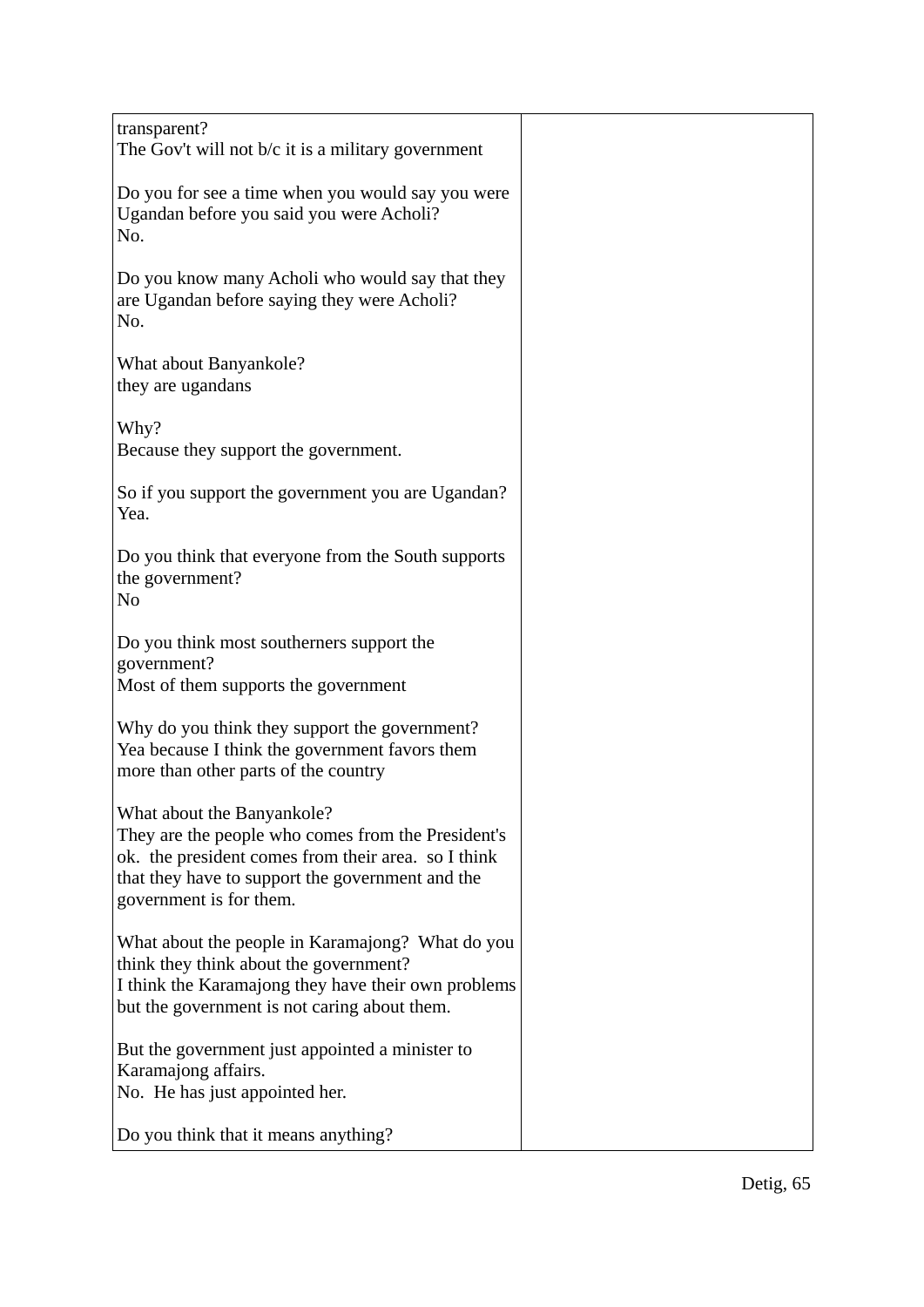| I think he is trying to look for votes for the coming<br>election, because he has seen that this part of N.<br>Uganda he has very little support and he has tried all<br>means to gain support but he has failed. So he wants<br>to gain support from the Karamajong who are<br>ignorant.                                                                    |  |
|--------------------------------------------------------------------------------------------------------------------------------------------------------------------------------------------------------------------------------------------------------------------------------------------------------------------------------------------------------------|--|
| Is there anything Museveni could do to gain support<br>of people in the North?<br>I think the wound that he has already created in N.<br>Uganda he does not have the capacity to heal it now<br>so he cannot gain any support                                                                                                                                |  |
| Do you know any people in the North who support<br>Museveni?<br>Yea. I know a few of them.                                                                                                                                                                                                                                                                   |  |
| Why do they support him? Do you know?<br>Those who support Museveni? One is the LC-3<br>Chairman for Liebe divisionOdong Walter, Ocara<br>Robert, our army commander, then most of them are<br>in the army<br>Do you know anyone outside of the army who<br>supports Museveni?<br>Who is in N. Uganda? (long pause) I think I have<br>given the ones I know. |  |
| If you could summarize national unity and its<br>necessity in N. Uganda in one sentence what would it<br>be?<br>I think National Unity will help very much in N.<br>Uganda such that it will improve on the lifestyle of<br>the people through growth and development which is<br>lacking in the region.                                                     |  |

| Ojara                                   | Date: 21/4/2009            |
|-----------------------------------------|----------------------------|
| Age 73                                  | Translator: David Luboyo   |
|                                         | Transcribed 24/42009       |
| What is your profession?                | Length with Translation    |
| Carpentry                               | Time                       |
|                                         | Location: Outside his home |
| How long have you lived in Bar-Dege?    |                            |
| I was born here.                        |                            |
|                                         |                            |
| So you have lived here your whole life? |                            |
|                                         |                            |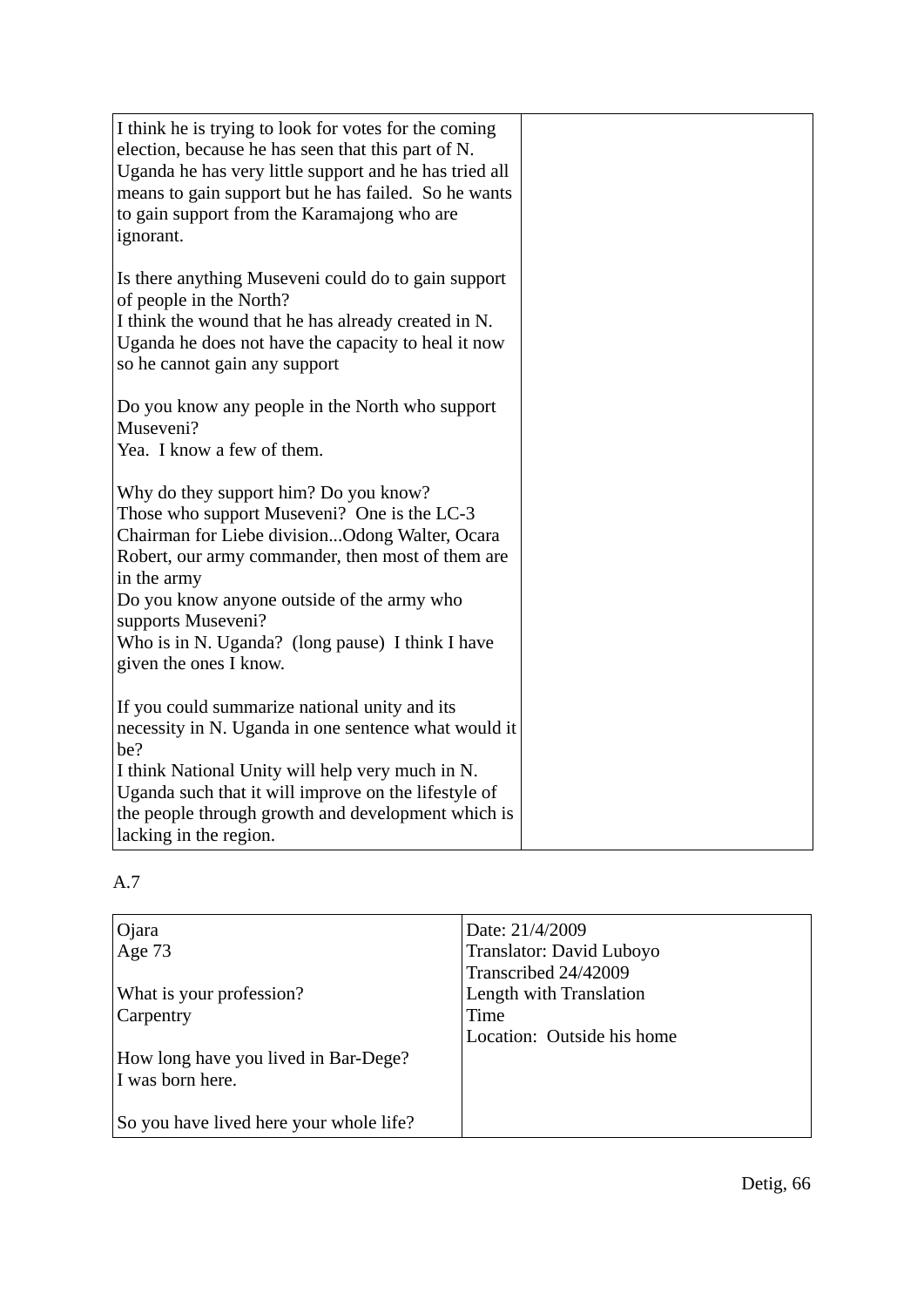| Yes                                                                                                                                                               |                                                                          |
|-------------------------------------------------------------------------------------------------------------------------------------------------------------------|--------------------------------------------------------------------------|
| What languages do you speak<br>Luo, Kiswahili, and a bit of English                                                                                               | *Lived in Bar-Dege his whole life                                        |
| Are you Ugandan?<br>Yes I am Ugandan                                                                                                                              |                                                                          |
| Why?<br>Because I was born me here.                                                                                                                               |                                                                          |
| Is there anything besides being born here that<br>makes you Ugandan?<br>Beside being a Ugandan I am from the clan<br>Pyera and Pyera is in Uganda.                | *Ugandan by birth<br>*defined by being Acholi and his clan w/i<br>Acholi |
| Are you Acholi?<br>Because the Lord has born me from Acholi<br>here.                                                                                              |                                                                          |
| Is there anything besides being born Acholi<br>that makes you Acholi?<br>So because of birth.                                                                     |                                                                          |
| Does your culture make you Acholi?<br>The culture of the Acholi of pyera. Pyera is a<br>clan in Acholi                                                            |                                                                          |
| What does it mean to be Pyera?<br>Pyera is a tribe. Pyera is Pyera. Pateo is<br>Pateo. Also and so forth. They are the<br>different groups of clans within Acholi |                                                                          |
| So if you could identify yourself as Acholi,<br>Pyera, or Ugandan which would you choose?<br>I prefer to be called an Acholi                                      |                                                                          |
| Why?                                                                                                                                                              | * would Identify as Acholi                                               |
| The why is not there now because I am<br>Acholi by birth                                                                                                          | *Acholi by birth                                                         |
| You are also Ugandan by birth so why do<br>you choose Acholi?<br>Because that is how God gave me an Acholi                                                        |                                                                          |
| Does the Ugandan government owe you<br>anything because you are Ugandan?<br>Now as I am weak the government should                                                | *government should provide housing                                       |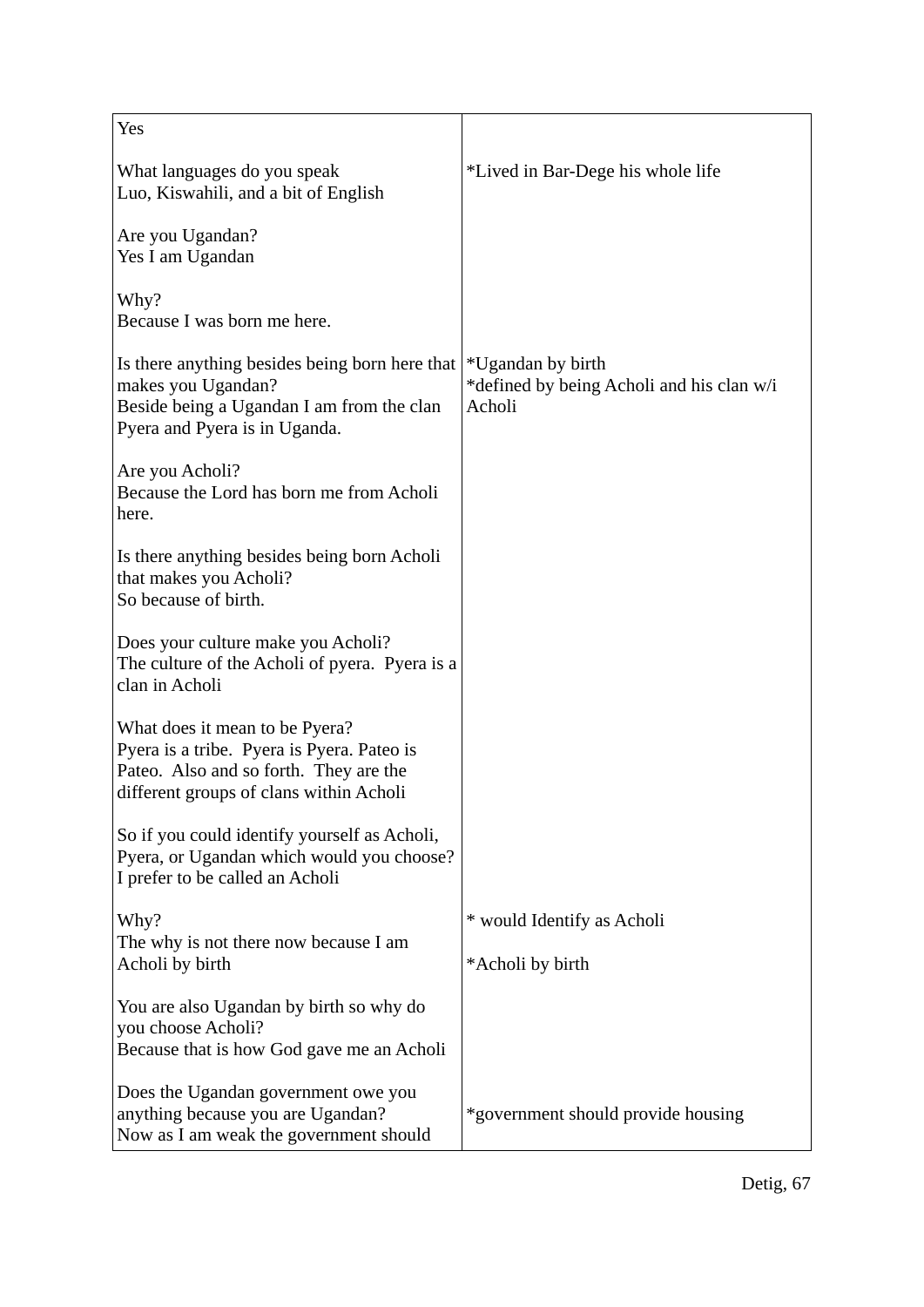| put up a good structure for him to live in                                                                                                                                                                                                                                                |                                                                                |
|-------------------------------------------------------------------------------------------------------------------------------------------------------------------------------------------------------------------------------------------------------------------------------------------|--------------------------------------------------------------------------------|
| Do you think that the government sees all of<br>the different tribes equally?<br>For me the government thinks the Acholi are<br>useless because of what they are doing to the<br>Acholi                                                                                                   | *Government thinks the Acholi are useless                                      |
| What is the government doing to the Acholi?<br>Like now there are people who come to<br>abduct small children and they kill for<br>witchcraft and it is worse it Kitgum and it<br>seems to be nothing the government is doing<br>about it.                                                |                                                                                |
| So do you think that the efforts of the UPDF<br>are not good?<br>They have not been up to expectations. Even<br>the police what they are doing is not good.<br>They arrest somebody a criminal they just<br>leave the person to go back into the<br>community again doing the bad things. |                                                                                |
| What should the government do to stop the<br>abductions?<br>They should be arrested and be put in jail.                                                                                                                                                                                   |                                                                                |
| Do you agree with the amnesty act? Do you<br>think they should have amnesty?<br>The amnesty is good it will allow of these<br>people to come from the bush home, but if<br>they are arrested or killed it will send fear to<br>those who are in the bush.                                 |                                                                                |
| How many children do you have?<br>Now I am left with only two. Originally I<br>had given birth to ten. So eight have died<br>and now there are two.                                                                                                                                       |                                                                                |
| How many years of school did your children<br>go to?<br>All of my children have studied the job that I<br>am doing. They are carpenters.                                                                                                                                                  |                                                                                |
| So you have two sons?<br>Yes I have two sons.                                                                                                                                                                                                                                             |                                                                                |
| Is the government currently doing anything                                                                                                                                                                                                                                                | *People within the government are not one,<br>so how can they encourage unity? |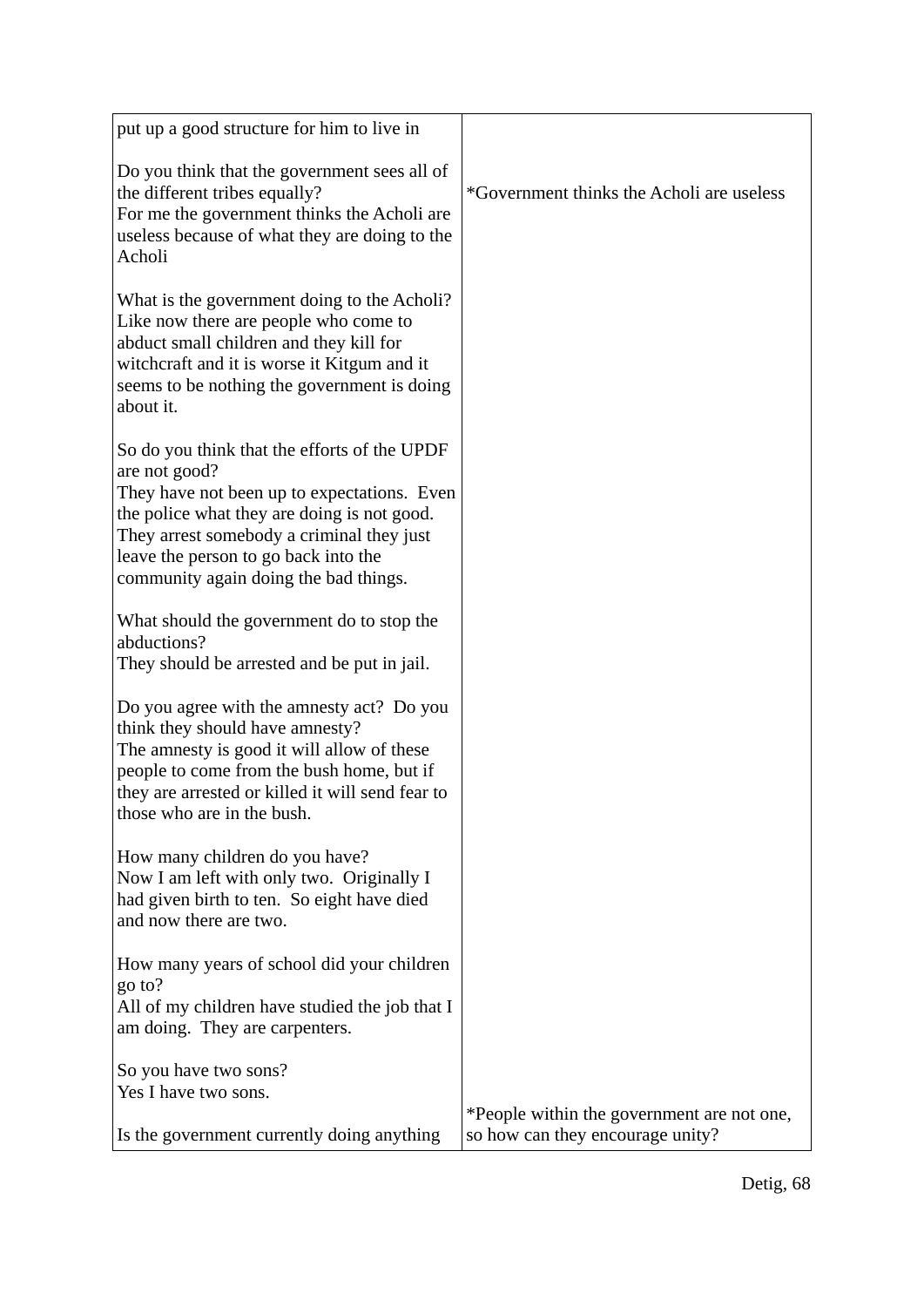| to make Uganda one?<br>It is actually not much what is being done.<br>From what I know there is a lot of<br>loggerheads between the different politicians.<br>Like here in Gulu there are tension between<br>different heads of institution like the LC-5<br>and the RDC and the mayors. Right now as<br>we speak the Mayor I think he is in jail.<br>Yesterday he was arrested. So I don't know<br>whether there is peace or not. There is<br>tension. Tensions reduces the possibility of<br>unity. | *no unity while the current leaders are still in<br>power and while Kony is still in the bush |
|-------------------------------------------------------------------------------------------------------------------------------------------------------------------------------------------------------------------------------------------------------------------------------------------------------------------------------------------------------------------------------------------------------------------------------------------------------------------------------------------------------|-----------------------------------------------------------------------------------------------|
| How do you think that Uganda could be<br>more unified?<br>According to me for Uganda to be united the<br>present leaders should first be expelled. For<br>me the biggest people who are causing<br>problem are Museveni and Kony. If they<br>could be deleted that would be a way out.                                                                                                                                                                                                                |                                                                                               |
| How do you think Museveni will be deleted?<br>If people are united he can be removed.                                                                                                                                                                                                                                                                                                                                                                                                                 | *corruption                                                                                   |
| Do you think he can be elected out of office?<br>If people could be united through election<br>like 2011 coming, then he can be voted out of<br>power. But what I know is that Museveni<br>will use money. He will give money who are<br>in charge of the ballot and they will put in<br>votes. I know that anyone given money can<br>do anything. Even if he (Joseph) gives me<br>(David) 76 million I (David) can kill you<br>(Hannah).                                                             | *will not be voting for museveni                                                              |
| Who are you going to vote for?<br>I will not vote for Museveni but if some<br>competent leader comes up I will vote for<br>that person.                                                                                                                                                                                                                                                                                                                                                               | *mao is tied to Museveni                                                                      |
| Would you vote for Chairman Mao?<br>I cannot even vote for Mao because Mao is<br>the nephew of Museveni.                                                                                                                                                                                                                                                                                                                                                                                              |                                                                                               |
| Really, I did not know that. I thought Mao<br>was Acholi<br>The mother seems to come from the West.                                                                                                                                                                                                                                                                                                                                                                                                   |                                                                                               |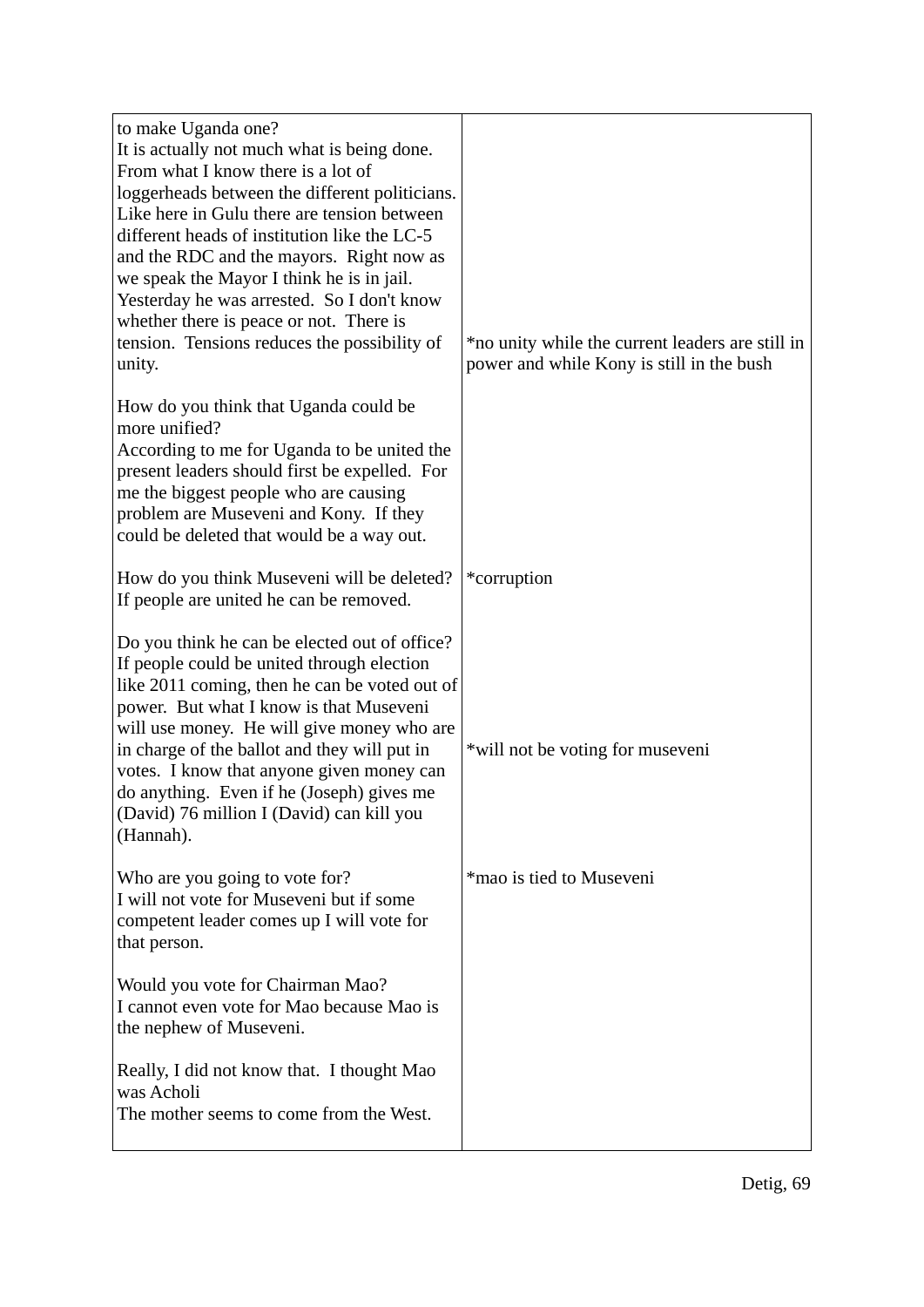| Oh, his mother is Banyankole?<br>When he is in power he will turn back to the<br>other side                                                                                                                                                                                                                                                                                               |                                     |
|-------------------------------------------------------------------------------------------------------------------------------------------------------------------------------------------------------------------------------------------------------------------------------------------------------------------------------------------------------------------------------------------|-------------------------------------|
| What about Besigyye?<br>he has been defeated now several times.<br>There is no need to vote for him.                                                                                                                                                                                                                                                                                      |                                     |
| Would you vote for someone else who is<br>Banyankole?<br>If it a different Munyankole I can vote for<br>them.                                                                                                                                                                                                                                                                             |                                     |
| So ethnicity won't stop you from voting?<br>According to me the tribes will not change<br>their votes so long as the person is<br>competent. Like people from here they voted<br>all for Besiggye. For which according to<br>them they think Besiggye should have been<br>president but what Museveni did from<br>underneath there is now what nobody knows.                              | *Besigye won the electioncorruption |
| So seeing how the last elections went, do you<br>think it really is possible for the votes to get<br>Museveni out of power or must there be<br>something else done?<br>The normal thing that should have been. He<br>should have been voted out through casting<br>of votes, but the other possibility is war. But<br>now we have seen that war is not good. that<br>is not a good option |                                     |
| You mentioned that other person that needed<br>to be deleted in Kony. How will he be<br>deleted?<br>According to me, Kony was no longer here.<br>It was Museveni who went out to look for<br>him again where he was hiding. So<br>according to him, Kony was now not there.                                                                                                               |                                     |
| So is there peace in Northern Uganda?<br>There is peace. But now the biggest problem<br>is theft and robbery.                                                                                                                                                                                                                                                                             |                                     |
| Do you feel more a part of Uganda now that<br>the war is over?<br>Now there is not much problem but the<br>problem we have no, because of staying for                                                                                                                                                                                                                                     |                                     |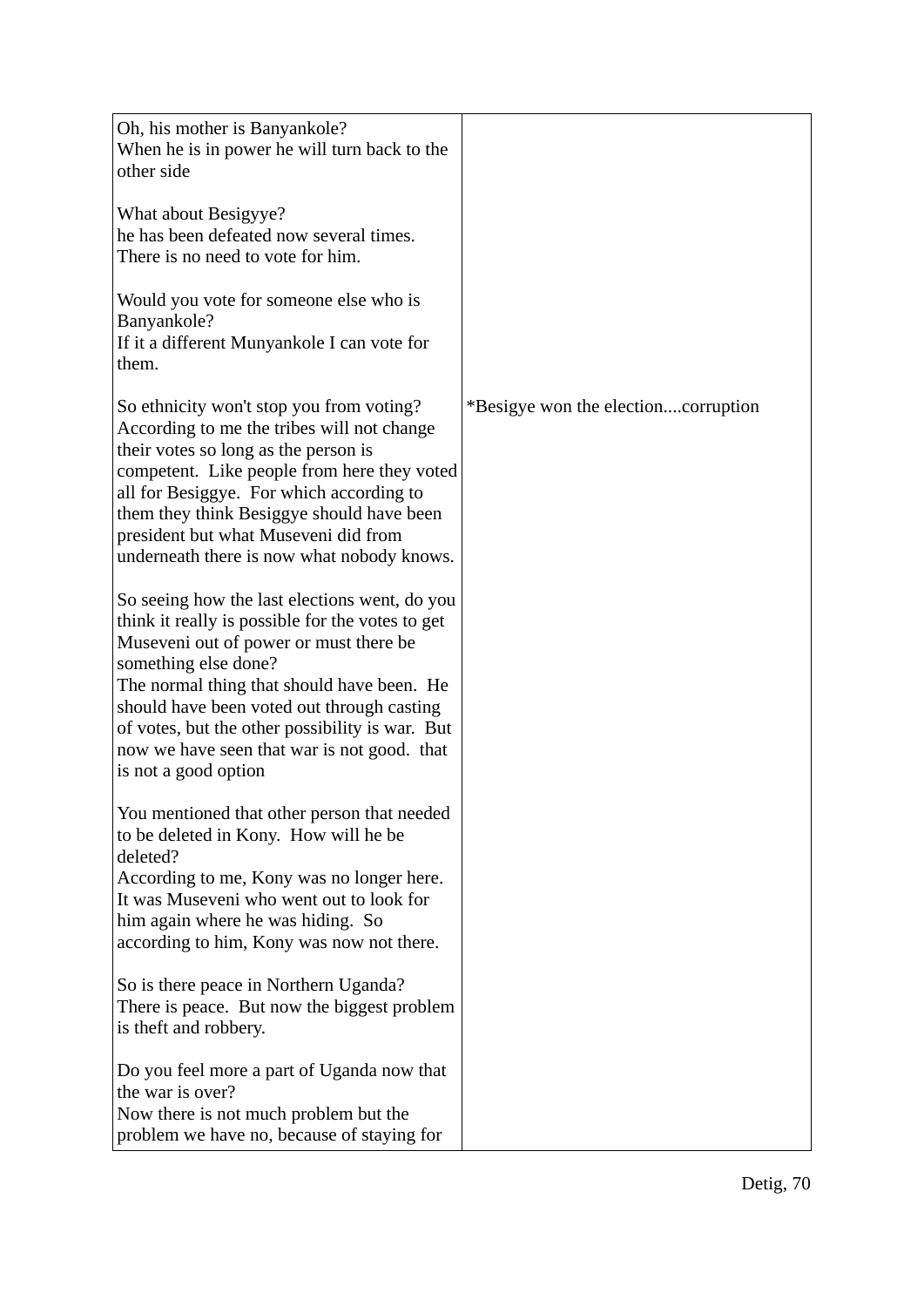| over 20 years in the camp people have<br>become lazy. They are not now<br>hardworking. The children they cannot dig.<br>People are used to getting free food from<br>where they lived.                                                                                                                                                                                                                                                                                                                                                       |                                                                                                                                                          |
|----------------------------------------------------------------------------------------------------------------------------------------------------------------------------------------------------------------------------------------------------------------------------------------------------------------------------------------------------------------------------------------------------------------------------------------------------------------------------------------------------------------------------------------------|----------------------------------------------------------------------------------------------------------------------------------------------------------|
| How would you fix that problem?<br>What could be done is now when there is<br>total peace and people have gone back to<br>their original home, all these youth who are<br>jobless and roaming in the town they should<br>be arrested and taken back to the fields to<br>work. If that is not done they will keep on<br>causing problems                                                                                                                                                                                                      |                                                                                                                                                          |
| Do you think the government should be the<br>one to arrest them and send them to the<br>fields?<br>When people are now in their original homes<br>and they are forced to stay there they will see<br>that they need somethings so they will go and<br>work in the fields themselves, but if they stay<br>to come back in the camps and move around<br>and still provide food in the camp who can<br>still take that approach.                                                                                                                | *The only community member who has<br>mentioned that Museveni was the one to<br>force people into camps (he was alive and<br>has knowledge of that time) |
| Do you think that Museveni should have<br>forced people into the camps?<br>It was Museveni who forced people into<br>camps. Like in Anaka, people were forced.<br>They would send some very big loaders and<br>everyone was supposed to go to the camp.<br>They say if you are remaining here you are<br>the one feeding the rebels. people are forced<br>to go to the camps.                                                                                                                                                                | *divide and conquer                                                                                                                                      |
| Why did Museveni force them into camps?<br>I remember when I was in the village. When<br>the rebels would come they would find<br>people in their homes they would just pass.<br>They don't do any harm, but now when<br>Museveni came he was the one forcing<br>people to go to the camps. But the rebels<br>would just move freely. For example,<br>Museveni used the Karamajong to come and<br>get cattle from the Acholi people. And yet he<br>was the one who disguised his soldiers like<br>the Karamajong to come and get the cattle. | *government troops started the violence.<br>without the government there would have<br>been peace                                                        |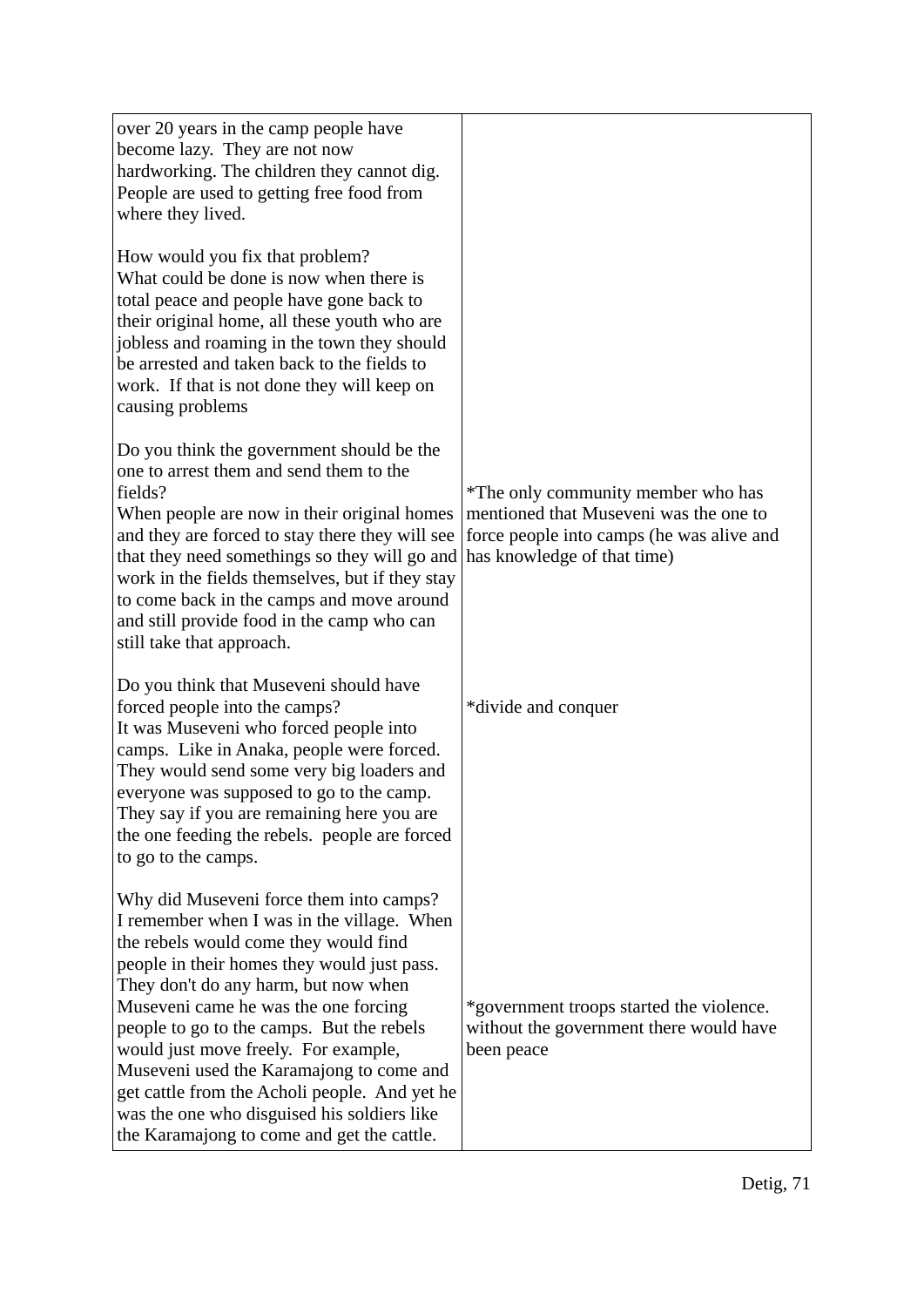| Forcing people to the camp.                                                                                                                                                                                                                                                                                                                                                                                                                                                                                                                                                                                                                                                                                      |                                                                      |
|------------------------------------------------------------------------------------------------------------------------------------------------------------------------------------------------------------------------------------------------------------------------------------------------------------------------------------------------------------------------------------------------------------------------------------------------------------------------------------------------------------------------------------------------------------------------------------------------------------------------------------------------------------------------------------------------------------------|----------------------------------------------------------------------|
| Had the government not come, would the<br>rebels have caused less harm?<br>When the government troops are not there,<br>when they want something to eat they will<br>just pick it and move on. For example, at<br>Latoro. The people there live with no<br>problems when the rebels come they just<br>pass on they don't disturb the population.<br>So before the UPDF came, the rebels were<br>not killing and abducting?<br>Before the government troops came to<br>disturb the rebels the rebels were not doing<br>bad things to the people but when the<br>government troops came, the rebels began to<br>also havoc.<br>Do you think that the government is worse<br>than the LRA?<br>They are all the same | *rebels came from the government (Obote II)                          |
| Do you think that the government is the<br>source of problems in Northern Uganda?<br>Yes. It is difficult to tell because the whole<br>thing originated between the two. Even these<br>rebels they were first from the government.<br>They were those who were running away<br>during the takeover. So now when the<br>government came to follow them that is<br>where now the problems started.                                                                                                                                                                                                                                                                                                                 | *regions that don't like Museveni are the<br>ones that have problems |
| Do you think that there are problems like this<br>in the rest of Uganda?<br>It also there like in Teso.                                                                                                                                                                                                                                                                                                                                                                                                                                                                                                                                                                                                          |                                                                      |
| Why do you think there are problems in<br>those specific regions?<br>Because they don't like Museveni                                                                                                                                                                                                                                                                                                                                                                                                                                                                                                                                                                                                            |                                                                      |
| Does Museveni cause problems for those<br>who don't support him?<br>It is because there is disagreement between<br>what Museveni wants and what the people<br>are doing or between what the people want<br>and what Museveni is doing.                                                                                                                                                                                                                                                                                                                                                                                                                                                                           |                                                                      |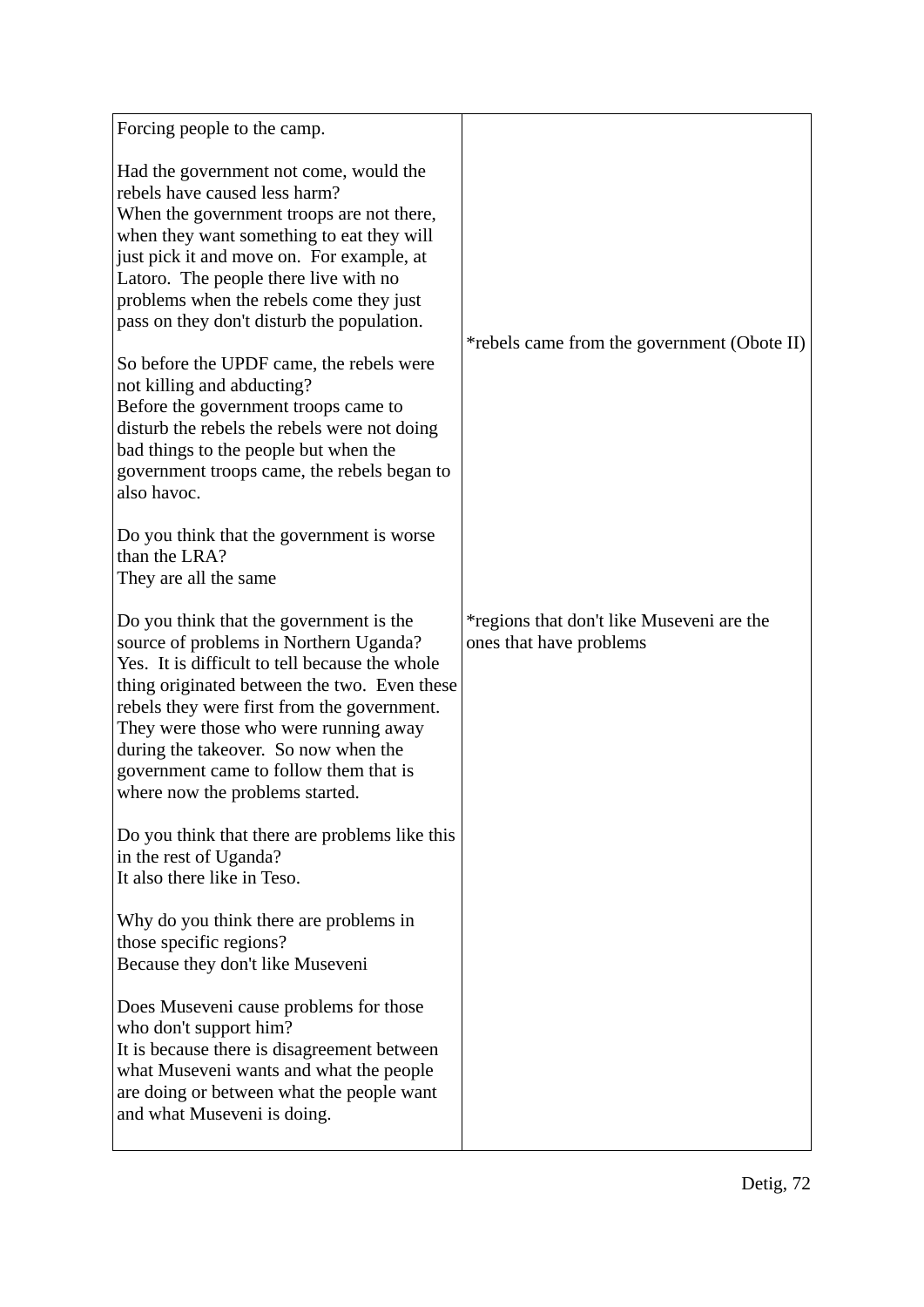| Have you ever thought that Acholiland<br>should be its own country?<br>I do not think. We should be one. |
|----------------------------------------------------------------------------------------------------------|
| Why is it important to be one?                                                                           |
| Because the country is one like in America.                                                              |
| They are all under one leadership. If we are                                                             |
| to stay on our own how are we to get support                                                             |
| from other places. But our land is very rich                                                             |
| we can grow our own food.                                                                                |

A.8 Patrick Social Worker

Age: 44 Date: 24/4

| What does it mean to be Ugandan?                                          |                         |
|---------------------------------------------------------------------------|-------------------------|
| It is a privilege that I am a Ugandan. When I think of being a            |                         |
| Ugandan, I am already approaching my 44 years. I have seen all of         |                         |
| the good and the bad days of Uganda. I was born some 43 and               |                         |
| something years ago when Uganda had just got independence. So I           |                         |
| lived those kind of colonial handovers. I lived during the era and I      |                         |
| saw them also. I lived through the troubles and histories of Uganda       |                         |
| through the good and bad of Uganda and also through the troubling         | *talks about the        |
| periods that Uganda has had. So I had also the opportunity to             | changes Uganda has      |
| experience physically when I was living through this and when I           | undergone since         |
| compare the Uganda then and the Uganda now, I can get a very clear        | independence            |
| distinction and clear differences. One such differences is that in the    |                         |
| past, that is during Obote I and Amin, everything that was done here      |                         |
| in Uganda was done in a way to unify the whole country like that. If      | *Obote I and Amin       |
| you take for example, education, although I am a person from here I       | were regimes of         |
| did not study my secondary education from here. I studied from            | unity?                  |
| Lira, one of the best schools in Uganda. So when I saw how we were        |                         |
| relating with the students there, like right now always I tell people     | *under their regimes    |
| that I come Lira. That I am a Lango from Ikyo. Also I tell people         | one did not study       |
| that our place is Mbara, you know it is very difficult for them to        | from their own area     |
| understand now, but simply because that time you know we had              | increasing relations    |
| students coming from there so we developed that kind of friendship.       | outside of particular   |
| You would go and visit them there they would also come and visit us       | regions                 |
| here. Which is somehow not the case now. So I would say, in brief I       |                         |
| would describe Uganda. If I think of Uganda, I would say that it is a     |                         |
| very nice geographical expression, but to translate it to our life is not | *feels more included    |
| so much there because there is so much tribal sentiment with the          | in Uganda as a whole    |
| people. We still identify ourself so much with our tribe. People want     | because of this         |
| to make their tribes to be supreme above the other one. There is that     |                         |
| kind of downlooking at other tribes. That seems to be a little bit of     | *people put tribe first |
| problem to me. If you look at also the service provisions by the          |                         |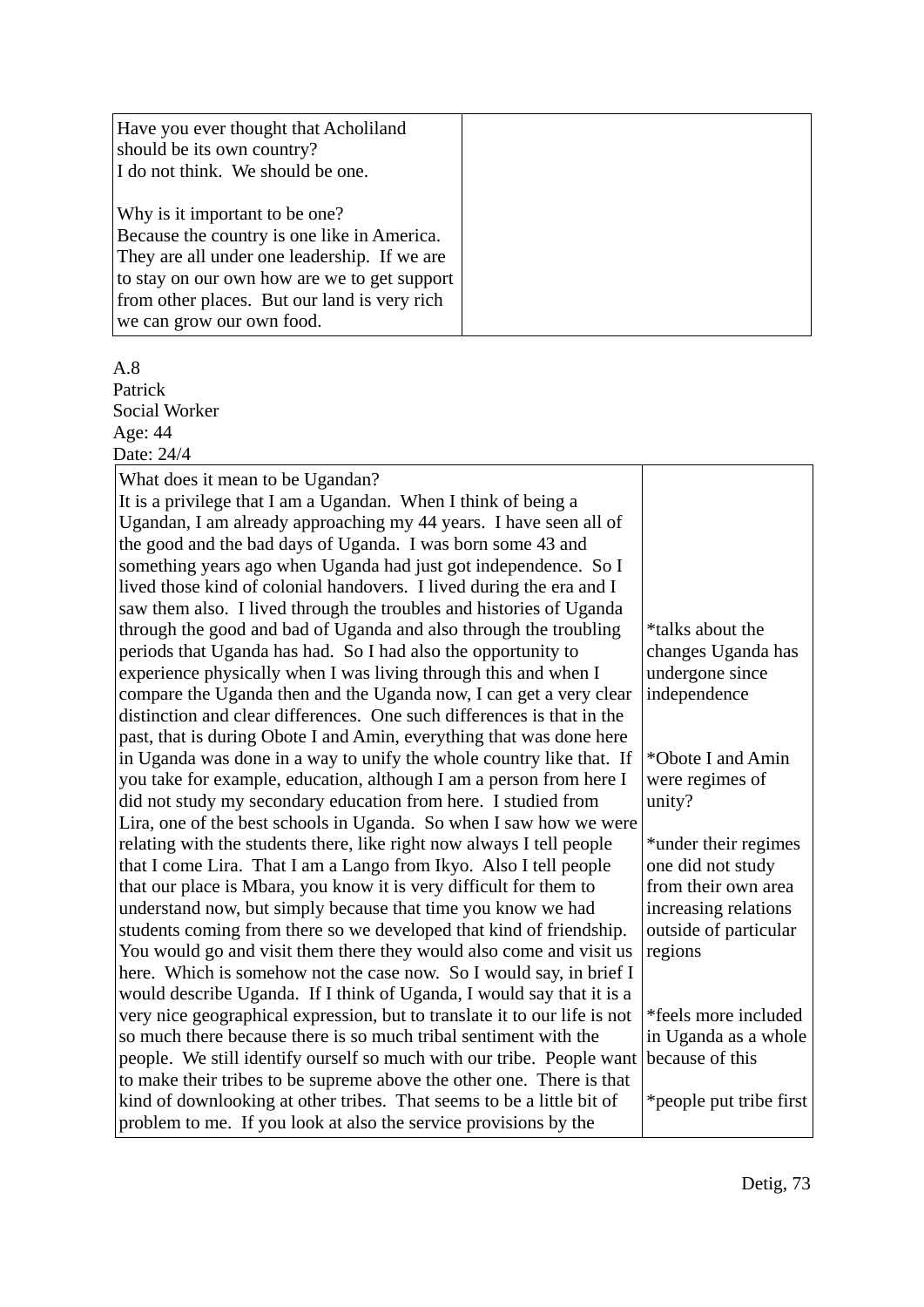government. The colonial government did so much to develop southern Uganda, but in term of what could be done in Northern Uganda, I think Northern Uganda was preserved by the colonial powers to be like a pool of labor. Labor maybe in sugar cane plantations, factories, and also in the army. So when you look and compare in terms with so much what the they wanted to build the capacities of the Southerners to become administrators like that. I think the whole problem could stem. **So there is not so much feeling about being Ugandan because I don't so much understand what it is.** There is nothing which can keep us together. Our political system also is not put to a real test. When I was also in Kenya I know in Kenya for you to be the president you must pass the baptism of fire. Their country is divided into some regions and you are to pass election in at least some, I think, 5 of 8 of the locations. Which here is not the case. Here, even two regions refuse to vote for you and you boast that you are still the president. So you ignore the thinking of these other people. So it is like the winner takes it all. Which is actually not a very good thing. For me I see politically we are not yet getting matured. In terms of provision a lot can still be done to bring our country to a uniform setting like that. **Another thing that we see happening negatively is only a reaction and a feeling that for the last 20 years when we hear people talk, "O Uganda is a peaceful country. Uganda is developing!" And I have been moving around, I lived in western, central, and southern Uganda. When you see all of the things that would make you proud to be Ugandan and when they talk about Uganda as a developing country it is peaceful and yet for over 20 years here in the north the people have not been peaceful. So, it forces me to think that maybe I am not part of Uganda, because if they are talking about being peaceful when we are not peaceful** it is only 2 years ago that thing changed. And somehow I don't know if we are in a peaceful moment or in a transitional period between peace and chaos. I very much don't understand. Also if you have been privileged to be moving not only within Uganda or within East Africa. I have also been out. If you see the level of provision and services that are provided by the national government, the effort that they make to unify the people...to make the people feel like one. Like when you talk about Italy, I have been to Italy and when you know you feel proud of being Italian. First of all, they **speak the same language**, which is not the case here with us. We have a lot of small tribal languages here that are so dear to us. As if we are not aware. **Everything is zeroed in around the supremacy of everybody...there language their culture**. It is a good thing, nations develop out of their culture and all that, but if you go to the south there. Even if they know that you don't understand their language they would wish you to speak their language. So there is that kind now. Now there is the national television. It is for all of us here in Uganda, now you begin to speak in Luganda and you think

\*N/S divide as a remnant of colonization

\*current electoral policies make it so that the candidates do not have to address region specific issues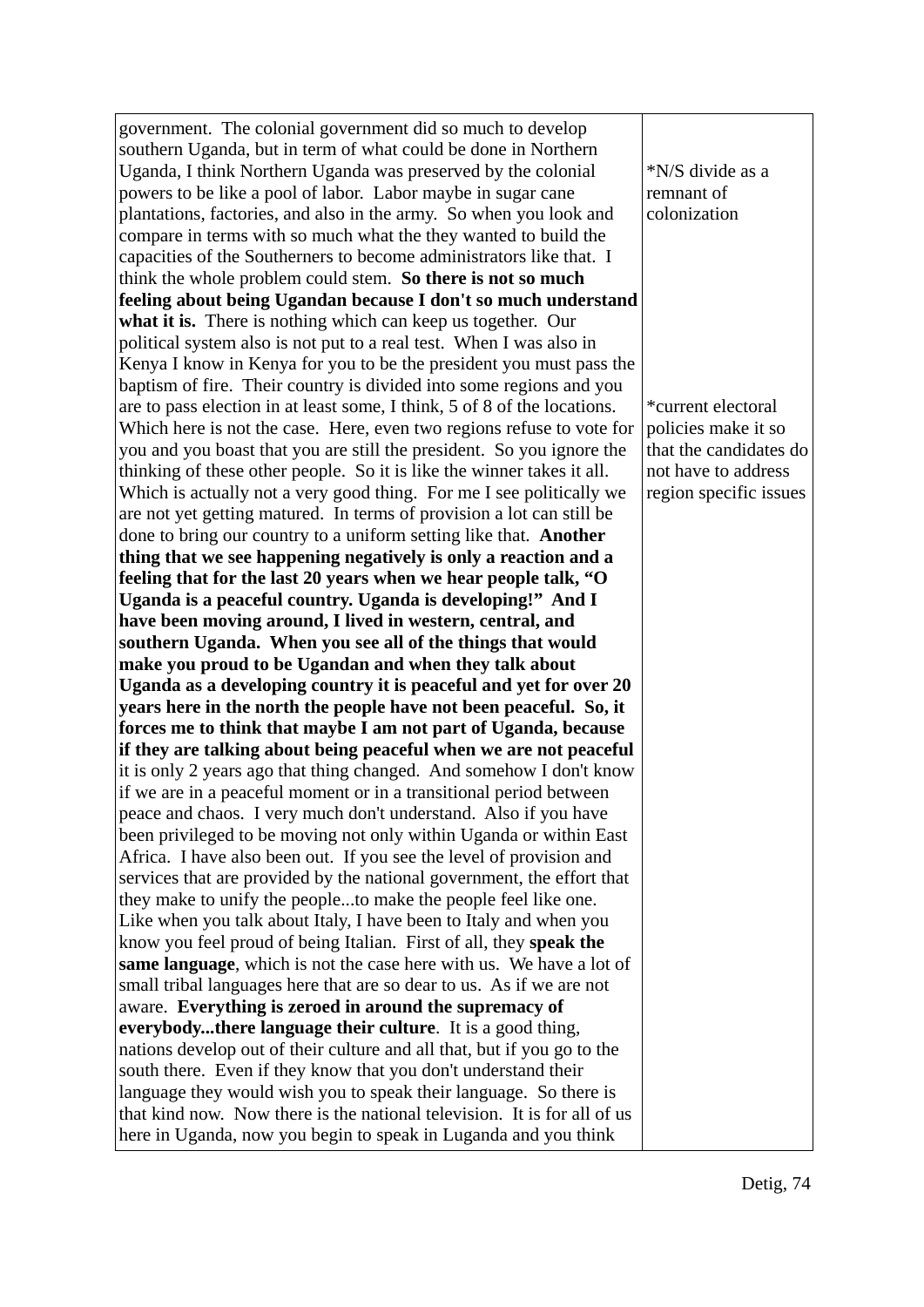| you are communicating to me, and yet you are very aware that I don't<br>understand Luganda. Now that one becomes a problem. Generally,<br>that is what I can say. A lot still needs to be done to make Uganda<br>one in terms of the language spoken, in terms of economic<br>livelihood of the people, in terms of social relations that can be<br>bridged maybe by politics or by faith. |                                |
|--------------------------------------------------------------------------------------------------------------------------------------------------------------------------------------------------------------------------------------------------------------------------------------------------------------------------------------------------------------------------------------------|--------------------------------|
| What do you think needs to be changed? What new policies would<br>you instate?<br>The most important thing that can be changed very quickly and if I                                                                                                                                                                                                                                       |                                |
| had the power to change it today is about the government system,                                                                                                                                                                                                                                                                                                                           |                                |
| which at the moment we are under decentralization. And always I                                                                                                                                                                                                                                                                                                                            |                                |
| talk about our Lacor environment here. Decentralization means                                                                                                                                                                                                                                                                                                                              |                                |
| that everything for that very particular community must come                                                                                                                                                                                                                                                                                                                               | *Negative example              |
| from them, so looking at our current economic situation, if a                                                                                                                                                                                                                                                                                                                              | of decentralization            |
| child is born in our Lacor environment here where we have                                                                                                                                                                                                                                                                                                                                  |                                |
| kindergarten up through some tertiary institutions around here a                                                                                                                                                                                                                                                                                                                           |                                |
| person can end up being here, growing up here, remaining here.                                                                                                                                                                                                                                                                                                                             |                                |
| Because you start kindergarten, you go to primary here, you go                                                                                                                                                                                                                                                                                                                             |                                |
| to secondary here, after finishing your education you start<br>working here and you retire from here. It blocks you and that is                                                                                                                                                                                                                                                            |                                |
| what is keeping us away from other Ugandans because you are to                                                                                                                                                                                                                                                                                                                             |                                |
| follow your own area so much like that. Like this one here can run                                                                                                                                                                                                                                                                                                                         |                                |
| into some negative forces who can begin to advance it for some other                                                                                                                                                                                                                                                                                                                       |                                |
| ends. So I would advocate for a change away from minute                                                                                                                                                                                                                                                                                                                                    |                                |
| decentralization to a little bit more engulfing federal arrangement                                                                                                                                                                                                                                                                                                                        |                                |
| where now regions begin to feel the heat of one another like that.                                                                                                                                                                                                                                                                                                                         |                                |
| Because it is now families feeling the heat of the next family                                                                                                                                                                                                                                                                                                                             |                                |
| member. Yet we do not only belong there like that. This is one other                                                                                                                                                                                                                                                                                                                       |                                |
| thing that I feel should actually be changed.<br>Another thing that I feel should actually be changed is the                                                                                                                                                                                                                                                                               | *Investment a new              |
| economic policies. As of now Uganda is entering into another small                                                                                                                                                                                                                                                                                                                         | phase of colonization          |
| trend of colonization called investment. If your region is not                                                                                                                                                                                                                                                                                                                             |                                |
| attractive in terms of things that could help to put up basic                                                                                                                                                                                                                                                                                                                              |                                |
| production activities like that, like here we have the land, but we                                                                                                                                                                                                                                                                                                                        |                                |
| don't have things to support our production like electricity. Look at                                                                                                                                                                                                                                                                                                                      |                                |
| our road structures around, this is always when I laugh. Whenever I                                                                                                                                                                                                                                                                                                                        |                                |
| travel around, I laugh. I have traveled extensively in Uganda, very                                                                                                                                                                                                                                                                                                                        | *lack of                       |
| extensively and I know a driving force in industry is something to do                                                                                                                                                                                                                                                                                                                      | infrastructure in the          |
| not only with the raw materials. It is also about electricity the power.<br>It also about road network. Look at our railroad line and it doesn't                                                                                                                                                                                                                                           | North keeps them<br>from being |
| work. This one here was designed to help transport cotton or those                                                                                                                                                                                                                                                                                                                         | competitive in                 |
| things. Look at our roads, you move into the villages and there are                                                                                                                                                                                                                                                                                                                        | investment                     |
| some that are not reachable because the bridges are not there. We                                                                                                                                                                                                                                                                                                                          |                                |
| talk of Uganda and we know of Uganda a geographical expression.                                                                                                                                                                                                                                                                                                                            |                                |
| A government and a people who do not think of those things being                                                                                                                                                                                                                                                                                                                           |                                |
| necessary. We need the roads. A system should be put into place to                                                                                                                                                                                                                                                                                                                         |                                |
| make sure that our government are accountable and that they take                                                                                                                                                                                                                                                                                                                           |                                |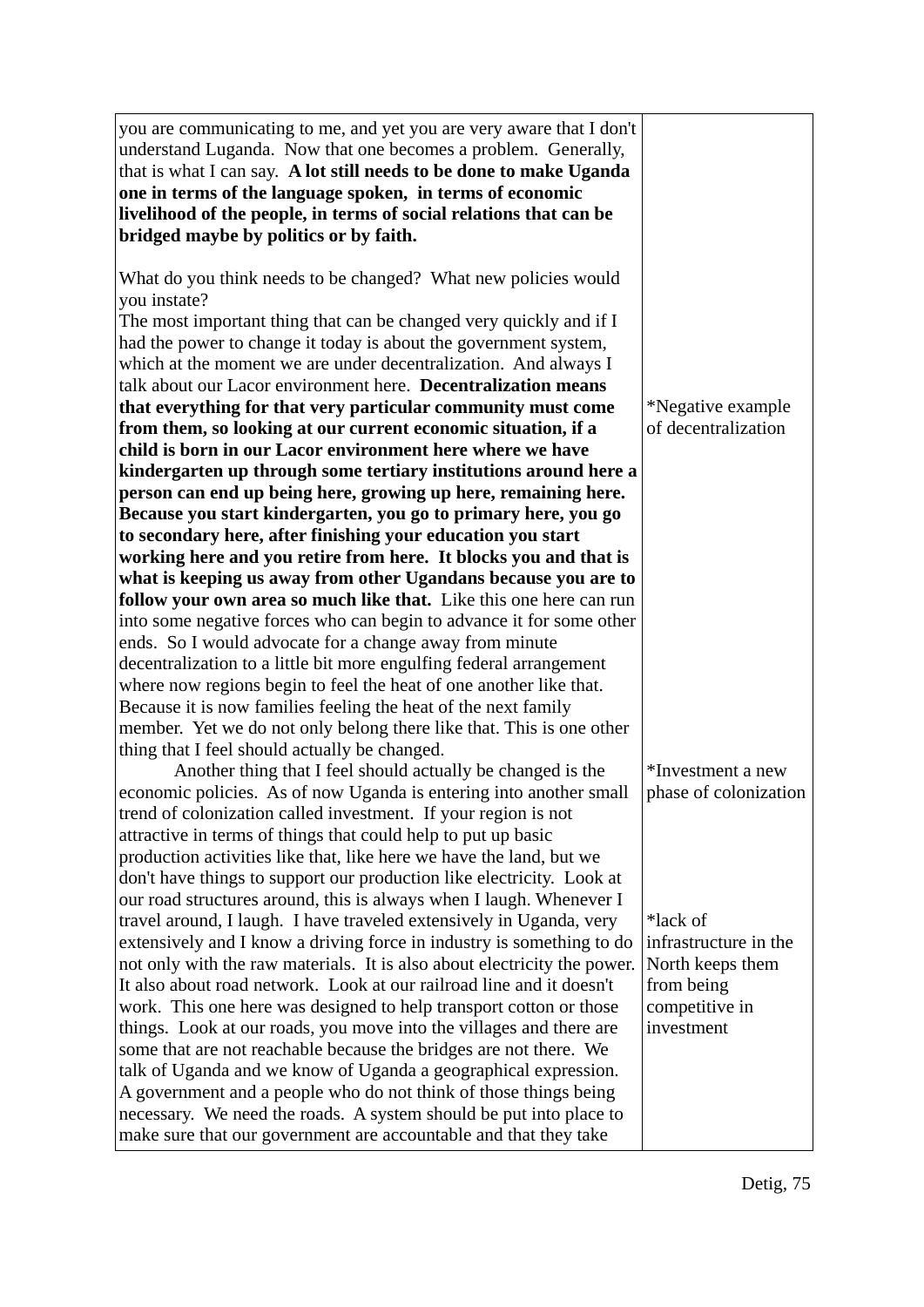| full charge of a lot of things. Like services and all that. I don't know |                       |
|--------------------------------------------------------------------------|-----------------------|
| how they always prioritize their budget and all of that, I know that     |                       |
| we need security and it is not only Uganda, but probably the world       | *defense budget       |
| over that half the budget goes to defense but in other countries when    | about corruption      |
| it goes to defense it is not about corrupting the money. It is about     |                       |
| what defense may be in term of their own research and in terms of        |                       |
| their own inventions, in terms of their own undertaking which is pro-    |                       |
| life and not so much protecting an individual like that. For our case    |                       |
| here so much goes to defense, neglecting a lot of other sides. Just as   |                       |
| we need security, we don't live on security alone. We need a lot of      |                       |
| those other things. So like if you go to Gulu Town it is only the road   |                       |
| to Kampala which is tarmaced. If you want to see tarmac in Gulu          |                       |
| region you come to Gulu from Kampala and take the road to Kitgum.        |                       |
| Those are the roads. And if you look at the bridges then you ask         |                       |
| yourself who is responsible for this? Policies could be made that        |                       |
| government becomes responsible and accountable. I think that             |                       |
| would help.                                                              |                       |
|                                                                          | *underdeveloped as a  |
| Do you think there are any specific reasons that the North has less      | remnant of            |
| infrastructure than the rest of the country?                             | colonization          |
| This is only an inheritance from the colonial eras. The colonial         |                       |
| government had its headquarters and everything so much down there        | *north as labor       |
| in the south. So they looked at the north as reserves for labor and      | reserves, south as    |
| things like that. Also it was so far. I know they did a lot of good      | administrators        |
| things like that bridge that connects the north to the south. That is a  |                       |
| very wonderful work. I know they tried a lot things, but also you        |                       |
| know politics. Our politics is about like you are a butcher and you      |                       |
| are just there selling, maybe cow carcass and so you cut and decide      |                       |
| to place it how you want. So that is why maybe political leaders         |                       |
| should take responsibility and begin the value of being Ugandan          |                       |
| must start with them. and so that they move outside their own            |                       |
| tribal domain and tribal cellsprisons. They move outside of that.        |                       |
| Everybody thinks about what they want to do in terms of what region      | *progress is regional |
| they come from, which seems not to be good and if things would           |                       |
| change in that way it would be ok. Right now when they talk the          |                       |
| mouth is saying one thing and the head is thinking a different thing     |                       |
| and the hand is doing a different thing which is a little bit not ok     |                       |
| which is a little bit not ok. I know maybe it is not their design but    |                       |
| somehow there is some driving force and that driving force is            |                       |
| something called. Uganda is not yet a nation it is yet a tribal set      |                       |
| up. If it were to be a nation the driving force would be to have         |                       |
| everything equal like that and not about the area that you come          |                       |
| from.                                                                    |                       |
|                                                                          | *Stronger federal     |
| Do you think that it is possible for Uganda to become a nation?          | government is         |
| Through some federal arrangement. Not through decentralization,          | needed for nation     |
| but through some federal arrangement like that whereby maybe             | building              |
| fostering unity at a little bigger scale, maybe some clear distinct      |                       |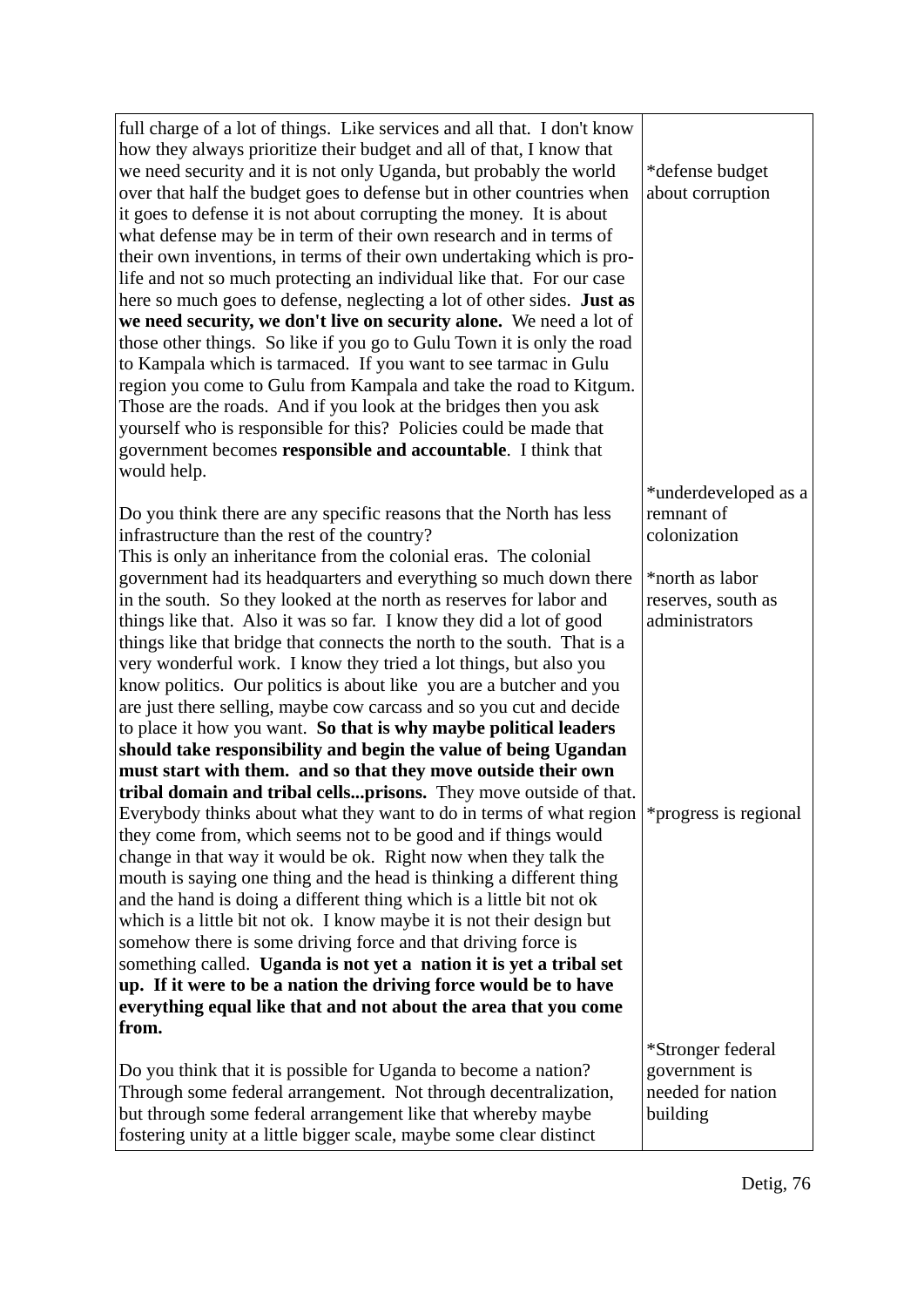| cultural set up whereby people would put a lot of input, that would<br>work. But it would take a little bit of time because we are to make<br>sure that our children are, because education could unify the people<br>better. Education, politics, religious or cultural practices could also<br>add a lot of the economic activities of the people and if we zero so<br>much on decentralization that is where the things may not be ok<br>because I remember my father was one time talking. He fought in<br>the King's African Rifle, he fought in the second world war. So you<br>would tell us because there were so many of his friends coming to<br>visit us at home and these are not people from our area, but because |                                             |
|---------------------------------------------------------------------------------------------------------------------------------------------------------------------------------------------------------------------------------------------------------------------------------------------------------------------------------------------------------------------------------------------------------------------------------------------------------------------------------------------------------------------------------------------------------------------------------------------------------------------------------------------------------------------------------------------------------------------------------|---------------------------------------------|
| they worked together my uncle worked with the then EAC so one<br>time we were surprised when we one time saw someone from<br>Tanzania coming to visit our family because he said he was speaking<br>kiswahili and my father was speaking Swahili but for us we don't<br>know Swahili and so he came. Because they work there was that<br>kind of unity and understanding and the feeling of one another. To                                                                                                                                                                                                                                                                                                                     | *here politics are<br>discussed as unifying |
| travel all the way from Tanzania and also in politics my father was a<br>democrat, a very serious democrat, so I remember when I was around<br>11, I saw somebody coming from Oima, a democrat coming from<br>Oima, from a distance away from a different tribal background<br>coming to greet our family. He came, he was visiting a brother in<br>politics. That kind of bridge we bridge ourselves and up to now I<br>know that family in Oima. I could go and stay with them and live<br>with them and they take me as their kin, and also we feel like they                                                                                                                                                                | (before)                                    |
| should come and visit us because politics put us together. Which is<br>actually not the case currently in Uganda. Politics are a little bit<br>distorted, using the person and then dumping the person like that. So<br>if oyu want to build Uganda as a nation we need to move away from<br>decentralization approaches to a little bit more inclusive larger<br>setting, maybe through federal arrangement like that.                                                                                                                                                                                                                                                                                                         | *now politics have<br>become divisive       |
| Do you think the current policies in place to encourage national<br>unity? DO they care about it at all?                                                                                                                                                                                                                                                                                                                                                                                                                                                                                                                                                                                                                        |                                             |
| Politics is about playing a smart card. I am not a politician myself,<br>but I am very interested in politics so I see everything they do<br>around. One very definite thing is there is no political party that                                                                                                                                                                                                                                                                                                                                                                                                                                                                                                                |                                             |
| considers the community as a whole to be important. There is                                                                                                                                                                                                                                                                                                                                                                                                                                                                                                                                                                                                                                                                    |                                             |
| always a little bit of dividing like that. I know they would not                                                                                                                                                                                                                                                                                                                                                                                                                                                                                                                                                                                                                                                                |                                             |
| explicitly put it as a policy of dividing the people, everybody would<br>be talking about unifying the people. But are the practices                                                                                                                                                                                                                                                                                                                                                                                                                                                                                                                                                                                            |                                             |
| demonstrating that you are doing that? This is where my little                                                                                                                                                                                                                                                                                                                                                                                                                                                                                                                                                                                                                                                                  |                                             |
| concern is. I know there are very good policies put in place, like we                                                                                                                                                                                                                                                                                                                                                                                                                                                                                                                                                                                                                                                           |                                             |
| have in our national anthem. I know that Uganda is very beautiful.                                                                                                                                                                                                                                                                                                                                                                                                                                                                                                                                                                                                                                                              |                                             |
| It is the pearl of Africa. It is the pearl because there are a lot of                                                                                                                                                                                                                                                                                                                                                                                                                                                                                                                                                                                                                                                           |                                             |
| natural things around here. Our air is not polluted, but our minds<br>are very polluted so we rely on the physical things, but we need                                                                                                                                                                                                                                                                                                                                                                                                                                                                                                                                                                                          |                                             |
| to work with the minds of people and that is where I see that not                                                                                                                                                                                                                                                                                                                                                                                                                                                                                                                                                                                                                                                               |                                             |
| much is done towards that direction. If we want to succeed maybe                                                                                                                                                                                                                                                                                                                                                                                                                                                                                                                                                                                                                                                                |                                             |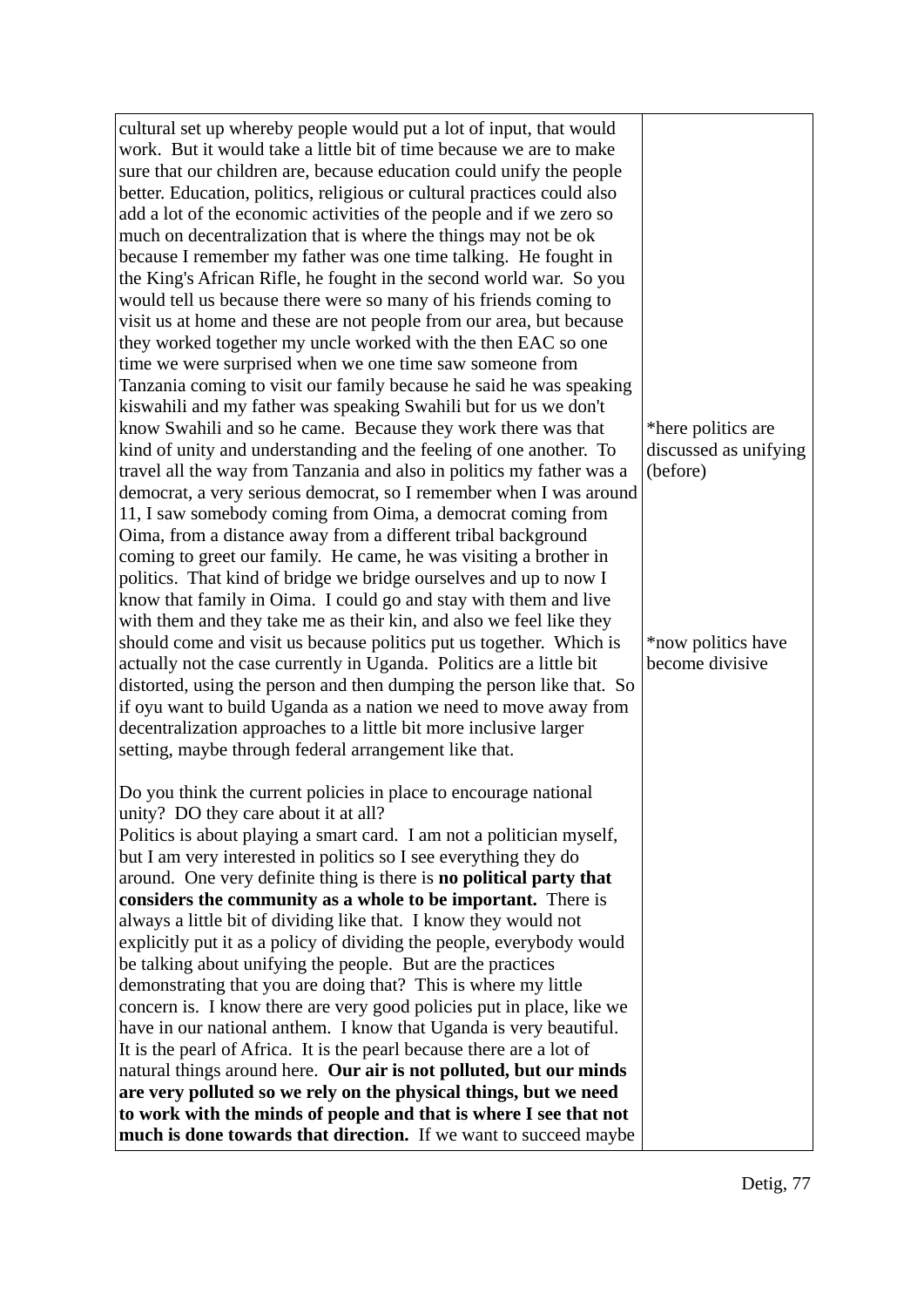| so much needs to be done in getting the minds of the people set<br>towards that. From their own point of view, not forcing everybody<br>that we take them to a political school somewhere, where it appears<br>that it is about indoctrination onlyit will also not work.                                                                                                                                                                                                                                                                                                                                                                                                                                                                                                                                                                                                                                                                                                                                                                                                                                                                                                                                                                                                                                                                                                                                                                                                                                                                                                                                                                                                                                                                                                                                                                                                                                                                                                                                                                                                                                                                                                                                                                                |                                                                                                                    |
|----------------------------------------------------------------------------------------------------------------------------------------------------------------------------------------------------------------------------------------------------------------------------------------------------------------------------------------------------------------------------------------------------------------------------------------------------------------------------------------------------------------------------------------------------------------------------------------------------------------------------------------------------------------------------------------------------------------------------------------------------------------------------------------------------------------------------------------------------------------------------------------------------------------------------------------------------------------------------------------------------------------------------------------------------------------------------------------------------------------------------------------------------------------------------------------------------------------------------------------------------------------------------------------------------------------------------------------------------------------------------------------------------------------------------------------------------------------------------------------------------------------------------------------------------------------------------------------------------------------------------------------------------------------------------------------------------------------------------------------------------------------------------------------------------------------------------------------------------------------------------------------------------------------------------------------------------------------------------------------------------------------------------------------------------------------------------------------------------------------------------------------------------------------------------------------------------------------------------------------------------------|--------------------------------------------------------------------------------------------------------------------|
| Do you think that your vote counts?<br>That is what I earlier on talked about, if we were to be a country like<br>Kenya where every vote and every region counts, it is not about how<br>many votes you got, but how many regions you got. Right now they<br>are looking at the total tally, but they are not considering. Uganda is<br>divided into the Northern part, and then the eastern province, the<br>central, and the western, out of that they take it even smaller. And so<br>they physically go to count the one, one, one vote like that, they don't<br>look at the block figures from a region. If they start to look at block<br>figures coming from regions, maybe that is when things can change.<br>I know that our population here in the North is thin, but what do we<br>do? We have spoken through our vote that maybe we are not happy<br>with this one here. So instead of respecting at our opinion and<br>looking at the issues that we have put forward as to why we have<br>voted like that they straight away look at maybe how many votes in<br>one region like that. For me I would wish that leadership should be<br>put to the test of popularity based on regions also, regions like that.<br>That would maybe put a little bit of thinking into our politicians,<br>"Why is that region always like this? Are they naturally stubborn, or<br>there is some issue with them that needs some urgent attention?"<br>Our population is thin, but we are thin for a purpose. We cannot<br>force ourselves to be more than what we are now. Maybe also we<br>have a lot of our children who have migrated down south and that is<br>why their population is high. There are a lot of factories that people<br>work in and that is why their population is high. Here we are talking<br>about the actual issues. Development and unity must come from the<br>regions it is not about an individual there like that. I know when<br>you go to Italyevery regions matters. It is not about the fact<br>that your tribe alone numbers 7 million, because they all voted<br>for you and now you ignore us, there is a lot of conflict around<br>that. To get around that would help there be a long term solution<br>for Uganda. | *popularity based on<br>region would make<br>the government<br>accountable to<br>developing each<br>region equally |
| Is there any politician, that more than others, would work for<br>applying policies that are fair for all Uganda and not just their<br>region?<br>I will start that this is why this is a political challenge for the parties,<br>because if they start to think in terms of regional balancing, our older<br>politicians seems to have lost their clear vision of what needs to be<br>done. Maybe what needs to be done is just as the American's did<br>theirs, using Obama as a young blood. Maybe we should begin to<br>look at our young people. I know that they are there in various<br>capacities. If you could begin to look at the young, I know there are                                                                                                                                                                                                                                                                                                                                                                                                                                                                                                                                                                                                                                                                                                                                                                                                                                                                                                                                                                                                                                                                                                                                                                                                                                                                                                                                                                                                                                                                                                                                                                                     | *need new<br>politicians                                                                                           |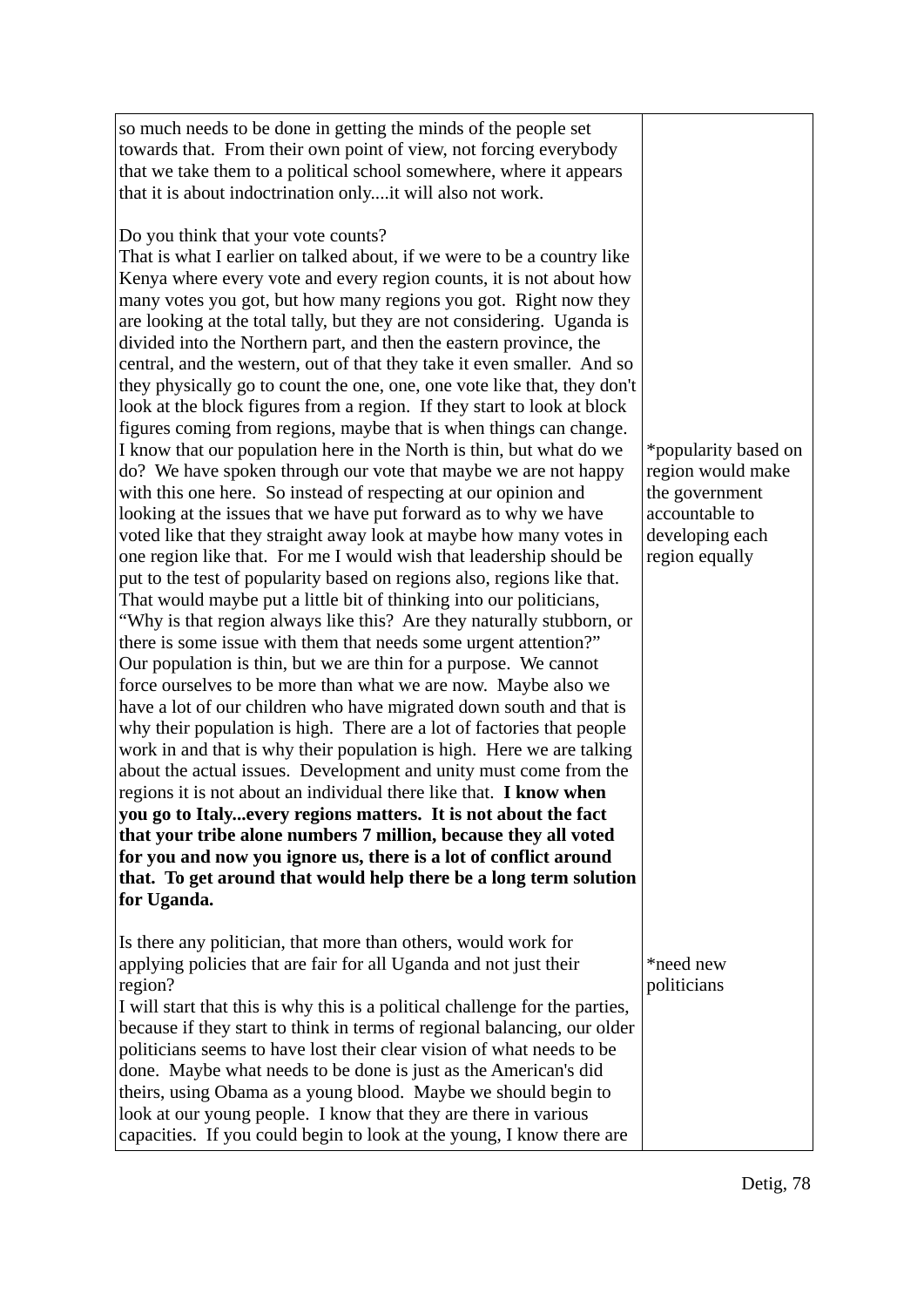| very brilliant young people. I am not tribalistic myself, but there are   |                      |
|---------------------------------------------------------------------------|----------------------|
| young people here, like Mao. There some very nice young people            |                      |
| from Eastern Uganda who are very brilliant and they have Uganda as        |                      |
| a nation at heart. There are also very brilliant people in Western        |                      |
| Uganda who look at the entire Uganda and are not specific about           |                      |
| their region like that. Maybe if Ugandan electorate was to cause a        |                      |
| change for their future I don't think people who have a very clear        |                      |
| thinking. As someone who has been doing the same thing, like now          |                      |
| if you have a wife who is ever cooking and the food is ever getting       |                      |
| burned and you think that she can change after she has been               |                      |
| cooking burned food for the last 15 or so years. How now can              |                      |
| she change? She know that after putting this food for three years         |                      |
| that it will be ready, she has been doing it for over 15 years and        |                      |
| the food has always been getting burned, how can a person                 |                      |
| change all of a sudden like that? It means changing the entire            |                      |
| system around. To change you need to do a radical overhauling             |                      |
| and begin to see things in a new direction. There are very may            |                      |
| young Ugandans and very many old Ugandans who still have that             |                      |
| kind of vision of Uganda as put in our national Anthem. They have         | *corruption          |
| ideas of how to do it, but with the political structures it is difficult. |                      |
|                                                                           |                      |
| If you had to rank where you would put national unity in a political      |                      |
| platform, where would you rank it?                                        |                      |
| If I look at Uganda these days the most important thing is corruption     |                      |
| and neglect. There is nothing to make our political leadership            |                      |
| accountable and responsible for their actions. If there were very         |                      |
| clear things like that, just something put in papers like that. As long   |                      |
| as corruption you cannot fight it in court. It is something so            |                      |
| psychological to the people, it is about psychological disorientation.    | *there is no such    |
| And it is because there is that lack of clear thinking about              | thing as resignation |
| <b>Uganda that they go ahead with that.</b> We need to put in place a     | in Uganda            |
| political system that is accountable and responsible. If we have a        |                      |
| political system that is accountable they would take it upon              |                      |
| themselves to be responsible for everything. I have never seen, here      |                      |
| in Uganda, someone resigning. You know resignation is not part of         |                      |
| anything to do with uganda. That demonstrates that for them it is         |                      |
| not about leadership, it is about ruling. IF you see and follow           |                      |
| everything around you know people can resign their post. There has        |                      |
| been some issues with them and so they take responsibility for that       |                      |
| and they resign. Here you get them putting defenses, we are not           |                      |
| about defenses we are about taking actual responsibility and              |                      |
| accountability. Look now, if you are corrupt, look at the case of the     |                      |
| Global Fund, now I never knew that we are just insensitive to our         |                      |
| own conscious like that, it was somebody stealing billions of             |                      |
| shillings. People are dying in your own responsibilities and you          |                      |
| are not ashamed. Our political system needs to have that clear            |                      |
| responsibility. Even in the family life, parents need to be responsible   |                      |
| and take care of their own actions. That is not here with us in           |                      |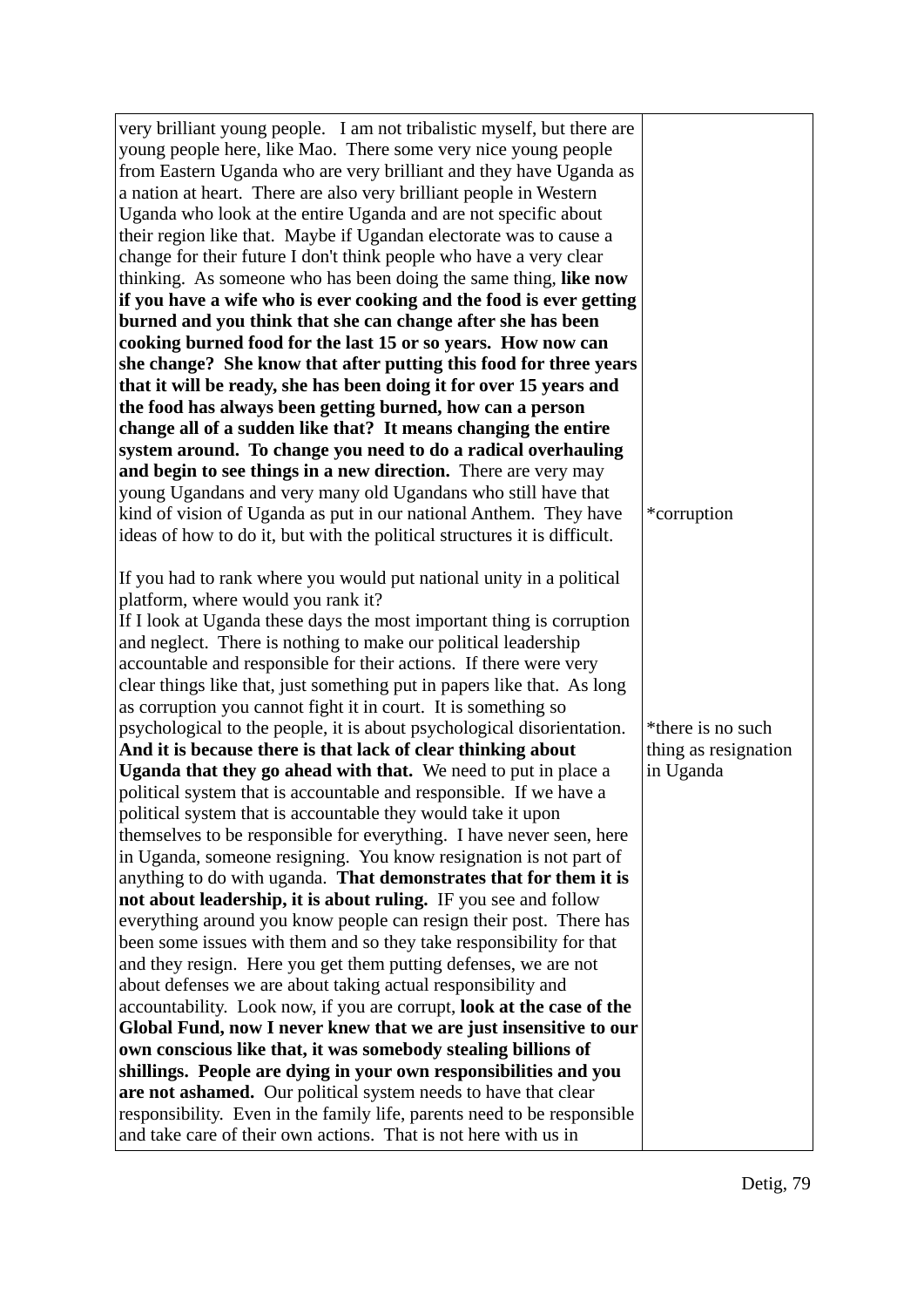| Uganda. Like when I look at the 21 or so years of insurgency that<br>has been here, if you look at the volume of life lost here. And always<br>I hear in the US, there is a certain soldier who is put in prison for life<br>because under his responsibility some Iraqis were killed, now here<br>what is the issue? It is that the ruler takes it all. A lot of social evils<br>have happened here in the hands of many responsible people. Now<br>because they are the ones leading they are not accountable and they<br>are not responsible for that. If there is going to be something that is<br>going to make them accountable and responsible that would be ok so<br>that we see that issues to do with accountability not in terms of<br>declaring what you have, but accountability in your own conscious it<br>will be ok so that people begin to relinquish the prestigious<br>posistions they have. Maybe that would signal that ok, now maybe<br>everyone would begin to feel like now I have sinned, I was also<br>down south there one time. Some people wanted to put a cross some<br>grievances that they have. They were peaceful. Now you send<br>policemen who shoots them. How would they now present the issues<br>that are there with them. There is no liberty and no freedom of<br>expression. We can only do that if we have in place accountable<br>government, responsible government who value every other person, | *no freedom of<br>speech b/c people in<br>power don't want to<br>be held accountable<br>for their actions |
|--------------------------------------------------------------------------------------------------------------------------------------------------------------------------------------------------------------------------------------------------------------------------------------------------------------------------------------------------------------------------------------------------------------------------------------------------------------------------------------------------------------------------------------------------------------------------------------------------------------------------------------------------------------------------------------------------------------------------------------------------------------------------------------------------------------------------------------------------------------------------------------------------------------------------------------------------------------------------------------------------------------------------------------------------------------------------------------------------------------------------------------------------------------------------------------------------------------------------------------------------------------------------------------------------------------------------------------------------------------------------------------------------------------------------------------------------|-----------------------------------------------------------------------------------------------------------|
| every Ugandan and he has the write to speak about whatever issue is<br>there with any other person.                                                                                                                                                                                                                                                                                                                                                                                                                                                                                                                                                                                                                                                                                                                                                                                                                                                                                                                                                                                                                                                                                                                                                                                                                                                                                                                                              |                                                                                                           |
|                                                                                                                                                                                                                                                                                                                                                                                                                                                                                                                                                                                                                                                                                                                                                                                                                                                                                                                                                                                                                                                                                                                                                                                                                                                                                                                                                                                                                                                  |                                                                                                           |

| ٦<br>۰.<br>$\sim$<br>٠ |  |
|------------------------|--|
|                        |  |

| ハ・フ                                                                                                                                                                         |                                                                                                           |
|-----------------------------------------------------------------------------------------------------------------------------------------------------------------------------|-----------------------------------------------------------------------------------------------------------|
| Q: What is your name?                                                                                                                                                       | Date: 21/4/2009                                                                                           |
| A:Robert                                                                                                                                                                    | Translator: David Luboyo                                                                                  |
|                                                                                                                                                                             | Transcribed 23/4/2009                                                                                     |
| Q:How old are you?                                                                                                                                                          | Length with Translation: 26.37                                                                            |
| A:18                                                                                                                                                                        | Time: 9:52 a.m.                                                                                           |
|                                                                                                                                                                             | Location: Dennis's home                                                                                   |
| Q: How many years were you in school?<br>A:7 years                                                                                                                          |                                                                                                           |
| Q:So you finished primary?<br>A:I finished primary but there was no one to<br>sponsor me for secondary                                                                      |                                                                                                           |
| Q:Do you have a job?<br>A:No                                                                                                                                                |                                                                                                           |
| Q:How long have you lived here?<br>A:1 year                                                                                                                                 |                                                                                                           |
| Q: Where did you live before that?<br>A:I was living the barracks at a place called<br>small gate when I had the parents, but the<br>parents died and now I have come here. | *I don't recall there being any emotion being<br>expressed when he talk about the death of his<br>parents |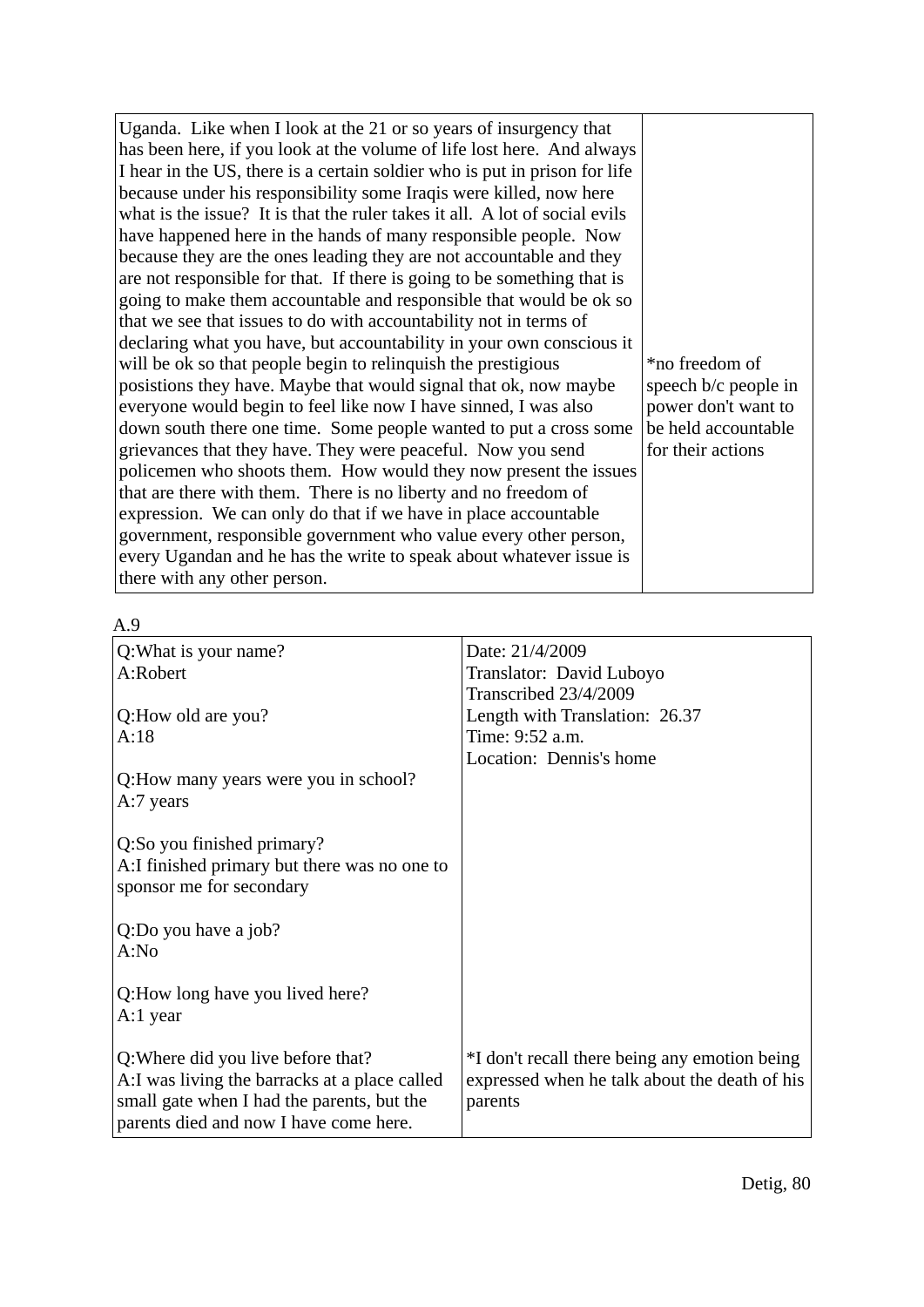| Q: You live here alone?<br>A:Yes                                                                                                                                                                                                                                                                                                                  |                                                                       |
|---------------------------------------------------------------------------------------------------------------------------------------------------------------------------------------------------------------------------------------------------------------------------------------------------------------------------------------------------|-----------------------------------------------------------------------|
| Q:How do you support yourself?<br>A:I do some work for people around here.                                                                                                                                                                                                                                                                        |                                                                       |
| Q: What languages do you speak?<br>A:I speak better the local language, luo.                                                                                                                                                                                                                                                                      |                                                                       |
| Q:So you speak Luo and some English?<br>A: I can speak a bit of English also                                                                                                                                                                                                                                                                      |                                                                       |
| Q:Are you Ugandan?<br>A:Yes                                                                                                                                                                                                                                                                                                                       |                                                                       |
| Q:Why?<br>A: Because my parents birthed me in Uganda<br>here.                                                                                                                                                                                                                                                                                     | *Birth                                                                |
| Q: Is there anything else that you think makes<br>you Ugandan?<br>A: Yes, because I am a citizen of Uganda                                                                                                                                                                                                                                        |                                                                       |
| Q:Does the government owe you anything<br>because you are Ugandan?<br>A:No (answered immediately after only<br>hearing he question in English, but then<br>David translated the question in Luo). For<br>me the most important thing that the<br>government could have done for me was to<br>help me continue studies. I have little<br>education | *Government owes education                                            |
| Q: Are you Acholi?<br>A:Yes                                                                                                                                                                                                                                                                                                                       |                                                                       |
| Q: Why?<br>A: Both parents are Acholi and they gave<br>birth to him in Acholi                                                                                                                                                                                                                                                                     |                                                                       |
| Q: Is there anything else besides that that<br>makes you Acholi?<br>A:I grew up in Acholi and my home is<br>Acholi. There is no other place where I can<br>identify myself with.                                                                                                                                                                  | *I feel like this contradicts the answer to the<br>previous question. |
| Q: If you could only be Ugandan or Acholi                                                                                                                                                                                                                                                                                                         | *he seems to have much more attachment to                             |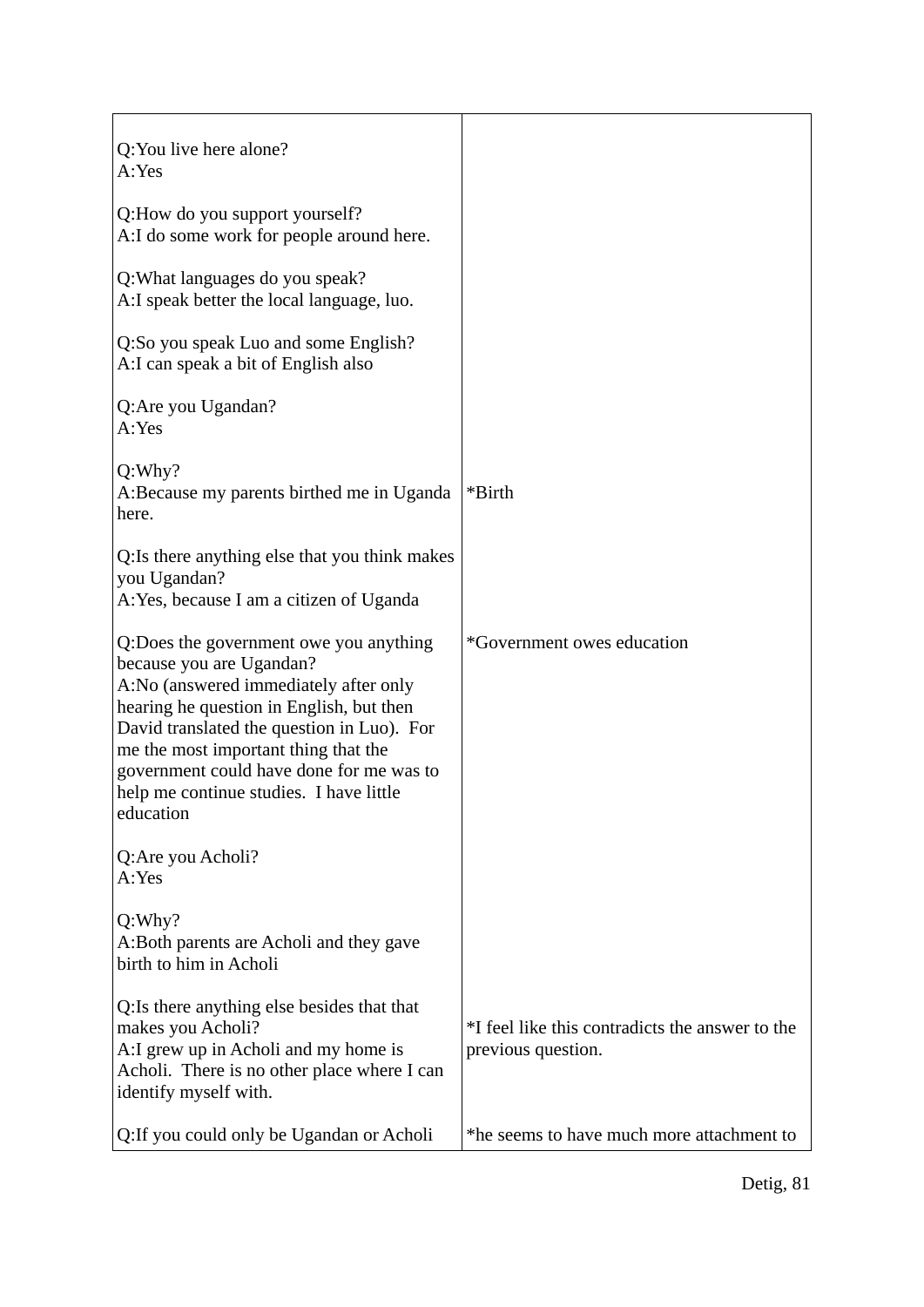| which would you be?<br>A:Ugandan                                                                                                                                                                                                                                                                                                                                                | Acholi                                                                                                                                                                  |
|---------------------------------------------------------------------------------------------------------------------------------------------------------------------------------------------------------------------------------------------------------------------------------------------------------------------------------------------------------------------------------|-------------------------------------------------------------------------------------------------------------------------------------------------------------------------|
| Q: Why?<br>A: The Acholi are within Uganda                                                                                                                                                                                                                                                                                                                                      |                                                                                                                                                                         |
| Q:Do you think that the Acholi are equal<br>with all of the other tribes in Uganda?<br>A: They are not the same                                                                                                                                                                                                                                                                 |                                                                                                                                                                         |
| Q: Why?<br>A: Because what they do in their different<br>cultures they are all different.                                                                                                                                                                                                                                                                                       |                                                                                                                                                                         |
| Q: But does the government treat them all<br>equally?<br>A:I feel that the government is treating them<br>equally                                                                                                                                                                                                                                                               |                                                                                                                                                                         |
| Q:Do you think the government helped to<br>make Acholiland feel part of Uganda?<br>A: It is there.                                                                                                                                                                                                                                                                              | *the government is the one who put the<br>people in camps, but he was born after that<br>so maybe that is why he sees only the<br>government saving them from camp life |
| Q: What have they done?<br>A:One example is that the Acholi used to be<br>in the camp but now there is a bit of peace<br>and people are being helped to go back to<br>their original homes.                                                                                                                                                                                     |                                                                                                                                                                         |
| Q:So you think it is the government that is<br>helping them go home?<br>A: The idea originated from the government<br>and because of the support that the<br>government is giving like the hoes, pangas,<br>and foodstuffs for going home. For me this<br>is the way that the government is supporting<br>for the people to go back home.                                       |                                                                                                                                                                         |
| Q:Do you think that you could live in any<br>other part of Uganda, apart from Acholiland?<br>A: If there is someone to support him to live<br>in a different place apart from here, I can<br>live, but if not I cannot because now I am<br>used to the way of life, how I can earn my<br>living but if I went to a new place where<br>there is no one to help me I cannot live. |                                                                                                                                                                         |
| Q: Is it a problem that there is not a language                                                                                                                                                                                                                                                                                                                                 | *language only seems to come up if I probe                                                                                                                              |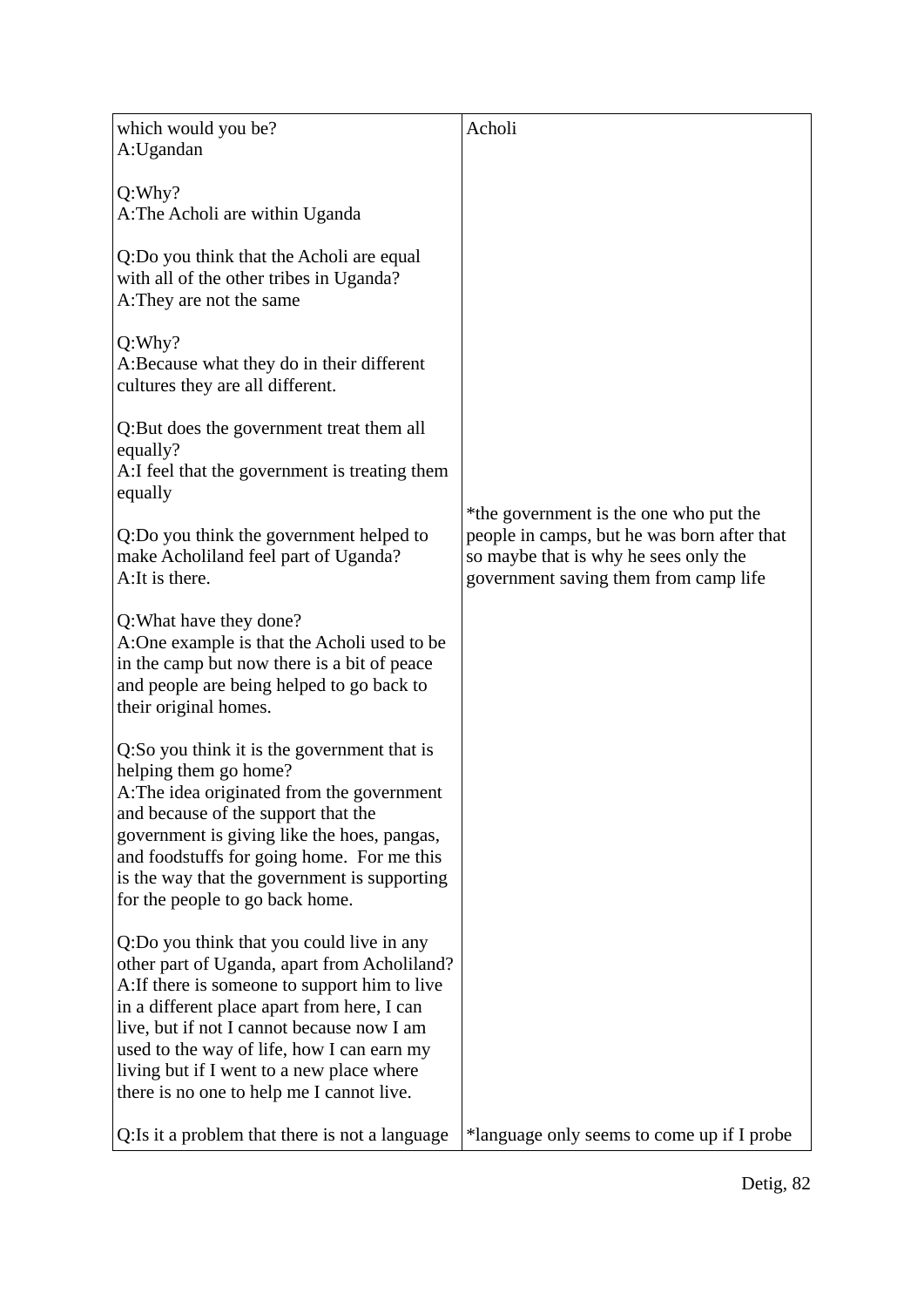| that every Ugandan can speak?<br>A: For me it is a problem because I would                    | for it                                                                               |
|-----------------------------------------------------------------------------------------------|--------------------------------------------------------------------------------------|
| need to start learning the language of the                                                    |                                                                                      |
| people if I am supposed to live there.                                                        |                                                                                      |
| Q:Do you think there should be a common                                                       |                                                                                      |
| language?<br>A: It is ok if we can have one common                                            |                                                                                      |
| language so that we can understand one                                                        |                                                                                      |
| another.                                                                                      |                                                                                      |
| Q: Would you feel more a part of Uganda if                                                    |                                                                                      |
| you could communicate with everyone in the<br>country?                                        |                                                                                      |
| A: It is good.                                                                                |                                                                                      |
| Q: Are you proud to be Ugandan?                                                               | *do others relate their level of pride to their<br>circumstances?                    |
| A: For me, the pride is not there because                                                     |                                                                                      |
| all along I am living in problems. When I<br>am alone like I am always worried about how      |                                                                                      |
| I can survive. I think of the parents I have                                                  |                                                                                      |
| lost and everything. The pride is not there.<br>But if I was to be somebody who can access    |                                                                                      |
| the services that I need and live a happy life I                                              |                                                                                      |
| would be proud.                                                                               | *the Acholi people helped him in a time of<br>needhuman contact and compassion seems |
| Q: Are you proud to be Acholi?                                                                | to have made him more proud                                                          |
| A:I have pride in being Acholi because by                                                     |                                                                                      |
| being Acholi the Acholi are friendly people.<br>Even if an Acholi from another place comes    |                                                                                      |
| here, like me I came here, someone has given                                                  |                                                                                      |
| me a place to live here. There is that<br>relationship where people are concerned for         |                                                                                      |
| even his friend who is an Acholi from                                                         |                                                                                      |
| another place. They try to take care of that<br>person the way that they are trying to do for |                                                                                      |
| him here. Even this place does not belong to                                                  |                                                                                      |
| my relatives but someone offered to let him<br>live here.                                     |                                                                                      |
|                                                                                               |                                                                                      |
| Q:Do you think that if say a Banyankole<br>came, that he would be treated the same way        |                                                                                      |
| you were?<br>A: They would treat him because the Acholi                                       |                                                                                      |
| are concerned with even strangers. They<br>take care.                                         |                                                                                      |
| Q: If you had the power to create services to                                                 |                                                                                      |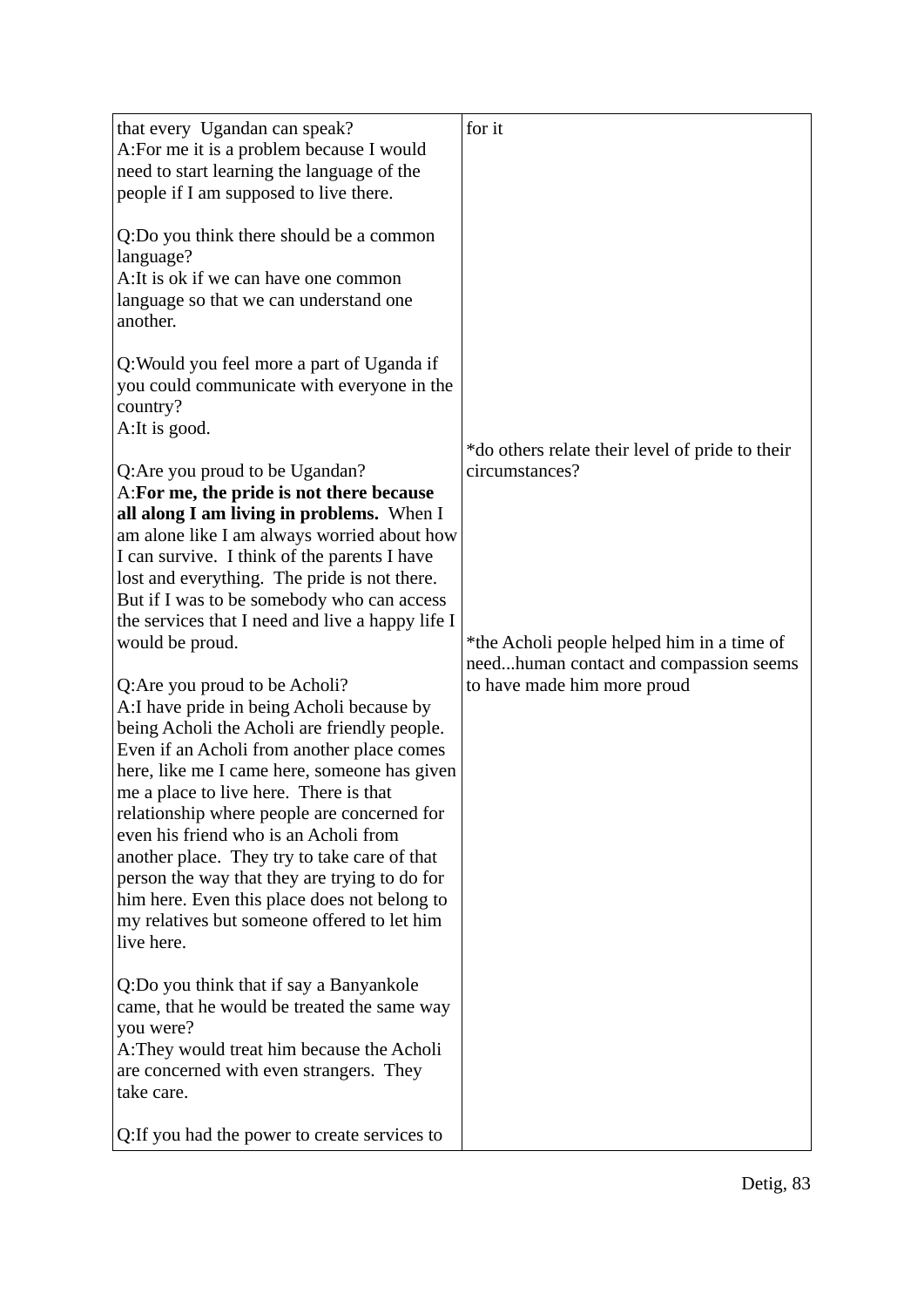| make people feel more Ugandan, to make<br>people more proud to be Ugandan, what<br>would you do?<br>If I was to have the power, the first thing I<br>am to deal with is <b>corruption</b> and then this<br>issue of stealing, robbery, all these things. If<br>they are not there people can go and live<br>anywhere free. The have no fear of those<br>kinds of things and people will be happy. |                                      |
|---------------------------------------------------------------------------------------------------------------------------------------------------------------------------------------------------------------------------------------------------------------------------------------------------------------------------------------------------------------------------------------------------|--------------------------------------|
| Q: Is there a lot of corruption in the<br>government?<br>There is corruption. See Lacor Road, that<br>road there was money allocated to make it<br>well. But the money people sat on it. And<br>then there a lot of things they send for people<br>on the ground but they don't reach. They just<br>end up in the hands of those who are<br>supposed to deliver the services.                     |                                      |
| Q:So do you think that Museveni is good, but<br>the people around him are corrupt, or is<br>everyone corrupt?<br>Even there are some around him who do<br>corruption, but even some others who are not<br>even close to him they are also doing<br>corruption.                                                                                                                                    |                                      |
| Q:Do you think that Museveni wants a better<br>life for people in Acholiland?<br>In most cases when the voting time is coming<br>closer he tends to do good things, but in most<br>cases he is more concerned with people on<br>his sidein his area.                                                                                                                                              | *good things done near election time |
| Q:So do you think that there are very many<br>ethnic divisions in Uganda?<br>It is there (tye)                                                                                                                                                                                                                                                                                                    |                                      |
| Q:Do you think that prevents Uganda from<br>being unified?<br>It prevents because each ethnic group will be<br>concerned with their own people. They will<br>say 'the other ones are not people' they are<br>concerned<br>with their own people.                                                                                                                                                  |                                      |
| Q: Is there something that should be done to                                                                                                                                                                                                                                                                                                                                                      |                                      |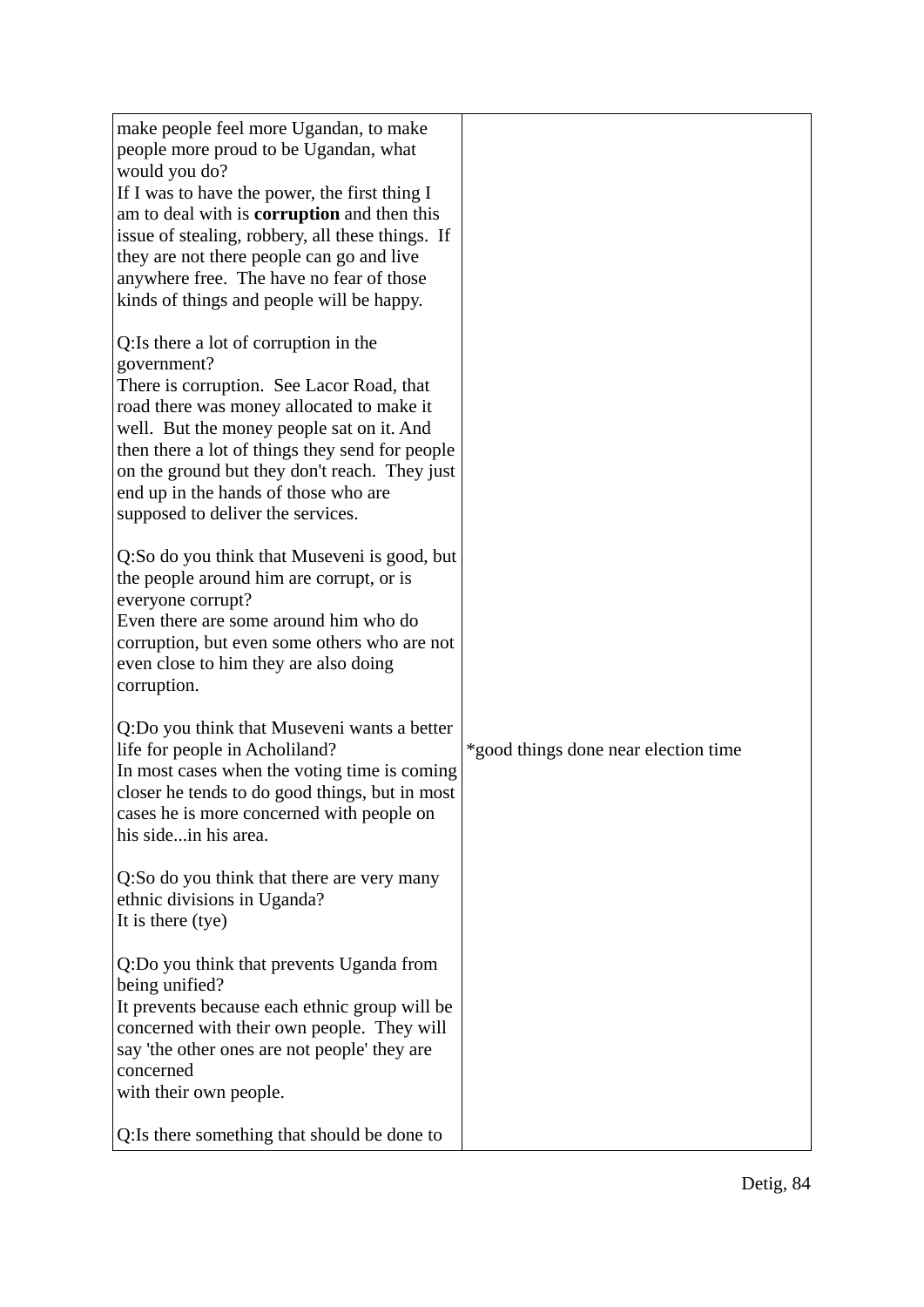| make                                                                                                                                                                                                                                                                                                                                                                                                                                                        | *trust is important (agrees with Paul) |
|-------------------------------------------------------------------------------------------------------------------------------------------------------------------------------------------------------------------------------------------------------------------------------------------------------------------------------------------------------------------------------------------------------------------------------------------------------------|----------------------------------------|
| Uganda one?<br>A: If there could be trust among the people<br>that would be important. If maybe you do<br>good to somebody that person should be able<br>to remember that so-and-so has done good to<br>me sometime this is how I should treat him.                                                                                                                                                                                                         |                                        |
| Q: How do you think that trust should start?<br>A: If somebody can do something good, but<br>you do not know what is in the heart. The<br>heart could be something different. So there<br>should be a change in the heart first and that<br>will be the beginning of creating trust.                                                                                                                                                                        |                                        |
| Q:How would hearts change?<br>A: The Trust can begin when there is<br>forgiveness when someone has done<br>something bad there should be forgiveness<br>but if someone has done something bad and<br>you say I should kill this person that destroys<br>trust. In case of something wrong talking<br>will resolve it.                                                                                                                                       |                                        |
| Q:So if there is forgiveness there would be a<br>more unified Uganda?<br>A:People can be united when there is<br>forgiveness because when there is<br>forgiveness is the most important thing.                                                                                                                                                                                                                                                              |                                        |
| Q: Are there certain people you have in mind<br>when you are thinking of forgiveness? Are<br>there certain people you think need<br>forgiveness? Who do you think should be<br>forgiven?<br>A: Those who should be forgiven, an example<br>is those who are in the bush, because for me<br>my parents were killed by those in the bush.<br>The uncle they were in one hut and they were<br>set on fire. So they should be the first ones<br>to be forgiven. |                                        |
| Q:So they should be forgiven?<br>A:Yea.                                                                                                                                                                                                                                                                                                                                                                                                                     |                                        |
| Q:Do you think that the government has<br>stopped the LRA?<br>A: These people it is difficult to stop them                                                                                                                                                                                                                                                                                                                                                  |                                        |